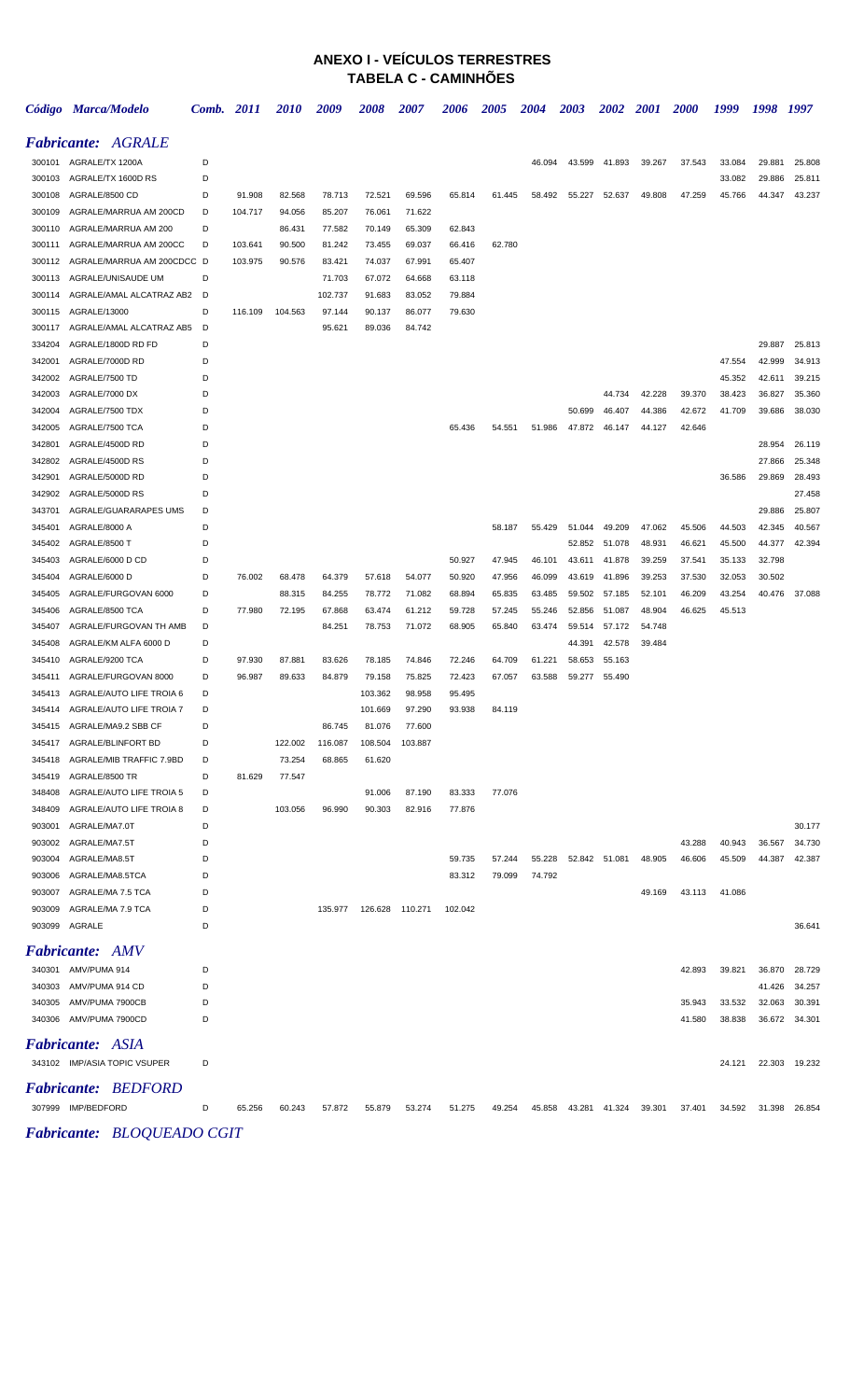|                                      | Código Marca/Modelo                                                                                                                                                        | Comb. 2011                      |                  | <b>2010</b>        | 2009                                   | <b>2008</b>                                     | 2007                                 | 2006                                 | <i><b>2005</b></i>                             | <b>2004</b>                | <b>2003</b>      | <b>2002</b>      | <b>2001</b>      | <b>2000</b>      | 1999             | 1998             | 1997                           |
|--------------------------------------|----------------------------------------------------------------------------------------------------------------------------------------------------------------------------|---------------------------------|------------------|--------------------|----------------------------------------|-------------------------------------------------|--------------------------------------|--------------------------------------|------------------------------------------------|----------------------------|------------------|------------------|------------------|------------------|------------------|------------------|--------------------------------|
|                                      | 346602 BLOQUEADO CGIT /DENATRAN D                                                                                                                                          |                                 |                  |                    |                                        |                                                 |                                      |                                      |                                                |                            |                  |                  |                  |                  | 32.430           | 29.440           | 25.173                         |
|                                      | <b>Fabricante: CABOT</b><br>333199 IMP/CABOT                                                                                                                               | D                               |                  |                    |                                        |                                                 |                                      |                                      |                                                |                            |                  |                  |                  |                  |                  |                  | 25.180                         |
|                                      | <b>Fabricante: CAMC</b><br>349900 I/CAMC HN4250G37 CLM3                                                                                                                    | D                               |                  |                    | 279.069                                |                                                 | 268.030 255.245                      |                                      |                                                |                            |                  |                  |                  |                  |                  |                  |                                |
|                                      | <b>Fabricante: CBO</b><br>310500 I/CBO TRUCKS CB02200 4X2<br>310501 I/CBO TRUCKS CBO4000 4X2                                                                               | D<br>D                          |                  | 60.256<br>66.080   | 56.570<br>61.996                       | 51.622<br>59.186                                |                                      |                                      |                                                |                            |                  |                  |                  |                  |                  |                  |                                |
|                                      | <b>Fabricante: CCC</b><br>347000 I/CCC INGERS IR2064EU300                                                                                                                  | D                               |                  |                    |                                        |                                                 |                                      |                                      |                                                |                            |                  |                  |                  |                  |                  |                  | 29.440 25.172                  |
| 346900<br>346901<br>347500           | <b>Fabricante: CITROEN</b><br>I/CITROEN JUMPER 35MH<br>I/CITROEN JUMPER 35C<br>CITROEN/JUMPER FURG 35MH D                                                                  | D<br>D                          |                  |                    |                                        |                                                 |                                      |                                      | 36.708                                         | 35.553                     | 32.894           | 30.612<br>32.014 | 29.815<br>24.672 | 28.925<br>22.795 | 21.107<br>20.977 | 19.528           | 17.891                         |
|                                      | <b>Fabricante: CODIGO NAO CADASTRADO</b>                                                                                                                                   |                                 |                  |                    |                                        |                                                 |                                      |                                      |                                                |                            |                  |                  |                  |                  |                  |                  |                                |
| 999999<br>999999                     | CODIGO NAO CADASTRADO<br>CODIGO NAO CADASTRADO                                                                                                                             | D<br>G                          | 91.693<br>21.477 | 81.439<br>19.631   | 76.832<br>18.187                       | 73.280<br>13.660                                | 69.732<br>12.653                     | 45.067<br>11.260                     | 40.059<br>10.124                               | 38.012<br>9.456            | 35.992<br>8.595  | 34.662<br>8.207  | 24.895<br>7.725  | 23.853<br>7.397  | 22.840<br>7.101  | 16.759<br>6.668  | 15.717<br>4.390                |
|                                      | <b>Fabricante: CONTINENTAL</b><br>338399 IMP/CONTINENTAL                                                                                                                   | D                               |                  |                    |                                        |                                                 |                                      |                                      |                                                |                            |                  |                  |                  |                  |                  |                  | 25.180                         |
|                                      | <b>Fabricante: CRANE</b><br>348200 I/CRANE CORSAIR 300                                                                                                                     | D                               |                  |                    |                                        |                                                 |                                      |                                      |                                                |                            |                  |                  |                  |                  |                  |                  | 152.767                        |
| 345601                               | Fabricante: DAEWOO<br><b>IMP/DAEWOO DLX</b><br>903901 IMP/DAEWOO BH 117                                                                                                    | D<br>G                          |                  |                    |                                        |                                                 |                                      |                                      |                                                |                            |                  |                  |                  |                  | 10.221           | 28.156<br>9.539  | 24.200<br>8.510                |
|                                      | <b>Fabricante: DIMEX</b><br>904001 I/DIMEX DPTB D-1622                                                                                                                     | D                               |                  |                    |                                        |                                                 |                                      |                                      |                                                |                            |                  |                  |                  |                  | 37.374           | 35.409           | 33.847                         |
|                                      | <b>Fabricante: DODGE</b>                                                                                                                                                   |                                 |                  |                    |                                        |                                                 |                                      |                                      |                                                |                            |                  |                  |                  |                  |                  |                  |                                |
| 308301<br>308302<br>308303<br>308305 | 301199 DODGE/D900<br>308300 I/DODGE RAM 2500<br>I/DODGE RAM 2500 SLT<br>I/DODGE RAM 2500 RC<br>I/DODGE RAM ARB SPACE<br>I/DODGE RAM 3500<br>346022 I/DODGE RAM TRV TROPVAN | D<br>D<br>D<br>D<br>D<br>D<br>D | 123.064          | 107.084<br>119.798 | 100.355<br>79.358<br>88.477<br>114.690 | 88.688<br>75.974<br>71.827<br>80.056<br>109.338 | 78.501<br>70.193<br>66.326<br>73.953 | 73.529<br>65.420<br>61.827<br>68.935 | 63.983<br>61.201<br>57.314<br>66.714<br>74.241 | 59.784<br>58.337<br>56.078 | 59.080<br>56.979 | 57.303<br>54.224 | 50.794           | 48.392           | 46.051           | 43.857           | 29.435 25.169<br>41.981        |
|                                      | <b>Fabricante: DONGFENG</b>                                                                                                                                                |                                 |                  |                    |                                        |                                                 | 94.718                               | 86.723                               |                                                | 70.715                     |                  |                  |                  |                  |                  |                  |                                |
|                                      | 349700 I/DONGFENG LZ4250 MDB<br><b>Fabricante: DONGYANG</b><br>313902 I/DONGFENG EQ1060TJ20D3                                                                              | D<br>D                          | 49.790           | 47.141             | 188.637                                | 178.495  169.854                                |                                      |                                      |                                                |                            |                  |                  |                  |                  |                  |                  |                                |
|                                      | <b>Fabricante: DOTTO</b><br>347200 I/DOTTO F87 MACCHINE                                                                                                                    | D                               |                  |                    |                                        |                                                 |                                      |                                      |                                                |                            |                  |                  |                  |                  | 32.426           |                  | 29.443 25.175                  |
|                                      | <b>Fabricante: DUCATO</b><br>308604 I/DUCATO MAXI RONTAN AMB                                                                                                               | D                               |                  |                    |                                        |                                                 |                                      |                                      |                                                |                            |                  |                  | 33.597           | 30.830           | 29.075           | 26.437           |                                |
|                                      | Fabricante: F.PROPRIA<br>399991 TECNOBUS/F.PROPRIA<br>399991 TECNOBUS/F.PROPRIA                                                                                            | G<br>D                          |                  |                    |                                        |                                                 |                                      |                                      |                                                |                            |                  |                  |                  |                  | 30.588<br>37.217 |                  | 27.858 24.433<br>35.857 33.016 |
|                                      | <b>Fabricante:</b> FAW<br>350200 I/FAW CA4258P2K2T1EA80                                                                                                                    | D                               |                  |                    |                                        | 180.911  174.677  167.572                       |                                      |                                      |                                                |                            |                  |                  |                  |                  |                  |                  |                                |
|                                      | <b>Fabricante: FIAT</b><br>301600 FIAT/DUCATO VIATURE A                                                                                                                    | D                               |                  |                    |                                        |                                                 |                                      |                                      |                                                | 40.214                     | 38.077           | 33.461           | 31.946           | 29.044           | 25.671           |                  |                                |
| 301601<br>301603                     | FIAT/DUCATO MAXI<br>301602 FIAT/DUCATO MAXICARGO<br>FIAT/DUCATO ANCAR AMB                                                                                                  | D<br>D<br>D                     |                  | 72.504             | 66.362                                 | 59.145                                          | 51.173<br>54.743                     | 48.479<br>48.479<br>51.772           | 43.293<br>43.271<br>48.603                     | 40.219<br>40.217<br>45.428 | 38.071<br>38.064 | 35.154<br>35.156 | 32.936<br>32.929 | 30.124           |                  |                  |                                |
| 301699 FIAT                          | 301899 FIAT/124                                                                                                                                                            | D<br>D                          | 69.701           | 62.530             | 60.056                                 | 55.854                                          | 53.281                               | 51.269                               | 49.260                                         | 45.845                     | 40.586<br>43.283 | 38.748<br>41.328 | 36.848<br>39.303 | 35.057<br>37.408 | 32.415<br>34.584 | 31.468<br>33.554 | 30.282<br>32.301               |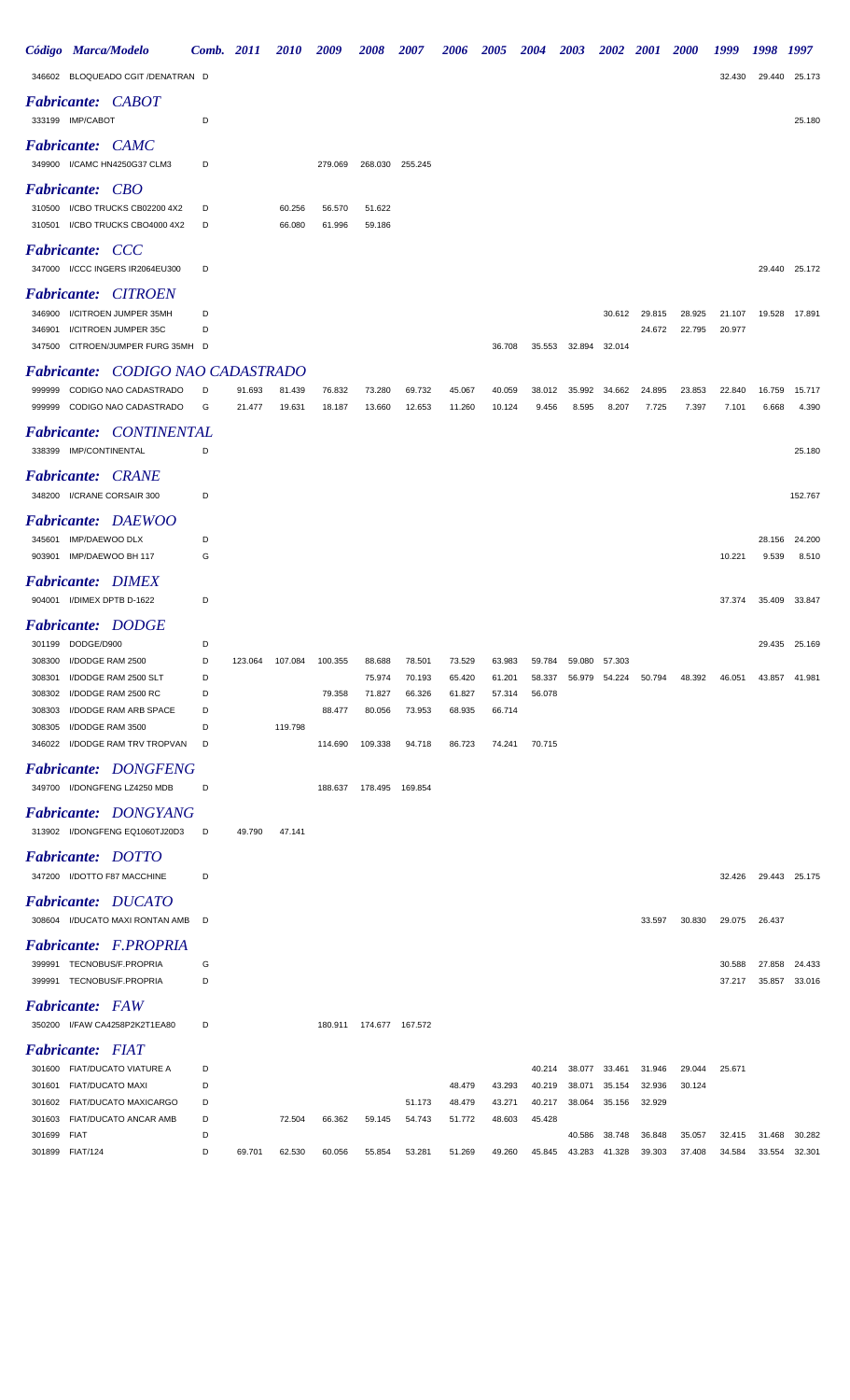|                  | Código Marca/Modelo                                | Comb.  | 2011              | <i>2010</i>       | 2009    | 2008    | 2007             | 2006             | <i><b>2005</b></i> | 2004             | 2003             | <i><b>2002</b></i> | <i>2001</i> | <i>2000</i> | 1999   | 1998   | 1997          |
|------------------|----------------------------------------------------|--------|-------------------|-------------------|---------|---------|------------------|------------------|--------------------|------------------|------------------|--------------------|-------------|-------------|--------|--------|---------------|
|                  | 301902 FIAT/130 LD                                 | D      | 69.699            | 62.534            | 60.070  | 55.858  | 53.271           | 51.279           | 49.269             | 45.842           | 43.286           | 41.327             | 39.315      | 37.392      | 34.583 | 33.551 | 32.300        |
| 302299           | <b>FIAT/190</b>                                    | D      |                   |                   |         |         |                  |                  |                    |                  | 40.580           | 38.741             | 36.854      | 35.054      | 32.423 | 31.452 | 30.276        |
| 308601           | <b>IMP/FIAT DUCATO 8</b>                           | D      |                   |                   |         |         |                  |                  |                    |                  |                  |                    |             |             | 25.673 | 22.633 | 19.348        |
| 308602           | <b>IMP/FIAT DUCATO 10</b>                          | D      |                   |                   |         |         |                  |                  |                    |                  |                  |                    |             |             | 27.303 | 26.122 | 24.878        |
| 308603           | <b>IMP/FIAT DUCATO MAXI</b>                        | D      |                   |                   |         |         |                  |                  |                    |                  |                  |                    | 32.938      | 30.124      | 28.359 | 25.986 | 19.898        |
| 308699           | <b>IMP/FIAT</b>                                    | D      |                   |                   |         |         |                  |                  |                    |                  |                  |                    | 62.956      | 58.735      | 53.635 | 49.671 | 47.667        |
|                  | <b>Fabricante: FORD</b>                            |        |                   |                   |         |         |                  |                  |                    |                  |                  |                    |             |             |        |        |               |
| 303601           | FORD/CARGO 4030                                    | D      |                   |                   |         |         |                  |                  |                    | 103.719          | 84.848           | 78.527             | 76.028      | 73.106      | 70.429 | 67.975 | 65.325        |
| 303699           | FORD/CARGO 1113                                    | D      |                   |                   |         |         |                  |                  |                    |                  | 106.188          | 98.324             | 91.423      | 84.411      | 77.844 | 71.873 | 66.106        |
| 303899           | FORD/CARGO 1117                                    | D      |                   |                   |         |         |                  |                  |                    |                  |                  |                    |             |             |        | 58.834 | 56.284        |
| 304100           | FORD/CARGO 1317F                                   | D      |                   |                   |         |         | 82.767           | 79.601           | 73.199             | 69.966           | 64.197           | 62.939             | 56.054      | 52.420      |        |        |               |
| 304101           | FORD/CARGO 1717 P                                  | D      |                   |                   |         |         |                  |                  |                    | 80.986           | 77.080           | 72.213             |             |             |        |        |               |
| 304102           | FORD/CARGO1717 E                                   | D      | 119.211           | 110.547           | 105.010 | 99.131  | 93.775           | 89.959           | 84.779             | 80.773           | 76.726           |                    |             |             |        |        |               |
| 304103           | FORD/CARGO 1317 E                                  | D      | 104.363           | 97.998            | 93.546  | 88.114  | 82.786           | 79.601           | 73.200             | 69.955           | 64.199           |                    |             |             |        |        |               |
| 304104           | FORD/RODOKINHO CARGO CT<br>FORD/VIR CARGO 4031 4X2 | D<br>D | 102.875           | 95.476            | 91.481  | 86.571  | 82.495           | 77.426           | 71.547             | 68.818           | 66.222           | 63.234             | 59.736      | 56.783      | 54.351 | 51.749 | 49.108        |
| 304105<br>304106 | FORD/CARGO 1832 E                                  | D      | 151.183           | 141.179           | 133.069 | 124.831 |                  |                  |                    | 90.884           | 81.854           | 78.786             |             |             |        |        |               |
| 304107           | FORD/C1317E TRUKAM CT                              | D      |                   | 105.621           | 101.391 | 95.427  |                  |                  |                    |                  |                  |                    |             |             |        |        |               |
| 304108           | FORD/CARGO 1717E TOPLINE                           | D      | 128.039           | 121.826           |         |         |                  |                  |                    |                  |                  |                    |             |             |        |        |               |
| 304109           | FORD/CARGO 1317E MORAL                             | D      | 115.753           | 106.835           | 101.223 |         |                  |                  |                    |                  |                  |                    |             |             |        |        |               |
| 304111           | FORD/CARGO 1317E BASF                              | D      |                   |                   |         | 98.054  |                  |                  |                    |                  |                  |                    |             |             |        |        |               |
| 304199           | FORD/CARGO 1317                                    | D      |                   |                   |         | 88.070  | 82.767           | 79.606           | 73.192             | 69.934           | 64.225           | 62.402             | 60.868      | 57.954      | 55.093 | 52.432 | 49.726        |
| 304300           | FORD/CARGO 1517 F                                  | D      |                   |                   |         |         |                  | 97.154           | 89.852             | 85.078           | 81.294           | 73.264             | 60.745      |             |        |        |               |
| 304301           | FORD/CARGO 1517 E                                  | D      | 116.706           | 108.916           | 103.184 | 95.449  | 90.773           | 87.433           | 81.752             | 78.459           | 75.832           | 68.283             | 65.450      | 62.287      | 59.223 | 56.336 | 53.438        |
| 304699           | FORD/12000                                         | D      |                   |                   |         |         |                  |                  |                    |                  |                  | 57.873             | 54.033      | 51.746      | 49.466 | 45.471 | 43.202        |
| 305701           | FORD/F350 G                                        | D      | 64.395            | 59.415            | 56.831  | 53.741  | 50.965           | 49.191           | 46.748             | 44.746           | 42.931           | 41.517             | 40.121      | 38.494      | 37.401 | 36.130 | 31.825        |
| 305702           | FORD/F350 RONTAN WORK                              | D      | 65.256            | 60.820            | 58.777  | 56.138  | 53.801           | 51.931           | 49.856             | 47.753           | 45.802           | 44.289             | 42.805      | 41.062      | 39.879 | 38.548 |               |
| 305703           | FORD/F350 TROPICAMPO                               | D      |                   |                   |         |         |                  |                  | 46.727             | 44.770           | 42.946           | 41.515             | 40.125      | 38.498      | 37.386 |        |               |
| 305704           | FORD/F350 INDESTCAR                                | D      |                   |                   | 56.831  | 53.720  | 50.979           | 49.200           | 46.744             | 44.770           | 42.937           | 41.531             | 40.135      | 38.495      | 37.383 |        |               |
| 305705           | FORD/F350 CIOATO STEEL                             | D      |                   |                   |         |         |                  |                  |                    | 44.757           | 42.927           | 41.519             | 40.121      | 38.498      | 37.394 | 36.121 |               |
| 305706           | FORD/F350 LARTE GXT                                | D      |                   |                   |         |         |                  |                  |                    | 54.163           | 52.903           | 47.604             |             |             |        |        |               |
| 305707           | FORD/NOGUEIRA TRUCKCLASS D                         |        |                   |                   |         |         |                  | 61.653           | 57.261             | 52.043           | 49.098           | 48.050             | 44.191      | 40.367      |        |        |               |
| 305708           | FORD/F350 CD<br>FORD/F350 TR TROPICAMPO            | D<br>D | 88.817<br>103.574 | 82.188            | 77.719  | 72.413  | 68.556<br>69.009 | 63.532           | 59.432             | 55.275<br>57.759 | 53.766<br>55.090 | 52.428             | 49.655      |             | 45.745 | 44.339 |               |
| 305710           | 305713 FORD/F350 G HOBBY JUNIOR                    | D      |                   | 92.943            | 84.573  | 76.061  |                  | 64.536<br>49.201 | 60.521<br>46.755   | 44.751           |                  |                    |             | 46.513      |        |        |               |
| 305714           | FORD/F350 RIBEIRAUTO AMB                           |        |                   |                   | 59.384  | 56.139  | 53.264           | 51.386           | 48.848             |                  |                  |                    |             |             |        |        |               |
|                  | 305715 FORD/F350 GUEVEL AMB MO1                    | D      |                   |                   |         | 56.423  | 53.531           | 51.662           | 49.067             |                  |                  |                    |             |             |        |        |               |
| 305799           | FORD/F350                                          | D      |                   |                   |         |         |                  |                  |                    |                  |                  | 42.948 41.530      | 40.123      | 38.483      | 37.402 | 36.132 | 34.291        |
| 305899           | FORD/F400                                          | D      |                   |                   |         |         |                  |                  |                    |                  |                  |                    |             | 38.497      | 37.390 | 36.126 | 34.292        |
| 305901           | <b>FORD/F4000 SS</b>                               | D      |                   |                   |         |         |                  |                  |                    | 54.143           |                  | 50.787 48.162      | 46.341      | 44.313      | 42.419 | 40.826 | 37.336        |
| 305902           | FORD/F4000 TURBO 4BT                               | D      |                   |                   |         |         |                  |                  |                    |                  |                  |                    |             | 38.503      | 37.398 | 36.119 | 34.295        |
| 305903           | FORD/F4000 TURBO 4.3T                              | D      |                   |                   |         |         |                  |                  |                    |                  |                  |                    | 58.752      | 55.709      | 53.157 | 43.794 | 40.591        |
| 305904           | <b>FORD/F4000 G</b>                                | D      | 64.395            | 58.657            | 56.710  | 53.395  | 50.496           | 49.026           | 46.198             | 44.521           | 42.521           | 41.048             | 39.402      | 37.663      | 37.225 | 36.022 | 34.180        |
| 305906           | FORD/F4000 TERRITORIO4X4                           | D      |                   |                   | 82.847  | 78.080  | 74.254           | 71.766           | 67.915             |                  |                  |                    |             |             |        |        |               |
| 305907           | FORD/F350D TERRITORIO4X4                           | D      |                   | 59.440            | 56.853  | 53.737  | 50.952           | 49.178           | 46.747             | 44.745           | 42.944           | 41.531             | 40.141      | 38.498      | 37.390 | 36.132 | 31.408        |
| 305908           | FORD/F350G TERRITORIO4X4                           | D      | 106.927           | 95.999            | 87.293  | 78.534  | 71.224           | 66.621           | 62.453             | 59.612           |                  |                    |             |             |        |        |               |
| 305909           | FORD/F4000 VIDA AMB                                | D      |                   |                   |         |         | 65.823           | 63.587           | 60.209             |                  |                  |                    |             |             |        |        |               |
| 305910<br>305911 | FORD/F4000 4X4<br>FORD/F4000 RANGEL CAM CD         | D<br>D | 84.043            | 77.627<br>108.751 | 75.394  | 70.796  | 67.115           |                  |                    |                  |                  |                    |             |             |        |        |               |
|                  | 305912 FORD/F14000 RANGEL CAMCD D                  |        |                   |                   |         |         |                  |                  |                    |                  |                  |                    |             |             | 60.298 |        | 57.278 54.136 |
| 305913           | FORD/NTRUCKS F4000 CLASS                           | - D    | 81.803            | 76.596            | 73.532  | 69.325  |                  |                  |                    |                  |                  |                    |             |             |        |        |               |
| 305914           | FORD/F4000 MASCARELLO                              | D      | 85.194            |                   |         |         |                  |                  |                    |                  |                  |                    |             |             |        |        |               |
| 305999           | <b>FORD/F4000</b>                                  | D      |                   |                   |         |         |                  |                  | 56.307             | 54.127           | 50.775           | 48.163             | 46.334      | 44.325      | 42.415 | 40.836 | 37.319        |
| 306099           | FORD/F600                                          | D      |                   |                   |         |         |                  |                  |                    |                  |                  |                    |             |             |        |        | 34.303        |
| 308701           | IMP/FORD F4000                                     | D      |                   |                   |         |         |                  |                  |                    |                  |                  |                    | 46.354      | 44.313      | 42.419 | 40.827 | 37.334        |
| 308702           | IMP/FORD E350 WCOACH AMI                           | D      |                   |                   |         |         |                  |                  |                    |                  |                  |                    |             |             |        | 36.138 | 34.286        |
| 308705           | IMP/FORD F800                                      | D      |                   |                   |         |         |                  |                  |                    |                  |                  |                    |             |             | 37.405 | 36.125 | 34.290        |
| 308706           | IMP/FORD ECONOLINE E350                            | D      |                   |                   |         |         |                  |                  |                    |                  |                  |                    |             | 38.489      | 37.391 | 36.120 | 34.282        |
| 308708           | IMP/FORD E476 CS                                   | D      |                   |                   |         |         |                  |                  |                    |                  |                  |                    |             | 38.491      | 37.383 | 36.132 | 34.294        |
| 308708           | IMP/FORD E476 CS                                   | G      |                   |                   |         |         |                  |                  |                    |                  |                  |                    |             |             |        | 18.541 |               |
| 308709           | IMP/FORD F 350                                     | D      |                   |                   |         |         |                  |                  |                    |                  |                  |                    |             | 37.664      | 37.237 | 36.002 | 33.688        |
| 308710           | I/FORD F80                                         | D      |                   |                   |         |         |                  |                  |                    |                  |                  |                    |             |             | 37.405 | 36.125 | 34.291        |
| 308711           | I/MO FORD F8000 M2592S                             | D      |                   |                   |         |         |                  |                  |                    |                  |                  |                    |             |             |        | 36.128 | 34.302        |
|                  | 308712 I/FORD F450                                 | D      |                   |                   |         |         |                  |                  |                    |                  |                  | 51.196             | 49.595      | 47.611      |        |        |               |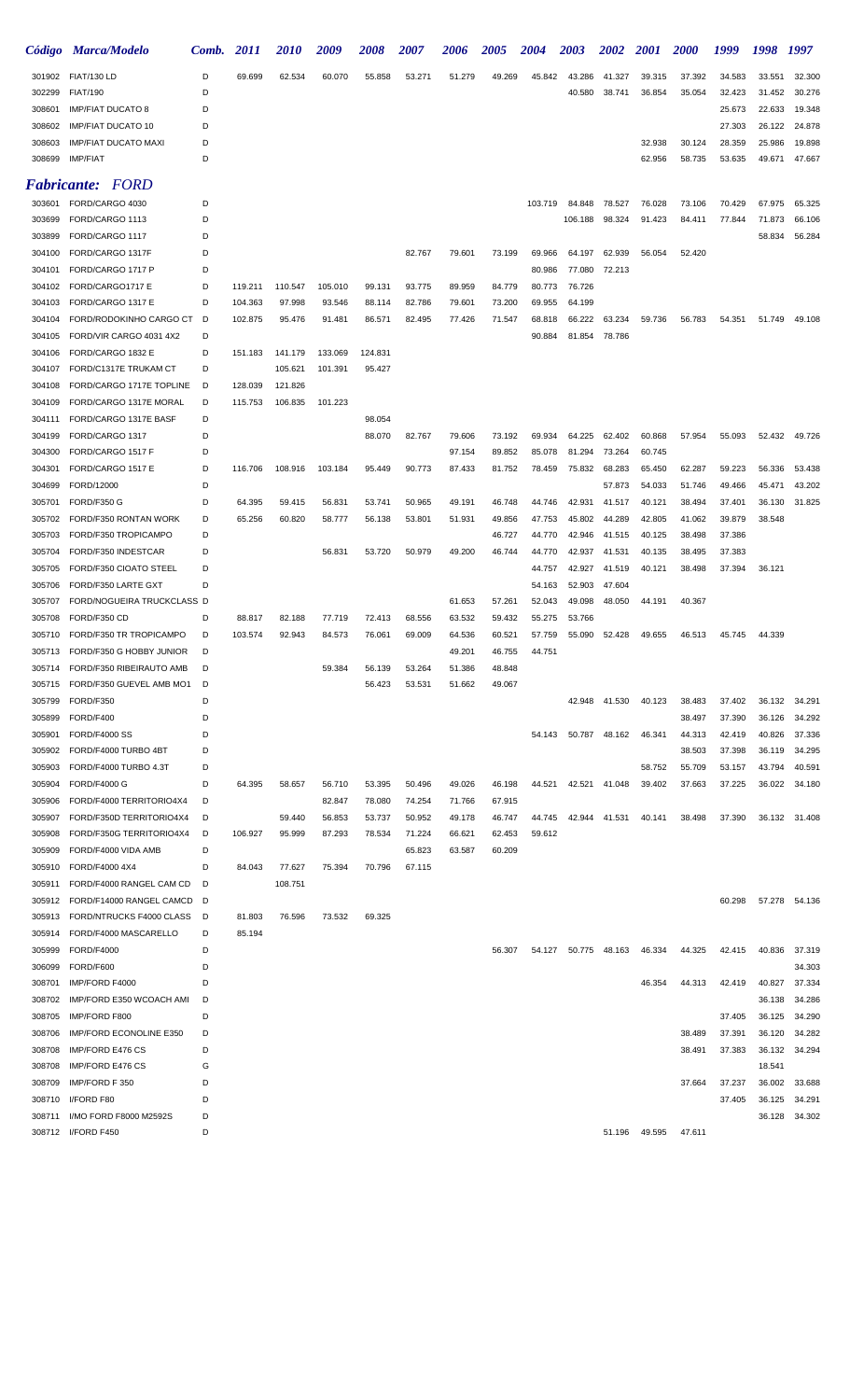|                  | Código Marca/Modelo                                  | Comb. 2011 |         | <i>2010</i> | 2009    | <b>2008</b>       | 2007    | <b>2006</b>        | 2005             | <b>2004</b>                | <b>2003</b>             | <b>2002</b>      | <b>2001</b>      | <b>2000</b>      | 1999             | 1998 1997               |        |
|------------------|------------------------------------------------------|------------|---------|-------------|---------|-------------------|---------|--------------------|------------------|----------------------------|-------------------------|------------------|------------------|------------------|------------------|-------------------------|--------|
|                  | 308714 I/FORD L T8501                                | D          |         |             |         |                   |         |                    |                  |                            |                         |                  |                  |                  |                  | 123.972 119.316 109.597 |        |
| 308716           | I/FORD F650                                          | D          |         |             |         |                   |         | 97.953             | 82.208           | 77.941                     |                         |                  |                  |                  |                  |                         |        |
| 308717           | I/FORD F350 XL 4X2                                   | D          |         |             |         |                   |         |                    |                  | 44.755                     | 42.930                  | 41.521           |                  |                  |                  |                         |        |
| 308799           | <b>IMP/FORD</b>                                      | D          |         |             |         |                   |         |                    |                  |                            |                         |                  |                  |                  |                  | 36.130                  | 34.285 |
| 320004           | FORD/CARGO 1215                                      | D          |         |             |         |                   |         |                    |                  |                            |                         | 75.247           | 61.877           | 57.980           | 55.736           | 53.500                  | 51.263 |
| 320009           | FORD/CARGO 1415                                      | D          |         |             |         |                   |         |                    |                  |                            |                         |                  | 81.765           | 68.361           | 64.521           | 58.835                  | 56.274 |
| 320201<br>320202 | FORD/CARGO 814<br>FORD/CARGO 814 TECAR PAS           | D<br>D     |         |             |         |                   |         |                    |                  |                            |                         |                  | 49.670<br>49.310 | 47.901<br>47.455 | 46.031<br>45.941 | 44.399<br>44.343        | 41.714 |
| 320203           | FORD/TUTTO CARGO 2630 4E                             | D          |         |             |         |                   |         |                    |                  |                            |                         | 102.431          | 98.585           | 93.064           | 90.196           |                         |        |
| 320204           | FORD/CARGO 1217                                      | D          |         |             |         |                   |         |                    |                  |                            | 70.681                  | 62.914           | 58.945           | 53.729           | 46.075           | 42.329                  | 38.803 |
| 320205           | FORD/CARGO 815                                       | D          |         |             |         |                   |         | 64.285             | 59.579           | 57.214                     | 55.176                  | 52.664           | 49.956           | 46.587           | 41.249           | 38.536                  |        |
| 320206           | FORD/CARGO 2425 SCHWING                              | D          |         |             |         |                   |         |                    |                  |                            |                         | 102.556          | 98.059           | 92.647           |                  |                         |        |
| 320207           | FORD/CARGO 815 MU                                    | D          |         |             |         |                   |         |                    |                  |                            | 55.202                  | 52.670           | 49.941           | 48.190           |                  |                         |        |
| 320208           | FORD/CARGO 815 RHINUS800                             | D          |         |             |         |                   |         | 64.251             | 59.328           | 57.103                     | 54.953                  | 52.478           | 49.556           | 47.729           |                  |                         |        |
| 320209           | FORD/CARGO 3222                                      | D          |         |             |         |                   |         | 102.509            | 97.778           | 89.601                     | 81.351                  | 74.576           | 72.783           |                  |                  |                         |        |
| 320210           | FORD/CARGO 2631                                      | D          |         |             |         |                   | 147.927 | 141.167            | 119.487          |                            | 114.270 110.339 107.067 |                  | 98.685           |                  |                  |                         |        |
| 320211           | FORD/CARGO 4031                                      | D          |         |             |         |                   |         | 103.232            | 98.928           | 91.044                     | 82.213                  | 79.075           | 77.558           | 75.202           |                  |                         |        |
| 320212           | FORD/CARGO 2626                                      | D          |         |             |         |                   |         | 126.356            | 117.820          |                            | 112.023 107.764 104.024 |                  | 98.579           |                  |                  |                         |        |
| 320213           | FORD/CARGO 2622                                      | D          |         |             |         |                   | 127.582 | 122.324            | 115.115          |                            | 109.627 105.833 101.628 |                  | 94.824           | 88.673           |                  |                         |        |
| 320214           | FORD/CARGO 1722                                      | D          |         |             | 113.482 | 107.046           | 101.412 | 97.338             | 90.268           | 86.132                     | 81.353                  | 77.191           | 75.045           | 71.457           |                  |                         |        |
| 320215<br>320216 | FORD/CARGO 1721<br>FORD/CARGO 1731                   | D<br>D     |         |             |         |                   |         | 98.247<br>103.677  | 87.305<br>98.244 | 83.431<br>90.245           | 79.882<br>81.577        | 74.289<br>78.069 | 72.502<br>71.568 | 67.792           |                  |                         |        |
| 320217           | FORD/CARGO 1717                                      | D          |         |             |         |                   |         | 89.984             | 85.126           | 80.959                     | 77.106                  | 68.974           | 61.609           | 57.621           |                  |                         |        |
| 320218           | FORD/CARGO 816                                       | D          |         |             |         |                   |         |                    |                  | 57.230                     | 55.178                  | 52.648           | 49.957           |                  |                  |                         |        |
| 320220           | FORD/CARGO 1521                                      | D          |         |             |         |                   |         | 93.460             | 87.115           | 81.091                     | 75.916                  | 70.546           | 63.696           | 59.547           |                  |                         |        |
| 320221           | FORD/CARGO 4331                                      | D          |         |             |         |                   |         | 110.808            | 101.686          | 89.162                     | 81.898                  | 79.805           | 75.829           |                  |                  |                         |        |
| 320222           | FORD/CARGO 2421                                      | D          |         |             |         |                   |         | 95.967             | 88.143           | 82.849                     | 76.407                  | 73.827           |                  |                  |                  |                         |        |
| 320223           | FORD/MULTIEIXO C 2626 4E                             | D          |         |             |         |                   |         | 126.264            | 117.395          |                            | 111.781 107.313 103.627 |                  | 98.982           |                  |                  |                         |        |
| 320224           | FORD/MULTIEIXO C 2631 4E                             | D          |         |             |         |                   |         | 140.531            | 119.024          |                            | 114.010 109.867 106.633 |                  |                  |                  |                  |                         |        |
| 320225           | FORD/CARGO 815 S                                     | D          |         |             |         | 71.918            | 68.577  | 64.286             | 59.581           | 57.205                     |                         | 55.193 52.651    |                  |                  |                  |                         |        |
| 320226           | FORD/MULTIEIXO C2622 8X4                             | D          |         |             |         | 134.712           | 127.257 | 122.268            | 114.688          |                            | 109.373 105.339 101.291 |                  |                  |                  |                  |                         |        |
| 320228           | FORD/CARGO 815 E                                     | D          | 85.353  | 79.709      | 75.994  | 71.895            | 68.550  | 64.301             | 59.552           | 57.233                     | 55.179                  |                  |                  |                  |                  |                         |        |
| 320231           | FORD/CARGO 4331 S                                    | D          |         |             |         |                   | 111.395 | 108.816            | 101.692          | 89.168                     | 81.869                  | 78.169           |                  |                  |                  |                         |        |
| 320232           | FORD/CARGO 5031                                      | D          |         |             |         |                   |         | 150.527            | 138.289          | 133.179                    |                         |                  |                  |                  |                  |                         |        |
| 320233<br>320234 | FORD/CARGO 2831<br>FORD/CARGO 5032 E                 | D<br>D     |         |             | 185.316 | 173.634           | 165.567 | 152.223<br>151.690 | 139.805          | 135.361<br>139.472 134.939 |                         |                  |                  |                  |                  |                         |        |
| 320235           | FORD/CARGO 2622 E                                    | D          | 161.613 | 150.631     | 142.919 | 134.844           | 127.550 | 122.380            | 115.120          | 109.606                    |                         |                  |                  |                  |                  |                         |        |
| 320236           | FORD/CARGO 4432 E                                    | D          |         |             |         | 117.641 114.344   |         | 107.281            | 97.794           | 95.003                     |                         |                  |                  |                  |                  |                         |        |
| 320237           | FORD/CARGO 2932 E                                    | D          |         |             | 182.881 | 175.194           | 160.755 | 147.649            | 139.749          | 135.301                    |                         |                  |                  |                  |                  |                         |        |
| 320238           | FORD/CARGO 1722 E                                    | D          | 127.540 | 119.522     | 113.488 | 107.094           | 101.438 | 97.290             | 90.272           | 86.139                     |                         |                  |                  |                  |                  |                         |        |
| 320239           | FORD/CARGO 2422 E                                    | D          | 141.738 | 132.469     | 126.472 | 118.727 112.875   |         | 108.637            | 102.966          | 98.309                     |                         |                  |                  |                  |                  |                         |        |
| 320240           | FORD/CARGO 2428 E                                    | D          | 150.445 | 140.877     | 133.778 | 126.589           | 119.584 | 115.436            | 103.070          | 98.954                     |                         |                  |                  |                  |                  |                         |        |
| 320241           | FORD/CARGO 2632 E                                    | D          |         | 176.347     | 165.912 | 157.513 148.114   |         | 143.238            | 129.430          | 125.094                    |                         |                  |                  |                  |                  |                         |        |
| 320242           | FORD/CARGO 2628 E                                    | D          | 174.483 | 163.479     | 155.073 | 144.847           | 132.556 | 126.151            |                  | 115.026 111.864            |                         |                  |                  |                  |                  |                         |        |
| 320243           | FORD/CARGO 815 E TOPLINE                             | D          | 85.350  | 79.203      | 75.903  | 71.821            | 68.422  | 64.262             | 59.337           | 57.083                     |                         |                  |                  |                  |                  |                         |        |
| 320244           | FORD/MULTIEIXO 2628E 8X4                             | D          | 212.670 | 196.203     | 185.474 | 173.308           | 165.292 | 151.646            | 144.969          |                            |                         |                  |                  |                  |                  |                         |        |
| 320245<br>320246 | FORD/C2628 PMERECHIM 8X4<br>FORD/C2831 PMERECHIM 8X4 | D<br>D     | 201.813 | 187.995     | 179.219 | 167.257           | 153.057 | 145.856<br>153.037 |                  | 138.764 132.911            |                         |                  |                  |                  |                  |                         |        |
| 320247           | FORD/C2428 PMERECHIM 8X2                             | D          | 187.830 | 174.932     | 166.811 | 155.732           | 142.404 | 135.732            | 127.008          |                            |                         |                  |                  |                  |                  |                         |        |
| 320248           | FORD/CARGO 4532 E                                    | D          | 152.282 | 142.161     | 134.545 | 127.063           | 120.272 | 114.385            |                  |                            |                         |                  |                  |                  |                  |                         |        |
| 320249           | FORD/CARGO 712                                       | D          | 76.078  | 71.043      | 67.290  | 63.167            | 59.370  | 55.940             |                  |                            |                         |                  |                  |                  |                  |                         |        |
| 320250           | FORD/CARGO 2422 E MAGICA                             | D          | 141.741 | 131.607     | 126.315 | 118.598           | 112.600 | 108.559            | 102.550          | 98.064                     | 94.421                  |                  |                  |                  |                  |                         |        |
| 320251           | FORD/CARGO 4432E TOPLINE                             | D          |         |             |         |                   | 114.118 | 107.216            | 101.783          |                            |                         |                  |                  |                  |                  |                         |        |
| 320252           | FORD/CARGO 2428E TOPLINE                             | - D        | 145.176 | 135.944     | 129.133 | 122.221           | 115.422 | 111.343            | 104.823          |                            |                         |                  |                  |                  |                  |                         |        |
| 320253           | FORD/CARGO 2422E TOPLINE D                           |            | 137.804 | 128.769     | 122.959 | 115.416           | 109.691 | 105.656            |                  |                            |                         |                  |                  |                  |                  |                         |        |
| 320254           | FORD/CARGO 4532E TOPLINE D                           |            | 145.428 | 135.725     | 128.532 | 121.344 114.876   |         | 109.781            |                  |                            |                         |                  |                  |                  |                  |                         |        |
| 320255           | FORD/C5032 PMERECHIM 8X4                             | D          |         |             |         | 190.710           | 181.749 | 166.771            |                  |                            |                         |                  |                  |                  |                  |                         |        |
| 320257           | FORD/C2422 PMERECHIM 8X2                             | D          | 167.195 |             | 151.334 | 142.061           | 134.948 | 130.063            |                  | 122.820  117.509  115.084  |                         |                  |                  |                  |                  |                         |        |
| 320258           | FORD/CARGO CIOATO 2428 E                             | D          | 163.547 | 152.130     | 145.352 | 137.492           |         |                    |                  |                            |                         |                  |                  |                  |                  |                         |        |
| 320259           | FORD/CARGO CIOATO 4532 E                             | D          |         | 150.527     | 143.277 | 135.231           | 128.002 | 122.370            |                  |                            |                         |                  |                  |                  |                  |                         |        |
| 320260<br>320261 | FORD/CARGO CIOATO 2422 E<br>FORD/CARGO CIOATO 815 E  | D<br>D     |         | 142.525     | 136.831 | 128.468<br>79.334 | 75.600  | 70.984             |                  |                            |                         |                  |                  |                  |                  |                         |        |
| 320262           | FORD/CHAPEMEC CARGO                                  | D          |         |             |         |                   |         |                    | 84.311           |                            | 79.716 75.825 72.127    |                  | 68.812           |                  |                  |                         |        |
| 320263           | FORD/CARGO 2628E MASTER                              | D          | 213.624 | 200.237     | 189.856 | 177.301           | 162.320 |                    |                  |                            |                         |                  |                  |                  |                  |                         |        |
| 320265           | FORD/CARGO 2428E TRIELED                             | D          | 157.660 | 146.743     | 140.043 | 132.507           | 125.059 |                    |                  |                            |                         |                  |                  |                  |                  |                         |        |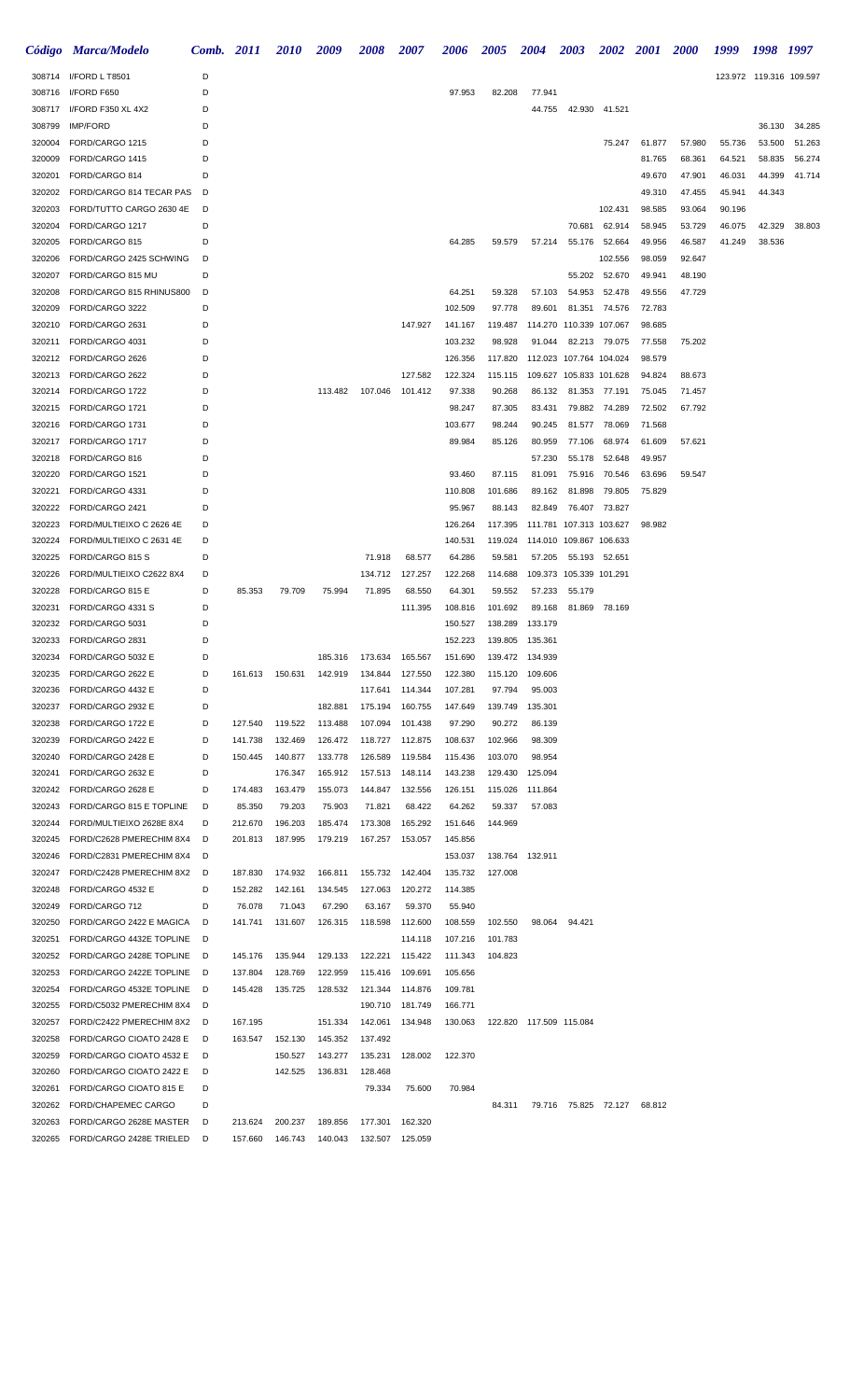|                  | Código Marca/Modelo                                    | Comb.  | <i>2011</i> | <b>2010</b>        | 2009               | <i><b>2008</b></i> | 2007            | 2006    | <b>2005</b> | <b>2004</b> | <b>2003</b>             | <b>2002</b>             | <b>2001</b>      | <b>2000</b> | 1999   | 1998   | 1997          |
|------------------|--------------------------------------------------------|--------|-------------|--------------------|--------------------|--------------------|-----------------|---------|-------------|-------------|-------------------------|-------------------------|------------------|-------------|--------|--------|---------------|
| 320266           | FORD/CARGO BELP SL                                     | D      | 112.279     | 105.440            | 100.633            | 94.782             | 89.063          | 85.635  | 78.719      | 75.236      | 69.074                  |                         |                  |             |        |        |               |
| 320267           | FORD/CARGO 4331 TOPLINE                                | D      |             |                    |                    |                    |                 | 120.296 | 110.387     | 96.810      | 88.923                  | 84.876                  |                  |             |        |        |               |
| 320268           | FORD/CARGO 4331 MOURA                                  | D      |             |                    |                    |                    |                 |         | 111.367     | 97.696      | 89.713                  |                         |                  |             |        |        |               |
| 320269           | FORD/C2622E PMERECHIM 84                               | D      |             | 186.549            | 177.954            |                    | 167.913 158.703 |         |             |             |                         |                         |                  |             |        |        |               |
| 320270           | FORD/C2422E PMERECHIM 82                               | D      | 156.683     | 145.503            | 139.622            | 131.112            | 124.515         | 120.006 |             |             |                         |                         |                  |             |        |        |               |
| 320273           | FORD/MULTIEIXO 2428E 8X4                               | D      | 179.903     | 167.418            | 159.851            | 151.197            | 142.670         |         |             |             |                         |                         |                  |             |        |        |               |
| 320274           | FORD/C4532 TRUKAM CA                                   | D      |             | 152.074            | 144.755            | 136.575            | 129.253         |         |             |             |                         |                         |                  |             |        |        |               |
| 320275           | FORD/CARGO 815 DUTRA CD                                | D      |             | 90.447             |                    |                    |                 |         |             |             |                         |                         | 79.252           | 76.238      |        |        | 68.081        |
| 320276<br>320277 | FORD/CARGO 4030 TOPLINE<br>FORD/CARGO 1722E TOPLINE    | D<br>D | 128.750     | 123.656            | 117.447            | 110.746 104.958    |                 | 100.711 | 93.384      | 89.102      | 84.151                  | 79.823                  | 76.511           |             | 73.423 | 70.847 |               |
| 320278           | FORD/C4331 RODOEIXO CA                                 | D      |             |                    |                    |                    |                 | 121.517 | 111.159     | 97.659      | 89.473                  | 85.448                  |                  |             |        |        |               |
| 320280           | FORD/CARGO 2428E MOURA                                 | D      | 160.779     | 150.524            | 143.037            | 135.343            |                 |         |             |             |                         |                         |                  |             |        |        |               |
| 320282           | FORD/CARGO 1317E TOPLINE                               | D      | 125.634     | 120.164            | 112.919            | 106.145            | 100.273         | 96.129  | 89.626      | 85.651      |                         |                         |                  |             |        |        |               |
| 320283           | FORD/CARGO 4331 ZAMBONI                                | D      |             |                    |                    |                    |                 | 119.831 | 109.681     | 96.307      | 88.242                  |                         |                  |             |        |        |               |
| 320284           | FORD/CARGO 4432 ZAMBONI                                | D      |             |                    |                    |                    | 130.478 122.797 | 115.419 |             |             |                         |                         |                  |             |        |        |               |
| 320285           | FORD/C4331 BAULER CAM                                  | D      |             |                    |                    |                    |                 | 118.304 | 108.250     | 95.103      |                         |                         |                  |             |        |        |               |
| 320286           | FORD/CARGO PARTHENON CAM D                             |        |             |                    |                    |                    | 107.571 101.791 | 97.613  | 92.005      | 87.660      |                         | 83.313 77.725           | 74.853           | 71.784      | 69.364 | 66.739 | 63.942        |
| 320287           | FORD/C2428E CARMETAL 8X2                               | D      | 176.230     |                    |                    |                    |                 |         |             |             |                         |                         |                  |             |        |        |               |
| 320288           | FORD/CARGO MANOS CAMI                                  | D      |             |                    |                    |                    |                 |         |             |             |                         | 57.257 54.690           | 51.666           |             |        |        |               |
| 320290           | FORD/CARGO RANGEL                                      | D      |             | 79.816             | 78.060             |                    |                 |         |             |             |                         |                         |                  |             |        |        |               |
| 320291           | FORD/C 4331 SETEC CM                                   | D      |             |                    |                    |                    |                 | 117.197 | 107.248     | 94.222      |                         |                         |                  |             |        |        |               |
| 320292           | FORD/CARGO 2428E MASTER                                | D      | 160.774     | 150.518            | 143.029            |                    |                 |         |             |             |                         |                         |                  |             |        |        |               |
| 320293           | FORD/VIR CARGO 4331S 4X2                               | D      |             |                    |                    |                    |                 | 118.093 | 108.019     | 94.896      | 92.198                  |                         |                  |             |        |        |               |
| 320296<br>320298 | FORD/MULTIEIXO FC6332 CM<br>FORD/CARGO 815 TRV FMAXX D | D      | 334.336     | 204.753<br>299.738 | 194.044<br>283.264 | 183.430            |                 |         |             |             |                         |                         |                  |             |        |        |               |
| 320299           | FORD/CARGO                                             | D      |             |                    |                    |                    |                 |         | 46.914      | 44.843      |                         | 43.119 41.672           | 40.439           | 38.840      | 37.489 | 36.171 | 34.331        |
| 321199           | <b>FORD/F2000</b>                                      | D      |             |                    |                    |                    |                 |         |             |             |                         |                         |                  | 37.653      | 37.237 | 36.011 | 34.187        |
| 328502           | FORD/CARGO 1630                                        | D      |             |                    |                    |                    |                 |         |             |             | 109.255                 | 98.320                  | 92.114           | 87.058      | 75.621 | 69.497 | 63.675        |
| 328503           | FORD/C4432 E CENTRAL CA                                | D      |             |                    |                    |                    |                 | 134.326 |             |             |                         |                         |                  |             |        |        |               |
| 328504           | FORD/CARGO 712 TOPLINE                                 | D      | 74.515      |                    |                    | 65.679             |                 |         |             |             |                         |                         |                  |             |        |        |               |
| 328599           | FORD/CARGO 1618                                        | D      |             |                    |                    |                    |                 |         |             |             | 108.492                 | 86.392                  | 82.134           | 78.522      | 75.283 | 72.158 | 69.800        |
| 328899           | FORD/CARGO 1215                                        | D      |             |                    |                    |                    |                 |         |             |             |                         |                         |                  |             | 55.744 | 53.492 | 51.276        |
| 328999           | FORD/CARGO 1218                                        | D      |             |                    |                    |                    |                 |         |             |             |                         |                         |                  |             |        | 78.601 | 72.318        |
| 329099           | FORD/CARGO 1415                                        | D      |             |                    |                    |                    |                 |         |             |             |                         |                         |                  |             | 64.529 | 58.808 | 56.259        |
| 329101           | FORD/CARGO 1421                                        | D      |             |                    |                    |                    |                 |         |             |             | 90.804                  | 80.302                  | 74.490           | 69.274      | 62.474 | 59.867 |               |
| 329102           | FORD/CARGO 1621                                        | D      |             |                    |                    |                    |                 |         |             |             | 87.735                  | 81.370                  | 75.208           | 69.188      | 60.607 | 55.118 |               |
| 329199           | FORD/CARGO 1418                                        | D      |             |                    |                    |                    |                 |         |             |             |                         | 105.713 97.899          | 90.977           | 84.048      | 77.504 | 71.509 | 65.816        |
| 329202           | FORD/CARGO 1422                                        | D      |             |                    |                    |                    |                 |         |             |             |                         |                         | 89.226           | 76.627      | 72.548 | 69.604 | 66.540        |
| 329203<br>329204 | FORD/CARGO 2425<br>FORD/TUTTO CARGO 2425 4E            | D<br>D |             |                    |                    |                    |                 |         |             |             | 110.763 102.960 100.707 | 118.115 102.949         | 98.829<br>98.061 | 93.534      | 89.497 | 85.472 | 78.013        |
| 329205           | FORD/MULTIEIX CARGO 2425                               | D      |             |                    |                    |                    |                 |         |             |             | 110.597 102.760 100.725 |                         | 98.112           |             |        |        |               |
| 329206           | FORD/MULTIEIXO 6332E 8X4                               | D      |             | 203.530            | 192.857            | 182.238            |                 |         |             |             |                         |                         |                  |             |        |        |               |
| 329299           | FORD/CARGO 1615                                        | D      |             |                    |                    |                    |                 |         |             |             |                         | 90.723 71.880           | 69.493           | 66.747      | 64.059 | 61.577 | 58.958        |
| 329701           | FORD/F14000 HD                                         | D      |             |                    |                    |                    |                 |         |             |             |                         |                         |                  | 65.751      | 59.032 | 54.580 | 51.581        |
| 329702           | FORD/F14000 160                                        | D      |             |                    |                    |                    |                 | 102.573 | 81.296      | 77.513      |                         | 74.269 71.663           | 68.663           | 65.786      | 59.045 | 54.595 | 51.599        |
| 329703           | FORD/F14000 210                                        | D      |             |                    |                    |                    |                 |         |             | 77.529      |                         | 74.256 71.671           | 68.694           | 65.764      | 59.033 | 54.579 | 51.597        |
| 329799           | FORD/F14000                                            | D      |             |                    |                    |                    |                 |         |             |             |                         | 74.263 71.651           | 68.689           | 65.759      | 59.055 | 54.570 | 51.583        |
| 337699           | FORD/CARGO 3224                                        | D      |             |                    |                    |                    |                 |         |             |             |                         |                         |                  |             |        | 78.244 | 64.010        |
| 338600           | FORD/CARGO 1417 F                                      | D      |             |                    |                    |                    |                 |         |             |             | 75.875                  | 67.490                  | 64.398           | 59.510      | 53.439 | 49.117 | 44.998        |
| 339301           | FORD/CARGO 1617                                        | D      |             |                    |                    |                    |                 |         |             |             |                         | 90.612 71.869           | 69.505           | 66.766      | 64.040 | 61.568 | 58.954        |
| 339302           | FORD/CARGO 1617 ET CH15                                | D      |             |                    |                    |                    |                 |         |             |             |                         | 85.864 71.622           | 68.957           | 66.161      |        |        |               |
| 339401           | FORD/CARGO 1622                                        | D      |             |                    |                    |                    |                 |         |             |             | 103.787                 | 83.650                  | 81.087           | 77.819      | 74.902 |        | 71.435 68.170 |
| 339402           | FORD/CARGO 1622 HYR<br>FORD/CARGO 1622 TOPLINE         | D<br>D |             |                    |                    |                    |                 |         |             |             | 98.066                  | 83.378                  | 80.458           |             | 74.899 | 71.434 |               |
| 339403<br>339404 | FORD/CARGO 2628E TOPLINE                               | D      |             | 176.924            |                    |                    |                 |         |             |             |                         | 83.688                  | 81.078           | 77.846      |        |        | 68.141        |
| 339501           | FORD/CARGO 2322                                        | D      |             |                    |                    |                    |                 |         |             |             |                         | 129.307 119.771 111.263 |                  | 102.800     | 94.777 | 87.484 | 80.500        |
| 339601           | FORD/CARGO 2422                                        | D      |             |                    |                    |                    | 112.834         | 108.676 | 102.967     | 98.306      |                         | 96.122 92.738           | 89.519           | 86.018      | 82.571 | 79.463 | 63.994        |
| 339602           | FORD/CARGO 2422 T                                      | D      |             |                    |                    |                    | 112.849         | 108.671 | 102.925     | 98.311      | 95.426                  | 92.703                  |                  |             |        |        |               |
| 339603           | FORD/CARGO 2422T TPOLINE                               | D      |             |                    |                    |                    |                 | 108.598 | 102.579     | 98.066      | 94.454                  | 92.382                  |                  |             |        |        |               |
| 339604           | FORD/CARGO 2422 CN                                     | D      | 150.074     |                    |                    |                    |                 |         |             |             |                         |                         |                  |             |        |        |               |
| 339605           | FORD/CARGO 2628 CN 6X4                                 | D      | 179.921     |                    |                    |                    |                 |         |             |             |                         |                         |                  |             |        |        |               |
| 339606           | FORD/CARGO 1932 CNT                                    | D      | 167.154     |                    |                    |                    |                 |         |             |             |                         |                         |                  |             |        |        |               |
| 339607           | FORD/CARGO 2428 CN                                     | D      | 157.355     |                    | 144.212            |                    |                 |         |             |             |                         |                         |                  |             |        |        |               |
| 339608           | FORD/CARGO 2622 CN 6X4                                 | D      | 170.737     |                    |                    |                    |                 |         |             |             |                         |                         |                  |             |        |        |               |
| 339609           | FORD/CARGO 815 N                                       | D      | 86.337      |                    |                    |                    |                 |         |             |             |                         |                         |                  |             |        |        |               |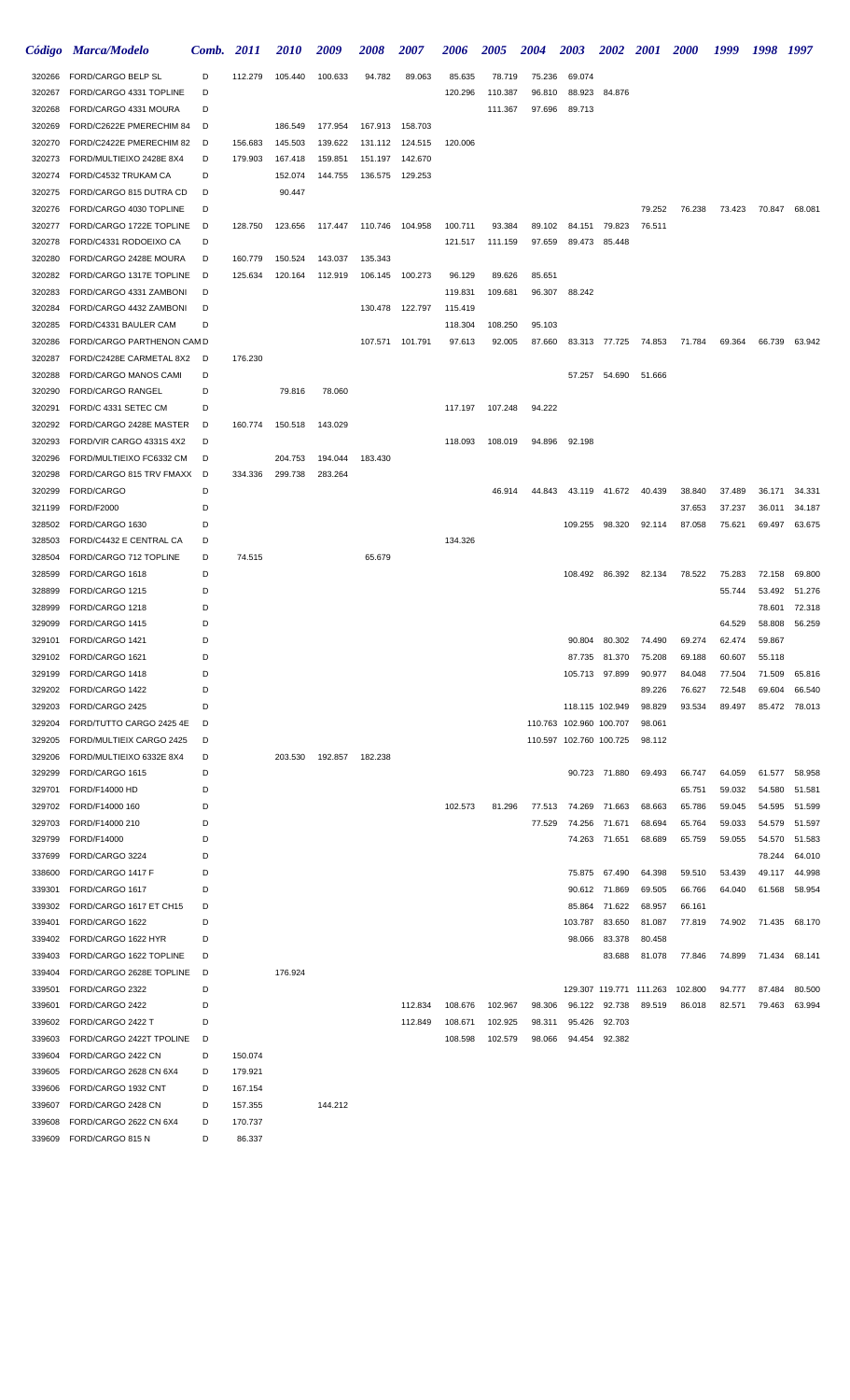|                  | Código Marca/Modelo                                 | Comb.  | <i>2011</i>      | <i>2010</i>      | 2009             | <b>2008</b>      | <b>2007</b>      | <i><b>2006</b></i> | <b>2005</b>       | <b>2004</b>      | <b>2003</b>                       | <b>2002</b>             | <b>2001</b>      | <b>2000</b> | 1999   | 1998   | 1997          |
|------------------|-----------------------------------------------------|--------|------------------|------------------|------------------|------------------|------------------|--------------------|-------------------|------------------|-----------------------------------|-------------------------|------------------|-------------|--------|--------|---------------|
| 339610           | FORD/CARGO 1317 CN                                  | D      | 107.902          |                  |                  |                  |                  |                    |                   |                  |                                   |                         |                  |             |        |        |               |
| 339611           | FORD/CARGO 1517 CN                                  | D      | 139.782          |                  |                  |                  |                  |                    |                   |                  |                                   |                         |                  |             |        |        |               |
| 339612           | FORD/CARGO 1722 CN                                  | D      | 132.757          |                  |                  |                  |                  |                    |                   |                  |                                   |                         |                  |             |        |        |               |
| 339613           | FORD/CARGO 3132 CN 6X4                              | D      | 203.894          |                  |                  |                  |                  |                    |                   |                  |                                   |                         |                  |             |        |        |               |
| 339614           | FORD/CARGO 1932 CN                                  | D      | 170.942          |                  |                  |                  |                  |                    |                   |                  |                                   |                         |                  |             |        |        |               |
| 339615           | FORD/CARGO 2422 CNL                                 | D      | 150.074          |                  |                  |                  |                  |                    |                   |                  |                                   |                         |                  |             |        |        |               |
| 339616           | FORD/CARGO 2428 CNL                                 | D      | 176.794          | 167.278          |                  |                  |                  |                    |                   |                  |                                   |                         |                  |             |        |        |               |
| 339617           | FORD/CARGO 1932 CNL                                 | D      | 161.821          |                  |                  |                  |                  |                    |                   |                  |                                   |                         |                  |             |        |        |               |
| 339618           | FORD/CARGO 1722 CNL                                 | D      | 132.757          |                  |                  |                  |                  |                    |                   |                  |                                   |                         |                  |             |        |        |               |
| 339619           | FORD/CARGO 1717 CN                                  | D<br>D | 122.493          |                  |                  |                  |                  |                    |                   |                  |                                   |                         |                  |             |        |        |               |
| 339620<br>339701 | FORD/CARGO 1932 CNLT<br>FORD/CARGO 3530             | D      | 170.531          |                  |                  |                  |                  |                    |                   |                  |                                   | 119.060 110.239 102.434 |                  | 94.613      | 87.260 | 80.546 | 65.232        |
| 339702           | FORD/PM1000TAO CAM 3E                               | D      |                  | 63.351           | 60.860           | 57.347           | 54.538           | 52.709             | 49.898            | 47.673           | 44.916                            | 42.673                  | 41.333           | 39.674      | 37.326 | 35.877 | 32.788        |
| 339801           | FORD/F11000                                         | D      |                  |                  |                  |                  |                  |                    |                   |                  | 60.166                            | 57.898                  | 54.009           | 51.737      | 49.456 | 45.468 | 43.226        |
| 340801           | FORD/F12000 L                                       | D      |                  |                  |                  |                  |                  |                    |                   |                  |                                   |                         |                  | 51.750      | 49.442 | 45.481 | 43.224        |
| 340802           | FORD/F12000 L GUEVEL CD4                            | D      |                  |                  |                  |                  |                  |                    |                   |                  |                                   |                         |                  |             |        | 45.616 | 43.355        |
| 340803           | FORD/F12000 160                                     | D      |                  |                  |                  |                  |                  | 73.621             | 67.147            | 63.821           |                                   | 60.156 57.875           | 54.014           | 51.750      | 49.461 | 45.463 | 43.203        |
| 340804           | FORD/F12000 TRV FMAX                                | D      |                  |                  |                  |                  |                  |                    | 171.148           |                  | 152.482 133.578 128.549           |                         | 120.840          |             |        |        |               |
| 340805           | FORD/F12000 RANGEL CAMCD                            | D      |                  |                  |                  |                  |                  |                    |                   |                  |                                   | 62.938                  | 59.158           | 56.871      |        |        |               |
| 340899           | FORD/F12000                                         | D      |                  |                  |                  |                  |                  |                    |                   | 63.817           |                                   | 60.163 57.881           | 54.028           | 51.725      | 49.465 | 45.470 | 43.223        |
| 343302           | FORD/CARGO 2630                                     | D      |                  |                  |                  |                  |                  |                    |                   |                  |                                   | 118.822 102.826         | 99.359           | 93.927      | 90.424 | 87.090 | 74.587        |
| 343305           | FORD/CARGO 6332 E                                   | D      | 197.870          | 184.748          | 174.176          | 164.654          | 146.496          | 140.044            |                   |                  |                                   |                         |                  |             |        |        |               |
| 343306           | FORD/CARGO 5632 E                                   | D      |                  |                  | 210.365          | 191.578          | 178.654          |                    |                   |                  |                                   |                         |                  |             |        |        |               |
| 343308           | FORD/C6332E PMERECHIM 84                            | D      |                  |                  | 193.211          |                  | 182.580 171.928  |                    |                   |                  |                                   |                         |                  |             |        |        |               |
| 343312           | FORD/LOC CARGO 2630 TRA                             | D      |                  |                  |                  |                  |                  |                    |                   |                  |                                   |                         |                  | 107.922     |        |        |               |
| 346001           | FORD/F250 SUPER DUTY K                              | G      |                  |                  |                  |                  |                  |                    |                   |                  | 34.726                            | 32.176                  | 29.790           | 25.991      | 24.889 | 22.383 | 20.101        |
| 346001           | FORD/F250 SUPER DUTY K                              | D      |                  |                  |                  |                  |                  |                    |                   |                  | 43.117                            | 38.303                  | 36.725           | 33.167      | 31.914 | 22.531 | 21.998        |
| 346002           | FORD/F250 SUPER DUTY G                              | G      |                  |                  |                  |                  |                  |                    |                   |                  | 22.816                            | 21.445                  | 19.960           | 19.088      | 18.101 | 16.858 | 15.286        |
| 346002           | FORD/F250 SUPER DUTY G                              | D      |                  |                  |                  |                  |                  |                    |                   |                  | 30.123                            | 28.535                  | 25.569           | 24.181      | 22.568 | 20.687 | 19.495        |
| 346003           | FORD/F250 SUPER DUTY L                              | D      |                  |                  |                  |                  |                  |                    |                   |                  |                                   |                         |                  | 35.368      | 34.042 | 24.034 |               |
| 346004           | I/FORD F250 S.CAB LARIAT                            | D      |                  |                  |                  |                  |                  |                    |                   |                  |                                   | 62.681                  | 60.204           | 56.031      |        |        |               |
| 346005           | FORD/F250 ENGESIG AMB                               | D      |                  | 97.060           | 91.733           | 85.836           | 80.775           | 74.726             | 70.125            | 66.971           | 63.798                            | 61.134                  | 57.964           |             |        |        |               |
| 346006           | I/FORD F250 LARIAT                                  | D      |                  |                  |                  | 88.713           | 83.488           | 74.739             | 70.113            | 66.968           | 63.810                            | 61.116                  | 57.981           | 55.468      | 48.528 | 40.406 |               |
| 346006           | I/FORD F250 LARIAT                                  | G      |                  |                  |                  | 67.248           | 63.287           | 60.460             | 56.567            | 53.558           | 50.845                            | 48.442                  | 46.117           | 43.706      | 37.354 | 35.731 |               |
| 346007<br>346009 | FORD/F250 XL W20<br>FORD/F250 XLT W20               | D<br>D | 96.271<br>89.444 | 86.290<br>79.951 | 78.133<br>72.493 | 73.287<br>67.848 | 69.360<br>63.377 | 61.653<br>62.427   | 57.281<br>57.880  | 52.037<br>55.039 | 49.112<br>52.261                  | 46.947<br>47.907        |                  |             |        |        |               |
| 346011           | FORD/F250 XLT W21                                   | D      | 102.610          | 91.558           | 83.380           | 75.163           | 71.030           | 61.277             | 58.141            |                  |                                   |                         |                  |             |        |        |               |
| 346013           | FORD/F250 XLT F22                                   | D      | 89.445           | 79.938           | 72.504           | 67.851           | 63.383           | 60.864             | 57.907            |                  |                                   |                         |                  |             |        |        |               |
| 346014           | FORD/F250 XL F21                                    | D      | 88.486           | 79.187           | 72.636           | 66.078           | 62.772           | 54.145             | 52.055            |                  |                                   |                         |                  |             |        |        |               |
| 346015           | FORD/F250 XLT F21                                   | D      | 92.701           | 82.935           | 75.699           | 70.804           | 67.147           | 58.585             | 55.597            |                  |                                   |                         |                  |             |        |        |               |
| 346016           | FORD/F250 XL F22                                    | D      | 83.427           | 72.959           | 65.724           | 58.913           | 55.756           | 54.478             | 52.143            |                  |                                   |                         |                  |             |        |        |               |
| 346018           | FORD/F250 TRV TROPCAMPO                             | D      | 125.137          | 111.738          | 97.006           | 89.194           | 84.424           | 74.368             | 69.753            |                  |                                   |                         |                  |             |        |        |               |
| 346019           | FORD/F250 TRV TROPCLASS                             | D      | 130.912          | 117.120          | 101.541          | 91.520           | 86.716           | 75.647             | 70.984            |                  |                                   |                         |                  |             |        |        |               |
| 346020           | FORD/F250 TRV TROPCAB                               | D      | 115.190          | 103.147          | 86.781           | 78.028           | 73.128           | 63.654             | 59.743            |                  |                                   |                         |                  |             |        |        |               |
| 346021           | FORD/F250 TRV TROPVAN                               | D      |                  | 115.484          | 104.347          | 89.360           | 83.972           | 75.486             | 70.849            |                  |                                   |                         |                  |             |        |        |               |
| 346023           | FORD/F250 VIDA AMB                                  | D      |                  | 87.880           | 80.208           | 75.052           | 71.134           |                    |                   |                  |                                   |                         |                  |             |        |        |               |
| 346024           | FORD/F250 ARB MASTER                                | D      |                  | 76.696           | 69.111           | 61.965           | 58.658           | 57.631             | 55.053            |                  |                                   |                         |                  |             |        |        |               |
| 346025           | FORD/F250 ARB CLASS                                 | D      |                  |                  | 107.106          | 96.536           | 91.506           |                    |                   |                  |                                   |                         |                  | 63.165      |        |        |               |
| 346026           | FORD/F4000 TRV MULTI                                | D      |                  | 117.275          | 111.989          | 105.047          | 99.098           | 94.909             | 89.018            | 84.520           |                                   | 80.437 76.866           |                  |             |        |        |               |
| 346027           | I/FORD F250 CREW CAB 4X4                            | D      |                  |                  | 77.070           | 72.114           | 67.403           |                    |                   |                  |                                   |                         |                  |             |        |        |               |
| 346028           | FORD/F250 TRV VAN EXECUT                            | D      |                  | 106.708          | 92.625           | 85.174           | 80.599           | 73.168             | 68.421            | 64.682           | 62.454                            | 59.856                  |                  |             |        |        |               |
| 346029           | I/FORD F250 SUPER DUTY                              | D      | 64.585           | 61.899           |                  |                  |                  |                    |                   |                  |                                   |                         |                  |             |        |        |               |
| 346030           | I/FORD F250 LARIAT                                  | D      |                  | 80.093           | 75.678           | 70.977           |                  |                    |                   |                  |                                   |                         |                  |             |        |        |               |
| 346031           | I/FORD F-350 SUPER DUTY                             | D      | 116.852          | 106.386          | 101.947          |                  |                  |                    |                   |                  |                                   |                         |                  |             |        |        |               |
| 346101           | FORD/F16000 160                                     | D      |                  |                  |                  |                  |                  |                    |                   |                  |                                   |                         |                  | 69.692      | 66.249 | 59.482 |               |
| 346102           | FORD/F16000 210                                     | D      |                  |                  |                  |                  |                  |                    |                   | 81.166           | 78.051                            | 75.263                  | 72.134           | 69.680      | 66.264 |        | 56.132 51.163 |
| 346502           | FORD/FORD F350 ENGESIG                              | D      | 65.253           | 60.834           | 58.755           | 56.114           | 53.814           | 51.904             | 49.871            | 47.734           | 45.789                            | 44.286                  | 42.808           | 41.052      | 39.881 | 38.528 |               |
| 347702           | FORD/C 2425 LIEBHERR HTM                            | D<br>D |                  |                  |                  |                  |                  |                    |                   |                  | 110.151 102.597                   |                         | 98.111           | 92.637      |        |        |               |
| 347706<br>347804 | FORD/C 2626 LIEBHERR HTM<br>FORD/F4000 CIOATO STEEL | D      |                  | 90.376           | 85.466           | 79.645           | 75.432           | 126.252<br>69.900  | 117.376<br>65.343 | 61.389           | 111.776 107.348 103.672<br>57.490 | 54.934                  | 98.379<br>52.399 |             |        |        |               |
| 347900           | FORD/TRAILCAR CARGO 4031                            | D      |                  |                  |                  |                  |                  |                    |                   | 91.080           | 82.218                            | 79.052                  | 77.756           |             |        |        |               |
| 347901           | FORD/C4031 RODOEIXO CA                              | D      |                  |                  |                  |                  |                  |                    |                   |                  |                                   | 98.214                  |                  |             |        |        |               |
| 348405           | FORD/AUTO LIFE TROIAL4                              | D      |                  |                  |                  | 108.885          | 101.591          | 97.098             | 89.496            | 84.888           |                                   |                         |                  |             |        |        |               |
| 349101           | <b>I/FORD CAMINHAO</b>                              | D      |                  |                  |                  |                  |                  |                    |                   |                  |                                   |                         |                  |             |        |        | 40.615        |
| 349600           | FORD/CARGO 815E BELP SL                             | D      | 89.732           | 83.305           | 79.791           | 75.484           |                  |                    |                   |                  |                                   |                         |                  |             |        |        |               |
|                  |                                                     |        |                  |                  |                  |                  |                  |                    |                   |                  |                                   |                         |                  |             |        |        |               |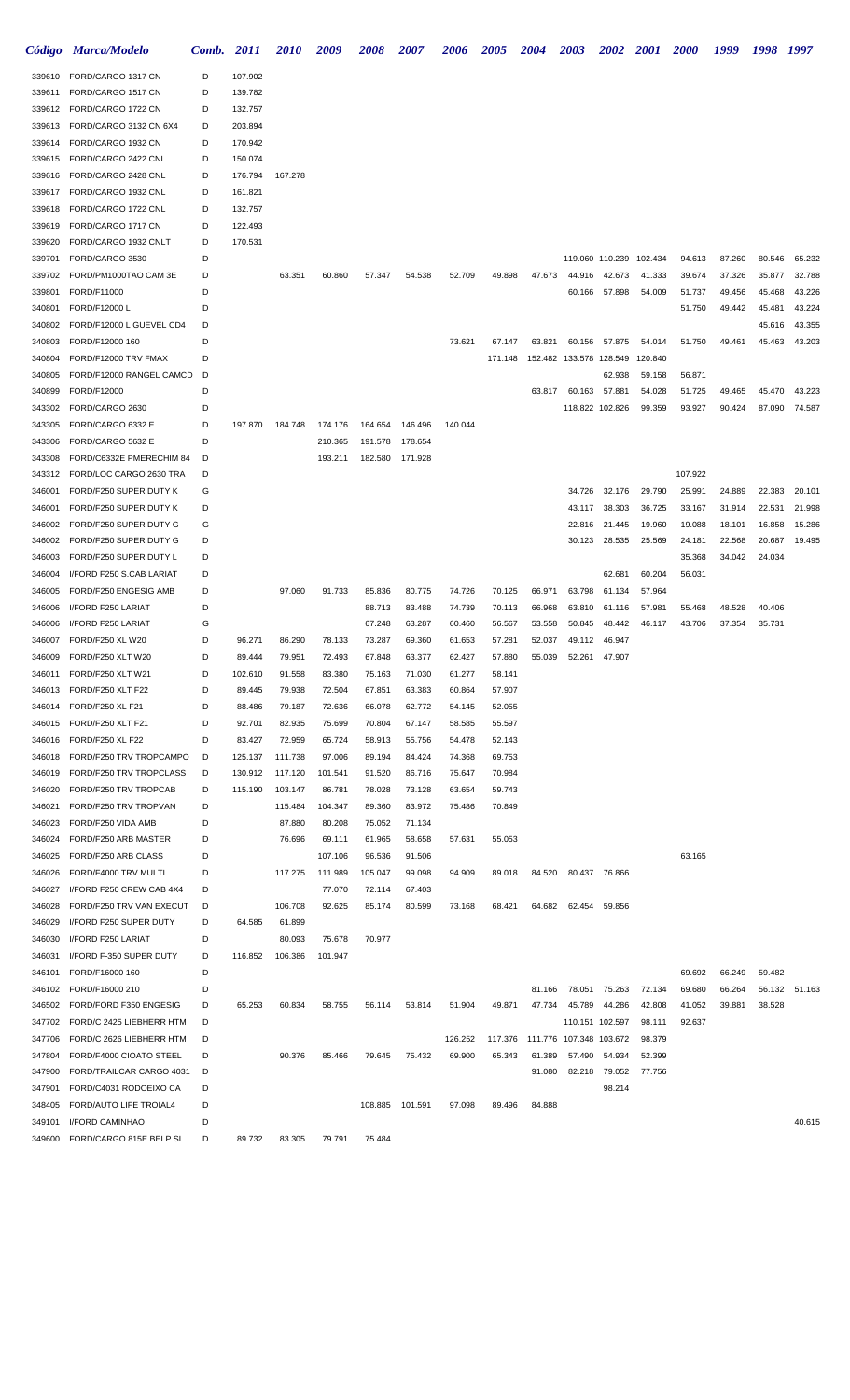|                           | Código Marca/Modelo                              | <b>Comb.</b> 2011 |                   | <i>2010</i>       | 2009              | 2008              | <i><b>2007</b></i> | 2006   | <i><b>2005</b></i> | 2004   | 2003            | <i><b>2002</b></i> | <i>2001</i> | <i><b>2000</b></i> | 1999             | 1998             | 1997                    |
|---------------------------|--------------------------------------------------|-------------------|-------------------|-------------------|-------------------|-------------------|--------------------|--------|--------------------|--------|-----------------|--------------------|-------------|--------------------|------------------|------------------|-------------------------|
| 349601                    | FORD/CARGO 2422E BELP SL                         | D                 | 151.916           | 141.057           | 135.350           | 127.103           |                    |        |                    |        |                 |                    |             |                    |                  |                  |                         |
| 349602                    | FORD/CARGO 2428E BELP SL                         | D                 | 158.233           | 147.257           | 140.620           | 132.982           | 125.531            |        |                    |        |                 |                    |             |                    |                  |                  |                         |
| 349603                    | FORD/CARGO 4532E BELP SL                         | D                 | 161.947           | 150.215           | 142.927           | 134.931           | 127.679            |        |                    |        |                 |                    |             |                    |                  |                  |                         |
| 349800                    | FORD/CARGO 1317 MAGICA                           | D                 | 117.883           | 107.689           | 101.247           |                   |                    |        |                    |        |                 |                    |             |                    |                  |                  |                         |
| 349801                    | FORD/CARGO 1722E MAGICA                          | D                 |                   |                   |                   |                   |                    |        |                    | 90.433 |                 | 85.258 80.922      |             |                    |                  |                  |                         |
| 349802<br>349803          | FORD/CARGO 2428E MAGICA<br>FORD/CARGO 815EMAGICA | D<br>D            | 155.765<br>91.918 | 145.821<br>85.841 | 138.585<br>81.856 | 131.111<br>77.457 | 123.848            |        |                    |        |                 |                    |             |                    |                  |                  |                         |
| 349804                    | FORD/CARGO 4432E MAGICA                          | D                 |                   |                   |                   |                   | 121.451            |        |                    |        |                 |                    |             |                    |                  |                  |                         |
| 349805                    | FORD/CARGO 4331 MAGICA                           | D                 |                   |                   |                   |                   |                    |        | 107.564            | 94.468 | 86.570          |                    |             |                    |                  |                  |                         |
| 349806                    | FORD/CARGO 4532E MAGICA                          | D                 | 161.248           | 149.614           | 142.328           | 134.381           |                    |        |                    |        |                 |                    |             |                    |                  |                  |                         |
| 350000                    | FORD/CARGO CHAVANTE BRUT D                       |                   |                   |                   |                   |                   |                    |        | 56.976             | 54.441 | 51.288          | 48.717             |             |                    |                  |                  |                         |
| 903401                    | FORD/B1621                                       | D                 |                   |                   |                   |                   |                    |        |                    |        |                 |                    |             |                    | 34.353           | 31.709           | 29.069                  |
| 903402                    | FORD/CARGO 815 MO                                | D                 | 86.490            | 81.566            | 78.554            | 75.121            | 72.362             | 67.850 | 63.522             | 61.035 | 58.858          | 56.181             | 53.262      |                    |                  |                  |                         |
| 903403                    | FORD/CARGO 815 ML                                | D                 | 86.488            | 81.605            | 78.580            | 75.123            | 72.387             | 67.861 | 63.533             | 61.019 | 58.873          | 56.170             | 53.290      |                    |                  |                  |                         |
| 903405                    | FORD/CARGO 816 MO                                | D                 |                   |                   |                   |                   |                    |        |                    |        |                 |                    |             |                    | 46.532           | 44.889           | 42.156                  |
|                           | <b>Fabricante:</b> FOTON                         |                   |                   |                   |                   |                   |                    |        |                    |        |                 |                    |             |                    |                  |                  |                         |
| 350101                    | I/FOTON AUMARK 938ISF170                         | D                 | 64.691            | 61.845            |                   |                   |                    |        |                    |        |                 |                    |             |                    |                  |                  |                         |
| 350400                    | I/FOTON ZZT5082 XLC                              | D                 | 52.053            | 50.435            | 49.789            |                   |                    |        |                    |        |                 |                    |             |                    |                  |                  |                         |
|                           | 350402 I/FOTON AUMARK 638ISF140                  | D                 | 63.545            | 60.800            |                   |                   |                    |        |                    |        |                 |                    |             |                    |                  |                  |                         |
|                           | <b>Fabricante: FREIGHTLINER</b>                  |                   |                   |                   |                   |                   |                    |        |                    |        |                 |                    |             |                    |                  |                  |                         |
| 342600                    | I/FREIGHTLINER                                   | D                 |                   |                   |                   |                   |                    |        | 120.130            |        | 115.376 110.777 |                    |             |                    |                  |                  |                         |
| 342601                    | I/FREIGHTLINER 532 FL70                          | D                 |                   |                   |                   |                   |                    |        |                    | 89.021 | 84.581          | 82.731             |             |                    |                  |                  |                         |
| <i><b>Fabricante:</b></i> | <b>FWD</b>                                       |                   |                   |                   |                   |                   |                    |        |                    |        |                 |                    |             |                    |                  |                  |                         |
|                           | 900999 IMP/FWD                                   | D                 |                   |                   |                   |                   |                    |        |                    |        |                 |                    |             |                    |                  |                  | 75.934 73.231           |
|                           |                                                  |                   |                   |                   |                   |                   |                    |        |                    |        |                 |                    |             |                    |                  |                  |                         |
|                           | <b>Fabricante: GM</b>                            |                   |                   |                   |                   |                   |                    |        |                    |        |                 |                    |             |                    |                  |                  |                         |
|                           | 308016 I/GM SILVERADO K3500 LTZ                  | D                 |                   |                   | 284.889           |                   |                    |        |                    |        |                 |                    |             |                    |                  |                  |                         |
|                           | 320106 I/GM SILVERADO 2500 HD                    | D                 |                   | 189.922           |                   |                   |                    |        |                    |        |                 |                    |             |                    |                  |                  |                         |
|                           | <b>Fabricante:</b> GM - CHEVROLET                |                   |                   |                   |                   |                   |                    |        |                    |        |                 |                    |             |                    |                  |                  |                         |
|                           | 305709 I/GM SILVERADO INDESTCAR                  | G                 |                   |                   |                   |                   |                    |        |                    |        |                 |                    |             | 28.222             | 26.242           | 24.934           |                         |
| 305709                    | I/GM SILVERADO INDESTCAR                         | D                 |                   |                   |                   |                   |                    |        |                    |        |                 |                    |             | 42.339             | 38.469           | 34.264           |                         |
| 307301                    | GM/CHEVROLET D40 CUSTOM                          | D                 |                   |                   |                   |                   |                    |        |                    |        |                 |                    |             | 53.389             | 50.088           | 46.111           | 43.949                  |
| 307399<br>307699          | GM/CHEVROLET D40<br>GM/CHEVROLET D70             | D<br>D            |                   |                   |                   |                   |                    |        |                    |        |                 |                    |             | 56.477<br>52.783   | 53.904<br>49.459 | 51.322<br>45.452 | 48.727<br>43.483        |
| 308001                    | <b>IMP/GM TRAFIC TA1C</b>                        | G                 |                   |                   |                   |                   |                    |        |                    |        | 22.362          | 21.234             | 20.224      | 19.281             | 18.397           |                  | 15.784 14.889           |
| 308001                    | <b>IMP/GM TRAFIC TA1C</b>                        | D                 |                   |                   |                   |                   |                    |        |                    |        | 30.290          | 28.761             | 27.392      | 26.116             | 24.920           | 18.986           | 17.899                  |
| 308003                    | <b>IMP/GM TRAFIC TA13</b>                        | D                 |                   |                   |                   |                   |                    |        |                    |        |                 |                    |             |                    | 24.371           | 18.987           | 17.902                  |
| 308003                    | <b>IMP/GM TRAFIC TA13</b>                        | G                 |                   |                   |                   |                   |                    |        |                    |        |                 |                    |             |                    | 18.428           | 15.785           | 14.891                  |
| 308004                    | <b>IMP/GM SPACE V TA1C</b>                       | D                 |                   |                   |                   |                   |                    |        |                    |        |                 |                    |             |                    | 17.460           | 15.973           | 15.134                  |
| 308004                    | IMP/GM SPACE V TA1C                              | G                 |                   |                   |                   |                   |                    |        |                    |        |                 |                    |             |                    | 16.711           | 15.723           | 14.235                  |
| 308005                    | IMP/GM SPACE V T31C                              | G                 |                   |                   |                   |                   |                    |        |                    |        |                 |                    |             |                    | 17.350           | 16.695           | 15.316                  |
| 308006<br>308006          | IMP/GM SPACE V TA13<br>IMP/GM SPACE V TA13       | G<br>D            |                   |                   |                   |                   |                    |        |                    |        |                 |                    |             |                    | 16.691<br>17.486 | 15.730<br>15.980 | 14.236<br>15.136        |
| 308007                    | I/GM SILVERADO CONQ HD                           | D                 |                   |                   |                   |                   |                    |        |                    |        |                 |                    | 37.507      | 34.902             | 33.433           | 30.686           | 28.213                  |
| 308008                    | I/GM SILV CAB DUP GASOL                          | G                 |                   |                   |                   |                   |                    |        |                    |        |                 |                    |             |                    | 27.985           | 26.597           | 23.822                  |
| 308010                    | I/GM SILVERADO K2500 HD                          | G                 |                   |                   |                   |                   |                    |        | 41.461             | 37.018 | 32.530          | 27.638             | 24.619      | 21.421             |                  |                  |                         |
| 308010                    | I/GM SILVERADO K2500 HD                          | D                 |                   |                   |                   |                   |                    |        | 100.694            | 93.520 | 87.900          | 80.524             | 74.581      | 67.347             |                  |                  |                         |
| 308011                    | I/GM CHAPEMEC CARIBE                             | D                 |                   |                   |                   |                   |                    |        |                    |        |                 |                    |             | 35.301             | 33.530           | 31.415           |                         |
| 308013                    | I/GM SILVERADO K3500                             | G                 |                   |                   |                   |                   |                    |        | 47.389             | 44.415 | 41.052          |                    |             |                    |                  |                  |                         |
| 308014                    | I/GM SILVERADO K3500 HD                          | G                 |                   |                   |                   |                   |                    | 61.793 | 51.299             | 48.833 |                 |                    |             |                    |                  |                  |                         |
| 308015                    | I/GM SILVERADO K3500 HD                          | D<br>D            |                   | 165.822           | 144.559           | 136.213           |                    |        |                    |        |                 |                    |             |                    |                  |                  |                         |
| 308099<br>308801          | <b>IMP/CHEVROLET</b><br><b>IMP/GMC 7.110</b>     | D                 |                   |                   |                   |                   |                    |        |                    |        |                 |                    |             | 54.660             | 50.398<br>41.819 | 45.481<br>40.347 | 43.740<br>37.838        |
| 308802                    | IMP/GMC 12.170                                   | D                 |                   |                   |                   |                   |                    |        |                    |        |                 |                    |             | 53.273             | 51.636           | 49.929           | 47.666                  |
| 308803                    | IMP/GMC 14.190                                   | D                 |                   |                   |                   |                   |                    |        |                    |        |                 |                    |             |                    | 48.494           | 46.554           | 43.431                  |
| 308804                    | IMP/GMC 16.220                                   | D                 |                   |                   |                   |                   |                    |        |                    |        |                 |                    |             |                    | 55.102           | 52.003           | 50.264                  |
| 308805                    | IMP/GMC CHEVY VAN 30HD                           | D                 |                   |                   |                   |                   |                    |        |                    |        |                 |                    |             |                    |                  |                  | 29.756                  |
| 308806                    | <b>IMP/GMC 6.100</b>                             | D                 |                   |                   |                   |                   |                    |        |                    |        |                 |                    |             |                    |                  | 35.692           | 34.641                  |
| 308807                    | <b>IMP/GMC 6.150</b>                             | D                 |                   |                   |                   |                   |                    |        |                    |        |                 |                    |             |                    |                  | 38.651           | 37.094                  |
| 308808                    | IMP/GMC 15.190                                   | D                 |                   |                   |                   |                   |                    |        |                    |        |                 |                    |             | 64.724             | 62.399           | 60.035           | 51.135                  |
| 308809                    | IMP/GMC 5-90                                     | D                 |                   |                   |                   |                   |                    |        |                    |        |                 |                    | 37.239      | 35.615             | 33.778           | 31.357           | 29.575                  |
| 308811                    | <b>IMP/GMC T 7500</b><br>308812 IMP/GMC C 6500   | D<br>D            |                   |                   |                   |                   |                    |        |                    |        |                 | 44.000             | 39.347      | 37.666             | 33.533<br>35.762 | 31.402           | 29.758<br>33.505 31.745 |
|                           |                                                  |                   |                   |                   |                   |                   |                    |        |                    |        |                 |                    |             |                    |                  |                  |                         |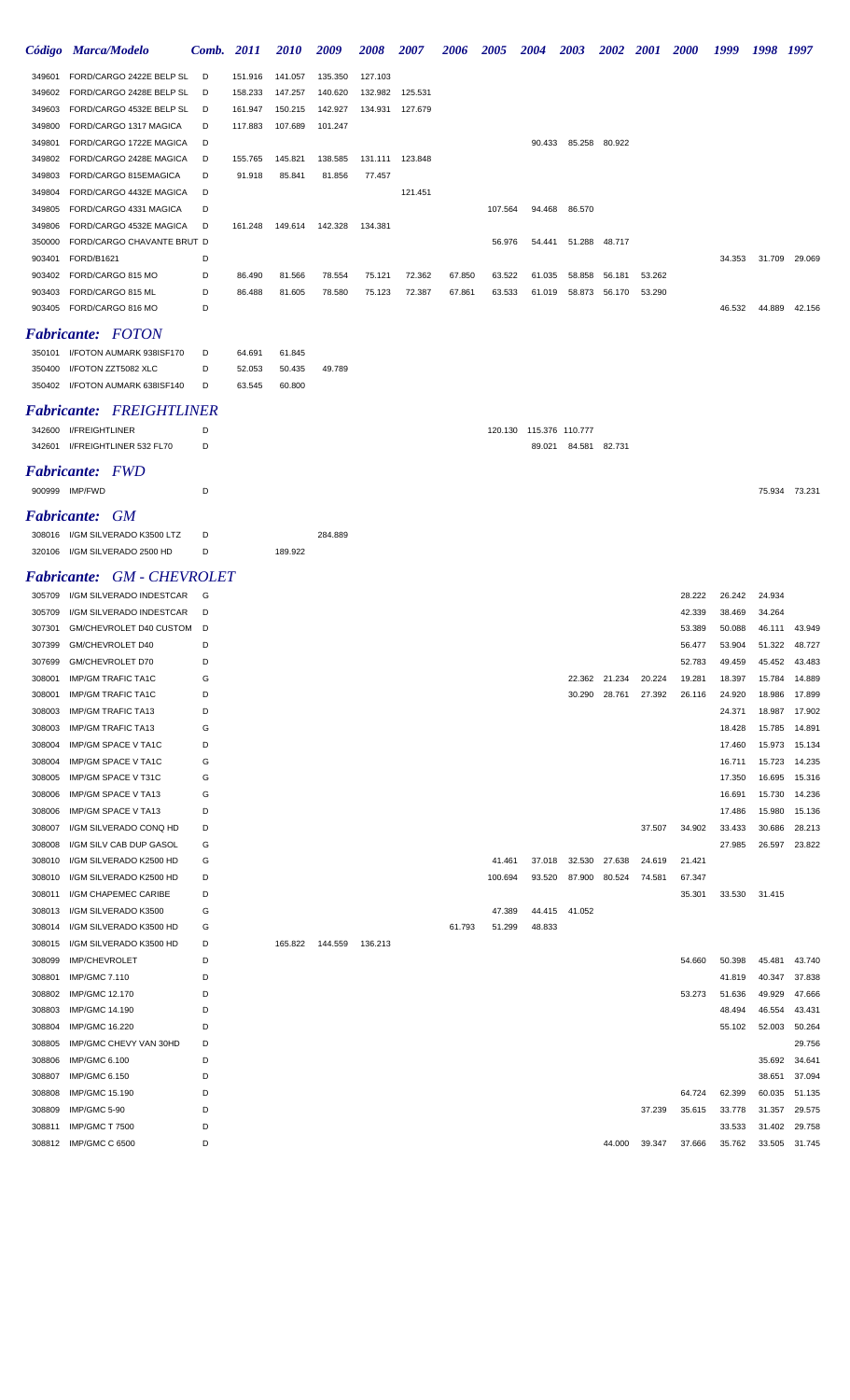|                  | Código Marca/Modelo                               | Comb.  | <i>2011</i> | <i>2010</i> | 2009    | 2008    | 2007            | <b>2006</b> | <b>2005</b> | <b>2004</b>                             | 2003   | <b>2002</b>   | <b>2001</b>             | <b>2000</b> | 1999    | 1998   | 1997             |
|------------------|---------------------------------------------------|--------|-------------|-------------|---------|---------|-----------------|-------------|-------------|-----------------------------------------|--------|---------------|-------------------------|-------------|---------|--------|------------------|
| 308813           | IMP/GMC3-90                                       | D      |             |             |         |         |                 |             |             |                                         |        |               |                         |             |         | 31.400 | 29.757           |
| 308814           | GMC/6150 RONTAN AMB                               | G      |             |             |         |         |                 |             |             |                                         |        |               | 17.644                  | 15.174      | 12.045  | 11.570 |                  |
| 308815           | GMC/3500 HD                                       | D      |             |             |         |         |                 |             |             |                                         | 47.771 | 41.258        | 36.894                  | 35.315      | 33.530  | 31.397 | 29.752           |
| 308816           | I/GMC SIERRA K2500                                | D      |             |             | 163.751 | 155.533 | 147.422         | 140.162     |             |                                         |        |               | 109.719                 | 102.215     |         |        |                  |
| 308817           | I/GMC SIERRA K2500 EST                            | D      |             |             |         |         |                 |             |             |                                         |        | 41.255        | 36.901                  | 35.309      |         |        |                  |
| 308899           | IMP/GMC                                           | D      |             |             |         |         |                 |             |             |                                         |        | 41.569        | 37.240                  | 35.609      | 33.696  | 31.362 | 29.937           |
| 320100           | GM/SILVERADO CONQUEST HD D                        |        |             |             |         |         |                 |             |             |                                         |        |               |                         | 37.223      | 35.649  |        |                  |
| 320103           | I/GM SILVERADO 2500HD                             | D      |             |             |         | 108.313 | 97.078          | 91.020      |             |                                         |        |               |                         |             |         |        |                  |
| 320104           | I/GM SILVERADO 2500HDLTZ                          | D      |             | 146.542     | 127.738 | 120.393 | 105.565         |             |             |                                         |        |               |                         |             |         |        |                  |
| 320105           | I/GM SILVERADO HD                                 | D      |             |             |         |         |                 |             |             | 53.140                                  |        | 48.819 46.801 |                         |             |         |        |                  |
| 320199           | GM/CHEVROLET                                      | D      |             |             |         |         |                 |             |             |                                         |        |               |                         |             | 50.739  | 45.489 | 43.735           |
| 331299           | GM/CHEVROLET 22000                                | D      |             |             |         |         |                 | 96.471      | 90.245      | 85.647                                  |        | 81.369 77.271 | 73.598                  | 70.146      | 66.949  | 63.724 | 60.499           |
| 331501<br>331599 | GM/CHEVROLET 12000 CUSTOM D<br>GM/CHEVROLET 12000 | D      |             |             |         |         |                 |             |             |                                         |        |               | 65.203                  | 60.432      | 56.084  | 51.933 | 47.968<br>47.213 |
| 331601           | GM/CHEVROLET 14000 CUSTOM D                       |        |             |             |         |         |                 |             |             |                                         |        |               |                         |             |         |        | 60.519           |
| 331699           | GM/CHEVROLET 14000                                | D      |             |             |         |         |                 |             |             |                                         |        |               |                         |             |         |        | 60.107           |
| 342501           | GM/6000 CUSTOM                                    | D      |             |             |         |         |                 |             |             |                                         |        | 68.272        | 63.264                  | 58.654      | 54.412  | 50.383 | 46.535           |
| 342502           | IMP/CHEVROLET K3500                               | D      |             |             |         |         |                 |             |             |                                         |        | 41.254        | 36.897                  | 35.305      | 33.529  | 31.402 | 29.750           |
| 343801           | GM/EVM RESGATE 6000                               | D      |             |             |         |         |                 |             |             |                                         |        |               |                         |             |         |        | 41.188           |
| 344501           | GMC/6100                                          | D      |             |             |         |         |                 |             |             | 52.325                                  | 49.704 | 41.243        | 36.882                  | 35.315      | 33.517  | 31.412 | 29.745           |
| 344502           | GMC/6150                                          | D      |             |             |         |         |                 |             |             | 49.987                                  | 47.469 | 45.451        | 42.796                  | 41.192      | 39.962  | 38.731 | 36.873           |
| 344503           | GMC/12.170                                        | D      |             |             |         |         |                 |             | 71.124      | 67.512                                  | 64.115 | 58.819        | 56.468                  | 53.291      | 51.640  | 49.941 | 47.687           |
| 344504           | GMC/14.190                                        | D      |             |             |         |         |                 |             |             |                                         |        | 55.496        | 53.443                  | 51.495      | 48.484  | 46.549 | 43.440           |
| 344505           | GMC/16.220                                        | D      |             |             |         |         |                 |             |             |                                         |        | 63.331        | 60.121                  | 57.449      | 54.831  | 52.059 | 49.938           |
| 344506           | GMC/7110                                          | D      |             |             |         |         |                 |             |             |                                         | 49.178 | 46.400        | 44.808                  | 43.435      | 41.812  | 40.337 | 37.848           |
| 344507           | GMC/15.190                                        | D      |             |             |         |         |                 |             |             |                                         |        | 76.713        | 66.912                  | 64.737      | 62.397  | 60.056 | 51.146           |
| 344508           | GMC/7110 TECAR PAS35                              | D      |             |             |         |         |                 |             |             |                                         |        | 46.407        | 44.800                  | 43.428      | 41.805  |        |                  |
| 346503           | GMC/6150 ENGESIG                                  | D      |             |             |         |         |                 |             |             |                                         |        | 48.486        | 45.635                  | 43.923      | 42.636  |        | 41.310 39.316    |
|                  | <b>Fabricante: GMC</b>                            |        |             |             |         |         |                 |             |             |                                         |        |               |                         |             |         |        |                  |
|                  | 308818 I/GMC HUMMER STRETCH LIM                   | G      |             | 218.739     |         |         |                 |             |             |                                         |        |               |                         |             |         |        |                  |
|                  |                                                   |        |             |             |         |         |                 |             |             |                                         |        |               |                         |             |         |        |                  |
| Fabricante:      | <b>GROVE</b>                                      |        |             |             |         |         |                 |             |             |                                         |        |               |                         |             |         |        |                  |
|                  | 346301 I/GROVE TM 800                             | D      |             |             |         |         |                 |             |             |                                         | 40.583 | 38.743        | 36.847                  | 35.070      | 32.421  | 29.443 | 25.182           |
|                  | <b>Fabricante: HUALING</b>                        |        |             |             |         |         |                 |             |             |                                         |        |               |                         |             |         |        |                  |
|                  | 349901 I/HUALING CAMC HN4250P43                   | D      |             | 302.045     |         |         |                 |             |             |                                         |        |               |                         |             |         |        |                  |
|                  | Fabricante: HYUNDAI                               |        |             |             |         |         |                 |             |             |                                         |        |               |                         |             |         |        |                  |
|                  | 344101 IMP/HYUNDAI H100 SUPER                     | D      |             |             |         |         |                 |             |             |                                         |        |               |                         | 25.890      | 23.452  |        | 20.121 19.057    |
| 344101           | IMP/HYUNDAI H100 SUPER                            | G      |             |             |         |         |                 |             |             |                                         |        |               |                         | 16.712      | 15.922  | 14.523 | 13.439           |
| 344102           | I/HYUNDAI PORTER GLSELDB                          | D      |             |             |         |         |                 |             |             | 30.403                                  |        | 23.942 22.957 | 20.107                  | 19.422      | 19.036  | 18.630 |                  |
| 344103           | I/HYUNDAI PORTER GLELLDS                          | D      |             |             |         |         |                 |             |             |                                         | 25.390 | 21.824        | 20.771                  | 20.010      |         |        |                  |
| 344104           | I/HYUNDAI PORTER GLELLD                           | D      |             |             |         |         |                 |             |             | 30.409                                  |        | 23.795 20.460 | 19.476                  | 18.758      | 18.395  | 17.556 |                  |
|                  | 344105 I/HYUNDAI HD 65                            | D      |             |             |         |         |                 |             |             |                                         |        |               | 38.220                  | 36.288      | 34.867  |        |                  |
|                  | <b>Fabricante: INTERNATIONAL</b>                  |        |             |             |         |         |                 |             |             |                                         |        |               |                         |             |         |        |                  |
|                  |                                                   |        |             |             |         |         |                 |             |             |                                         |        |               |                         |             |         |        |                  |
|                  | 308905 I/INTERNATIONAL 9200 6X4                   | D<br>D |             |             |         |         |                 |             |             |                                         |        |               |                         |             | 94.348  |        | 91.475 84.014    |
| 308906<br>308999 | I/INTERNACIONAL MP 1000<br>IMP/INTERNATIONAL      | D      |             |             |         |         |                 |             |             |                                         |        | 69.882        | 64.959                  | 60.650      |         | 54.595 | 48.354           |
| 345708           | INTERNATIONAL/4900 4X2                            | D      |             |             |         |         |                 |             |             |                                         | 80.998 | 73.454        | 69.424                  | 67.459      |         |        |                  |
| 345709           | INTERNATIONAL/4900T 4X2                           | D      |             |             |         |         |                 |             |             |                                         |        | 78.321        | 74.039                  | 71.955      | 67.946  | 62.600 |                  |
| 345710           | INTERNATIONAL/4900 6X4                            | D      |             |             |         |         |                 |             |             |                                         |        | 87.445 80.185 | 75.075                  | 71.262      | 67.781  |        |                  |
| 345711           | INTERNATIONAL/9200 4X2                            | D      |             |             |         |         |                 |             |             |                                         |        |               | 106.401 100.305         | 95.344      | 88.604  | 83.457 |                  |
| 345712           | INTERNATIONAL/9200 6X4                            | D      |             |             |         |         |                 |             |             |                                         |        |               | 115.824 111.706         | 107.398     | 100.682 |        |                  |
| 345713           | INTERNATIONAL/9800 4X2                            | D      |             |             |         |         |                 |             |             |                                         |        |               | 125.804 107.918 101.903 | 98.030      | 95.379  |        |                  |
| 345714           | INTERNATIONAL/9800 6X4                            | D      |             |             | 195.914 |         | 186.242 176.454 | 167.823     |             | 157.012 149.054 141.610 122.256 116.729 |        |               |                         | 110.280     | 108.869 |        |                  |
| 345715           | INTERNATIONAL/4700 4X2                            | D      |             |             |         |         |                 |             |             |                                         | 74.485 | 68.598        | 64.948                  | 60.646      | 58.428  |        |                  |
| 345716           | INTERNATIONAL/4700T 4X2                           | D      |             |             |         |         |                 |             |             |                                         |        | 69.882        | 64.922                  | 60.668      |         |        |                  |
| 345719           | INTERNATIONAL/9800I 6X2                           | D      | 281.070     | 267.010     |         |         |                 |             |             |                                         |        |               |                         |             |         |        |                  |
| 345720           | INTERNATIONAL/9800I 6X4                           |        | D           | 296.950     | 295.081 |         |                 |             |             |                                         |        |               |                         |             |         |        |                  |
|                  | <b>Fabricante: ISUZU</b>                          |        |             |             |         |         |                 |             |             |                                         |        |               |                         |             |         |        |                  |
|                  | 344302 I/ISUZU EXR                                | D      |             |             |         |         |                 |             |             |                                         |        |               |                         |             | 32.423  | 29.351 | 25.143           |
|                  | 901599 IMP/ISUZU                                  | G      |             |             |         |         |                 |             |             |                                         |        |               |                         |             | 15.124  |        | 12.290 11.773    |
|                  |                                                   |        |             |             |         |         |                 |             |             |                                         |        |               |                         |             |         |        |                  |

## *Fabricante: IVECO*

IVECO/170E25N 4X2 D 131.084 124.724 118.149 112.545 106.936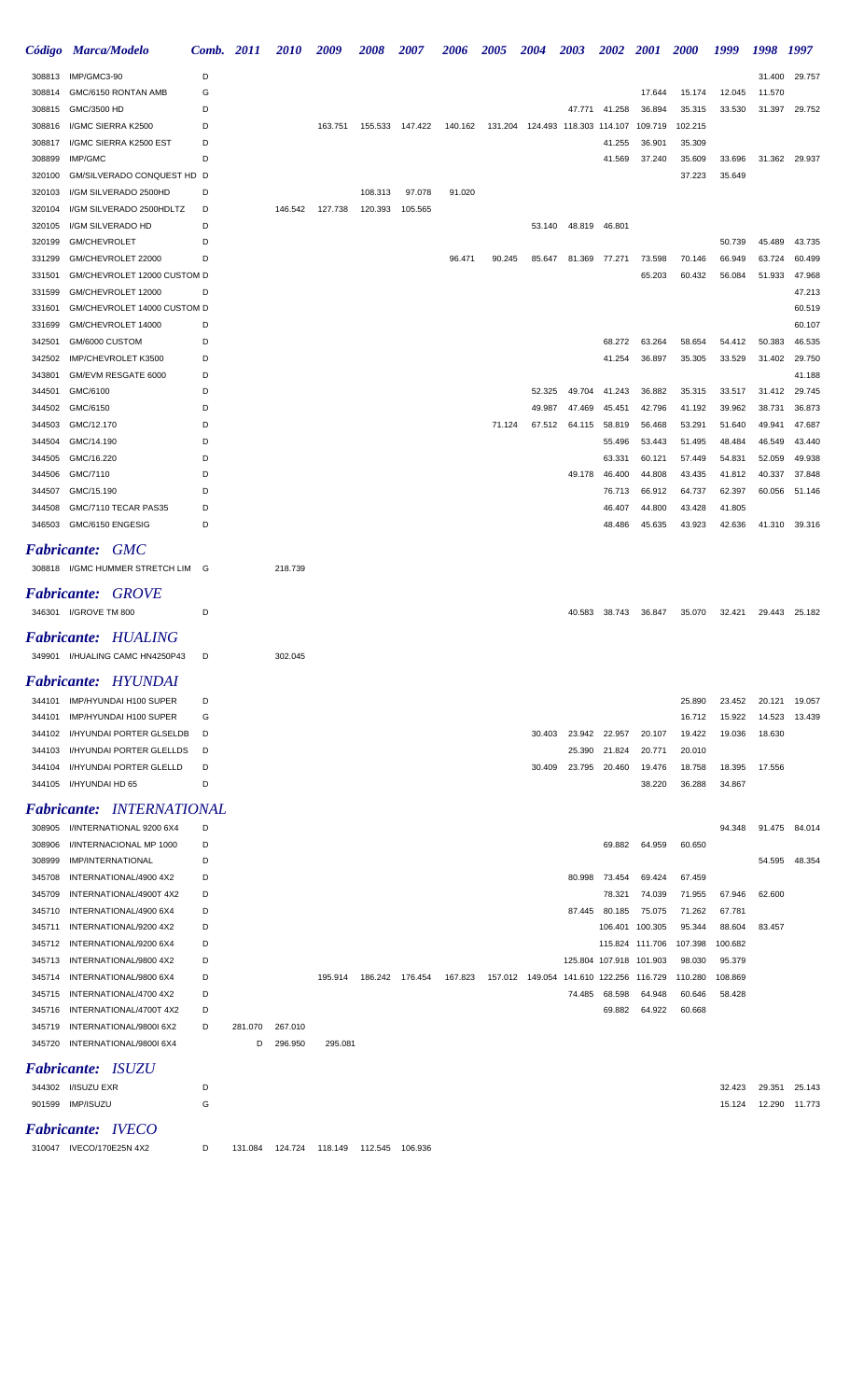|                  | Código Marca/Modelo                                      | Comb.  | 2011               | <i>2010</i>        | 2009               | 2008               | <i><b>2007</b></i>        | 2006    | <i><b>2005</b></i> | 2004   | 2003   | 2002 | <b>2001</b> | <b>2000</b> | 1999 | 1998 1997 |  |
|------------------|----------------------------------------------------------|--------|--------------------|--------------------|--------------------|--------------------|---------------------------|---------|--------------------|--------|--------|------|-------------|-------------|------|-----------|--|
| 310057           | IVECO/DAILY 70C16HDCD                                    | D      | 92.487             | 88.492             |                    |                    |                           |         |                    |        |        |      |             |             |      |           |  |
| 310068           | I/IVECO CURSOR 450E33T                                   | D      | 178.759            |                    |                    |                    |                           |         |                    |        |        |      |             |             |      |           |  |
| 310070           | I/IVECO TRAKKER AD260T38                                 | D      |                    |                    | 285.094            |                    |                           |         |                    |        |        |      |             |             |      |           |  |
| 310085           | IVECO/DAILY55C16 MARTI M                                 | D      | 73.275             | 69.707             | 65.782             | 62.480             |                           |         |                    |        |        |      |             |             |      |           |  |
| 351021           | IVECO/ECTECTOR 230E22N                                   | D      | 148.837            |                    | 135.988            | 131.101            | 125.638                   |         |                    |        |        |      |             |             |      |           |  |
| 351050           | IVECO/CAVALLINO 450E32T                                  | D      |                    | 162.056            |                    |                    |                           |         |                    |        |        |      |             |             |      |           |  |
| 351052           | <b>IVECO/TECTOR MANOS C</b>                              | D      |                    | 146.392            |                    |                    |                           |         |                    |        |        |      |             |             |      |           |  |
| 351057           | IVECO/STR570S DALBOZA CA                                 | D      | 263.628            | 250.214            |                    |                    |                           |         |                    |        |        |      |             |             |      |           |  |
|                  | 351062 IVECO/CURS450 ZAMBONI CA                          | D      | 175.450            |                    |                    |                    |                           |         |                    |        |        |      |             |             |      |           |  |
|                  | <b>Fabricante: IVECO-FIAT</b>                            |        |                    |                    |                    |                    |                           |         |                    |        |        |      |             |             |      |           |  |
| 310003           | IVECO/DCAMPO4013 4X4CD                                   | D      |                    |                    |                    | 65.304             | 60.887                    | 57.308  | 53.869             |        |        |      |             |             |      |           |  |
| 310004           | IVECO/STRALIHD 450S42TN1                                 | D      |                    |                    |                    |                    | 199.470                   | 191.615 | 180.243            |        |        |      |             |             |      |           |  |
| 310005           | IVECO/STRALIHD 570S42TN1                                 | D      |                    |                    | 233.578            | 223.521            | 214.562                   | 208.123 | 188.381            |        |        |      |             |             |      |           |  |
| 310010           | IVECO/DAILY7013 CC1 HOBB                                 | D      |                    |                    |                    |                    | 62.491                    | 60.000  | 55.473             | 53.299 |        |      |             |             |      |           |  |
| 310011           | IVECO/DAILY5013 CC1 HOBB                                 | D      |                    |                    |                    |                    |                           | 50.351  | 46.654             | 43.360 |        |      |             |             |      |           |  |
| 310012           | IVECO/DAILY13 RONTAN AMB                                 | D      |                    |                    |                    | 72.042             | 68.678                    | 64.339  | 59.624             | 55.857 | 52.526 |      |             |             |      |           |  |
| 310013           | IVECO/STRALISHD 490S38TN                                 | D      |                    | 212.732            | 196.474            | 185.009            | 170.069                   | 162.178 |                    |        |        |      |             |             |      |           |  |
| 310014           | IVECO/STRALISHD 490S42TN                                 | D      |                    | 223.141            | 208.341            | 197.149            | 179.455                   | 171.095 |                    |        |        |      |             |             |      |           |  |
| 310015           | IVECO/STRALIHD 740S42TZN                                 | D      |                    | 268.011            | 251.997            | 240.713            | 230.329                   | 220.369 |                    |        |        |      |             |             |      |           |  |
| 310016           | I/IVECOSTRALISHD 490S38T                                 | D      |                    |                    | 196.479            | 184.996            | 176.556                   |         |                    |        |        |      |             |             |      |           |  |
| 310017           | IVECO/DAILY55C16 CS<br>IVECO/DAILY55C16 VETRATO          | D      | 73.979             | 65.743             | 62.066             | 58.931             | 53.587                    | 51.116  |                    |        |        |      |             |             |      |           |  |
| 310018<br>310019 | IVECO/DAILY70C16 CS                                      | D<br>D | 89.664<br>79.095   | 81.673<br>73.152   | 76.722<br>69.482   | 72.246<br>66.819   | 70.693<br>63.092          | 66.938  |                    |        |        |      |             |             |      |           |  |
| 310020           | <b>IVECO/DAILY CC1 TCA AMB</b>                           | D      | 75.735             | 69.207             | 65.059             | 61.791             | 60.306                    | 53.061  |                    |        |        |      |             |             |      |           |  |
| 310021           | IVECO/DAILY55C16 CS-IF                                   | D      |                    |                    | 65.540             | 62.229             | 56.899                    | 54.241  |                    |        |        |      |             |             |      |           |  |
| 310023           | IVECO/DAILY55C16 CD-IF                                   | D      |                    |                    |                    | 61.469             | 56.551                    | 53.927  |                    |        |        |      |             |             |      |           |  |
| 310024           | IVERCO/DAILY55C16 GF-IF                                  | D      |                    |                    | 77.208             | 72.069             | 67.051                    | 63.935  |                    |        |        |      |             |             |      |           |  |
| 310025           | IVECO/DAILY55C16 MF-IF                                   | D      |                    |                    | 65.395             | 62.120             | 56.770                    | 54.157  |                    |        |        |      |             |             |      |           |  |
| 310026           | IVECO/DAILY55C16 VET-I                                   | D      |                    |                    | 80.199             | 75.571             | 69.358                    | 66.159  |                    |        |        |      |             |             |      |           |  |
| 310027           | IVECO/DAILY70C16 CS-IF                                   | D      |                    |                    | 65.995             | 63.462             | 59.937                    |         |                    |        |        |      |             |             |      |           |  |
| 310029           | IVECO/DAILY55C16 CD                                      | D      | 85.486             | 76.010             | 71.713             | 68.108             | 65.144                    |         |                    |        |        |      |             |             |      |           |  |
| 310030           | IVECO/DAILY55C16 GRANFUR                                 | D      | 91.232             | 81.212             | 77.211             | 72.087             | 65.942                    | 62.869  |                    |        |        |      |             |             |      |           |  |
| 310031           | IVECO/DAILY55C16 MAXIFUR                                 | D      | 93.931             | 83.857             | 79.871             | 75.112             | 69.324                    | 66.123  |                    |        |        |      |             |             |      |           |  |
| 310032           | IVECO/DAILY70C16 CD                                      | D      | 86.491             | 80.012             | 75.973             | 73.064             | 69.041                    |         |                    |        |        |      |             |             |      |           |  |
|                  | 310033 IVECO/STRALIHD 490S38TN1                          | D      |                    |                    | 196.462            | 184.958            | 170.405                   | 162.498 |                    |        |        |      |             |             |      |           |  |
| 310034           | IVECO/STRALIHD 490S42TN1                                 |        |                    |                    | 208.343            |                    | 197.070  181.286  172.908 |         |                    |        |        |      |             |             |      |           |  |
| 310039<br>310040 | <b>IVECO/DAILY CIRILO AMB</b><br>IVECO/EUROCARGO 260E25N | D<br>D | 64.437<br>183.475  | 59.435<br>153.728  | 55.904<br>147.676  | 53.314<br>140.280  | 132.435                   |         |                    |        |        |      |             |             |      |           |  |
| 310042           | IVECO/TRAKKER 380T38N                                    | D      |                    | 295.301            | 283.077            | 273.454            |                           |         |                    |        |        |      |             |             |      |           |  |
| 310043           | IVECO/TRAKKER 380T42N                                    | D      | 350.360            | 305.658            | 293.131            | 279.841            |                           |         |                    |        |        |      |             |             |      |           |  |
| 310044           | IVECO/TRAKKER 720T42TN                                   | D      | 350.836            | 306.261            | 292.845            | 280.084            |                           |         |                    |        |        |      |             |             |      |           |  |
| 310045           | IVECO/260E25N 6X4                                        | D      | 183.481            | 162.845            | 155.138            |                    |                           |         |                    |        |        |      |             |             |      |           |  |
| 310050           | IVECO/TECTOR 240E25                                      | D      | 159.957            | 140.790            | 134.206            | 128.520            | 122.069                   |         |                    |        |        |      |             |             |      |           |  |
| 310051           | IVECO/TECTOR 170E25T                                     | D      | 144.434            | 126.729            | 121.065            | 115.950            |                           |         |                    |        |        |      |             |             |      |           |  |
| 310052           | IVECO/ECTECTOR 170E24N                                   | D      |                    | 121.133            | 116.016            | 111.897            | 107.557                   |         |                    |        |        |      |             |             |      |           |  |
| 310053           | IVECO/TECTOR 170E25                                      | D      | 144.431            | 126.701            | 121.034            | 115.681            | 109.903                   |         |                    |        |        |      |             |             |      |           |  |
| 310054           | IVECO/TECTOR 260E25                                      | D      | 173.904            | 153.021            | 145.836            |                    |                           |         |                    |        |        |      |             |             |      |           |  |
| 310056           | IVECO/DAILY 70C16HDCS                                    | D      | 80.325             | 70.936             | 66.843             |                    |                           |         |                    |        |        |      |             |             |      |           |  |
| 310059           | IVECO/STRHD740 TRUKAM CA                                 | D      |                    |                    | 275.484            | 263.297            | 251.796                   |         |                    |        |        |      |             |             |      |           |  |
| 310061           | IVECO/STRALIS 490S38T                                    | D      | 238.811            | 210.083            | 196.879            | 183.685            |                           |         |                    |        |        |      |             |             |      |           |  |
| 310062<br>310063 | IVECO/STRALIS 570S38T<br>IVECO/STRALIS 490S42T           | D<br>D | 257.500<br>250.858 | 227.010<br>220.391 | 216.314<br>208.680 | 197.392<br>195.735 | 187.477                   |         |                    |        |        |      |             |             |      |           |  |
| 310064           | IVECO/STRALIS 570S42T                                    | D      | 274.545            | 241.583            | 233.969            | 222.004            | 211.798                   |         |                    |        |        |      |             |             |      |           |  |
| 310066           | IVECO/STRALIS 740S42TZ                                   | D      | 301.215            | 264.706            | 252.364            | 239.069            |                           |         |                    |        |        |      |             |             |      |           |  |
| 310067           | <b>IVECO/DAILY ADAPTA AMB</b>                            | D      |                    | 63.918             | 60.136             | 57.337             |                           |         |                    |        |        |      |             |             |      |           |  |
| 310069           | IVECO/CURSOR 450E33T                                     | D      | 181.926            | 163.609            | 155.564            | 144.753            |                           |         |                    |        |        |      |             |             |      |           |  |
| 310071           | IVECO/STRALIS 490S46T                                    | D      | 256.842            | 225.281            | 215.649            |                    |                           |         |                    |        |        |      |             |             |      |           |  |
| 310072           | IVECO/STRALIS 570S46T                                    | D      | 276.372            | 242.618            | 232.068            |                    |                           |         |                    |        |        |      |             |             |      |           |  |
| 310073           | I/IVECO STRALIS 490S46T                                  | D      | 256.844            | 225.286            | 215.737            |                    |                           |         |                    |        |        |      |             |             |      |           |  |
| 310074           | I/IVECO STRALIS 570S46T                                  | D      | 276.375            | 242.671            | 232.037            |                    |                           |         |                    |        |        |      |             |             |      |           |  |
| 310075           | IVECO/STRALIS 740S46TZ                                   | D      | 290.675            | 264.948            | 258.881            |                    |                           |         |                    |        |        |      |             |             |      |           |  |
| 310077           | IVECO/STRALIS 490S41T                                    | D      | 247.990            | 218.127            | 208.404            |                    |                           |         |                    |        |        |      |             |             |      |           |  |
| 310078           | IVECO/STRALIS 740S41TZ                                   | D      | 296.786            | 260.589            | 249.174            |                    |                           |         |                    |        |        |      |             |             |      |           |  |
| 310081           | IVECO/STRALIS 570S41T                                    | D      | 252.588            | 229.214            | 223.182            |                    |                           |         |                    |        |        |      |             |             |      |           |  |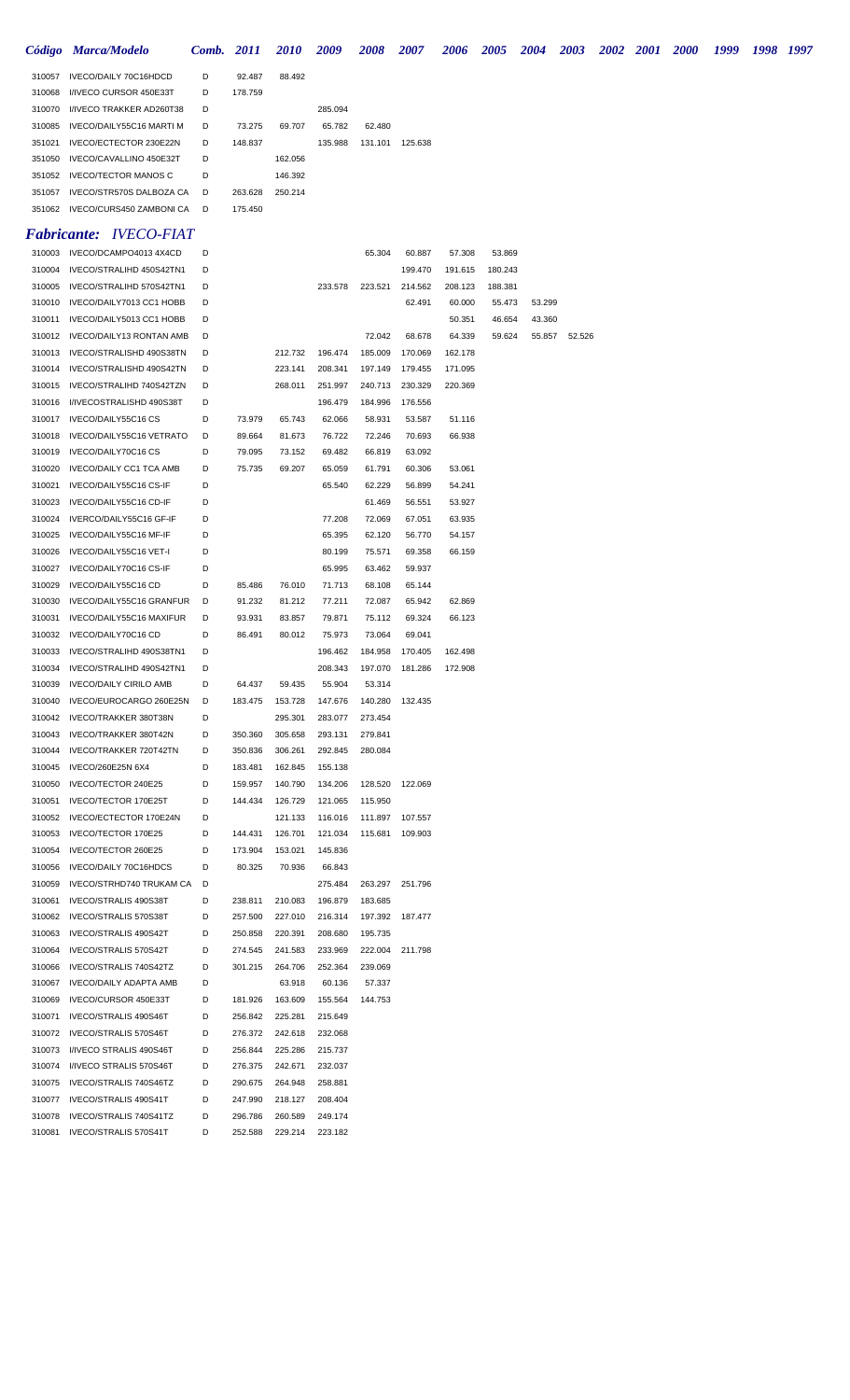|                  | Código Marca/Modelo                                   | Comb.  | <b>2011</b> | <i>2010</i> | 2009    | <i><b>2008</b></i> | <i><b>2007</b></i> | 2006    | <b>2005</b>       | <b>2004</b>                             | <b>2003</b>                     | <b>2002 2001</b> |                  | <b>2000</b>      | 1999              | 1998             | 1997             |
|------------------|-------------------------------------------------------|--------|-------------|-------------|---------|--------------------|--------------------|---------|-------------------|-----------------------------------------|---------------------------------|------------------|------------------|------------------|-------------------|------------------|------------------|
| 310083           | IVECO/VERTIS 130V18                                   | D      | 120.115     | 109.803     | 103.467 |                    |                    |         |                   |                                         |                                 |                  |                  |                  |                   |                  |                  |
| 310086           | <b>IVECO/TECTOR MULTIEIXO</b>                         | D      | 158.685     | 139.271     | 132.986 |                    |                    |         |                   |                                         |                                 |                  |                  |                  |                   |                  |                  |
| 310087           | IVECO/CURSOR 450E33TY                                 | D      | 181.924     | 163.541     | 155.593 |                    |                    |         |                   |                                         |                                 |                  |                  |                  |                   |                  |                  |
| 310088           | IVECO/VERTIS 90V16                                    | D      | 88.307      | 80.707      | 76.041  |                    |                    |         |                   |                                         |                                 |                  |                  |                  |                   |                  |                  |
| 310096           | IVECO/TEC240 PMERECHIM82                              | D      | 178.744     | 159.141     | 150.394 | 143.227            |                    |         |                   |                                         |                                 |                  |                  |                  |                   |                  |                  |
| 310097           | IVECO/STH570 PMERECHIM82                              | D      |             | 255.061     | 239.519 | 220.577            |                    |         |                   |                                         |                                 |                  |                  |                  |                   |                  |                  |
| 343401           | <b>IMP/IVECO EUROTRAKKER</b>                          | D      |             |             |         |                    |                    |         |                   |                                         |                                 |                  |                  | 91.693           | 89.874            | 86.653           | 82.514           |
| 343402<br>343403 | <b>IMP/IVECO EUROTECH</b><br>IMP/IVECO EUROCARGO 150N | D<br>D |             |             |         |                    |                    |         |                   |                                         |                                 |                  |                  | 105.516          | 101.452<br>65.755 | 96.288<br>63.527 | 84.100<br>54.173 |
| 343404           | IMP/IVECO EUROCARGO 150T                              | D      |             |             |         |                    |                    |         |                   |                                         |                                 |                  |                  |                  | 65.745            | 63.543           | 57.582           |
| 343405           | IMP/IVECO EUROCARGO 160N                              | D      |             |             |         |                    |                    |         |                   |                                         | 74.885                          | 73.499           | 71.116           | 68.700           | 66.056            | 63.724           | 52.486           |
| 343407           | IMP/IVECO FIATDAI.T3510B                              | D      |             |             |         |                    |                    |         |                   |                                         |                                 | 38.742           | 36.838           | 35.068           | 32.426            | 31.466           | 30.282           |
| 343408           | IMP/IVECO FIATDAI.T3510C                              | D      |             |             |         |                    |                    |         |                   |                                         |                                 |                  | 36.845           | 35.059           | 32.423            | 31.458           | 30.270           |
| 343409           | IMP/IVECO FIATDAI.T4910B                              | D      |             |             |         |                    |                    |         |                   |                                         |                                 |                  |                  |                  | 38.045            | 32.796           | 31.549           |
| 343410           | IMP/IVECO FIATDAI.T4910C                              | D      |             |             |         |                    |                    |         |                   |                                         |                                 |                  |                  | 39.407           | 38.033            | 32.808           | 31.566           |
| 343411           | IMP/IVECOFIAT D T4910VB1                              | D      |             |             |         |                    |                    |         |                   |                                         |                                 |                  |                  | 37.840           | 36.122            | 32.796           | 31.556           |
| 343412           | IMP/IVECOFIAT D T3510VB2                              | D      |             |             |         |                    |                    |         |                   |                                         |                                 |                  | 36.857           | 35.052           | 32.415            |                  |                  |
| 343413           | IMP/IVECOFIAT D T4910VC1                              | D      |             |             |         |                    |                    |         |                   |                                         |                                 |                  |                  |                  | 36.414            | 32.795           | 31.556           |
| 343414           | IMP/IVECOFIAT D T4910VC2                              | D      |             |             |         |                    |                    |         |                   |                                         |                                 |                  |                  |                  | 35.673            | 32.807           | 31.550           |
| 343415           | IMP/IVECOFIAT D T4912 C1                              | D      |             |             |         |                    | 60.415             | 53.158  | 49.769            | 46.273                                  | 44.600                          | 42.237           | 40.671           | 39.379           | 38.174            | 36.786           |                  |
| 343416<br>343417 | IMP/IVECOFIAT D T4912 C2<br>IMP/IVECOFIAT D T4912VC1  | D<br>D |             |             |         |                    | 60.427             | 53.139  | 49.774            | 46.274                                  |                                 | 39.605<br>42.251 | 38.121<br>40.668 | 36.922<br>39.389 | 35.792<br>38.182  | 34.478<br>36.779 | 31.028           |
| 343418           | IMP/IVECOFIAT D T4912VC2                              | D      |             |             |         |                    | 60.420             | 53.167  | 49.762            | 46.255                                  | 44.596<br>44.592                | 42.234           | 40.672           | 39.383           | 38.176            | 36.786           |                  |
| 343421           | IMP/IVECOFIAT D T4912 B1                              | D      |             |             |         |                    |                    |         |                   |                                         |                                 |                  |                  | 36.917           | 35.790            | 34.485           |                  |
| 343422           | IMP/IVECOFIAT D T4912 B2                              | D      |             |             |         |                    |                    |         |                   |                                         |                                 |                  |                  | 36.931           | 35.804            | 34.468           | 30.776           |
| 343423           | IMP/IVECOFIAT D T4912VB1                              | D      |             |             |         |                    |                    |         |                   |                                         |                                 | 39.608           | 38.130           | 36.920           | 35.787            | 34.481           | 30.765           |
| 343424           | IMP/IVECOFIAT D T4912VB2                              | D      |             |             |         |                    |                    |         |                   |                                         |                                 |                  |                  | 36.924           | 35.787            | 34.475           | 31.317           |
| 343425           | IMP/IVECOFIAT D T5912 B1                              | D      |             |             |         |                    |                    |         |                   |                                         |                                 |                  |                  | 35.057           | 32.420            | 31.450           |                  |
| 343427           | IMP/IVECOFIAT E 150E18 1                              | D      |             |             |         |                    |                    |         |                   |                                         |                                 |                  |                  |                  | 65.522            | 63.386           | 58.528           |
| 343428           | IMP/IVECOFIAT E 150E18 2                              | D      |             |             |         |                    |                    |         |                   |                                         |                                 |                  |                  |                  | 65.519            | 63.400           | 57.406           |
| 343429           | IMP/IVECOFIAT E 150E18 3                              | D      |             |             |         |                    |                    |         |                   |                                         |                                 |                  |                  |                  | 65.494            | 63.393           | 58.378           |
| 343430           | IMP/IVECOFIAT E 160E21 1                              | D      |             |             |         |                    |                    |         |                   |                                         |                                 |                  |                  | 67.811           | 65.819            | 63.601           | 58.214           |
| 343431           | IMP/IVECOFIAT E 160E21 2                              | D      |             |             |         |                    |                    |         |                   | 81.835                                  | 74.853                          | 72.131           | 69.783           | 67.826           | 65.816            | 63.586           | 53.937           |
| 343432           | IMP/IVECOFIAT E 160E213                               | D      |             |             |         |                    |                    | 92.187  | 86.257            | 81.891                                  | 74.859                          | 72.117           | 69.770           | 67.830           | 65.802            | 63.600           | 51.896           |
| 343433           | IMP/IVECOFIAT D T3510VB1<br>IMP/IVECOFIAT D T4910VB2  | D      |             |             |         |                    |                    |         |                   |                                         | 40.584                          | 38.733           | 36.857           | 35.063           | 32.419            | 31.464           | 30.284<br>31.562 |
| 343434<br>343435 | IMP/IVECOFIAT D T3510VC1                              | D<br>D |             |             |         |                    |                    |         |                   |                                         |                                 |                  | 42.316           | 39.244           | 36.418<br>32.417  | 32.795<br>31.467 | 30.277           |
| 343436           | IMP/IVECOFIAT D T3510VC2                              | D      |             |             |         |                    | 53.281             | 51.279  | 49.268            | 45.864                                  |                                 | 43.276 41.316    | 39.312           | 37.394           | 34.590            | 33.553           | 32.292           |
| 343437           | IMP/IVECOFIAT E 450E37HT                              | D      |             |             |         |                    |                    | 150.996 | 136.691           |                                         | 129.390 121.807 115.973 111.756 |                  |                  | 107.899          | 104.595           | 99.834           | 68.281           |
| 343438           | IMP/IVECOFIAT E 450E37T                               | D      |             |             |         |                    |                    |         | 136.678           |                                         | 129.421 121.828 116.015 111.793 |                  |                  | 107.879          | 104.619           | 99.861           | 66.872           |
| 343440           | IMP/IVECOFIAT E 120E15                                | D      |             |             |         |                    |                    |         |                   | 88.462                                  |                                 | 82.217 75.951    | 70.341           | 65.213           | 55.766            | 52.011           | 47.730           |
| 343441           | IMP/IVECOFIAT D T3512 B                               | D      | 69.702      | 62.533      | 60.064  | 55.873             | 53.273             | 51.261  | 49.269            | 45.846                                  | 43.286                          | 41.328           | 39.296           | 37.392           | 34.590            | 33.566           | 32.295           |
| 343442           | IMP/IVECOFIAT D T3512 C                               | D      | 69.702      | 62.536      | 60.071  | 55.872             | 53.288             | 51.260  | 49.270            | 45.850                                  | 43.285                          | 41.317           | 39.311           | 37.401           | 34.582            | 33.553           | 32.290           |
| 343443           | IMP/IVECOFIAT D T3512 VB                              | D      | 69.701      | 62.559      | 60.083  | 55.863             | 53.286             | 51.271  | 49.252            | 45.842                                  | 43.274                          | 41.325           | 39.311           | 37.406           | 34.581            | 33.553           | 32.292           |
| 343444           | IMP/IVECOFIAT D T3512 VC                              | D      | 69.698      | 62.557      | 60.056  | 55.850             | 53.282             | 51.261  | 49.250            | 45.839                                  | 43.291                          | 41.332           | 39.302           | 37.404           | 34.573            | 33.561           | 32.294           |
| 343445           | I/IVECO T3510 RONTAN AMB                              | D      |             |             |         |                    |                    |         |                   |                                         | 40.573                          | 38.742           | 36.849           | 35.071           | 32.429            | 31.456           | 30.285           |
| 343446           | I/IVECOFIAT 40 10W                                    | D<br>D |             |             |         |                    |                    |         |                   |                                         |                                 |                  |                  |                  | 32.425            | 31.457           | 30.278           |
| 343448<br>343449 | I/IVECOFIAT D4911G CC<br>I/IVECOFIAT E 450E37T- P     | D      |             |             |         |                    |                    |         |                   |                                         | 136.139 127.732 122.839 115.277 |                  |                  | 103.458          | 34.882<br>97.740  | 32.798<br>91.151 | 31.553<br>81.766 |
| 343450           | I/IVECOFIAT ECARGO170E21                              | D      |             |             |         |                    |                    |         |                   |                                         | 79.845                          | 76.959           | 74.409           | 72.350           | 70.188            | 67.807           |                  |
| 343451           | I/IVECO ECURSOR 450E31T                               | D      |             |             |         |                    |                    |         |                   |                                         | 80.246                          | 76.444           | 72.785           |                  |                   |                  |                  |
| 343454           | I/IVECO ECTECTOR 170E22                               | D      |             |             | 113.549 | 109.496            | 105.233            | 101.386 | 95.241            | 91.558                                  | 88.388                          | 79.149           | 70.191           | 64.412           |                   |                  |                  |
| 343456           | I/IVECO ETECH 440E42TZP                               | D      |             |             |         |                    |                    |         |                   |                                         | 173.230 166.628 160.117 142.799 |                  |                  |                  |                   |                  |                  |
| 343457           | I/IVECOFIAT D4912 HOBBYJ                              | D      |             |             |         |                    |                    |         |                   |                                         |                                 |                  | 38.134           | 36.918           | 35.798            | 34.485           |                  |
| 343458           | I/IVECO ETECH 740E42 TZ                               | D      |             |             |         |                    |                    | 195.221 |                   | 180.772 173.209 166.651 160.131 137.624 |                                 |                  |                  |                  |                   |                  |                  |
| 343459           | I/IVECO ETECTOR 170E22IF                              | D      |             |             |         |                    | 105.283            | 101.401 | 95.276            | 91.576                                  | 88.413                          |                  |                  |                  |                   |                  |                  |
| 343460           | I/IVECO ETRAKKER 380E37H                              | D      |             |             |         |                    |                    | 231.545 | 217.957           |                                         | 208.479 198.311                 |                  |                  |                  |                   |                  |                  |
| 343461           | I/IVECOSTRALIHD 450S38T1                              | D      |             |             |         |                    |                    | 176.458 | 166.556           | 159.651                                 |                                 |                  |                  |                  |                   |                  |                  |
| 343462           | I/IVECOSTRALISHD 450S38T                              | D      |             |             | 208.203 | 193.510            | 185.210            | 176.430 |                   | 166.615  150.402  146.039               |                                 |                  |                  |                  |                   |                  |                  |
| 343463           | I/IVECO ECTECTOR 230E22                               | D<br>D |             |             | 128.930 | 124.304            | 119.166            | 115.242 |                   |                                         |                                 |                  |                  |                  |                   |                  |                  |
| 343464<br>343466 | I/IVECO ETRAKKER720E42HT<br>IVECO/EUROCARGO 170E21N1  | D      |             |             |         |                    | 97.227             | 90.943  | 226.546<br>84.138 | 80.761                                  | 216.114 209.505                 |                  |                  |                  |                   |                  |                  |
| 343467           | I/IVECOEUROCARGO 170E21                               | D      |             |             |         |                    |                    | 101.381 | 95.249            | 91.559                                  | 88.394                          |                  |                  |                  |                   |                  |                  |
| 343471           | I/IVECOSTRALHD 450S42TIF                              | D      |             |             | 213.531 | 202.575            | 193.881            |         |                   |                                         |                                 |                  |                  |                  |                   |                  |                  |
| 343472           | I/IVECOTRAKKER 720T42T                                | D      |             | 302.163     | 276.702 | 266.832            | 253.836            | 240.564 |                   | 226.502 216.098                         |                                 |                  |                  |                  |                   |                  |                  |
|                  |                                                       |        |             |             |         |                    |                    |         |                   |                                         |                                 |                  |                  |                  |                   |                  |                  |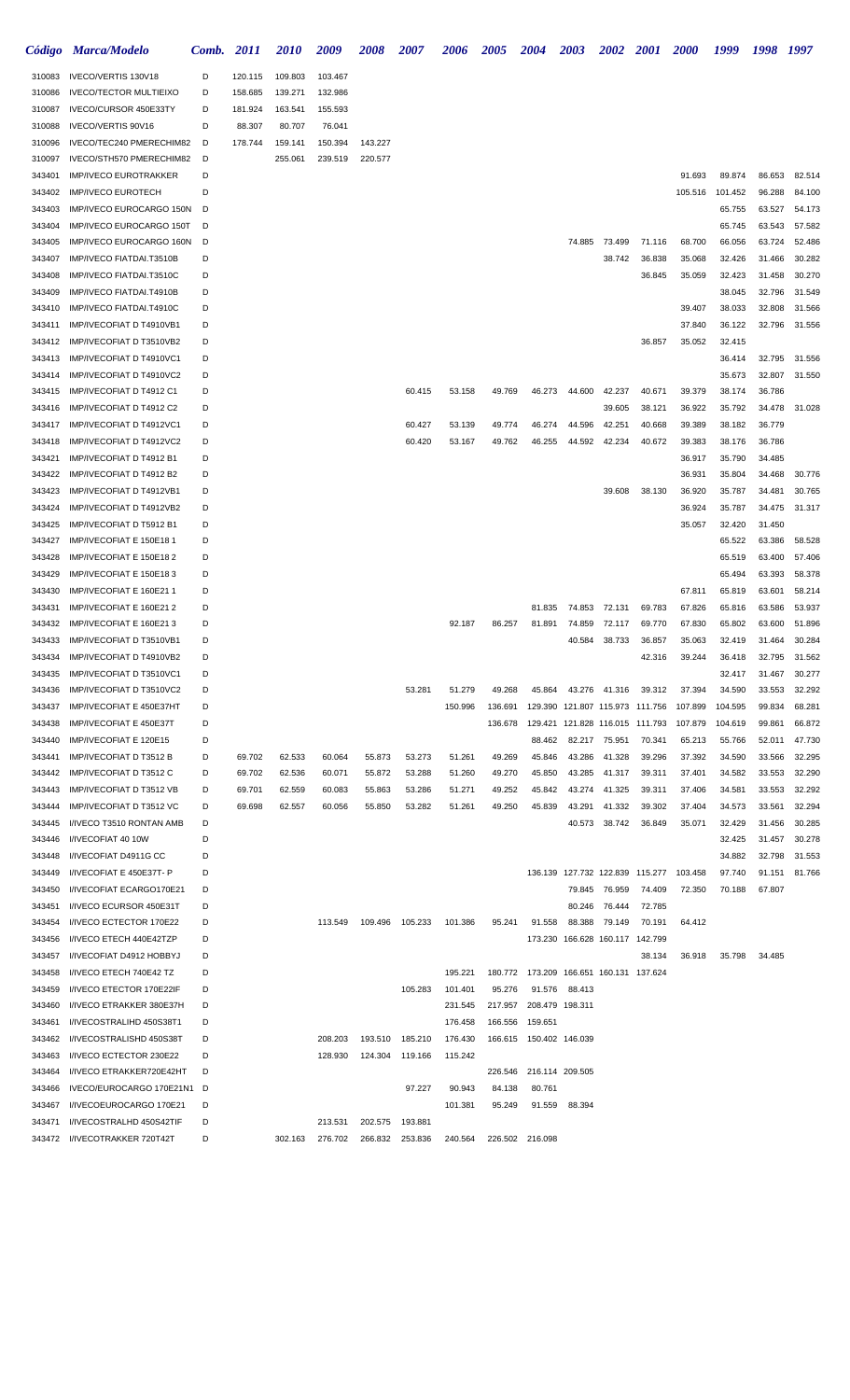|                  | Código Marca/Modelo                                        | Comb.  | <i>2011</i> | 2010    | 2009               | 2008    | <i><b>2007</b></i> | 2006              | <i><b>2005</b></i> | <b>2004</b>               | <b>2003</b>      | <b>2002</b>      | <b>2001</b>      | <b>2000</b>      | 1999   | 1998   | 1997          |
|------------------|------------------------------------------------------------|--------|-------------|---------|--------------------|---------|--------------------|-------------------|--------------------|---------------------------|------------------|------------------|------------------|------------------|--------|--------|---------------|
| 343473           | I/IVECOSTRALIHD 740S42TZ                                   | D      |             |         | 252.028            | 240.641 | 230.287            | 220.373           | 187.734            | 182.535                   |                  |                  |                  |                  |        |        |               |
| 343475           | I/IVECOTRAKKER 380T38                                      | D      |             |         | 287.279            | 276.743 | 263.144            | 251.609           | 231.315            | 221.749                   |                  |                  |                  |                  |        |        |               |
| 343476           | I/IVECO STRALIHD 570S38T                                   | D      |             |         | 215.887            | 198.715 | 189.932            | 180.954           |                    |                           |                  |                  |                  |                  |        |        |               |
| 343477           | I/IVECOSTRALISHD 490S42T                                   | D      |             |         | 208.298            | 197.088 | 187.701            | 179.038           |                    |                           |                  |                  |                  |                  |        |        |               |
| 343478           | I/IVECOECCURSOR 450E32T                                    | D      |             |         | 140.177            | 134.849 | 129.827            |                   |                    |                           |                  |                  |                  |                  |        |        |               |
| 343485           | IVECO/EUROCARGO 170E22                                     | D      | 133.576     | 111.875 | 108.122            | 103.906 |                    |                   |                    |                           |                  |                  |                  |                  |        |        |               |
| 343486           | IVECO/EUROCARGO 170E24                                     | D      | 136.877     | 114.676 | 110.792            | 106.494 |                    |                   |                    |                           |                  |                  |                  |                  |        |        |               |
| 343487           | IVECO/EUROCARGO 230E24                                     | D      | 152.603     | 128.297 | 123.237            | 118.370 | 113.237            |                   |                    |                           |                  |                  |                  |                  |        |        |               |
| 343488           | IVECO/EUROCARGO 230E22                                     | D      |             |         | 122.655            | 117.968 | 112.356            |                   |                    |                           |                  |                  |                  |                  |        |        |               |
| 343489           | I/IVECO EUROCARGO 170E22                                   | D      |             |         | 108.102            | 103.934 | 99.247             |                   |                    |                           |                  |                  |                  |                  |        |        |               |
| 343492<br>343497 | I/IVECO EUROCARGO 230E24<br>I/IVECO TECTOR 240E25S         | D<br>D | 162.542     | 154.493 | 123.260<br>148.653 | 118.392 | 113.235            |                   |                    |                           |                  |                  |                  |                  |        |        |               |
| 343498           | IVECO/TECTOR 240E25S                                       | D      | 159.958     | 140.797 | 134.202            | 127.696 |                    |                   |                    |                           |                  |                  |                  |                  |        |        |               |
| 343499           | <b>IMP/IVECO</b>                                           | D      |             |         |                    |         |                    |                   |                    | 42.977                    | 40.581           | 38.749           | 36.837           | 35.065           | 32.419 | 31.467 | 30.287        |
| 347100           | IVECOFIAT/DAILY3510 VAN                                    | D      |             |         |                    |         |                    |                   |                    |                           | 40.576           | 38.820           | 37.376           | 35.900           | 34.767 | 33.415 |               |
| 347101           | IVECOFIAT/DAILY3510 C.C                                    | D      |             |         |                    |         |                    |                   | 46.174             | 42.975                    | 40.573           | 38.737           | 36.840           | 35.065           | 32.429 | 31.456 | 30.284        |
| 347102           | IVECOFIAT/DAILY3512 VAN                                    | D      |             |         |                    |         | 58.543             | 55.584            | 51.978             | 48.353                    | 43.278           | 41.431           | 39.879           | 38.273           | 37.076 | 35.639 | 33.940        |
| 347103           | IVECOFIAT/DAILY3512 C.C                                    | D      |             |         |                    |         | 53.268             | 51.266            | 49.269             | 45.843                    | 43.272           | 41.328           | 39.293           | 37.389           | 34.581 | 33.559 | 32.307        |
| 347104           | IVECOFIAT/DAILY4910 VAN                                    | D      |             |         |                    |         |                    |                   |                    |                           |                  |                  |                  |                  | 40.585 | 38.181 | 36.015        |
| 347105           | IVECOFIAT/DAILY4910 C.C                                    | D      |             |         |                    |         |                    |                   |                    |                           |                  |                  |                  |                  |        | 34.986 | 33.666        |
| 347106           | IVECOFIAT/DAILY4912 VAN                                    | D      |             |         |                    |         |                    |                   |                    |                           | 44.900           | 43.017           | 41.055           | 39.728           | 38.535 | 37.332 |               |
| 347107           | IVECOFIAT/DAILY4912 C.C                                    | D      |             |         |                    |         |                    |                   |                    | 43.363                    | 41.811           | 39.595           | 38.138           | 36.916           | 35.794 | 34.473 |               |
| 347110           | IVECOFIAT/DAILY3510 VAN1                                   | D      |             |         |                    |         | 55.460             | 52.656            | 48.741             | 45.318                    | 40.590           | 38.821           | 37.380           | 35.887           | 34.768 |        |               |
| 347111           | IVECOFIAT/DAILY3510 C.C1                                   | D      |             |         |                    |         |                    | 48.587            | 46.181             | 42.981                    | 40.586           | 38.742           | 36.850           | 35.051           | 32.431 |        |               |
| 347112           | IVECOFIAT/DAILY3512 VAN1                                   | D      |             |         |                    |         | 58.570             | 55.577            | 51.981             | 48.352                    | 43.297           | 41.419           | 39.876           | 38.288           | 37.095 | 35.637 | 33.942        |
| 347113           | IVECOFIAT/DAILY3512 C.C1                                   | D      |             |         |                    |         |                    |                   |                    |                           | 40.576           | 38.737           | 36.855           |                  |        |        |               |
| 347114           | IVECOFIAT/DAILY4910 VAN1                                   | D      |             |         |                    |         |                    |                   |                    |                           |                  |                  |                  |                  | 40.586 | 38.194 | 36.012        |
| 347115           | IVECOFIAT/DAILY4910 C.C1                                   | D      |             |         |                    |         |                    |                   |                    |                           |                  |                  |                  |                  |        | 34.981 | 33.668        |
| 347116           | IVECOFIAT/DAILY4912 VAN1                                   | D      |             |         |                    |         | 58.677             | 55.380            | 51.553             | 47.766                    | 44.899           | 43.022           | 41.052           | 39.732           | 38.536 |        |               |
| 347117           | IVECOFIAT/DAILY4912 C.C1                                   | D      |             |         |                    |         | 57.228             | 50.368            | 46.661             | 43.369                    | 41.805           | 39.607           | 38.137           | 36.917           | 35.792 |        |               |
| 347119           | IVECOFIAT/DAILY5912 C.C1                                   | D      |             |         |                    |         |                    |                   |                    | 55.824                    | 51.503           | 49.102           | 47.945           | 45.007           |        |        |               |
| 347120           | IVECO/3510V1 RONTAN AMB                                    | D      |             |         |                    |         |                    | 52.658            | 48.738             | 45.315                    | 40.581           | 38.822           | 37.383           | 35.879           | 34.764 |        |               |
| 347121           | <b>IVECOFIAT/DAILY VIATUREA</b>                            | D<br>D |             |         |                    |         |                    |                   |                    |                           | 40.588           | 38.825           | 37.377           | 35.886           |        |        |               |
| 347122<br>347123 | <b>IVECO/KM IVECVAN</b><br><b>IVECOFIAT/DAILY CORTEZI1</b> | D      |             |         |                    |         |                    | 48.568            | 46.187             | 42.997                    | 40.580<br>40.583 | 38.748<br>38.824 | 36.854           |                  |        |        | 33.412 31.824 |
| 347124           | IVECOFIAT/DCITY3510 VAN1                                   | D      |             |         |                    |         |                    | 52.656            | 48.731<br>48.725   | 45.308<br>45.317          | 40.579           | 38.841           | 37.381<br>37.371 | 35.894<br>35.888 | 34.768 |        |               |
| 347125           | IVECOFIAT/DCITY3510 VAN                                    | D      |             |         |                    |         |                    |                   |                    |                           | 40.576           | 38.826           | 37.386           |                  |        |        |               |
| 347126           | <b>IVECOFIAT/DAILY CORTEZI2</b>                            | D      |             |         |                    |         |                    |                   | 48.738             | 45.323                    | 40.576           | 38.825           | 37.373           |                  |        |        |               |
| 347127           | I/VECOFIAT/3510 GCASA AMB                                  | D      |             |         |                    |         | 55.485             | 52.652            | 48.723             | 45.334                    | 40.584           | 38.820           | 37.376           |                  |        |        |               |
| 347128           | IVECOFIAT/D4912 HOBBY JU                                   | D      |             |         |                    |         |                    | 50.363            | 46.663             | 43.364                    | 41.796           | 39.604           | 38.128           |                  |        |        |               |
| 347129           | IVECOFIAT/DAILY TH AMB                                     | D      |             |         | 61.624             | 58.535  | 55.459             | 52.655            | 48.734             | 45.308                    | 40.575           | 38.826           | 37.387           |                  |        |        |               |
| 347134           | IVECO/DAILY4012 VETRATO                                    | D      |             |         |                    |         |                    |                   |                    | 55.778                    | 53.939           | 50.446           |                  |                  |        |        |               |
| 347136           | IVECO/DAILY6012 CC                                         | D      |             |         |                    |         |                    |                   |                    | 55.845                    |                  | 51.528 49.114    |                  |                  |        |        |               |
| 347137           | IVECO/DAILY6012 CC1                                        | D      |             |         |                    |         |                    |                   | 59.316             | 55.814                    | 51.517           | 49.120           | 46.991           |                  |        |        |               |
| 347142           | IVECOFIAT/D5912 HOBBY JU                                   | D      |             |         |                    |         |                    |                   |                    | 55.834                    | 51.514           | 49.124           | 47.834           |                  |        |        |               |
| 347144           | IVECOFIAT/D5912 SCHEID C                                   | D      |             |         |                    |         | 68.485             | 65.109            | 60.064             | 55.830                    | 51.524           | 49.100           |                  |                  |        |        |               |
| 347145           | <b>IVECOFIAT/DCITY CORTEZIA</b>                            | D      |             |         |                    |         |                    |                   |                    | 76.991                    | 73.509           | 68.404           |                  |                  |        |        |               |
| 347146           | IVECO/DAILY6012 HOBBY JU                                   | D      |             |         |                    |         |                    |                   |                    | 55.818                    | 51.527           | 49.113           |                  |                  |        |        |               |
| 347147           | IVECO/4912 RONTAN AMB                                      | D      |             |         |                    |         |                    | 50.362            | 46.668             | 43.364                    | 41.812           | 39.600           |                  |                  |        |        |               |
| 347148           | IVECO/DAILY6013 CC                                         | D      |             |         |                    |         | 58.186             | 55.392            | 51.699             |                           |                  |                  |                  |                  |        |        |               |
| 347149           | IVECO/DAILY6013 CC1                                        | D      |             |         |                    |         |                    |                   |                    | 55.832                    | 51.499 49.114    |                  |                  |                  |        |        |               |
| 347150           | IVECO/DAILY5013 CC                                         | D      |             |         |                    | 57.889  | 56.193             | 50.347            | 46.668             |                           |                  |                  |                  |                  |        |        |               |
| 347151           | IVECO/DAILY5013 CC1                                        | D      |             |         |                    | 64.513  | 63.088             | 57.812            | 52.283             | 51.204                    |                  |                  |                  |                  |        |        |               |
| 347152           | IVECO/DAILY5013 VAN                                        | D<br>D |             |         |                    | 74.708  | 70.686             | 65.816            | 60.797             | 57.191                    |                  | 53.090 49.448    |                  |                  |        |        |               |
| 347153<br>347156 | IVECO/DAILY5013 VAN1                                       | D      |             |         |                    |         | 70.678             | 65.817<br>149.370 | 60.791             | 57.189<br>127.504 119.248 |                  | 53.121 51.108    |                  |                  |        |        |               |
| 347157           | IVECO/EUROTECH 450E37TN                                    | D      |             |         | 118.511  113.594   | 109.528 | 105.289            | 101.364           | 134.815            | 91.558                    |                  |                  |                  |                  |        |        |               |
| 347159           | IVECO/ECTECTOR 170E22 N<br>IVECO/EUROTECH 450E37TN1        | D      |             |         |                    |         | 156.967            | 149.426           | 95.240             | 134.816  127.552  119.241 |                  |                  |                  |                  |        |        |               |
| 347160           | IVECO/EUROTECH740E42TZN1 D                                 |        |             |         |                    |         |                    | 195.181           | 180.771            |                           | 173.278 166.697  |                  |                  |                  |        |        |               |
| 347161           | IVECO/ECTECTOR 170E22 N1                                   | D      |             |         | 113.563            | 109.478 | 105.275            | 101.414           | 95.248             | 91.550                    |                  |                  |                  |                  |        |        |               |
| 347162           | IVECO/DAILY7012 CC1                                        | D      |             |         |                    |         | 62.488             | 60.029            | 55.471             | 53.319                    | 49.193           | 47.530           |                  |                  |        |        |               |
| 347163           | IVECO/DAILY4912 CD1                                        | D      |             |         |                    |         |                    | 65.819            | 60.823             | 57.176                    |                  | 52.820 50.378    |                  |                  |        |        |               |
| 347164           | IVECO/DAILY7012 CD1                                        | D      |             |         |                    |         |                    | 62.061            | 58.639             | 55.825                    |                  |                  |                  |                  |        |        |               |
| 347165           | IVECO/DAILY4013 VAN                                        | D      |             |         |                    |         | 68.659             | 64.346            | 59.631             |                           |                  |                  |                  |                  |        |        |               |
|                  | 347166 IVECO/DAILY4013 CC1                                 | D      |             |         |                    | 56.503  | 50.481             | 48.589            | 46.186             | 42.975                    |                  |                  |                  |                  |        |        |               |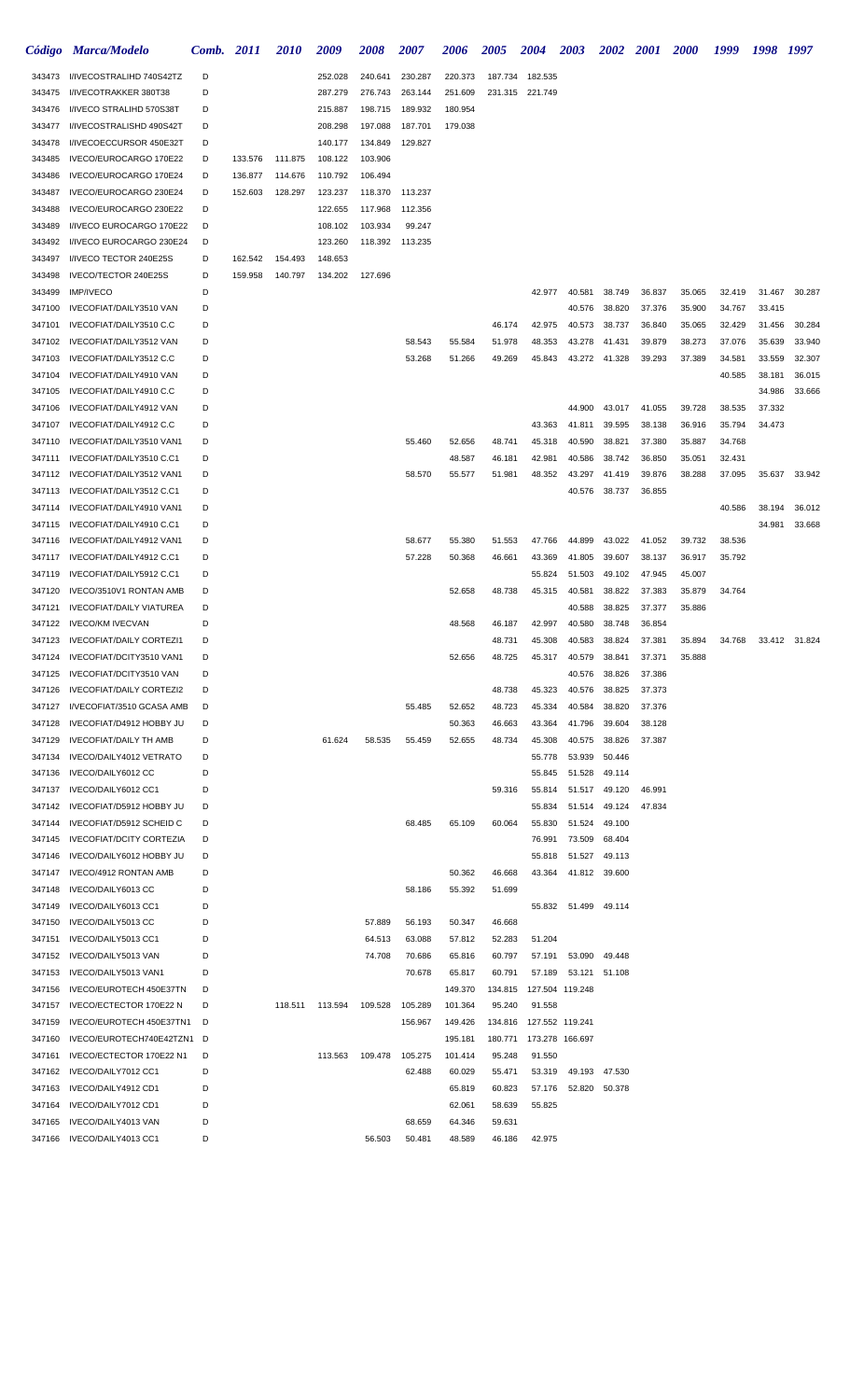|                  | Código Marca/Modelo                                  | Comb. 2011 |         | <i>2010</i> | 2009               | 2008               | 2007               | 2006               | <b>2005</b>        | 2004             | <b>2003</b>             | <b>2002</b> 2001 |        | <b>2000</b> | 1999   | 1998 1997 |               |
|------------------|------------------------------------------------------|------------|---------|-------------|--------------------|--------------------|--------------------|--------------------|--------------------|------------------|-------------------------|------------------|--------|-------------|--------|-----------|---------------|
| 347167           | IVECO/DAILY4013 VAN1                                 | D          |         |             |                    |                    | 68.654             | 64.343             | 59.607             | 55.850           |                         |                  |        |             |        |           |               |
| 347168           | IVECO/DAILY3510 CD1                                  | D          |         |             |                    |                    |                    | 56.129             | 52.773             | 48.806           | 47.542                  | 45.272           | 43.220 | 41.319      | 39.528 |           |               |
| 347171           | IVECO/DAILY7012 CC                                   | D          |         |             |                    |                    |                    |                    | 55.455             | 53.313           | 51.759                  |                  |        |             |        |           |               |
| 347173           | IVECO/DAILY4013 CC                                   | D          |         |             |                    |                    | 50.479             | 48.579             | 46.175             | 42.994           |                         |                  |        |             |        |           |               |
| 347175           | IVECO/DAILY7013 CD1                                  | D          |         |             |                    |                    | 67.048             | 62.077             | 55.784             | 53.699           |                         |                  |        |             |        |           |               |
| 347176           | IVECO/DAILY7013 CC1                                  | D          |         |             |                    | 67.437             | 62.488             | 60.031             | 55.464             | 53.297           |                         |                  |        |             |        |           |               |
| 347177           | IVECO/DAILY5013 CD1                                  | D<br>D     |         |             |                    |                    | 63.085             | 57.835             | 52.839             | 50.643           |                         |                  |        |             |        |           |               |
| 347178<br>347179 | IVECO/DAILY4013 CD1<br>IVECO/DAILYCITY3813 VAN1      | D          |         |             |                    | 57.544             | 54.518             | 56.130<br>51.716   | 52.765<br>46.284   | 51.455<br>44.657 |                         |                  |        |             |        |           |               |
| 347180           | IVECO/DAILYCITY3813 VAN                              | D          |         |             |                    | 58.406             | 54.543             | 51.737             | 48.603             |                  |                         |                  |        |             |        |           |               |
| 347181           | IVECO/DAILY5013 CD                                   | D          |         |             |                    | 65.972             | 63.071             | 57.818             | 55.024             |                  |                         |                  |        |             |        |           |               |
| 347182           | IVECO/DAILY7013 CC                                   | D          |         |             |                    | 67.207             | 62.500             | 60.012             | 55.461             | 53.294           |                         |                  |        |             |        |           |               |
| 347183           | IVECO/DAILY7013 CD                                   | D          |         |             |                    | 71.023             | 67.045             | 62.047             | 59.358             |                  |                         |                  |        |             |        |           |               |
| 347185           | IVECO/STRALISHD 450S38TN                             | D          |         |             |                    | 213.746            | 199.485            | 191.659            | 181.789            |                  |                         |                  |        |             |        |           |               |
| 347186           | IVECO/STRALIHD 450S38TN1                             | D          |         |             |                    | 193.420            | 185.162            | 176.482            | 166.595            | 157.932          |                         |                  |        |             |        |           |               |
| 347187           | IVECO/STRALIHD 570S38TN1                             | D          |         |             | 215.869            | 198.815            | 189.850            | 180.970            | 166.557            |                  |                         |                  |        |             |        |           |               |
| 347188           | IVECO/STRALISHD 570S38TN                             | D          |         | 229.838     | 215.893            | 198.718            | 189.850            | 180.885            | 167.611            |                  |                         |                  |        |             |        |           |               |
| 347190           | IVECO/DAILY5013 VETRATO                              | D          |         |             |                    | 65.294             | 63.297             | 57.607             |                    |                  |                         |                  |        |             |        |           |               |
| 347191           | IVECO/DAILY4013 VETRATO                              | D          |         |             |                    | 59.303             | 55.641             | 52.426             | 48.994             |                  |                         |                  |        |             |        |           |               |
| 347192           | IVECO/DAILY5013 VETRATO1                             | D          |         |             |                    | 59.401             | 58.857             | 55.161             |                    |                  |                         |                  |        |             |        |           |               |
| 347193           | I/IVECOSTRALISHD 570S42T                             | D          |         |             | 233.489            | 223.495            | 214.552            | 208.086            | 178.392            | 169.772          |                         |                  |        |             |        |           |               |
| 347195           | IVECO/ECTECTOR 230E22N1                              | D          |         |             | 128.883            | 124.312            | 119.110            | 115.260            | 101.156            | 98.188           |                         |                  |        |             |        |           |               |
| 347196           | IVECO/STRALHD 740S42TZN1                             | D<br>D     |         |             | 251.949            | 240.754            | 230.328            | 220.454            | 203.229            |                  |                         |                  |        |             |        |           |               |
| 347197<br>347198 | IVECO/STRALISHD 570S42TN<br>IVECO/STRALISHD 450S42TN | D          |         | 244.613     | 233.525            | 223.539<br>213.875 | 214.533<br>199.436 | 208.105<br>191.596 | 187.664<br>179.298 |                  |                         |                  |        |             |        |           |               |
| 350090           | IVECO/ECCURSOR 450E32TN                              | D          | 167.408 | 149.063     | 141.990            | 136.685            | 131.559            | 125.536            | 117.504            |                  |                         |                  |        |             |        |           |               |
| 350091           | IVECO/D GREENCAR AMB 09                              | D          | 70.513  | 64.436      | 60.577             | 57.536             | 56.213             | 50.351             | 46.661             |                  |                         |                  |        |             |        |           |               |
| 350092           | <b>IVECO/DAILY MODIFICAR EM</b>                      | D          |         | 66.913      | 62.876             | 59.763             | 53.418             | 51.386             | 48.863             |                  |                         |                  |        |             |        |           |               |
| 350093           | <b>IVECO/RIBEIRAUTO AMB</b>                          | D          | 74.950  | 68.494      | 64.395             | 61.161             | 59.684             | 52.510             |                    |                  |                         |                  |        |             |        |           |               |
| 350095           | IVECO/UNISAUDE ATHENA AM                             | D          |         |             |                    |                    | 54.539             | 51.729             | 48.183             |                  |                         |                  |        |             |        |           |               |
| 350098           | <b>IVECO/DAILY GCASA AMB1</b>                        | D          |         | 65.329      | 61.390             | 58.343             | 52.990             | 51.006             |                    |                  |                         |                  |        |             |        |           |               |
| 350100           | <b>IVECO/TRAILCAR CONCORDE</b>                       | D          |         |             |                    | 215.596            | 204.306            | 174.730            |                    | 149.391 142.167  |                         |                  |        |             |        |           |               |
| 351000           | IVECO/ECTECTOR 230E24N1                              | D          |         |             | 128.914            | 124.325            | 119.140            | 115.234            | 106.820            |                  |                         |                  |        |             |        |           |               |
| 351001           | IVECO/ECTECTOR 230E24N                               | D          |         | 135.919     | 129.543            | 124.728            | 120.064            | 115.529            | 106.117            |                  |                         |                  |        |             |        |           |               |
|                  | 351002 I/IVECOECTECTOR 230E24                        | D          |         |             | 129.482            | 124.705            | 120.030            | 115.509            | 106.117            |                  |                         |                  |        |             |        |           |               |
| 351003           | IVECO/DAILY45S16 VETRATO                             | D          | 71.203  | 63.054      | 59.493             | 56.041             | 54.437             |                    |                    |                  |                         |                  |        |             |        |           |               |
| 351013           | IVECO/DAILY45S14 CS                                  | D          | 71.354  | 63.290      | 59.403             | 55.927             | 53.395             |                    |                    |                  |                         |                  |        |             |        |           |               |
| 351014           | IVECO/DAILY45S14 CD                                  | D          | 83.293  | 74.065      | 70.081             |                    |                    |                    |                    |                  |                         |                  |        |             |        |           |               |
| 351016           | IVECO/DAILY45S14 GRANFUR                             | D          | 81.864  | 72.934      | 69.206             | 64.940             | 62.072             |                    |                    |                  |                         |                  |        |             |        |           |               |
| 351023           | IVECO/ECTECTOR 170E24NB                              | D<br>D     |         |             | 120.208            | 115.908            | 111.406<br>110.776 |                    |                    |                  |                         |                  |        |             |        |           |               |
| 351027<br>351029 | IVECO/ECTECTOR 170E24NF<br>IVECO/ECTECTOR 170E24NH   | D          |         |             | 119.506<br>143.011 | 115.195<br>137.236 | 131.433            |                    |                    |                  |                         |                  |        |             |        |           |               |
| 351031           | IVECO/ECTECTOR 170E24NJ                              | D          |         |             | 118.371            | 114.123            | 109.695            |                    |                    |                  |                         |                  |        |             |        |           |               |
| 351032           | IVECO/DAILYGF RONTAN AMB                             | D          |         | 65.515      | 61.564             | 58.637             | 53.001             |                    |                    |                  |                         |                  |        |             |        |           |               |
| 351033           | IVECO/E ROSSETTI 450E32T                             | D          |         |             | 142.034            | 136.686            | 131.511            |                    |                    |                  |                         |                  |        |             |        |           |               |
| 351034           | IVECO/240E25 MASTER                                  | D          | 170.970 | 152.212     | 143.841            |                    |                    |                    |                    |                  |                         |                  |        |             |        |           |               |
| 351049           | IVECO/ECARGO CIOATO 170                              | D          | 145.560 | 121.928     | 117.809            |                    |                    |                    |                    |                  |                         |                  |        |             |        |           |               |
| 903701           | IMP/IVECOFIAT D T4912 MO                             | D          |         |             |                    |                    |                    |                    |                    |                  |                         |                  | 38.128 | 36.927      | 35.806 |           | 34.482 30.850 |
| 903703           | IMP/IVECOFIAT E 35                                   | D          |         |             |                    |                    |                    |                    |                    |                  |                         |                  |        | 35.071      | 32.415 | 31.453    |               |
| 904100           | IVECOFIAT/D4912 SCUDATO                              | D          |         |             |                    |                    |                    |                    |                    |                  |                         |                  | 38.135 | 36.914      | 35.798 |           |               |
|                  | 904102 IVECOFIAT/D4912 SCUDATO1                      | D          |         |             |                    |                    | 60.417             | 53.136             | 49.766             | 46.277           | 44.578                  | 42.239           | 40.659 | 39.373      | 38.178 | 36.771    |               |
|                  | <b>Fabricante: JIANGHUAI</b>                         |            |         |             |                    |                    |                    |                    |                    |                  |                         |                  |        |             |        |           |               |
|                  | 349500 I/JIANGHUAI HFC4181KR1K3                      | D          |         |             | 219.798            | 210.501 197.361    |                    |                    |                    |                  |                         |                  |        |             |        |           |               |
|                  | <b>Fabricante: JMC</b>                               |            |         |             |                    |                    |                    |                    |                    |                  |                         |                  |        |             |        |           |               |
|                  | 350500 I/JMC N900 CONVAY                             | D          | 58.085  |             |                    |                    |                    |                    |                    |                  |                         |                  |        |             |        |           |               |
|                  | 350501 I/JMC N601 LONGO                              | D          | 50.918  |             |                    |                    |                    |                    |                    |                  |                         |                  |        |             |        |           |               |
|                  |                                                      |            |         |             |                    |                    |                    |                    |                    |                  |                         |                  |        |             |        |           |               |
|                  | <b>Fabricante: KENWORTH</b>                          |            |         |             |                    |                    |                    |                    |                    |                  |                         |                  |        |             |        |           |               |
|                  | 335900 I/KENWORTH T2000 6X4                          | D          |         |             |                    |                    |                    |                    |                    |                  | 192.169 184.670 170.635 |                  |        |             |        |           |               |
|                  | <b>Fabricante: KIA MOTORS</b>                        |            |         |             |                    |                    |                    |                    |                    |                  |                         |                  |        |             |        |           |               |
|                  | 341401 IMP/KIA K3500 S                               | D          |         |             |                    |                    |                    |                    |                    |                  |                         |                  |        |             |        |           | 21.027        |
|                  | 341402 IMP/KIA K2400                                 | D          |         |             |                    |                    |                    |                    |                    |                  |                         |                  |        |             |        | 15.400    | 14.872        |
|                  | 341403 IMP/KIA K3600 S                               | D          |         |             |                    |                    |                    |                    |                    |                  |                         |                  |        |             | 24.200 |           | 23.063 21.029 |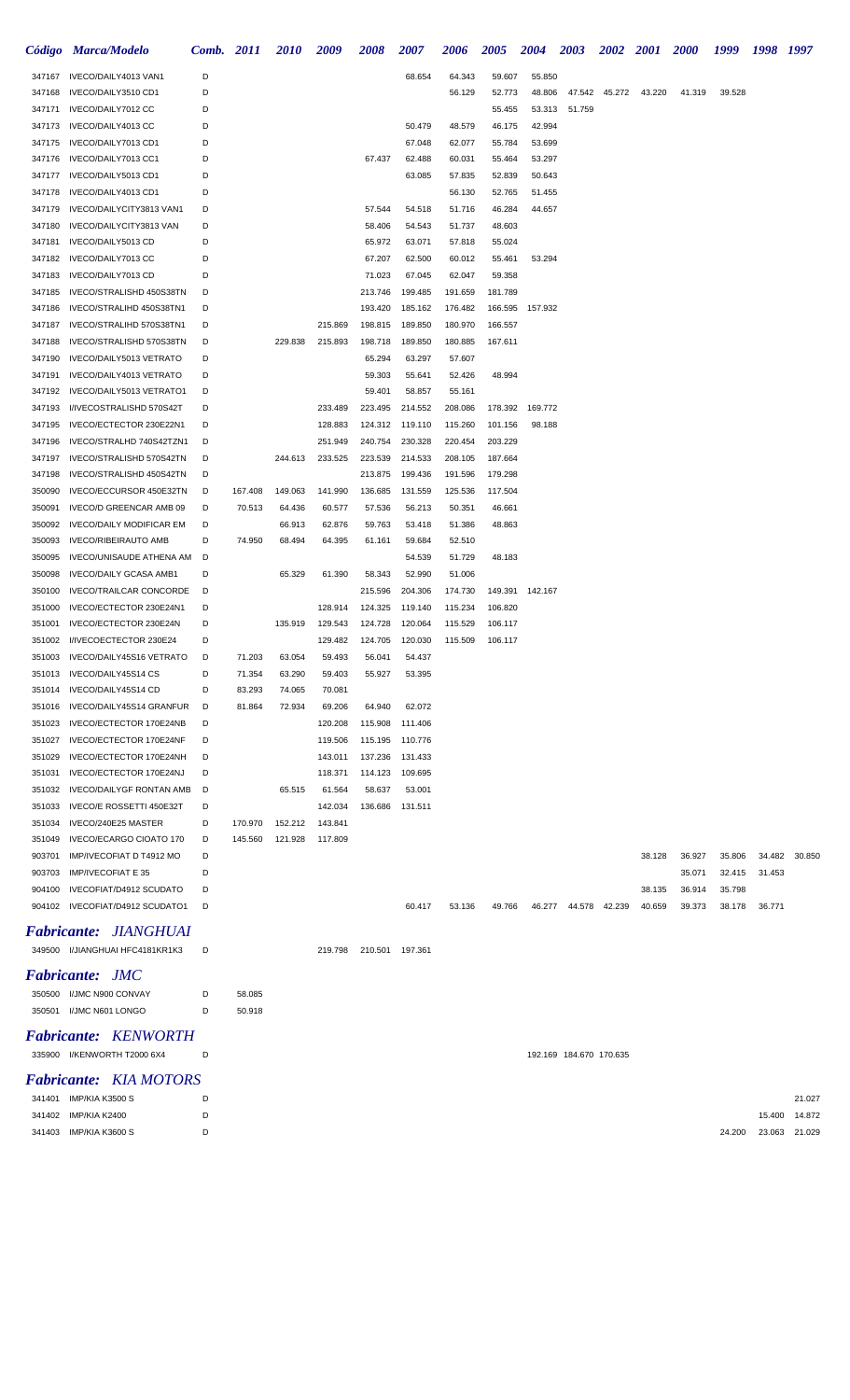|                  | Código Marca/Modelo                                   | Comb. 2011 |        | <i>2010</i> | 2009   | <b>2008</b> | 2007   | 2006   | <b>2005</b> | <b>2004</b>               | 2003                    | <b>2002</b>   | <b>2001</b>             | <b>2000</b>             | 1999             | 1998 1997        |                  |
|------------------|-------------------------------------------------------|------------|--------|-------------|--------|-------------|--------|--------|-------------|---------------------------|-------------------------|---------------|-------------------------|-------------------------|------------------|------------------|------------------|
| 341404           | IMP/KIA K2700 DLX                                     | D          |        |             |        |             |        | 34.491 | 32.355      | 29.042                    | 27.105                  | 25.805        | 24.156                  | 22.555                  | 19.862           | 18.982           | 16.094           |
| 341405           | I/KIA BESTA SV GRAND                                  | D          |        |             |        |             |        | 49.112 | 36.368      | 28.296                    | 27.265                  | 26.262        | 25.659                  | 24.524                  | 23.884           | 20.965           |                  |
| 341499           | IMP/KIA                                               | D          |        |             |        |             |        |        |             |                           |                         | 23.889        | 22.123                  | 21.136                  | 19.579           | 14.663           | 13.843           |
|                  | 342201 KIA/K3500 S                                    | D          |        |             |        |             |        |        |             |                           |                         |               |                         |                         | 25.806           | 24.603           | 22.422           |
|                  | <b>Fabricante: LIAZ</b>                               |            |        |             |        |             |        |        |             |                           |                         |               |                         |                         |                  |                  |                  |
|                  | 300004 I/LIAZ S 110                                   | D          |        |             |        |             |        |        |             |                           |                         |               |                         |                         |                  | 14.667           | 13.959           |
|                  | <b>Fabricante: LUNA</b>                               |            |        |             |        |             |        |        |             |                           |                         |               |                         |                         |                  |                  |                  |
|                  | 345901 IMP/LUNA AT.120 47                             | D          |        |             |        |             |        |        |             | 42.988                    |                         | 40.572 38.732 | 36.841                  | 35.061                  | 32.415           | 29.441           | 25.168           |
|                  |                                                       |            |        |             |        |             |        |        |             |                           |                         |               |                         |                         |                  |                  |                  |
|                  | Fabricante: M.BENZ                                    |            |        |             |        |             |        |        |             |                           |                         |               |                         |                         |                  |                  |                  |
| 309102           | 300005 M.BENZ/712E DOMINIK DMK7<br>IMP/M.BENZ MB 180D | D<br>D     |        |             |        |             |        | 65.607 | 62.647      | 60.331                    | 57.996                  |               |                         |                         |                  | 21.130           | 18.909           |
| 309103           | IMP/M.BENZ 2038 S                                     | D          |        |             |        |             |        |        |             |                           |                         |               |                         |                         |                  |                  | 95.700           |
| 309104           | IMP/M.BENZ 2638                                       | D          |        |             |        |             |        |        |             |                           |                         |               |                         |                         |                  |                  | 103.862          |
| 309105           | IMP/M.BENZ 2638 S                                     | D          |        |             |        |             |        |        |             |                           |                         |               |                         |                         |                  |                  | 103.915          |
| 309106           | IMP/M.BENZ ENGERAUTO ATL                              | D          |        |             |        |             |        |        |             |                           |                         |               |                         |                         |                  |                  | 46.420           |
| 309107           | IMP/M.BENZ 310D SPRINTERC                             | D          |        |             |        |             |        |        |             |                           |                         |               | 33.522                  | 31.178                  | 28.773           | 26.965           | 25.232           |
| 309108           | IMP/M.BENZ 310D SPRINTERF                             | D          |        |             |        |             |        |        |             |                           |                         |               |                         | 38.036                  | 34.444           | 32.330           | 30.410           |
| 309111           | IMP/MB ENGERAUTO SPR AMB                              | D          |        |             |        |             |        |        |             |                           |                         |               |                         |                         | 34.453           | 32.335           | 30.405           |
| 309113           | I/MBENZ 812D SCANMOBILE                               | D          |        |             |        |             |        |        |             |                           |                         |               |                         |                         | 49.238           | 47.828           | 46.446           |
| 309114           | I/M.BENZ 312D SPRINTER C                              | D          |        |             |        |             |        |        |             |                           |                         | 41.705        | 36.352                  | 34.829                  | 31.340           | 28.149           | 26.283           |
| 309115           | I/MBENZ 310SF RONTAN AMB                              | D          |        |             |        |             |        |        |             |                           |                         |               | 39.538                  | 38.055                  | 34.461           | 32.334           | 30.409           |
| 309118           | I/M.BENZ 412D SPRINTER C                              | D<br>D     |        |             |        |             |        |        |             |                           |                         | 38.924        | 37.452                  | 35.931                  | 32.511           | 29.854           | 27.878           |
| 309119<br>309121 | IMP/M.BENZ 312D SPRINTERF<br>I/M.BENZ 3850 A 6X6      | D          |        |             |        |             |        |        |             |                           |                         | 38.471        | 35.365                  | 32.618                  | 31.188<br>49.251 | 30.619<br>47.820 | 29.850<br>46.433 |
| 309123           | I/MBENZ 312SF RONTAN AMB                              | D          |        |             |        |             |        |        |             |                           |                         | 38.480        | 35.361                  | 32.617                  | 30.351           |                  |                  |
| 309124           | I/M.BENZ 412SC ALL AMB                                | D          |        |             |        |             |        |        |             |                           |                         | 38.472        | 35.369                  | 32.616                  |                  |                  |                  |
| 309125           | I/M.BENZ 312SF ALL AMB                                | D          |        |             |        |             |        |        |             |                           |                         | 38.459        | 35.366                  | 32.605                  | 30.384           |                  |                  |
| 309126           | I/M.BENZ 312D VIATURE A                               | D          |        |             |        |             |        |        |             |                           |                         | 38.469        | 35.352                  | 32.600                  | 31.424           | 28.114           |                  |
| 309127           | I/MBENZ 310D SPR TF AMB1                              | D          |        |             |        |             |        |        |             |                           |                         |               |                         | 40.582                  | 36.742           | 34.483           | 32.434           |
| 309128           | I/MBENZ 310D SPR TF UTI1                              | D          |        |             |        |             |        |        |             |                           |                         |               |                         | 40.586                  | 36.751           | 34.488           | 32.434           |
| 309129           | I/M.BENZ L 1116                                       | D          |        |             |        |             |        |        |             |                           |                         |               |                         |                         |                  |                  | 70.560           |
| 309131           | I/M.BENZ DB 1419F                                     | D          |        |             |        |             |        |        |             |                           | 98.580                  | 93.784        | 84.697                  | 81.654                  | 78.278           | 75.475           | 72.145           |
| 309132           | I/M.BENZ413CDI SPRINTERC                              | D          | 76.333 | 68.427      | 63.707 | 57.060      | 53.984 | 51.477 | 44.966      | 42.710                    | 40.548                  | 39.019        | 34.930                  | 31.918                  |                  |                  |                  |
| 309133           | I/M.BENZ411CDI SPRINTERC                              | D          |        |             |        |             |        |        |             |                           |                         |               |                         | 28.300                  | 25.037           | 22.533           | 20.172           |
| 309134           | I/M.BENZ313CDI SPRINTERF                              | D          | 70.587 | 62.996      | 57.014 | 53.184      | 50.383 | 48.553 | 46.163      | 42.382                    | 40.142                  |               | 36.742 35.269           | 31.890                  | 30.512           |                  | 29.092 27.660    |
| 309135           | I/M.BENZ313CDI SPRINTERC                              | D          | 67.349 | 63.899      | 58.664 | 54.817      | 49.851 | 46.955 | 44.306      | 38.324                    | 36.659                  |               |                         |                         |                  |                  |                  |
| 309136           | I/M.BENZ311CDI SPRINTERF                              | D          |        |             |        |             |        |        | 50.544      | 42.617                    | 40.439                  | 38.940        | 37.059                  | 33.300                  | 31.862           | 30.402           |                  |
| 309137           | I/M.BENZ311CDI SPRINTERC                              | D          |        |             |        |             |        |        | 50.263      | 42.631                    | 40.438                  | 38.933        | 37.056                  | 33.432                  |                  |                  |                  |
| 309139<br>309141 | I/MBENZ KM AUTOVAN<br>I/MBENZ 312 SPR CORTEZI1        | D<br>D     |        |             |        |             |        |        |             |                           |                         | 39.687        | 31.807<br>36.346        | 28.679<br>34.826        | 25.358<br>32.986 | 22.801           | 20.233           |
| 309144           | I/M.BENZ SPRINT VIATUREA                              | D          |        |             |        |             |        |        |             | 42.619                    | 40.444                  | 38.935        | 37.042                  | 33.526                  |                  |                  |                  |
| 309145           | I/M.BENZKM AUTOVAN II                                 | D          |        |             |        |             |        |        |             |                           | 45.858                  | 44.062        | 42.467                  |                         |                  |                  |                  |
| 309146           | I/MBENZ 311C SPR CORTEZI                              | D          |        |             |        |             |        |        | 48.766      | 42.374                    | 40.914                  | 36.738        | 35.250                  | 32.229                  |                  |                  |                  |
| 309147           | I/M.BENZ SPRINTER TH AMB                              | D          |        | 63.634      | 58.551 | 54.625      | 52.983 | 51.319 | 49.949      | 42.636                    | 40.438                  | 38.952        | 37.054                  | 30.467                  |                  |                  |                  |
| 309148           | I/M.BENZ 412D SP HOBBY J                              | D          |        |             |        |             |        |        |             |                           |                         | 38.921        | 37.440                  | 35.923                  |                  |                  |                  |
| 309149           | I/M.BENZ413CDI SPRINTERF                              | D          | 93.961 | 83.892      | 75.870 | 69.907      | 66.592 | 61.658 | 57.837      | 53.102                    | 49.242                  | 45.071        |                         |                         |                  |                  |                  |
| 309150           | I/MBENZ 311SF RONTAN AMB                              | D          |        |             |        |             |        |        | 54.330      | 48.509                    | 44.701                  | 41.528        | 36.730                  | 35.919                  |                  |                  |                  |
| 309153           | I/M.BENZ UNIMOG U1550L37                              | D          |        |             |        |             |        |        |             |                           |                         |               |                         | 50.326                  | 49.239           | 47.823           |                  |
| 309155           | I/M.BENZ 2628 P                                       | D          |        |             |        |             |        |        |             |                           | 161.872 155.491 149.919 |               |                         |                         |                  |                  |                  |
| 309158           | I/M.BENZ 2640 S                                       | D          |        |             |        |             |        |        |             |                           |                         |               | 184.253 175.488 167.177 |                         |                  |                  |                  |
| 309159           | I/M.BENZ313 CORTEZI2 AMB                              | D          | 80.012 | 71.576      | 66.925 | 59.901      | 56.397 | 52.218 | 49.789      | 46.243                    | 44.636                  |               |                         |                         |                  |                  |                  |
| 309160           | I/M.BENZ 3343 S                                       | D          |        |             |        |             |        |        |             |                           |                         |               | 110.208 106.153 102.149 |                         |                  |                  |                  |
| 309161           | I/M.BENZ 311SF ALTECHAMB                              | D          |        |             |        |             | 55.959 | 53.221 | 50.868      | 42.376                    | 41.073                  | 36.748        |                         |                         |                  |                  |                  |
| 309163           | 309162 I/MBENZ 313SF<br>I/M.BENZ 4140K 8X4            | D<br>D     |        | 97.783      | 91.287 | 80.560      | 76.641 | 70.092 | 66.393      | 60.143                    |                         | 57.167 54.772 |                         | 174.155 166.237 158.661 |                  |                  |                  |
| 309164           | I/M.BENZ 1828 4X2                                     | D          |        |             |        |             |        |        |             |                           |                         |               | 147.496 142.599         | 138.035                 |                  |                  |                  |
| 309166           | I/M.BENZ413CDI SP HOBBY                               | D          |        |             |        |             |        | 51.479 | 44.979      |                           | 42.712  40.557  39.014  |               | 34.901                  | 33.761                  |                  |                  |                  |
| 309167           | I/M.BENZ 412D M SCHEIDC                               | D          |        |             |        |             |        |        |             |                           |                         |               | 33.529                  | 31.858                  | 30.521           |                  |                  |
| 309168           | M.BENZ/4140 K                                         | D          |        |             |        |             |        |        |             | 183.462  169.829  162.744 |                         |               |                         |                         |                  |                  |                  |
| 309169           | I/M.BENZ ACTROS 3331 6X4                              | D          |        |             |        |             |        |        |             |                           |                         |               | 158.166 152.057         | 146.507                 |                  |                  |                  |
| 309170           | I/M.BENZ ACTROS 2031 4X2                              | D          |        |             |        |             |        |        |             |                           |                         |               |                         | 164.621 159.214 154.097 |                  |                  |                  |
|                  | 309172 I/M.BENZ 1323 3100                             | D          |        |             |        |             |        |        |             |                           |                         |               | 61.841                  | 59.894                  | 58.059           |                  |                  |
|                  | 309174 I/M.BENZ313SF VIDA AMB                         | D          |        |             | 60.134 | 54.916      | 51.536 | 49.214 | 46.371      | 42.769                    |                         |               |                         |                         |                  |                  |                  |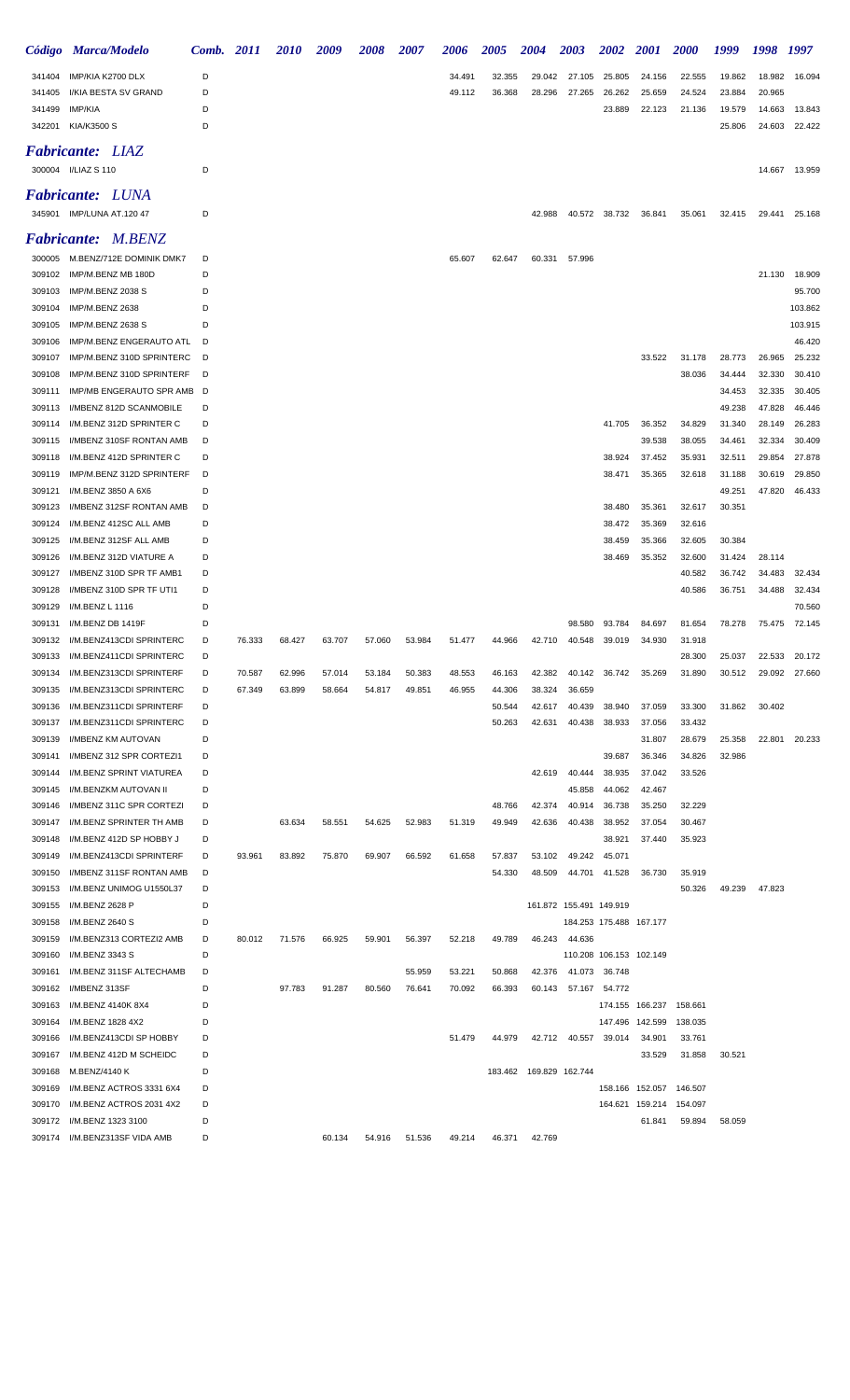|                  | Código Marca/Modelo                                               | Comb.  | <i>2011</i> | <i>2010</i>        | 2009               | <b>2008</b>                        | 2007             | <b>2006</b>       | <b>2005</b>      | <b>2004</b>               | <b>2003</b>             | <b>2002</b>             | <b>2001</b> | <b>2000</b>                                                                     | 1999   | 1998   | 1997             |
|------------------|-------------------------------------------------------------------|--------|-------------|--------------------|--------------------|------------------------------------|------------------|-------------------|------------------|---------------------------|-------------------------|-------------------------|-------------|---------------------------------------------------------------------------------|--------|--------|------------------|
| 309175           | I/M.BENZ REVESCAP AMB SR                                          | D      | 75.290      | 67.058             | 60.134             | 54.907                             | 51.512           | 49.225            | 46.373           | 43.175                    |                         |                         |             |                                                                                 |        |        |                  |
| 309176           | I/M.BENZ REVESCAP A UTI                                           | D      | 75.286      | 67.033             | 60.109             | 54.909                             | 51.538           | 49.220            | 46.376           | 42.353                    |                         |                         |             |                                                                                 |        |        |                  |
| 309178           | I/M.BENZ313SPR UNIVIDA A                                          | D      |             | 69.407             | 62.241             | 56.818                             | 53.322           | 50.947            | 48.000           | 44.373                    |                         |                         |             |                                                                                 |        |        |                  |
| 309179           | I/M.BENZ SPRT ALTECH AMB                                          | D      | 75.290      | 67.029             | 60.116             | 54.911                             | 51.534           | 49.227            | 46.370           | 42.011                    |                         |                         |             |                                                                                 |        |        |                  |
| 309182           | I/M.BENZ GREENCAR AMB 08                                          | D      |             | 76.210             | 68.921             | 61.997                             | 56.852           | 54.345            | 50.200           |                           |                         |                         |             |                                                                                 |        |        |                  |
| 309183           | I/M.BENZ 313CDI DELTA A                                           | D      |             |                    | 66.955             | 59.880                             | 56.403           | 52.221            | 49.806           |                           |                         |                         |             |                                                                                 |        |        |                  |
| 309184<br>309185 | I/M.BENZ SPRT PFISTER AM                                          | D      | 82.891      | 76.406             | 71.848             | 64.668                             | 59.325           | 56.691            |                  |                           |                         |                         |             |                                                                                 |        |        |                  |
| 309186           | I/M.BENZ SPTR MODIFICAR<br>I/M.BENZ313CDI S ANCAR A               | D<br>D | 82.815      | 74.055             | 69.271             | 61.986<br>64.695                   | 58.374<br>58.522 | 54.018<br>55.642  | 51.532<br>53.198 | 46.927                    |                         |                         |             |                                                                                 |        |        |                  |
| 309187           | I/M.BENZ RIBEIRAUTO AMB                                           | D      | 71.172      | 63.885             | 58.669             | 54.800                             | 49.864           | 46.965            | 44.308           | 42.028                    |                         |                         |             |                                                                                 |        |        |                  |
| 309188           | I/M.BENZ NIKS AMBULANCIA                                          | D      |             | 67.053             | 60.105             | 54.919                             | 51.510           | 49.228            | 46.385           |                           |                         |                         |             |                                                                                 |        |        |                  |
| 309189           | I/M.BENZ313CDI MARIMAR A                                          | D      | 80.015      | 71.577             | 66.955             | 59.874                             | 56.410           | 52.206            | 49.804           |                           |                         |                         |             |                                                                                 |        |        |                  |
| 309190           | I/M.BENZ 313SPRI JAEDI A                                          | D      |             | 70.930             | 63.580             | 58.077                             | 54.497           | 52.065            | 49.039           | 46.500                    | 44.049                  | 42.147                  | 40.301      | 38.465                                                                          | 36.796 |        |                  |
| 309191           | I/M.BENZ ACTOS 4140K 8X4                                          | D      |             |                    |                    |                                    |                  | 287.293           | 277.306          | 260.608                   |                         |                         |             |                                                                                 |        |        |                  |
| 309192           | I/M.BENZ CDI SPRT THB UM                                          | D      |             |                    |                    |                                    | 53.314           | 50.206            | 47.389           |                           |                         |                         |             |                                                                                 |        |        |                  |
| 309193           | I/M.BENZ ACTROS 4144 K                                            | D      |             |                    | 370.272            | 349.286                            | 331.439          | 319.347           |                  |                           |                         |                         |             |                                                                                 |        |        |                  |
| 309194           | I/M.BENZ CDI GCASA AMB1                                           | D      |             |                    | 62.964             | 57.490                             | 53.940           | 51.538            |                  |                           |                         |                         |             |                                                                                 |        |        |                  |
| 309195           | I/M.BENZ ACTOS 4150K 8X4                                          | D      |             |                    | 323.851            | 305.491                            | 292.641          | 281.504           | 266.014          |                           |                         |                         |             |                                                                                 |        |        |                  |
| 309199           | IMP/M.BENZ                                                        | D      |             |                    |                    |                                    |                  |                   |                  |                           | 53.623                  | 52.600                  | 51.429      | 50.305                                                                          | 49.258 | 47.831 | 46.425           |
| 309202           | I/MBENZ SPR MARIMAR POLI                                          | D<br>D |             | 68.390             | 64.314             | 59.986                             |                  |                   |                  |                           |                         |                         |             |                                                                                 |        |        |                  |
| 310101           | M.BENZ/709<br>310102 M.BENZ/712                                   | D      |             |                    |                    |                                    |                  |                   |                  |                           |                         |                         |             |                                                                                 | 52.460 | 48.372 | 46.411<br>46.421 |
|                  | 310103 M.BENZ/710                                                 | D      | 87.726      | 79.261             | 74.656             | 72.707                             | 68.088           | 64.968            | 62.287           | 59.701                    | 58.023                  | 56.097                  | 54.121      | 51.978                                                                          | 50.143 | 48.281 | 46.626           |
| 310104           | M.BENZ/712 C                                                      | D      |             |                    |                    |                                    |                  |                   |                  | 65.886                    | 63.221                  | 59.582                  | 55.894      | 54.079                                                                          | 52.480 | 50.609 | 48.648           |
| 310105           | M.BENZ/710 TECAR PAS35                                            | D      |             |                    | 74.868             | 70.346                             | 67.277           | 64.473            | 62.382           | 59.862                    | 57.254                  | 55.480                  | 53.806      | 51.849                                                                          | 50.050 | 48.430 |                  |
| 310106           | M.BENZ/712 C TECAR PAS35                                          | D      |             |                    |                    |                                    |                  |                   |                  |                           |                         | 59.562                  | 55.896      | 54.077                                                                          |        |        |                  |
|                  | 310107 M.BENZ/710 TCT CD                                          | D      |             |                    |                    |                                    |                  |                   |                  |                           |                         | 55.470                  | 53.798      | 51.853                                                                          |        |        |                  |
| 310108           | M.BENZ/710 RHINUS 700                                             | D      |             |                    |                    |                                    |                  | 64.483            | 62.402           | 59.887                    | 57.274                  | 55.454                  | 53.824      | 51.834                                                                          |        |        |                  |
| 310109           | M.BENZ/1944 S                                                     | D      |             |                    |                    |                                    |                  | 207.242           | 188.079          | 175.021                   |                         | 167.217 152.039         | 138.770     |                                                                                 |        |        |                  |
| 310110           | M.BENZ/915C                                                       | D      | 103.630     | 93.044             | 88.696             | 83.082                             | 76.787           | 73.884            | 70.917           | 67.885                    | 64.363                  | 62.188                  | 60.954      |                                                                                 |        |        |                  |
|                  | 310111 M.BENZ/715C                                                | D      |             | 84.885             | 80.344             | 75.054                             | 70.986           | 63.269            | 60.332           | 54.815                    | 52.390                  | 50.778                  | 49.747      |                                                                                 |        |        |                  |
|                  | 310112 M.BENZ/1420                                                | D<br>D |             |                    |                    |                                    |                  | 91.498<br>116.510 | 84.022           | 79.046                    | 76.947<br>98.388        | 70.474<br>94.797        | 68.370      | 65.081                                                                          |        |        |                  |
|                  | 310113 M.BENZ/1728<br>310114 M.BENZ/2638                          | D      |             |                    |                    |                                    |                  |                   | 109.424          | 101.073                   | 161.805 155.510 149.934 |                         |             |                                                                                 |        |        |                  |
| 310115           | M.BENZ/2638 S                                                     | D      |             |                    |                    |                                    |                  |                   |                  |                           | 161.816 155.473 149.934 |                         |             |                                                                                 |        |        |                  |
|                  | 310116 M.BENZ/1728 S                                              | D      |             |                    |                    |                                    |                  | 115.654           |                  | 109.644 101.367           | 97.070 94.253           |                         |             |                                                                                 |        |        |                  |
|                  | 310117 M.BENZ/712E RHINUS 700                                     | D      |             |                    |                    |                                    | 67.292           | 64.476            | 62.407           |                           | 59.880 57.255 55.477    |                         |             |                                                                                 |        |        |                  |
|                  | 310118 M.BENZ/2540 S                                              | D      |             |                    |                    |                                    |                  |                   |                  | 181.324  169.423  164.672 |                         |                         |             |                                                                                 |        |        |                  |
|                  | 310119 M.BENZ/915 E SBB CF                                        | D      |             |                    | 88.741             | 83.111                             | 76.809           | 73.842            | 70.920           | 67.862                    |                         |                         |             |                                                                                 |        |        |                  |
|                  | 310120 M.BENZ/INDUSCAR ATILIS F                                   | D      |             |                    | 99.404             | 89.873                             | 82.294           | 78.120            | 75.154           | 71.279                    |                         |                         |             |                                                                                 |        |        |                  |
|                  | 310121 M.BENZ/712 E MIB BRUSK                                     | D      |             | 137.427  123.432   | 116.812            | 109.148                            | 103.226          | 92.018            |                  |                           |                         |                         |             |                                                                                 |        |        |                  |
|                  | 310123 I/M.BENZ GREENCAR MC MO1                                   | D      |             |                    |                    | 62.658                             | 59.001           | 54.604            |                  |                           |                         |                         |             |                                                                                 |        |        |                  |
|                  | 310124 M.BENZ/2726                                                | D      | 198.932     | 179.435            | 169.386            | 164.448                            | 152.050          |                   |                  |                           |                         |                         |             |                                                                                 |        |        |                  |
|                  | 310125 M.BENZ/2726 K<br>310126 M.BENZ/712 BLINFORT                | D<br>D | 192.960     | 172.820<br>131.182 | 164.700<br>124.194 | 154.282 145.716<br>116.016 109.706 |                  | 97.812            |                  |                           |                         |                         |             |                                                                                 |        |        |                  |
|                  | 310127 M.BENZ/2726 B                                              | D      | 188.542     | 168.953            | 160.969            | 150.797 142.372                    |                  |                   |                  |                           |                         |                         |             |                                                                                 |        |        |                  |
|                  | 310128 M.BENZ/MULTIEIXO 27268X4                                   | D      | 222.521     | 199.363            | 189.963            | 177.901                            |                  |                   |                  |                           |                         |                         |             |                                                                                 |        |        |                  |
|                  | 310129 M.BENZ/712E NR LOFF 01                                     | D      |             |                    | 102.976            | 93.099                             | 85.198           |                   |                  |                           |                         |                         |             |                                                                                 |        |        |                  |
|                  | 310130 M.BENZ/710 NR LOFF 02                                      | D      | 94.606      | 84.871             | 80.730             |                                    |                  |                   |                  |                           |                         |                         |             |                                                                                 |        |        |                  |
|                  | 310131 M.BENZ/1728 TRUKAM CA                                      | D      |             |                    |                    |                                    |                  |                   |                  | 117.880 108.980 104.410   |                         |                         |             |                                                                                 |        |        |                  |
|                  | 310133 M.BENZ/2726 RODOCAP                                        | D      |             | 193.267            | 184.152            | 172.511                            |                  |                   |                  |                           |                         |                         |             |                                                                                 |        |        |                  |
|                  | 310136 M.BENZ/BRACOFORTE 712ECM D                                 |        |             |                    |                    | 85.006                             |                  |                   |                  |                           |                         |                         |             |                                                                                 |        |        |                  |
|                  | 310137 M.BENZ/915C TOPLINE CD                                     | D      |             | 111.817 106.744    |                    |                                    |                  |                   |                  |                           |                         |                         |             |                                                                                 |        |        |                  |
|                  | 310193 M.BENZ/710                                                 | D      |             |                    |                    |                                    |                  |                   |                  |                           |                         |                         |             |                                                                                 |        |        | 48.280 46.633    |
|                  | 310199 MERCEDES BENZ                                              | D      |             |                    |                    |                                    |                  |                   |                  | 55.641                    |                         | 53.641 52.626           | 51.424      | 50.300                                                                          | 49.250 |        | 47.844 46.432    |
|                  | 310402 M.BENZ/LS2638 PARTHENON<br>310600 M.BENZ/2638 TRUCK GALEGO | D<br>D |             |                    |                    |                                    |                  | 206.711           |                  |                           |                         | 167.405 161.410 155.144 |             | 192.503  182.389  171.691  163.346  155.886  148.801  142.175  136.186  130.839 |        |        |                  |
|                  | 310608 M.BENZ/2831 TRUCK GALEGO                                   | D      |             | 224.757            |                    |                                    |                  |                   |                  |                           |                         |                         |             |                                                                                 |        |        |                  |
| 311005           | I/M.BENZ ACTROS 2546 LS                                           | D      | 341.454     | 312.048            | 289.864            |                                    |                  |                   |                  |                           |                         |                         |             |                                                                                 |        |        |                  |
|                  | 311006 I/M.BENZ ACTROS 2646 LS                                    | D      | 378.268     | 340.627            | 321.221            |                                    |                  |                   |                  |                           |                         |                         |             |                                                                                 |        |        |                  |
|                  | 311007 I/M.BENZ ACTROS2646S6X4                                    | D      |             | 339.559            |                    |                                    |                  |                   |                  |                           |                         |                         |             |                                                                                 |        |        |                  |
| 311008           | I/M.BENZ ACTROS 2644 LS                                           | D      |             | 331.558            | 312.695            | 291.726                            |                  |                   |                  |                           |                         |                         |             |                                                                                 |        |        |                  |
|                  | 311018 I/M.BENZ ACTROS TRIEL                                      | D      | 345.556     |                    |                    |                                    |                  |                   |                  |                           |                         |                         |             |                                                                                 |        |        |                  |
| 311499           | M.BENZ/L 1113                                                     | D      |             |                    |                    |                                    |                  |                   |                  |                           |                         |                         |             | 72.751                                                                          | 70.436 |        | 67.992 59.072    |
|                  | 311599 M.BENZ/L 1313                                              | D      |             |                    |                    |                                    |                  |                   |                  |                           | 99.254                  | 96.201                  | 93.208      | 90.186                                                                          | 87.472 |        | 83.926 80.193    |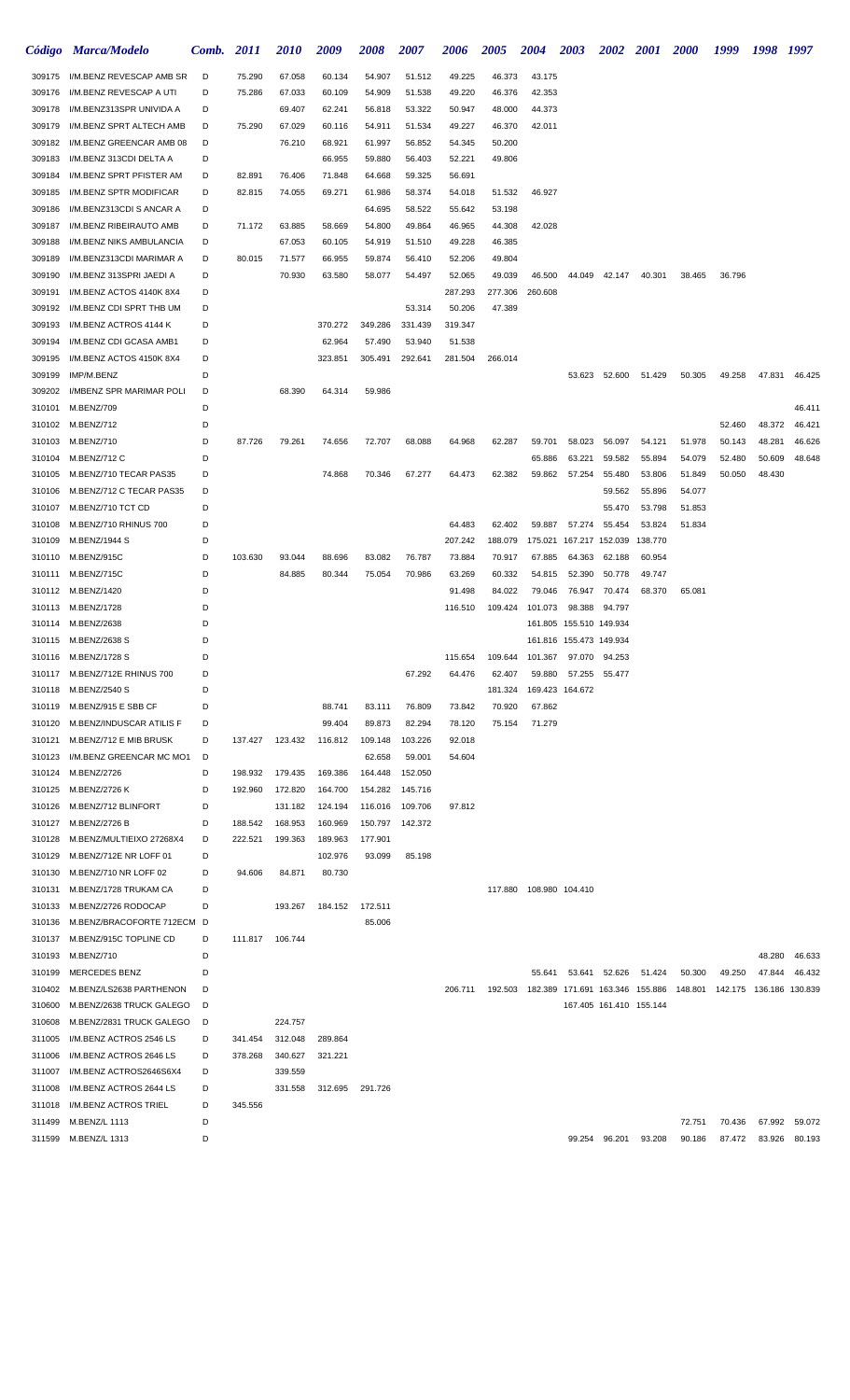|                  | Código Marca/Modelo                            | Comb.  | 2011               | <b>2010</b>        | 2009               | 2008               | 2007               | <b>2006</b>        | <b>2005</b> | <b>2004</b>                                          | 2003                    | <b>2002</b> | <b>2001</b>             | <b>2000</b>                                                             | 1999            | 1998                      | 1997             |
|------------------|------------------------------------------------|--------|--------------------|--------------------|--------------------|--------------------|--------------------|--------------------|-------------|------------------------------------------------------|-------------------------|-------------|-------------------------|-------------------------------------------------------------------------|-----------------|---------------------------|------------------|
| 311799           | M.BENZ/L 1513                                  | D      |                    |                    |                    |                    |                    |                    |             |                                                      | 99.261                  | 96.242      | 93.187                  | 90.187                                                                  | 87.504          | 83.924                    | 80.191           |
| 312599           | M.BENZ/L 608 D                                 | D      |                    |                    |                    |                    |                    |                    |             |                                                      |                         |             |                         | 50.307                                                                  | 49.262          | 47.828                    | 46.427           |
| 313401           | M.BENZ/L 1218 R                                | D      |                    |                    |                    |                    |                    |                    |             |                                                      | 84.212                  | 80.229      | 75.311                  | 72.788                                                                  | 70.437          | 67.972                    | 65.376           |
| 313407           | M.BENZ/LK 1218 EL                              | D      |                    |                    |                    |                    |                    |                    |             |                                                      |                         | 80.200      | 75.319                  | 72.782                                                                  |                 |                           |                  |
| 313499           | M.BENZ/LK 1113                                 | D      |                    |                    |                    |                    |                    |                    |             |                                                      |                         | 80.208      | 75.336                  | 72.782                                                                  | 70.413          | 67.971                    | 59.090           |
| 314516           | M.BENZ/LS 1630 E                               | D      |                    |                    |                    |                    |                    |                    |             |                                                      |                         |             |                         |                                                                         |                 | 92.406                    | 88.361           |
| 314602           | M.BENZ/LS 1633                                 | D      |                    |                    |                    |                    |                    |                    |             |                                                      |                         |             |                         |                                                                         | 101.761         | 96.899                    | 90.704           |
| 320301           | M.BENZ/1114                                    | D      |                    |                    |                    |                    |                    |                    |             |                                                      |                         |             |                         |                                                                         |                 | 70.263                    | 62.205           |
| 320601           | M.BENZ/1721 TOPLINE<br>M.BENZ/1620 TOPLINE     | D<br>D |                    | 151.114            | 144.339            |                    | 130.730            | 125.639            |             | 120.953 115.329 109.708 105.384 101.976              |                         |             |                         | 98.237                                                                  | 94.922          | 83.931<br>91.372          | 79.556<br>88.751 |
| 320603<br>320604 | M.BENZ/1720 TOPLINE                            | D      |                    |                    |                    | 135.561            |                    |                    | 121.841     | 115.268 108.006                                      |                         | 99.356      | 95.545                  | 91.757                                                                  | 88.748          | 85.453                    | 80.612           |
| 320608           | M.BENZ/914 C TOPLINE                           | D      |                    |                    |                    |                    |                    |                    |             |                                                      |                         |             |                         | 64.736                                                                  | 62.428          | 59.472                    |                  |
| 326400           | M.BENZ/1318                                    | D      |                    |                    |                    |                    |                    |                    | 84.084      | 74.891                                               | 71.598                  | 66.907      | 64.972                  | 62.954                                                                  | 61.112          | 58.721                    | 56.598           |
| 326499           | M.BENZ/L 1318                                  | D      |                    |                    |                    |                    |                    |                    |             |                                                      | 92.403                  | 87.913      | 82.557                  | 77.888                                                                  | 75.662          | 73.109                    | 70.460           |
| 326599           | M.BENZ/L 1518                                  | D      |                    |                    |                    |                    |                    |                    |             |                                                      |                         |             |                         |                                                                         |                 |                           | 87.241           |
| 326799           | M.BENZ/L 2214                                  | D      |                    |                    |                    |                    |                    |                    |             |                                                      |                         |             |                         |                                                                         |                 |                           | 93.224           |
| 328300           | M.BENZ/AX0R 1933 S                             | D      | 190.867            | 170.979            | 161.903            | 153.125            | 143.486            | 135.580            |             | 127.780 118.749 112.893                              |                         |             |                         |                                                                         |                 |                           |                  |
| 328301           | M.BENZ/AXOR 2533                               | D      | 202.113            | 181.271            | 172.281            | 162.888            | 155.837            | 149.825            | 142.696     | 128.588 120.489                                      |                         |             |                         |                                                                         |                 |                           |                  |
| 328302           | M.BENZ/AXOR 3344 K                             | D      | 325.613            | 293.439            | 277.918            | 261.674            | 251.331            | 240.919            |             | 215.774 210.647                                      |                         |             |                         |                                                                         |                 |                           |                  |
| 328303           | M.BENZ/AXOR 3344                               | D      | 325.606            | 293.359            | 277.940            | 261.730            | 251.265            | 240.881            |             | 216.115 208.987                                      |                         |             |                         |                                                                         |                 |                           |                  |
| 328304           | M.BENZ/AXOR 3340 K                             | D      | 324.860            | 292.168            | 276.150            | 261.005            | 250.018            | 239.849            |             | 226.367 210.087                                      |                         |             |                         |                                                                         |                 |                           |                  |
| 328305           | M.BENZ/AXOR 2040 S                             | D      | 242.621            | 221.964            | 210.742            | 198.334            | 186.183            | 178.375            |             | 162.819 156.805                                      |                         |             |                         |                                                                         |                 |                           |                  |
| 328306           | M.BENZ/AXOR 3340 S                             | D      | 320.009            | 287.510            | 273.737            | 257.901            | 247.324            | 237.117            |             | 211.015 202.877                                      |                         |             |                         |                                                                         |                 |                           |                  |
| 328307           | M.BENZ/AXOR 3344 S                             | D      | 328.983            | 295.183            | 280.789            | 264.363            | 253.165            | 242.416            | 216.236     | 209.714                                              |                         |             |                         |                                                                         |                 |                           |                  |
| 328308           | M.BENZ/AXOR 2035 S                             | D      | 220.341            | 197.615            | 188.096            | 177.233            | 170.691            | 161.206            | 148.552     | 140.320 132.983                                      |                         |             |                         |                                                                         |                 |                           |                  |
| 328309           | M.BENZ/AXOR 2044 S                             | D      | 245.150            | 219.907            | 208.655            | 197.008            | 188.055            | 180.975            | 161.891     | 155.437 149.947                                      |                         |             |                         |                                                                         |                 |                           |                  |
| 328310           | M.BENZ/AXOR 3340                               | D      | 324.861            | 292.001            | 276.133            | 260.933            | 249.966            | 239.905            |             | 226.337 210.149                                      |                         |             |                         |                                                                         |                 |                           |                  |
| 328311           | M.BENZ/AXOR 2544 S                             | D      | 266.948            | 239.413            | 228.890            | 217.711            | 208.667            | 200.309            |             | 176.711 171.899                                      |                         |             |                         |                                                                         |                 |                           |                  |
| 328312<br>328313 | M.BENZ/AXOR 2640 S<br>M.BENZ/AXOR 2644 S       | D<br>D | 301.775<br>312.846 | 272.033<br>280.868 | 259.573<br>263.505 | 226.537<br>240.221 | 213.896<br>227.673 | 203.096<br>217.804 | 209.013     | 182.748 176.447<br>188.072 183.297                   |                         |             |                         |                                                                         |                 |                           |                  |
| 328314           | M.BENZ/AXOR 2540 S                             | D      | 265.431            | 238.846            | 227.138            | 210.999            | 199.654            | 189.686            | 181.308     |                                                      | 169.447 161.206         |             |                         |                                                                         |                 |                           |                  |
| 328315           | M.BENZ/AXOR 2828 K                             | D      |                    |                    |                    |                    |                    | 157.208            | 144.709     | 137.204                                              |                         |             |                         |                                                                         |                 |                           |                  |
| 328316           | M.BENZ/AXOR 2831                               | D      | 219.379            | 197.063            | 186.484            | 175.582            | 168.534            | 162.710            | 140.575     | 136.095                                              |                         |             |                         |                                                                         |                 |                           |                  |
| 328318           | M.BENZ/AXOR 4140 K                             | D      | 345.524            | 309.974            | 294.392            | 277.828            | 266.098            | 255.953            | 234.987     | 229.415                                              |                         |             |                         |                                                                         |                 |                           |                  |
| 328322           | M.BENZ/AXOR 4144 K                             | D      | 372.817            | 335.065            | 317.615            | 299.440            | 284.348            | 273.768            | 244.725     | 236.677                                              |                         |             |                         |                                                                         |                 |                           |                  |
| 328323           | M.BENZ/AXOR 2831 K                             | D      | 219.375            | 197.058            | 186.378            | 175.538            | 168.538            | 162.756            | 154.667     |                                                      |                         |             |                         |                                                                         |                 |                           |                  |
|                  | 328324 M.BENZ/AXOR 2831 B                      | D      |                    | 197.139            | 186.454            | 175.517            | 168.552            | 162.700            | 152.500     |                                                      |                         |             |                         |                                                                         |                 |                           |                  |
| 328325           | M.BENZ/AXOR 2826                               | D      | 220.014            | 202.824            | 185.357            | 174.576            | 165.361            | 157.225            | 144.729     |                                                      |                         |             |                         |                                                                         |                 |                           |                  |
| 328326           | M.BENZ/AXOR 2826 K                             | D      |                    | 193.535            | 176.873            | 166.556            | 157.793            | 150.050            |             | 142.399 135.013                                      |                         |             |                         |                                                                         |                 |                           |                  |
| 328327           | M.BENZ/AXOR 2826 B                             | D      |                    |                    |                    |                    | 165.350            | 157.238            | 149.473     |                                                      |                         |             |                         |                                                                         |                 |                           |                  |
| 328328           | MBENZ/MULTIEIXO 2831 8X4                       | D      |                    | 226.015            | 213.873            | 201.380            | 193.376            | 186.603            |             |                                                      |                         |             |                         |                                                                         |                 |                           |                  |
| 328329           | M.BENZ/MULTIEIXO 25338X4                       | D      |                    | 293.331            |                    |                    |                    |                    |             |                                                      |                         |             |                         |                                                                         |                 |                           |                  |
| 328330           | M.BENZ/AXOR LOC TRATOR                         | D      |                    | 182.532            | 172.793            | 163.379 153.157    |                    |                    |             | 144.742  136.340  129.339                            |                         |             |                         |                                                                         |                 |                           |                  |
| 328332           | M.BENZ/AXOR 2831 MASTER                        | D      |                    | 208.326            | 197.066            | 185.471            |                    |                    |             |                                                      |                         |             |                         |                                                                         |                 |                           |                  |
| 328333           | I/M.BENZ ZOOMLION 3341                         | D      |                    |                    | 292.492            | 275.709            | 264.319            |                    |             |                                                      |                         |             |                         |                                                                         |                 |                           |                  |
| 328334           | M.BENZ/MULTIEIXO 2831 CM                       | D      |                    | 217.883            | 206.141            | 194.060            |                    |                    |             |                                                      |                         |             |                         |                                                                         |                 |                           |                  |
| 328335<br>328336 | M.BENZ/MULTIEIXO 2726 CM<br>M.BENZ/AXOR 2535 S | D<br>D | 216.732<br>237.714 | 194.173<br>212.643 | 185.052<br>202.300 | 173.320<br>190.082 |                    |                    |             |                                                      |                         |             |                         |                                                                         |                 |                           |                  |
| 328338           | M.BENZ/AXOR2831 BAULERCT D                     |        |                    | 206.020            | 194.916            | 183.574            |                    |                    |             |                                                      |                         |             |                         |                                                                         |                 |                           |                  |
| 328339           | M.BENZ/BRATEC AXOR 2831                        | D      |                    | 208.225            | 197.011            | 185.484            |                    |                    |             |                                                      |                         |             |                         |                                                                         |                 |                           |                  |
| 328341           | M.BENZ/AX2540 DALBOZA CA                       | D      |                    |                    | 261.607            |                    |                    |                    |             |                                                      |                         |             |                         |                                                                         |                 |                           |                  |
| 328342           | M.BENZ/3344S ROSSETTI CB                       | D      |                    | 348.462            |                    |                    |                    |                    |             |                                                      |                         |             |                         |                                                                         |                 |                           |                  |
| 328343           | M.BENZ/AXOR2640 RODOVALE D                     |        |                    | 311.199            | 276.340            | 263.205            |                    |                    |             |                                                      |                         |             |                         |                                                                         |                 |                           |                  |
| 328344           | MBENZ/AX1933 RODOEIXO CA D                     |        |                    |                    |                    |                    | 180.158            |                    | 165.342     |                                                      |                         |             |                         |                                                                         |                 |                           |                  |
| 330801           | M.BENZ/LK 2635 6X4                             | D      |                    |                    |                    |                    |                    |                    |             |                                                      |                         |             |                         |                                                                         |                 | 125.346  118.918  114.473 |                  |
|                  | 330802 M.BENZ/L 2638                           | D      |                    |                    |                    |                    |                    | 203.569            | 189.351     |                                                      |                         |             |                         | 161.838 155.502 149.966 144.095 138.869                                 | 131.030 126.438 |                           | 95.227           |
| 330803           | M.BENZ/LK 2638                                 | D      |                    |                    |                    | 227.402 214.797    |                    | 203.611            |             | 189.440  161.894  155.456  149.957  144.142  138.826 |                         |             |                         |                                                                         | 131.011 126.453 |                           | 96.995           |
| 330804           | M.BENZ/LS 2638                                 | D      |                    |                    |                    |                    |                    | 190.506            |             |                                                      |                         |             |                         | 177.422 167.993 158.253 150.497 143.643 137.182 131.895                 |                 | 125.674 101.223           |                  |
| 330805           | M.BENZ/LK2638 ROSSETTI T                       | D      |                    |                    |                    |                    |                    |                    |             |                                                      |                         |             |                         | 231.473 215.608 199.428 191.449 181.202 169.570 161.277 157.218 152.143 |                 |                           |                  |
| 330806           | M.BENZ/LK 2638 TRUKAM CT                       | D      |                    |                    |                    |                    |                    |                    |             |                                                      |                         |             |                         | 151.086                                                                 | 143.672 138.881 |                           |                  |
| 330807           | M.BENZ/TRUCKSREIS LS2638                       | D      |                    |                    |                    |                    |                    |                    |             |                                                      |                         |             | 173.691 165.148 157.640 | 150.526                                                                 |                 |                           |                  |
| 330808           | M.BENZ/L 2638 TRUKAM CA                        | D      |                    |                    |                    |                    |                    |                    |             |                                                      |                         |             |                         | 149.386                                                                 | 140.985 135.973 |                           |                  |
| 330810           | M.BENZ/2638 LM CAMINHAO                        | D      |                    |                    |                    |                    |                    |                    |             |                                                      | 161.845 155.469 149.928 |             |                         |                                                                         |                 |                           |                  |
| 330813           | M.BENZ/LK2638 SAOJOAO CM                       | D      |                    |                    |                    |                    |                    |                    |             |                                                      | 188.238 174.171 167.151 |             |                         |                                                                         |                 |                           |                  |
|                  | 330814 M.BENZ/L2638 SAOJOAO CM                 | D      |                    |                    |                    |                    |                    |                    |             | 184.789                                              |                         |             | 162.812                 |                                                                         |                 |                           |                  |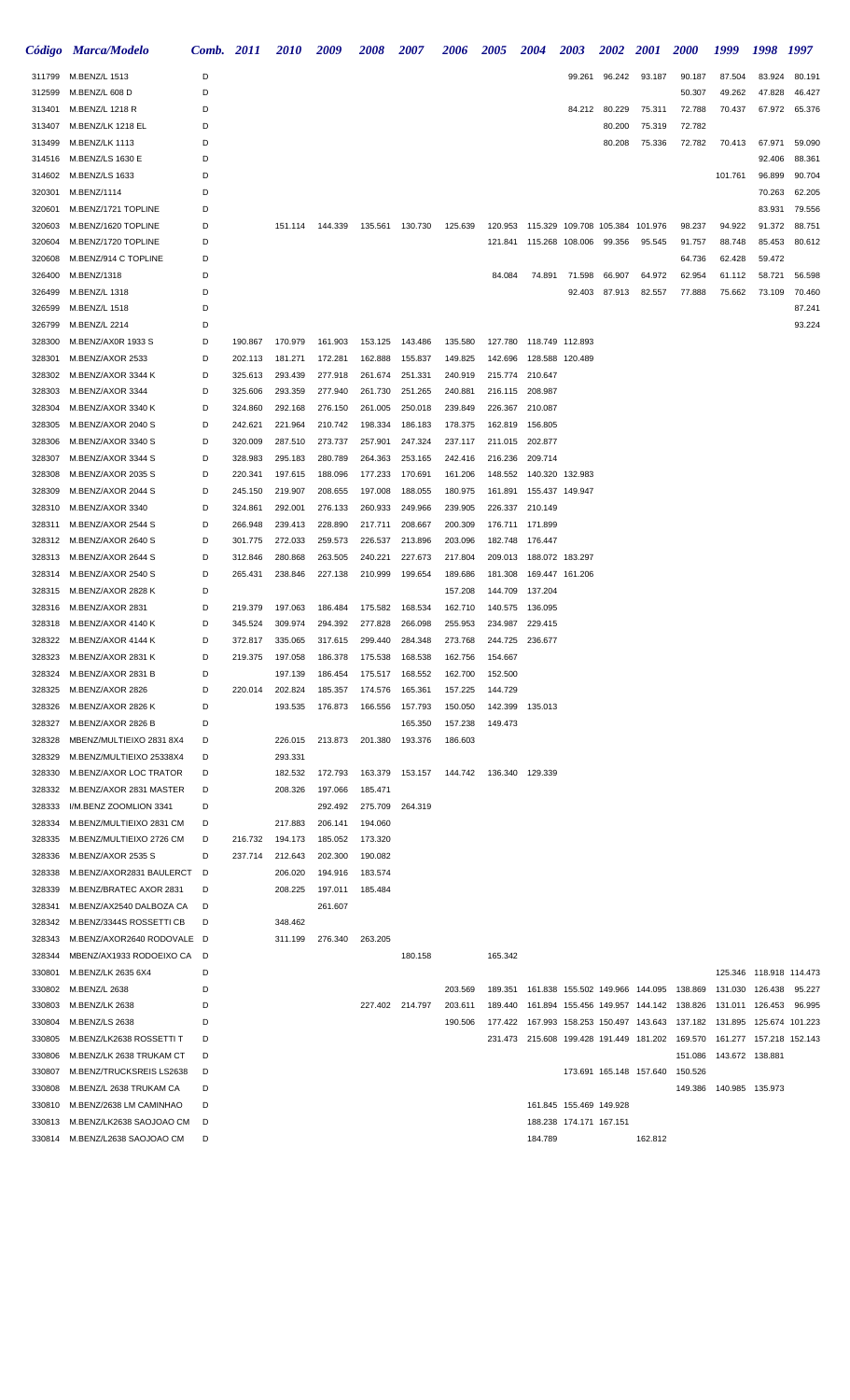|                  | Código Marca/Modelo                           | Comb. 2011 |         | <i>2010</i>                                                                            | 2009    | 2008            | 2007    | 2006    | <b>2005</b> | <b>2004</b>                                                                     | <b>2003</b>             | <b>2002</b>   | <b>2001</b>                     | <b>2000</b>                                                     | 1999    | 1998 1997       |                  |
|------------------|-----------------------------------------------|------------|---------|----------------------------------------------------------------------------------------|---------|-----------------|---------|---------|-------------|---------------------------------------------------------------------------------|-------------------------|---------------|---------------------------------|-----------------------------------------------------------------|---------|-----------------|------------------|
| 330815           | M.BENZ/LK 2638 SETEC TCT                      | D          |         |                                                                                        |         |                 |         |         |             |                                                                                 |                         |               |                                 | 175.621                                                         |         |                 |                  |
| 330816           | M.BENZ/LK 2635 ROSSETTI                       | D          |         |                                                                                        |         |                 |         |         |             |                                                                                 |                         |               |                                 |                                                                 |         |                 | 140.131          |
| 330819           | M.BENZ/LK 2638 TRUKAM CA                      | D          |         |                                                                                        |         |                 |         |         |             |                                                                                 | 200.722                 |               |                                 |                                                                 |         |                 |                  |
| 330899           | M.BENZ/LK 1520                                | D          |         |                                                                                        |         |                 |         |         |             |                                                                                 |                         |               |                                 | 164.327 151.982 141.037 130.760 121.081                         | 112.357 | 103.986         | 95.915           |
| 331001           | M.BENZ/LS 2635 6X4                            | D          |         |                                                                                        |         |                 |         |         |             |                                                                                 |                         |               |                                 |                                                                 | 131.050 | 125.479 120.562 |                  |
| 331002           | M.BENZ/2635 PM1000TAO                         | D          |         |                                                                                        |         | 246.503         | 232.934 | 221.035 |             | 205.571 175.661 168.788 162.742 156.396 144.666                                 |                         |               |                                 |                                                                 | 133.695 | 124.512 118.566 |                  |
| 331099           | M.BENZ/LS 1930                                | D          |         |                                                                                        |         |                 |         |         |             |                                                                                 |                         |               |                                 |                                                                 | 101.786 | 96.884          | 90.689           |
| 333300           | M.BENZ/915 E MIB BRUSK                        | D          | 107.338 | 96.354                                                                                 | 91.906  | 86.090          | 79.530  |         |             |                                                                                 |                         |               |                                 |                                                                 |         |                 |                  |
| 333301           | M.BENZ/914                                    | D          |         |                                                                                        |         |                 |         |         |             |                                                                                 |                         |               | 51.730                          | 50.448                                                          | 49.342  | 47.696          | 46.395           |
| 333302           | M.BENZ/914 C                                  | D          |         |                                                                                        |         |                 |         |         |             | 72.830                                                                          | 69.913                  | 64.089        | 62.087                          | 59.988                                                          | 57.821  | 55.091          | 44.734           |
| 333399           | M.BENZ/912                                    | D          |         |                                                                                        |         |                 |         |         |             |                                                                                 | 103.411                 | 95.749        | 88.281                          | 81.512                                                          | 75.593  | 69.585          | 64.343           |
| 334601           | M.BENZ/L 1214                                 | D          |         |                                                                                        |         |                 |         |         |             |                                                                                 |                         | 80.217        | 75.325                          | 72.757                                                          | 70.450  | 67.981          | 59.096           |
| 334602           | M.BENZ/LK 1214                                | D          |         |                                                                                        |         |                 |         |         |             |                                                                                 |                         |               |                                 |                                                                 |         |                 | 59.088           |
| 334603           | M.BENZ/1214                                   | D          |         |                                                                                        |         |                 |         |         |             |                                                                                 |                         |               |                                 |                                                                 | 67.061  | 65.094          | 62.232           |
| 334604           | M.BENZ/1218                                   | D          |         |                                                                                        |         |                 |         |         |             |                                                                                 |                         |               |                                 |                                                                 | 71.422  | 67.644          | 66.013           |
| 334605           | M.BENZ/1214 C                                 | D          |         |                                                                                        |         |                 |         |         |             |                                                                                 |                         |               |                                 | 59.900                                                          | 57.844  | 55.003          | 50.611           |
| 334606           | M.BENZ/1214 K                                 | D          |         |                                                                                        |         |                 |         |         |             |                                                                                 |                         | 65.764        | 62.686                          | 59.699                                                          | 57.821  | 54.997          | 50.622           |
| 334607           | M.BENZ/1215 C                                 | D          |         |                                                                                        |         |                 |         |         | 78.904      | 73.500                                                                          | 70.260                  | 64.666        | 61.833                          | 59.884                                                          | 58.066  | 48.226          | 44.484           |
| 334608           | M.BENZ/1215 C TRUKAM CA                       | D          |         |                                                                                        |         |                 |         |         |             |                                                                                 |                         |               | 67.836                          | 65.706                                                          | 63.705  |                 |                  |
| 334701           | M.BENZ/L 1218                                 | D          |         |                                                                                        |         |                 |         |         |             | 87.860                                                                          | 84.186                  | 80.226        | 75.324                          | 72.748                                                          | 70.441  | 67.968          | 65.372           |
| 334702           | M.BENZ/L 1218 EL                              | D          |         |                                                                                        |         |                 | 108.803 | 103.201 | 97.877      | 87.902                                                                          | 84.179                  | 80.231        | 75.312                          | 72.774                                                          | 70.453  | 68.003          | 65.370           |
| 334703           | M.BENZ/L 1218 EL TH CBT1                      | D          |         |                                                                                        |         |                 |         |         |             |                                                                                 | 84.218                  | 80.213        | 75.330                          |                                                                 |         |                 |                  |
| 334801           | M.BENZ/L 1414                                 | D<br>D     |         |                                                                                        |         |                 |         |         |             |                                                                                 |                         |               |                                 | 129.880 120.573 111.801 103.537                                 | 96.050  | 88.878          | 81.982           |
| 334803<br>334804 | M.BENZ/1414<br>M.BENZ/1418                    | D          |         |                                                                                        |         |                 |         |         |             |                                                                                 |                         |               |                                 |                                                                 |         |                 | 78.458<br>67.644 |
| 334901           | M.BENZ/L 1418                                 | D          |         |                                                                                        |         |                 |         |         |             |                                                                                 |                         | 92.414 87.899 | 82.577                          | 77.883                                                          | 75.657  | 73.119          | 70.435           |
| 334902           | M.BENZ/LK 1418                                | D          |         |                                                                                        |         |                 |         |         |             |                                                                                 |                         |               |                                 |                                                                 |         | 73.086          | 70.449           |
| 334903           | M.BENZ/LAK 1418                               | D          |         |                                                                                        |         |                 |         |         |             |                                                                                 |                         |               |                                 | 77.902                                                          | 75.666  | 73.086          | 70.473           |
| 334904           | M.BENZ/LA 1418                                | D          |         |                                                                                        |         |                 |         |         |             | 100.418                                                                         | 92.386                  | 87.910        | 82.575                          | 77.897                                                          | 75.642  | 73.111          | 70.448           |
| 334905           | M.BENZ/L 1418 E                               | D          |         |                                                                                        |         |                 |         |         |             |                                                                                 |                         |               |                                 |                                                                 |         | 73.090          | 70.437           |
| 334907           | M.BENZ/L 1418 R                               | D          |         |                                                                                        |         |                 |         |         |             |                                                                                 | 92.397                  | 87.920        | 82.591                          | 77.877                                                          | 75.621  | 73.098          | 70.458           |
| 334908           | <b>M.BENZ/LK 1418 R</b>                       | D          |         |                                                                                        |         |                 |         |         |             |                                                                                 |                         |               | 82.552                          | 77.875                                                          | 75.645  | 73.111          | 70.458           |
| 334909           | M.BENZ/1418 R                                 | D          |         |                                                                                        |         |                 |         |         |             |                                                                                 | 92.417                  | 87.880        | 79.432                          | 76.538                                                          | 73.364  | 70.747          | 67.647           |
| 334910           | M.BENZ/L 1418 EL                              | D          |         |                                                                                        |         |                 |         |         |             | 122.056 106.365                                                                 | 92.399                  | 87.901        | 82.583                          | 77.910                                                          | 75.662  | 73.098          | 70.435           |
| 334911           | M.BENZ/L 1418 TOPLINE CE                      | D          |         |                                                                                        |         |                 |         |         |             |                                                                                 |                         |               |                                 |                                                                 |         | 79.361          | 76.478           |
| 335001           | M.BENZ/L 1614                                 | D          |         |                                                                                        |         |                 |         |         |             |                                                                                 |                         |               |                                 | 141.550 131.375 121.844 112.788 104.665                         |         | 96.849          | 89.341           |
|                  | 335003 M.BENZ/L 1620                          | D          |         | 159.470  142.787  136.440  128.109  123.537  118.746  114.339  104.546  99.850  96.291 |         |                 |         |         |             |                                                                                 |                         |               | 92.742                          | 89.248                                                          | 86.081  | 82.747          | 79.330           |
| 335101           | M.BENZ/L 1618                                 | D          |         |                                                                                        |         |                 |         |         |             |                                                                                 |                         |               | 145.099 134.252 124.599 115.488 | 106.984                                                         | 99.268  | 91.836          | 84.708           |
|                  | 335102 M.BENZ/LK 1618                         | D          |         |                                                                                        |         |                 |         |         |             |                                                                                 |                         |               |                                 |                                                                 |         |                 | 84.868           |
|                  | 335103 M.BENZ/LK 1620                         | D          |         |                                                                                        |         |                 |         |         |             | 114.757 104.543 99.845 96.260                                                   |                         |               | 92.742                          | 89.275                                                          | 86.079  | 82.752          | 79.308           |
|                  | 335104 M.BENZ/1618M                           | D          |         |                                                                                        |         |                 |         |         |             |                                                                                 |                         |               | 92.780                          | 89.290                                                          | 86.102  | 82.776          | 79.329           |
|                  | 335105 M.BENZ/LK 1620 ROSSETTI                | D          |         |                                                                                        |         |                 |         |         |             |                                                                                 | 111.555 106.464 102.692 |               | 98.937                          | 95.242                                                          | 91.822  | 88.276          | 84.614           |
| 335201           | M.BENZ/L 2225                                 | D          |         |                                                                                        |         |                 |         |         |             |                                                                                 |                         | 99.836 96.245 | 92.780                          | 89.293                                                          | 86.061  | 82.771          | 79.325           |
| 335501           | M.BENZ/L 1621                                 | D          |         |                                                                                        |         |                 |         |         |             |                                                                                 |                         |               |                                 |                                                                 |         |                 | 91.816           |
| 335502           | M.BENZ/LK 1621                                | D          |         |                                                                                        |         |                 |         |         |             |                                                                                 |                         |               |                                 |                                                                 |         |                 | 92.225           |
| 335503           | M.BENZ/L1622                                  | D          |         |                                                                                        |         |                 | 130.454 | 123.755 |             | 118.725 110.083 101.951 98.499                                                  |                         |               | 96.059                          | 91.865                                                          | 80.794  | 74.412          | 68.366           |
| 335504           | M.BENZ/INDUSTREILER TRUK                      | D          |         |                                                                                        |         |                 |         |         |             | 129.560  123.959  118.871  115.281  111.393                                     |                         |               |                                 |                                                                 |         |                 |                  |
| 335505           | M.BENZ/L1622 TOPLINE CE                       | D          |         |                                                                                        |         |                 |         |         |             |                                                                                 | 127.198                 |               |                                 |                                                                 |         |                 |                  |
| 335601           | M.BENZ/LS 1935                                | D          |         |                                                                                        |         |                 |         |         |             |                                                                                 |                         |               |                                 | 201.166 185.978 172.619 160.071 148.214 120.212 113.788 103.143 |         |                 |                  |
| 335603           | M.BENZ/1935 RODOKINHO CT                      | D          |         |                                                                                        |         |                 |         |         |             |                                                                                 | 160.058 153.385 148.169 |               |                                 |                                                                 |         |                 |                  |
|                  | 335701 M.BENZ/LS 1940                         | D          |         |                                                                                        |         |                 |         |         |             |                                                                                 |                         |               |                                 |                                                                 |         |                 | 119.510 110.711  |
|                  | 337001 M.BENZ/L 1625                          | D          |         |                                                                                        |         |                 |         |         |             |                                                                                 |                         |               |                                 | 121.424 115.753 110.233 105.195 100.066                         |         |                 | 94.872           |
|                  | 337201 M.BENZ/LS 1630                         | D          |         |                                                                                        |         |                 |         |         |             |                                                                                 |                         |               |                                 |                                                                 | 101.750 | 96.880          | 90.701           |
|                  | 337202 M.BENZ/1720 K                          | D          |         |                                                                                        |         |                 |         |         |             | 112.379  107.461  100.722  92.615                                               |                         |               | 89.083                          | 85.565                                                          | 82.784  | 79.688          | 75.190           |
|                  | 337203 M.BENZ/LS 1938                         | D          |         |                                                                                        |         |                 |         | 194.934 |             | 157.460  149.965  143.678  137.143  132.692  128.085  120.169  113.830  103.180 |                         |               |                                 |                                                                 |         |                 |                  |
|                  | 337204 M.BENZ/L 1938<br>337205 M.BENZ/LS 1632 | D<br>D     |         |                                                                                        |         |                 |         | 206.229 |             | 167.937  160.000  153.281  146.302  141.536  136.592  132.296  127.514          |                         |               |                                 | 142.386 131.639 114.565 111.108 107.595 104.006                 |         | 89.290          | 80.354           |
|                  | 337207 I/MERCEDES BENZ 1944                   | D          |         |                                                                                        |         |                 |         |         |             |                                                                                 |                         |               |                                 | 155.832 144.491 132.546 123.529 114.078 110.644                 |         |                 |                  |
|                  | 337209 M.BENZ/1938 S                          | D          |         |                                                                                        |         |                 | 209.004 | 195.468 |             | 183.404  169.840  162.772  157.179  151.989  147.190  142.842  101.745          |                         |               |                                 |                                                                 |         |                 | 93.431           |
|                  | 337210 M.BENZ/1938                            | D          |         |                                                                                        |         |                 |         |         |             |                                                                                 |                         |               |                                 | 149.537 145.589 138.740 133.434 128.405                         | 124.170 |                 |                  |
|                  | 337211 M.BENZ/LS 1634                         | D          | 198.153 | 177.568                                                                                | 166.201 | 157.266         | 150.277 | 144.279 | 129.557     |                                                                                 |                         |               |                                 | 123.914 118.818 115.283 111.354 106.006 101.390                 |         |                 |                  |
|                  | 337212 M.BENZ/ATEGO 1315                      | D          |         | 114.848                                                                                | 108.033 | 101.829         | 95.833  | 92.227  | 85.939      |                                                                                 | 80.491 74.978           |               |                                 |                                                                 |         |                 |                  |
|                  | 337213 M.BENZ/ATEGO 1418                      | D          | 132.222 | 118.814                                                                                | 113.044 | 106.809         | 102.329 | 93.725  | 89.729      | 85.987                                                                          | 80.985                  |               |                                 |                                                                 |         |                 |                  |
|                  | 337214 M.BENZ/ATEGO 1518                      | D          | 140.910 | 126.327                                                                                | 120.201 | 113.583         | 107.728 | 102.366 | 93.950      | 88.731                                                                          | 83.775                  |               |                                 |                                                                 |         |                 |                  |
|                  | 337215 M.BENZ/ATEGO 1718                      | D          | 141.581 | 127.183                                                                                | 121.073 | 114.265 107.710 |         | 102.480 | 94.619      |                                                                                 | 89.200 84.052           |               |                                 |                                                                 |         |                 |                  |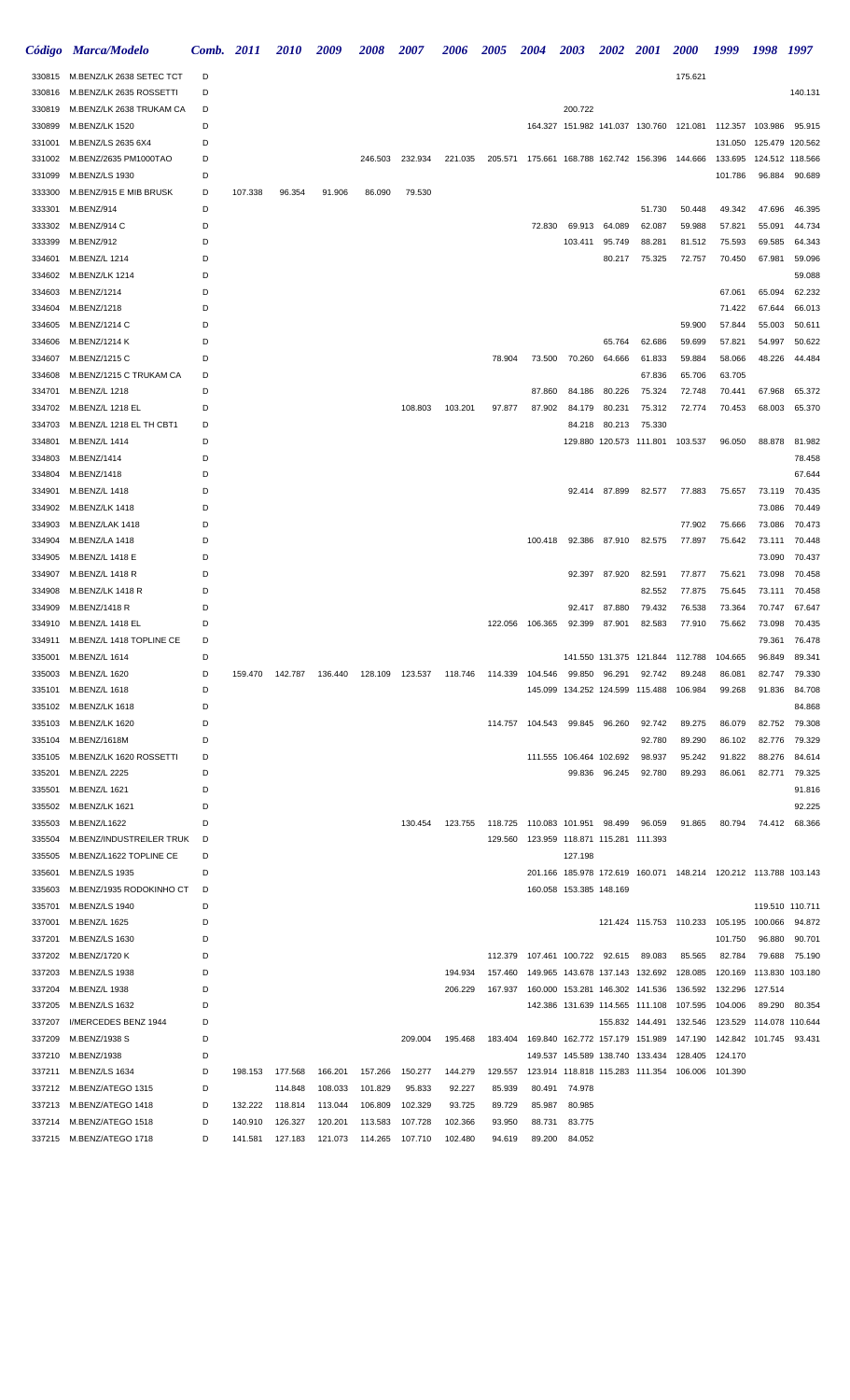|                  | Código Marca/Modelo                                  | Comb.  | <i>2011</i>        | <b>2010</b>        | 2009               | 2008               | <b>2007</b>        | 2006               | <b>2005</b> | <b>2004</b>                                 | <b>2003</b>             | <b>2002 2001</b>     |                             | <b>2000</b>                     | 1999                      | 1998 1997               |                         |
|------------------|------------------------------------------------------|--------|--------------------|--------------------|--------------------|--------------------|--------------------|--------------------|-------------|---------------------------------------------|-------------------------|----------------------|-----------------------------|---------------------------------|---------------------------|-------------------------|-------------------------|
|                  | 337216 M.BENZ/ATEGO 1725                             | D      | 148.230            | 133.450            | 126.636            | 119.367            | 111.352            | 107.174            | 98.918      | 92.494                                      | 87.529                  |                      |                             |                                 |                           |                         |                         |
| 337217           | I/M.BENZ ATEGO 1425F 4X2                             | D      |                    |                    |                    |                    |                    |                    |             |                                             |                         | 88.281               | 84.595                      | 81.520                          |                           |                         |                         |
| 337218           | I/M.BENZ ATEGO 823 4X2                               | D      |                    |                    |                    |                    |                    |                    |             |                                             |                         | 61.390               | 59.481                      | 57.453                          |                           |                         |                         |
| 337219           | M.BENZ/ATEGO 2425                                    | D      | 171.943            | 154.354            | 147.123            | 138.577            | 132.038            | 126.966            | 117.904     | 108.168                                     | 103.986                 |                      |                             |                                 |                           |                         |                         |
| 337220           | M.BENZ/L 1318                                        | D      | 114.841            | 102.996            | 97.329             | 91.592             | 87.970             | 81.522             | 76.557      | 73.521                                      | 70.921                  | 69.065               | 67.217                      | 65.348                          | 62.517                    |                         | 59.654 56.715           |
| 337221           | M.BENZ/ATEGO 2428                                    | D      | 173.533            | 155.565            | 148.662            | 138.733            | 132.201            | 124.924            |             |                                             |                         |                      |                             |                                 |                           |                         |                         |
| 337222           | M.BENZ/ATEGO 1728 S                                  | D      | 170.708            | 153.460            | 146.558            | 138.243            | 131.124            | 121.399            |             |                                             |                         |                      |                             |                                 |                           |                         |                         |
| 337223           | M.BENZ/A2425 PMERECHIM82                             | D      | 207.295            | 186.007            | 177.379            | 167.028            | 159.147            | 153.044            |             |                                             |                         |                      |                             |                                 |                           |                         |                         |
| 337224           | M.BENZ/ATEGO 2428 MASTER                             | D      | 206.581            | 185.224            | 177.019            | 165.210            | 157.391<br>159.030 | 140.811            | 133.897     |                                             |                         |                      |                             |                                 |                           |                         |                         |
| 337225<br>337226 | M.BENZ/ATEGO 2425 MASTER<br>M.BENZ/A2428 PMERECHIM82 | D<br>D | 207.107<br>209.479 | 185.886<br>187.881 | 177.170<br>179.445 | 166.899<br>167.475 | 159.674            | 152.876            |             |                                             |                         |                      |                             |                                 |                           |                         |                         |
| 337227           | I/M.BENZ ACTRIS 4844 K                               | D      | 456.120            | 409.087            | 388.556            | 360.172            |                    |                    |             |                                             |                         |                      |                             |                                 |                           |                         |                         |
| 337228           | M.BENZ/MULTIEIXO 24258X4                             | D      | 206.270            | 185.117            | 176.527            | 166.193            | 158.310            |                    |             |                                             |                         |                      |                             |                                 |                           |                         |                         |
| 337231           | M.BENZ/A2425 TOPLINE CE                              | D      | 188.321            | 168.991            | 161.136            | 151.784            | 144.582            | 139.059            |             | 129.154 122.471                             |                         |                      |                             |                                 |                           |                         |                         |
| 337237           | M.BENZ/A2428 CARMETAL8X2                             | D      | 191.451            |                    |                    |                    |                    |                    |             |                                             |                         |                      |                             |                                 |                           |                         |                         |
| 337701           | M.BENZ/LS 1941                                       | D      |                    |                    |                    |                    |                    |                    |             |                                             |                         |                      |                             |                                 |                           |                         | 134.846 110.737         |
| 338401           | M.BENZ/L 2318                                        | D      |                    |                    |                    |                    |                    |                    |             |                                             |                         |                      | 92.739                      | 89.288                          | 86.099                    | 82.750                  | 79.327                  |
| 338402           | M.BENZ/LB 2318                                       | D      |                    |                    |                    |                    |                    |                    |             |                                             |                         |                      |                             | 89.287                          | 86.078                    | 82.754                  | 79.313                  |
| 338403           | M.BENZ/LK 2318                                       | D      |                    |                    |                    |                    |                    |                    |             | 125.517  119.002  104.552  99.816           |                         | 96.238               | 92.759                      | 89.273                          | 86.070                    | 82.764                  | 79.298                  |
| 338501           | M.BENZ/L 2325                                        | D      |                    |                    |                    |                    |                    |                    |             |                                             |                         |                      | 144.315                     | 133.298                         | 123.187                   |                         | 114.753 109.274         |
| 338502           | M.BENZ/LB 2325                                       | D      |                    |                    |                    |                    |                    |                    |             |                                             |                         |                      |                             | 133.268                         |                           | 123.178 114.735 109.217 |                         |
| 338503           | M.BENZ/LK 2325                                       | D      |                    |                    |                    |                    |                    |                    |             |                                             |                         |                      |                             | 133.243                         | 123.207  114.747  109.213 |                         |                         |
| 338901           | M.BENZ/L 2314                                        | D      |                    |                    |                    |                    |                    |                    |             |                                             |                         |                      |                             | 157.246 145.867 135.267 125.270 | 116.285 107.548           |                         | 99.187                  |
| 338902           | M.BENZ/L 2635 6X4                                    | D      |                    |                    |                    |                    |                    |                    |             |                                             |                         |                      |                             | 144.962                         | 125.319  118.940  114.453 |                         |                         |
|                  | 339902 M.BENZ/1718                                   | D      | 128.606            | 116.648            | 108.810            | 104.144            | 92.038             | 88.677             | 85.110      |                                             |                         |                      | 80.607 77.595 74.072 70.400 | 67.050                          | 64.072                    | 60.835                  | 57.979                  |
| 339903<br>339904 | M.BENZ/1721<br>M.BENZ/1721 S                         | D<br>D |                    |                    |                    |                    |                    |                    |             |                                             |                         |                      |                             |                                 | 93.583<br>92.780          | 79.662                  | 79.415 75.474<br>75.493 |
| 339905           | M.BENZ/1714 K                                        | D      |                    |                    |                    |                    |                    |                    |             |                                             |                         |                      |                             |                                 |                           |                         | 71.876                  |
| 339906           | M.BENZ/1718 K                                        | D      |                    |                    |                    |                    |                    |                    |             |                                             |                         | 102.366              | 85.956                      | 82.001                          | 78.206                    | 75.277                  | 72.484                  |
| 339907           | M.BENZ/1720                                          | D      |                    |                    |                    |                    |                    | 124.321            |             | 112.454 107.183 102.046                     |                         | 93.677               | 89.563                      | 85.788                          | 82.894                    | 79.471                  | 75.162                  |
| 339908           | M.BENZ/1723                                          | D      |                    |                    |                    |                    |                    |                    |             |                                             | 115.011 108.103 100.175 |                      | 91.261                      | 87.146                          | 84.049                    | 79.678                  | 76.373                  |
| 339909           | M.BENZ/1723 S                                        | D      |                    |                    |                    |                    |                    |                    |             |                                             |                         | 101.134 97.036       | 88.184                      | 85.045                          | 81.590                    | 78.803                  | 75.870                  |
| 339910           | M.BENZ/1718 A                                        | D      |                    |                    |                    |                    |                    |                    |             |                                             |                         | 101.667              | 97.744                      | 94.409                          | 88.434                    | 79.665                  | 75.488                  |
| 339911           | M.BENZ/1723 G                                        | D      |                    |                    |                    |                    |                    |                    |             |                                             |                         |                      | 94.064                      | 90.683                          | 87.013                    | 84.040                  | 80.901                  |
| 339912           | M.BENZ/1718 M                                        | D      |                    |                    |                    |                    |                    | 116.837            | 107.790     | 97.454                                      | 92.157                  | 89.301               | 85.801                      | 77.352                          | 67.134                    |                         |                         |
|                  | 339913 M.BENZ/1720 A                                 | D      |                    |                    |                    |                    |                    | 142.598            |             | 134.581  118.190  110.785  101.903          |                         |                      | 97.945                      | 94.090                          |                           |                         |                         |
|                  | 339914 M.BENZ/1718 TOPLINE                           | D      | 137.067            |                    |                    | 107.419  101.771   |                    | 96.770             | 92.011      | 87.245                                      |                         | 82.658 79.037 75.550 |                             | 72.163                          | 69.016                    | 65.814                  | 62.579                  |
| 339915           | M.BENZ/1723 TOPLINE                                  | D      |                    |                    |                    |                    |                    |                    |             |                                             |                         |                      |                             | 86.905                          | 83.929                    | 79.932                  | 76.416                  |
| 339916           | M.BENZ/1718 RANGEL                                   | D      |                    | 123.145            |                    |                    |                    |                    |             |                                             |                         |                      |                             |                                 |                           |                         |                         |
| 339917           | M.BENZ/1718 TOPLINE CD                               | D      |                    | 121.451            |                    |                    |                    |                    |             |                                             |                         |                      |                             |                                 |                           |                         |                         |
| 340001           | M.BENZ/2414                                          | D      |                    |                    |                    |                    |                    |                    |             | 55.633                                      |                         | 53.640 52.602 51.429 |                             | 50.315                          | 49.248                    | 47.834                  | 46.424                  |
| 340002           | M.BENZ/2418                                          | D      |                    |                    |                    |                    |                    |                    |             |                                             |                         |                      |                             | 120.195                         | 103.735                   | 98.824                  | 94.051                  |
| 340003<br>340004 | M.BENZ/2423 B                                        | D<br>D |                    | 164.110            | 150.270            |                    | 141.918 134.455    | 129.752            |             | 120.585  115.113  110.229  106.168  102.200 |                         |                      |                             | 98.910                          | 95.818                    | 80.865                  | 69.422                  |
| 340005           | M.BENZ/2423 K<br>M.BENZ/2428                         | D      |                    | 164.117            | 150.264            |                    | 141.860 134.445    | 129.725<br>148.701 |             | 120.564 115.122 110.228 106.165 102.177     |                         |                      |                             | 98.886<br>100.595               | 95.810                    | 79.206                  |                         |
| 340006           | M.BENZ/MULTIEIXO 2423 4E                             | D      |                    | 164.142            | 150.296            | 141.896            | 134.490            | 129.745            |             | 120.584 115.131 110.247 106.157             |                         |                      |                             |                                 |                           |                         |                         |
| 340008           | M.BENZ/MULTIEIXO 17288X2                             | D      |                    |                    |                    |                    |                    | 139.006            |             | 130.319  121.438  112.421                   |                         |                      |                             |                                 |                           |                         |                         |
| 340009           | M.BENZ/MULTIEIXO 24288X4                             | D      | 208.347            | 192.133            | 180.607            | 167.997            | 158.833            | 148.697            |             | 139.562  131.940  119.167                   |                         |                      |                             |                                 |                           |                         |                         |
| 340010           | M.BENZ/MULTIEIXO 41448X4                             | D      |                    | 368.564            | 349.373            | 329.520            | 312.704            | 301.153            |             | 267.811 253.885                             |                         |                      |                             |                                 |                           |                         |                         |
| 340011           | M.BENZ/MULTIEIXO 2533 CM                             | D      |                    | 199.105            | 189.408            |                    | 178.947 171.247    |                    |             |                                             |                         |                      |                             |                                 |                           |                         |                         |
| 340012           | M.BENZ/2423 ROSSETTI TR                              | D      |                    |                    |                    |                    |                    |                    |             |                                             |                         |                      |                             | 127.247 122.446 118.588         |                           |                         |                         |
| 346504           | I/M.BENZ SPRINTER ENGESI                             | D      |                    |                    |                    |                    |                    |                    |             |                                             |                         |                      | 41.936                      | 37.933                          | 36.679                    |                         |                         |
| 346505           | I/M.BENZ 312D ENGESIG A                              | D      |                    |                    |                    |                    |                    |                    |             | 42.382                                      | 40.848                  | 36.758               | 35.249                      | 34.203                          | 30.437                    |                         |                         |
| 346507           | I/M.BENZ SPRINTER ENGE A                             | D      | 75.227             | 67.541             | 62.019             | 57.914             | 52.698             |                    |             |                                             |                         |                      |                             |                                 |                           |                         |                         |
| 346508           | I/M.BENZ CDI SPR TCA AMB                             | D      | 79.051             | 70.385             | 63.108             | 57.662             | 54.113             | 51.662             | 48.691      |                                             |                         |                      | 40.234                      |                                 |                           |                         |                         |
| 346510           | I/M.BENZ TRANSFORM AMB                               | D      |                    |                    | 80.049             | 75.201             | 71.903             |                    |             |                                             |                         |                      |                             |                                 |                           |                         |                         |
| 346512           | I/M.BENZ SPRINTERNIKS MC                             | D      |                    |                    |                    | 57.268             | 52.112             | 49.080             |             |                                             |                         |                      |                             |                                 |                           |                         |                         |
| 346513           | I/M.BENZ313CDI CIRILO AM                             | D      |                    | 70.467             | 63.205             | 57.716             | 54.158             |                    |             |                                             |                         |                      |                             |                                 |                           |                         |                         |
| 346514           | I/M.BENZ313CDI BOATA AMB                             | D<br>D |                    | 67.650             | 62.130             | 58.051<br>57.727   | 52.793             | 49.717             |             |                                             |                         |                      |                             |                                 |                           |                         |                         |
| 346516<br>346517 | I/MB SPRINTER ATHOS AMB<br>I/MBENZ 313CDI REVES MIS  | D      |                    | 71.684             | 61.829<br>64.263   | 58.705             | 52.525<br>55.080   | 52.617             |             |                                             |                         |                      |                             |                                 |                           |                         |                         |
| 346519           | I/M.BENZ 313 MARTICAR16M                             | D      |                    |                    |                    |                    |                    |                    | 47.384      | 44.830                                      | 42.461                  |                      |                             |                                 |                           |                         |                         |
| 346520           | I/M.BENZ SPRINTER FLAZ 5                             | D      |                    | 68.833             |                    |                    |                    |                    |             |                                             |                         |                      |                             |                                 |                           |                         |                         |
| 346521           | I/M.BENZ 313 MARIMAR FUN                             | D      |                    | 67.729             | 62.202             | 58.089             |                    |                    |             |                                             |                         |                      |                             |                                 |                           |                         |                         |
| 346523           | I/M.BENZ 313CDI ADAPTA A                             | D      | 74.716             | 66.675             | 60.337             |                    |                    |                    |             |                                             |                         |                      |                             |                                 |                           |                         |                         |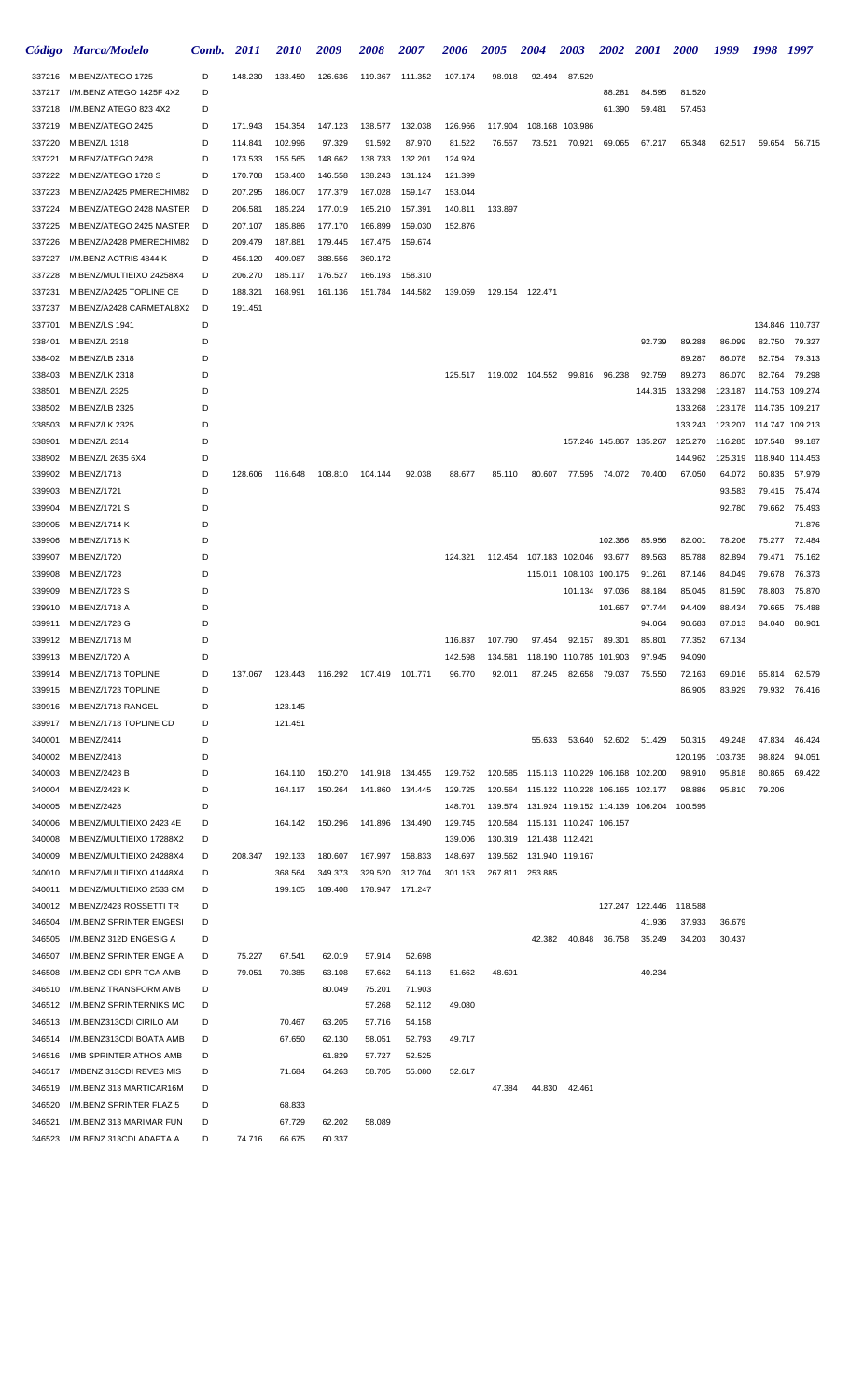| <b>Código</b>    | <b>Marca/Modelo</b>                | Comb.  | 2011    | <i>2010</i> | 2009    | 2008    | 2007            | 2006    | <i><b>2005</b></i> | 2004                               | 2003                    | <b>2002</b>    | <i>2001</i> | <i><b>2000</b></i> | 1999             | 1998             | 1997          |
|------------------|------------------------------------|--------|---------|-------------|---------|---------|-----------------|---------|--------------------|------------------------------------|-------------------------|----------------|-------------|--------------------|------------------|------------------|---------------|
| 346525           | I/M.BENZ PICKUPECIA SPRI           | D      | 76.971  |             |         |         |                 |         |                    |                                    | 45.168                  |                |             |                    |                  |                  |               |
| 347701           | MBENZ/2423B LIEBHERR HTM           | D      |         |             |         |         | 134.462         | 129.755 | 120.609            | 115.115 110.242 106.147 102.188    |                         |                |             | 98.896             | 95.838           | 74.237           | 67.467        |
| 347800           | M.BENZ/710 CIOATO STEEL            | D      |         |             |         |         |                 |         | 62.382             | 59.878                             | 57.270                  | 55.479         | 53.805      | 51.829             | 50.057           | 48.413           | 46.641        |
| 348300           | I/M.BENZ 311 SPRT SITNEI           | D      |         |             |         |         |                 |         | 51.560             | 48.519                             | 44.714                  |                |             |                    |                  |                  |               |
| 348301           | I/M.BENZ SPRT SITNEI MED           | D      | 75.287  | 67.062      | 60.125  | 54.900  | 51.521          | 49.220  | 46.382             |                                    |                         |                |             |                    |                  |                  |               |
| 348401           | M.BENZ/AUTO LIFE TROIA 3           | D      |         |             |         |         |                 | 124.474 | 117.314            | 111.549 106.644                    |                         |                |             |                    |                  |                  |               |
| 348403           | M.BENZ/AUTO LIFE TROIA 2           | D      |         |             |         |         |                 | 108.072 | 103.755            | 95.793                             |                         |                |             |                    |                  |                  |               |
| 348406           | M.BENZ/AUTO LIFE TROIAL1           | D      |         | 133.397     | 126.691 | 119.367 | 111.356         | 107.138 | 98.908             | 91.735                             | 88.137                  | 85.832         |             |                    |                  |                  |               |
| 348407           | M.BENZ/AUTO LIFE TROIAL2           | D      | 150.156 | 135.174     | 128.338 | 120.887 | 112.815         | 108.532 | 100.198            | 93.998                             | 89.343                  | 85.653         |             |                    |                  |                  |               |
| 348500           | M.BENZ/JOFEGE 2423 368X4           | D      |         |             | 150.283 | 141.845 | 134.523         | 129.769 | 120.625            | 115.083                            | 110.242 106.174         |                |             |                    |                  |                  |               |
| 348600           | M.BENZ/712 E BV VIGILAN            | D      |         |             |         |         |                 |         | 70.870             | 66.889                             | 63.843                  |                |             |                    |                  |                  |               |
| 348700           | M.BENZ/712 E SBB CF                | D      | 117.961 | 108.792     | 99.428  | 89.870  | 82.298          | 78.121  | 72.014             | 68.227                             |                         |                |             |                    |                  |                  |               |
| 348800           | M.BENZ/AMAL ALCATRAZ AB1           | D      |         | 93.029      | 88.699  | 83.094  | 76.796          | 73.845  | 70.917             | 67.854                             | 64.367                  | 61.711         |             |                    |                  |                  |               |
| 348801           | M.BENZ/AMAL ALCATRAZ AB3           | D      |         |             |         | 81.915  | 78.326          | 75.106  | 72.655             | 69.738                             | 66.686                  | 64.581         | 62.654      | 60.356             | 58.279           | 56.378           | 54.331        |
| 348802           | M.BENZ/AMAL ALCATRAZ AB4           | D      |         |             | 129.970 | 122.464 | 115.990         | 111.191 |                    |                                    |                         |                |             |                    |                  |                  |               |
| 349000           | M.BENZ/914C RHINUS 900             | D      |         |             |         |         |                 |         | 80.373             | 74.091                             | 71.192                  | 64.117         | 62.079      |                    |                  |                  |               |
| 349001           | M.BENZ/915E RHINUS 900             | D      |         |             |         |         |                 |         | 70.948             | 67.883                             | 64.353                  | 62.191         |             |                    |                  |                  |               |
| 350001           | M.BENZ/710 CHAVANTE BRUT           | D      |         |             |         |         |                 |         | 62.414             | 59.864                             | 57.254                  |                |             |                    |                  |                  |               |
| 350002           | M.BENZ/712 CHAVANTE BRUT           | D      |         |             |         | 91.406  | 84.480          | 81.271  | 78.021             | 74.658                             | 69.553                  | 65.530         |             |                    |                  |                  |               |
| 903102           | M.BENZ/OH 1421 L                   | D      |         |             |         |         |                 |         |                    |                                    |                         |                | 84.736      | 78.232             | 66.743           |                  |               |
| 903103           | M.BENZ/OH 1621 L                   | D      |         |             |         |         |                 |         |                    | 86.975                             | 80.376                  | 76.696         | 73.934      | 68.373             | 60.973           | 53.916           | 47.076        |
| 903105           | M.BENZ/OF 1721                     | D      |         |             |         |         |                 |         |                    | 108.070                            | 100.521                 | 88.619         | 74.407      | 68.780             | 65.898           | 57.945           | 49.486        |
| 903106           | <b>M.BENZ/OF 1417</b>              | D<br>D |         |             |         |         |                 |         |                    |                                    | 95.224                  | 88.713         | 69.051      | 62.465             | 59.615           | 55.664           | 46.771        |
| 903108           | M.BENZ/OH 1628 L<br>M.BENZ/OH 1420 | D      |         |             |         |         |                 |         |                    |                                    | 131.274 123.155         |                | 90.820      | 83.303             | 76.284<br>50.261 | 69.755<br>44.054 | 60.468        |
| 903110           | M.BENZ/OH 1621 LE                  | D      |         |             |         |         |                 |         |                    |                                    |                         | 98.823         | 74.346      | 67.990             | 60.859           | 53.280           | 46.932        |
| 903111<br>903113 | M.BENZ/LO 914                      | D      |         |             |         |         |                 |         |                    | 89.264                             | 82.327                  | 76.064         | 66.359      | 62.561             |                  |                  |               |
| 903114           | I/M.BENZ 412D M                    | D      |         |             |         |         |                 |         |                    |                                    |                         |                | 37.455      | 35.922             | 33.594           |                  |               |
| 903115           | I/M.BENZ 412D C                    | D      |         |             |         |         |                 |         |                    |                                    |                         | 41.513         | 39.932      | 38.317             |                  |                  |               |
| 903121           | M.BENZ/O 500 M 1725                | D      |         |             |         |         |                 |         |                    |                                    |                         | 66.021         | 60.362      | 56.766             |                  |                  |               |
| 903124           | M.BENZ/O 400 RSD PL                | D      |         |             |         |         |                 |         |                    |                                    | 165.074 153.391 143.775 |                |             |                    |                  |                  |               |
| 903126           | M.BENZ/LO 814                      | D      |         |             |         |         |                 |         |                    |                                    |                         | 62.400         | 59.504      | 56.670             | 53.660           | 49.827           | 47.435        |
| 903127           | M.BENZ/LO 812                      | D      | 118.928 | 109.674     | 103.091 | 95.920  | 90.673          | 85.978  | 81.567             | 77.133                             | 72.859                  | 69.538         | 66.287      | 63.117             | 60.223           | 57.284           | 54.342        |
| 903128           | M.BENZ/LO 712                      | D      |         |             |         |         |                 | 68.998  | 65.320             | 62.200                             |                         |                |             |                    |                  |                  |               |
| 903132           | M.BENZ/OF 1722                     | D      |         |             |         |         |                 |         |                    |                                    |                         |                |             |                    | 85.321           | 81.831           | 77.552        |
|                  | 903137 M.BENZ/OF 1418              | D      |         |             | 153.218 | 142.545 | 134.750         | 127.790 |                    | 120.345  114.944  108.880  104.167 |                         |                | 99.584      | 95.028             | 90.940           | 86.735           | 82.447        |
|                  |                                    |        |         |             |         |         |                 |         |                    |                                    |                         |                |             |                    |                  |                  |               |
|                  | <b>Fabricante: MACK</b>            |        |         |             |         |         |                 |         |                    |                                    |                         |                |             |                    |                  |                  |               |
| 309200           | I/MACK RD 688 S                    | D      |         |             |         |         |                 |         |                    |                                    |                         | 104.346 90.350 | 85.506      |                    |                  |                  |               |
| 309201           | I/MACK MR688S TB130                | D      |         |             |         |         | 289.367 263.490 | 248.515 |                    |                                    |                         |                |             |                    |                  |                  |               |
|                  | <b>Fabricante: MAN</b>             |        |         |             |         |         |                 |         |                    |                                    |                         |                |             |                    |                  |                  |               |
| 349326           | I/MAN TGS 26.480 6X4               | D      |         | 191.041     | 179.282 | 170.486 |                 |         |                    |                                    |                         |                |             |                    |                  |                  |               |
| 349340           | I/MAN TGX 33.540 6X4               | D      |         | 245.059     | 229.306 | 211.903 |                 |         |                    |                                    |                         |                |             |                    |                  |                  |               |
| 349348           | I/MAN TGX 28.440 6X4 T             | D      | 254.603 | 243.604     |         |         |                 |         |                    |                                    |                         |                |             |                    |                  |                  |               |
| 349361           | MAN/TGX 33.440 6X4 T               | D      | 222.340 | 212.735     |         |         |                 |         |                    |                                    |                         |                |             |                    |                  |                  |               |
|                  | 349362 MAN/TGX 28.440 6X4 T        | D      | 259.601 |             |         |         |                 |         |                    |                                    |                         |                |             |                    |                  |                  |               |
|                  |                                    |        |         |             |         |         |                 |         |                    |                                    |                         |                |             |                    |                  |                  |               |
|                  | <b>Fabricante:</b> Mitsubishi      |        |         |             |         |         |                 |         |                    |                                    |                         |                |             |                    |                  |                  |               |
|                  | 341799 IMP/MMC                     | G      |         |             |         |         |                 |         |                    |                                    |                         |                |             |                    |                  |                  | 18.402 17.750 |
|                  | 341799 IMP/MMC                     | D      |         |             |         |         |                 |         |                    |                                    |                         |                |             |                    |                  |                  | 22.778 21.710 |
|                  | <b>Fabricante:</b> MO              |        |         |             |         |         |                 |         |                    |                                    |                         |                |             |                    |                  |                  |               |
|                  | 341000 I/MO PIERCE HUSKY 300       | D      |         |             |         |         |                 |         |                    |                                    | 244.540 235.488 225.745 |                |             |                    |                  |                  |               |
|                  |                                    |        |         |             |         |         |                 |         |                    |                                    |                         |                |             |                    |                  |                  |               |
|                  | <b>Fabricante: MON</b>             |        |         |             |         |         |                 |         |                    |                                    |                         |                |             |                    |                  |                  |               |
|                  | 399999 MON/PROTOTIPO               | D      |         |             |         |         |                 |         |                    | 42.994                             | 40.587                  | 38.733         | 36.839      | 35.068             | 32.416           | 29.441           | 25.176        |
|                  | <b>Fabricante: MORO</b>            |        |         |             |         |         |                 |         |                    |                                    |                         |                |             |                    |                  |                  |               |
|                  | 343201 IMP/MORO SM4200 35BS        | D      |         |             |         |         |                 |         |                    |                                    |                         |                |             |                    |                  |                  | 25.177        |
|                  |                                    |        |         |             |         |         |                 |         |                    |                                    |                         |                |             |                    |                  |                  |               |
|                  | Fabricante: MOTOR-CASA             |        |         |             |         |         |                 |         |                    |                                    |                         |                |             |                    |                  |                  |               |
|                  | 310300 MO/ECOSOL COMPEMB 06AP86 D  |        | 69.561  | 65.894      |         |         |                 |         |                    |                                    |                         |                |             |                    |                  |                  |               |
|                  |                                    |        |         |             |         |         |                 |         |                    |                                    |                         |                |             |                    |                  |                  |               |
|                  | <b>Fabricante: MULTIVAN</b>        |        |         |             |         |         |                 |         |                    |                                    |                         |                |             |                    |                  |                  |               |
|                  | 341501 MULTIVAN/STEEP VAN          | D      |         |             |         |         |                 |         |                    |                                    |                         |                |             |                    |                  |                  | 25.177        |
|                  | <b>Fabricante: NAVISTAR</b>        |        |         |             |         |         |                 |         |                    |                                    |                         |                |             |                    |                  |                  |               |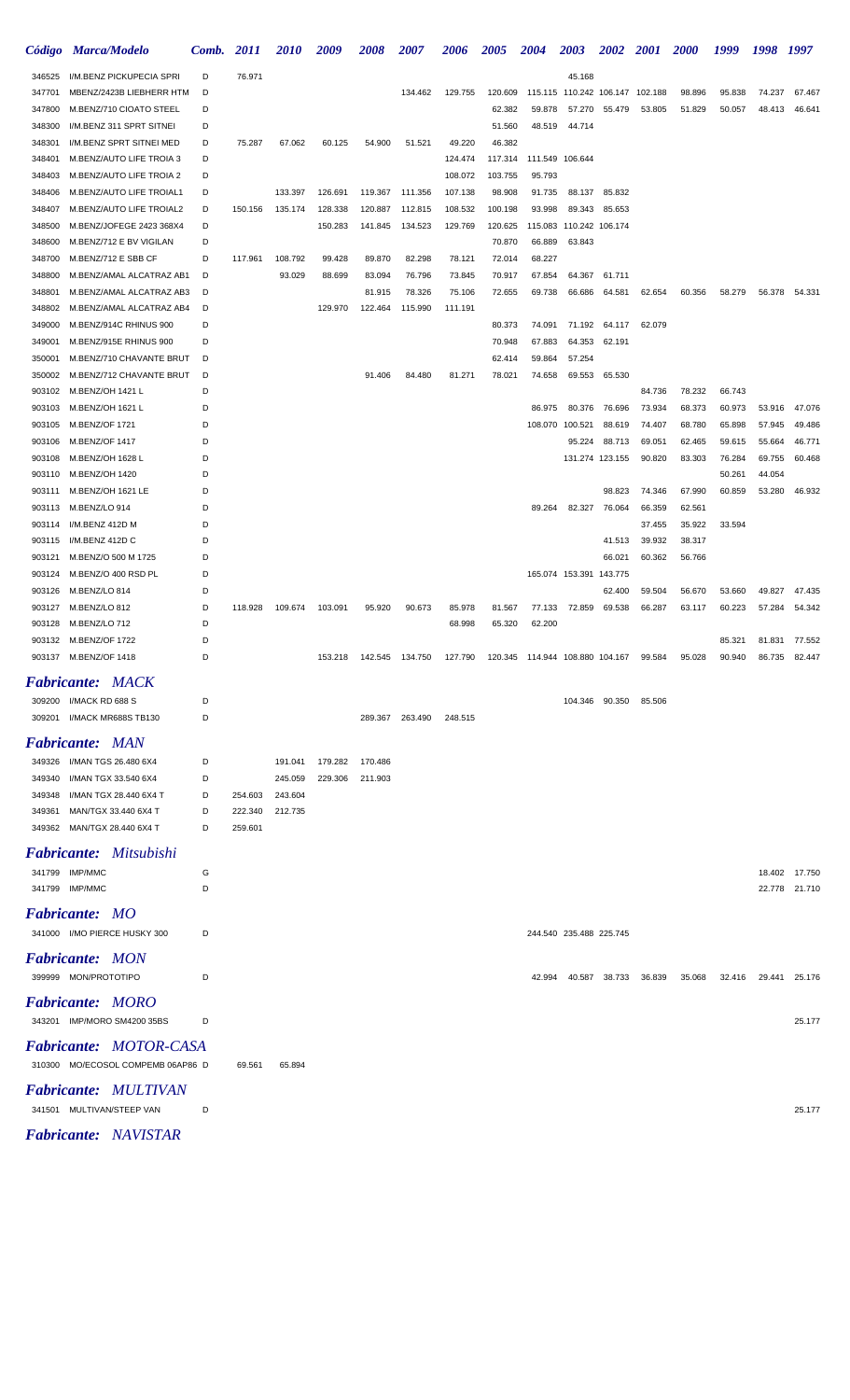|                           | Código Marca/Modelo                                  | Comb. 2011 | <i>2010</i> | 2009   | 2008   | <i><b>2007</b></i> | 2006    | <b>2005</b> | <b>2004</b>                                     | 2003          | <b>2002</b>   | <b>2001</b> | <b>2000</b>                                                                     | 1999                    | 1998                               | 1997            |
|---------------------------|------------------------------------------------------|------------|-------------|--------|--------|--------------------|---------|-------------|-------------------------------------------------|---------------|---------------|-------------|---------------------------------------------------------------------------------|-------------------------|------------------------------------|-----------------|
| 308901                    | I/NAVISTAR IN 4700 4X2                               | D          |             |        |        |                    |         |             |                                                 |               |               |             |                                                                                 | 58.432                  | 54.580                             | 53.282          |
| 308902                    | IMP/NAVISTAR INT9800 6X4                             | D          |             |        |        |                    |         |             |                                                 |               |               |             | 89.373                                                                          | 83.074                  | 78.267                             | 72.396          |
| 308903                    | I/NAVISTAR INT 2574 6X4                              | D          |             |        |        |                    |         |             |                                                 |               |               |             |                                                                                 | 58.437                  | 54.594                             | 48.350          |
| 308904                    | I/NAVISTAR INT 2674 6X4                              | D          |             |        |        |                    |         |             |                                                 |               |               |             | 60.649                                                                          | 58.433                  | 54.588                             |                 |
| 345701                    | NAVISTAR/INTERN 4700 4X2                             | D          |             |        |        |                    |         |             |                                                 | 76.819 71.443 | 66.145        | 64.956      | 60.647                                                                          | 58.425                  | 54.572                             | 53.065          |
| 345702                    | NAVISTAR/INTERN 4900 4X2                             | D          |             |        |        |                    |         |             |                                                 |               | 73.434        | 69.403      | 67.436                                                                          | 63.670                  | 58.672                             | 55.862          |
| 345703                    | NAVISTAR/INTERN 4900 6X4                             | D          |             |        |        |                    |         |             |                                                 |               | 80.158        | 75.068      | 71.273                                                                          | 67.747                  | 64.355                             | 61.725          |
| 345704                    | NAVISTAR/INTERN 9800 6X4                             | D          |             |        |        |                    |         |             |                                                 |               | 122.279       | 116.738     | 110.298                                                                         | 106.716                 |                                    |                 |
| 345705                    | NAVISTAR/INTERN 9200 4X2                             | D          |             |        |        |                    |         |             |                                                 |               |               | 94.027      | 89.360                                                                          | 83.042                  | 78.239                             | 71.719          |
| 345706                    | NAVISTAR/INTERN 9200 6X4                             | D          |             |        |        |                    |         |             |                                                 |               |               | 104.736     | 100.705                                                                         | 94.395                  | 90.582                             | 83.664          |
| 345707                    | NAVISTAR/INTERN 4900T4X2                             | D          |             |        |        |                    |         |             |                                                 |               |               | 69.400      | 67.447                                                                          | 63.669                  |                                    |                 |
|                           |                                                      |            |             |        |        |                    |         |             |                                                 |               |               |             |                                                                                 |                         |                                    |                 |
|                           | <b>Fabricante:</b> NISSAN                            |            |             |        |        |                    |         |             |                                                 |               |               |             |                                                                                 |                         |                                    |                 |
| 343599                    | <b>IMP/NISSAN</b>                                    | G          |             |        |        |                    |         |             |                                                 |               |               |             |                                                                                 | 26.198                  | 23.270                             | 21.039          |
| 343599                    | <b>IMP/NISSAN</b>                                    | D          |             |        |        |                    |         |             |                                                 |               |               |             |                                                                                 | 30.323                  | 25.622                             | 21.717          |
| <i><b>Fabricante:</b></i> | OSHKOSH                                              |            |             |        |        |                    |         |             |                                                 |               |               |             |                                                                                 |                         |                                    |                 |
|                           | 336099 IMP/OSHKOSH                                   | D          |             |        |        |                    |         |             |                                                 |               |               | 36.844      | 35.054                                                                          | 32.418                  | 29.444                             | 25.172          |
|                           |                                                      |            |             |        |        |                    |         |             |                                                 |               |               |             |                                                                                 |                         |                                    |                 |
|                           | <b>Fabricante: PETER</b>                             |            |             |        |        |                    |         |             |                                                 |               |               |             |                                                                                 |                         |                                    |                 |
|                           | 334399 IMP/PETER BILT                                | D          |             |        |        |                    |         |             |                                                 |               |               |             |                                                                                 | 32.426                  | 29.437                             | 25.174          |
|                           | <b>Fabricante: PETERBILD</b>                         |            |             |        |        |                    |         |             |                                                 |               |               |             |                                                                                 |                         |                                    |                 |
|                           |                                                      |            |             |        |        |                    |         |             |                                                 |               |               |             |                                                                                 |                         |                                    |                 |
|                           | 334099 IMP/PETERBILD                                 | D          |             |        |        |                    |         |             |                                                 |               |               |             |                                                                                 |                         |                                    | 25.183          |
|                           | <b>Fabricante: PEUGEOT</b>                           |            |             |        |        |                    |         |             |                                                 |               |               |             |                                                                                 |                         |                                    |                 |
| 347400                    | PEUGEOT/BOXER FURG MTE                               | D          |             |        |        |                    | 41.791  | 36.910      | 35.001                                          | 33.377        | 30.216        | 26.687      | 25.474                                                                          | 24.349                  |                                    |                 |
| 347401                    | PEUGEOT/BOXER FURG MHVID D                           |            |             |        |        |                    |         | 36.900      | 34.995                                          | 33.371        |               |             |                                                                                 |                         |                                    |                 |
| 347600                    | I/PEUGEOT BOXER FURG MTE D                           |            | 60.137      | 55.759 | 53.571 | 47.001             | 44.092  | 39.368      | 37.346                                          | 35.588        | 32.220        |             |                                                                                 |                         |                                    |                 |
|                           |                                                      |            |             |        |        |                    |         |             |                                                 |               |               |             |                                                                                 |                         |                                    |                 |
|                           | <b>Fabricante: PIONEIRA</b>                          |            |             |        |        |                    |         |             |                                                 |               |               |             |                                                                                 |                         |                                    |                 |
|                           | 310800 PIONEIRA/COLPACT 2.0                          | D          | 138.581     |        |        |                    |         |             |                                                 |               |               |             |                                                                                 |                         |                                    |                 |
|                           | <b>Fabricante: PUMA-ALFA</b>                         |            |             |        |        |                    |         |             |                                                 |               |               |             |                                                                                 |                         |                                    |                 |
|                           | 337301 PUMA/4.T                                      | D          |             |        |        |                    |         |             | 62.416                                          | 58.045        | 53.597        | 49.664      | 46.030                                                                          | 42.735                  | 33.563                             | 28.911          |
|                           |                                                      |            |             |        |        |                    |         |             |                                                 |               |               |             |                                                                                 |                         |                                    |                 |
|                           | <b>Fabricante: RANDON</b>                            |            |             |        |        |                    |         |             |                                                 |               |               |             |                                                                                 |                         |                                    |                 |
|                           | 335802 RANDON/RK 425                                 | D          |             |        |        |                    |         | 46.186      | 42.977                                          | 40.574        | 38.739        | 36.851      | 35.070                                                                          | 32.425                  | 29.442                             | 25.171          |
|                           |                                                      |            |             |        |        |                    |         |             |                                                 |               |               |             |                                                                                 |                         |                                    |                 |
|                           | <b>Fabricante: RENAULT</b>                           |            |             |        |        |                    |         |             |                                                 |               |               |             |                                                                                 |                         |                                    |                 |
| 344201                    | IMP/RENAULT TRAFIC FLC                               | G          |             |        |        |                    |         |             |                                                 |               |               |             |                                                                                 | 17.591                  |                                    | 16.418 15.516   |
| 344202                    | IMP/RENAULT MASTER T35D                              | D          |             |        |        |                    |         |             |                                                 |               |               |             |                                                                                 |                         | 25.342                             | 22.267          |
| 344203                    | I/RENAULT MASTER T35L                                | D          |             |        |        |                    |         |             | 44.351                                          | 41.429        |               |             |                                                                                 |                         |                                    |                 |
| 344204                    | I/RENAULT MIDLUM 210 16                              | G          |             |        |        |                    |         |             |                                                 |               | 25.422 22.186 | 21.214      |                                                                                 |                         |                                    |                 |
| 344207                    | I/RENAULT MIDLUM 220 4X4                             | D          |             |        |        | 156.871            | 145.412 | 135.426     |                                                 |               |               |             |                                                                                 |                         |                                    |                 |
| 344208                    | I/RENAULT MIDLUM 220 4X2                             | D          |             |        |        | 112.876            | 108.541 | 100.786     |                                                 |               |               |             |                                                                                 |                         |                                    |                 |
| 344209                    | I/RENAULT MIDLUM 270 4X2                             | D          |             |        |        | 123.910            | 116.850 | 111.861     |                                                 |               |               |             |                                                                                 |                         |                                    |                 |
| 344210                    | I/RENAULT KERAX 420 4X4                              | D          |             |        |        | 250.956            | 228.722 | 205.990     |                                                 |               |               |             |                                                                                 |                         |                                    |                 |
| 344211                    | I/RENAULT KERAX 420 6X6                              | D          |             |        |        | 277.639            | 253.006 | 227.984     |                                                 |               |               |             |                                                                                 |                         |                                    |                 |
|                           | <b>Fabricante: SAT</b>                               |            |             |        |        |                    |         |             |                                                 |               |               |             |                                                                                 |                         |                                    |                 |
|                           | 333201 IMP/SAT 1500                                  | D          |             |        |        |                    |         |             |                                                 |               |               |             |                                                                                 |                         |                                    | 25.180          |
|                           | 333299 IMP/SAT                                       | D          |             |        |        |                    |         |             |                                                 |               |               |             |                                                                                 |                         |                                    | 25.183          |
|                           | Fabricante: SCANIA                                   |            |             |        |        |                    |         |             |                                                 |               |               |             |                                                                                 |                         |                                    |                 |
|                           |                                                      |            |             |        |        |                    |         |             |                                                 |               |               |             |                                                                                 |                         |                                    |                 |
| 309501                    | IMP/SCANIA P93H 4X2 250                              | D          |             |        |        |                    |         |             |                                                 |               |               |             |                                                                                 |                         | 84.274                             | 79.642          |
| 309502                    | IMP/SCANIA T113H4X2 360                              | D          |             |        |        |                    |         |             |                                                 |               |               |             |                                                                                 |                         |                                    | 129.380 122.597 |
| 309503                    | IMP/SCANIA P94DB4X2 260                              | D          |             |        |        |                    |         |             |                                                 |               |               |             |                                                                                 | 93.373                  | 87.379                             | 80.358          |
| 309504                    | IMP/SCANIA P94DB6X2 260                              | D          |             |        |        |                    |         |             |                                                 |               |               |             |                                                                                 |                         | 117.044 105.451                    |                 |
| 309505                    | IMP/SCANIA P94CB6X4 260                              | D          |             |        |        |                    |         |             |                                                 |               |               |             |                                                                                 |                         | 131.694 112.331                    |                 |
| 309506                    | IMP/SCANIA P124CB6X4 360                             | D          |             |        |        |                    |         |             |                                                 |               |               |             | 188.268                                                                         | 182.510 174.596 167.367 |                                    |                 |
| 309507                    | IMP/SCANIA P124CA6X4 360                             | D          |             |        |        |                    |         |             |                                                 |               |               |             | 185.993                                                                         | 179.795 172.174 164.664 |                                    |                 |
| 309508                    | IMP/SCANIA R124GA4X2 360                             | D          |             |        |        |                    |         |             |                                                 |               |               |             |                                                                                 |                         | 133.452 127.485 122.062            |                 |
| 309509<br>309510          | IMP/SCANIA R124GA6X4 360<br>IMP/SCANIA R124LA4X2 360 | D<br>D     |             |        |        |                    | 194.234 |             | 181.963 174.278 166.318 160.733 154.445 148.520 |               |               |             |                                                                                 | 156.989<br>144.520      | 150.238 144.540<br>137.400 131.424 |                 |
| 309511                    | IMP/SCANIA R124LA6X2 360                             | D          |             |        |        |                    |         |             |                                                 |               |               |             |                                                                                 |                         | 145.737 139.917                    |                 |
| 309512                    | IMP/SCANIA T124GA4X2 360                             | D          |             |        |        |                    |         |             |                                                 |               |               |             |                                                                                 |                         | 130.604 124.864 120.213            |                 |
| 309513                    | IMP/SCANIA T124GA6X4 360                             | D          |             |        |        |                    | 216.364 |             |                                                 |               |               |             | 196.358  186.016  178.241  171.856  165.629  159.655  153.911  146.277  139.507 |                         |                                    |                 |
|                           | 309514 IMP/SCANIA T124LA4X2 360                      | D          |             |        |        |                    |         |             |                                                 |               |               |             |                                                                                 |                         | 121.932 117.328                    |                 |
|                           |                                                      |            |             |        |        |                    |         |             |                                                 |               |               |             |                                                                                 |                         |                                    |                 |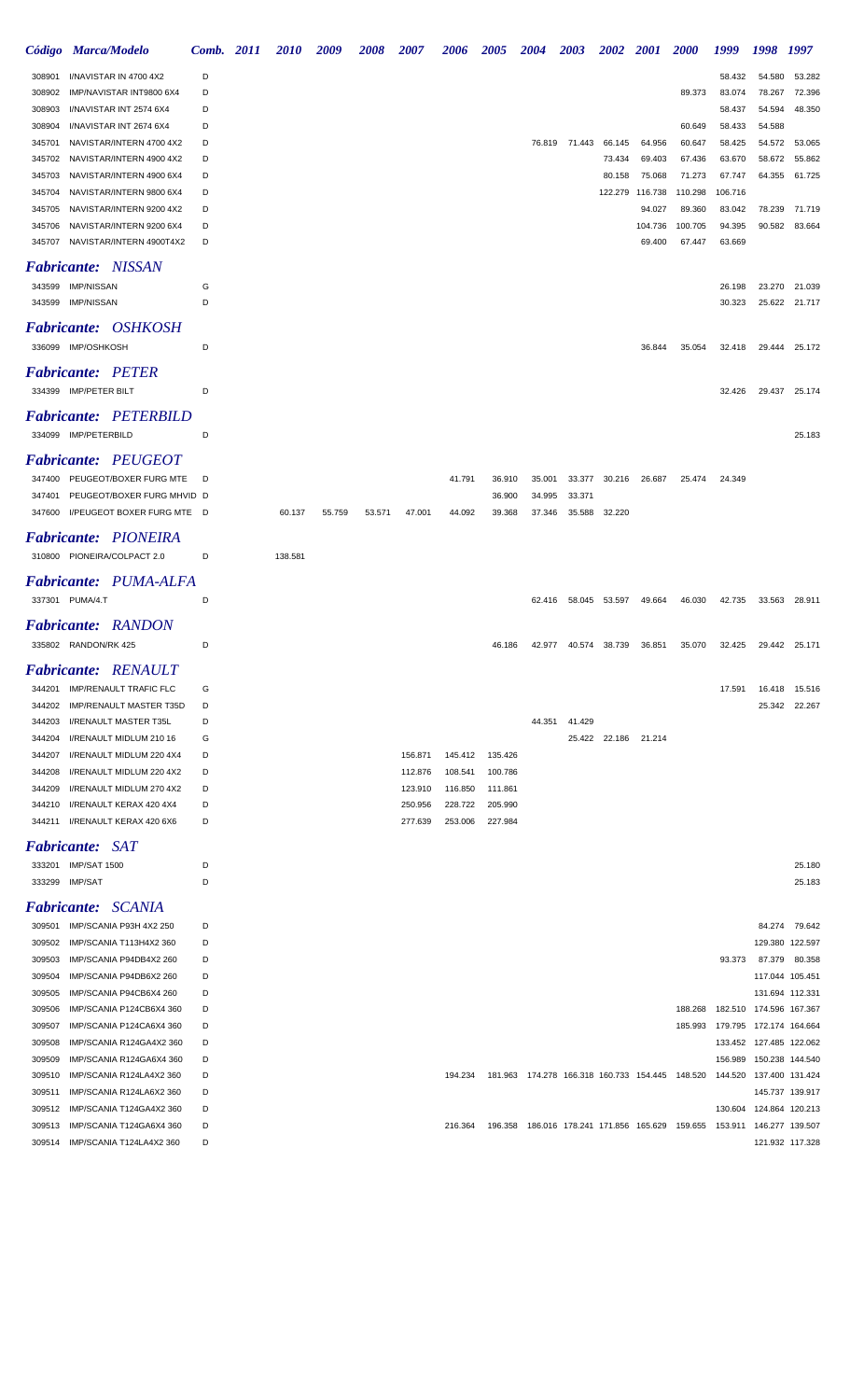|                  | Código Marca/Modelo                               | Comb. 2011 |                    | <i>2010</i>        | 2009               | 2008               | <i><b>2007</b></i> | 2006    | 2005    | 2004                                    | <b>2003</b>                                | <b>2002</b> 2001                |                                         | <b>2000</b>                                                     | 1999                      | 1998                    | 1997            |
|------------------|---------------------------------------------------|------------|--------------------|--------------------|--------------------|--------------------|--------------------|---------|---------|-----------------------------------------|--------------------------------------------|---------------------------------|-----------------------------------------|-----------------------------------------------------------------|---------------------------|-------------------------|-----------------|
| 309515           | IMP/SCANIA P94GA4X2 260                           | D          |                    |                    |                    |                    |                    |         |         |                                         |                                            |                                 |                                         |                                                                 |                           |                         | 92.745 76.450   |
| 309516           | IMP/SCANIA P94 ROLFO                              | D          |                    |                    |                    |                    |                    |         |         |                                         |                                            |                                 |                                         | 127.186 118.568 110.231 103.762 101.228                         | 97.833                    | 93.162                  |                 |
| 309517           | SCANIA/R124 GA4X2NZ 420                           | D          |                    |                    |                    | 229.633            | 200.764            | 185.572 | 168.278 |                                         |                                            | 162.194 155.680 149.862 144.629 |                                         | 139.599                                                         | 134.801                   |                         | 127.799 122.226 |
| 309518           | SCANIA/R124 GA6X4NZ 420                           | D          |                    |                    |                    | 283.432            | 268.645            | 258.244 | 225.623 |                                         |                                            | 214.141 206.947 198.822 191.581 |                                         | 185.137                                                         | 179.366                   | 171.794 164.909         |                 |
| 309519           | SCANIA/R124 GB4X2NZ 420                           | D          |                    |                    |                    | 216.002            | 204.057            | 188.808 |         |                                         |                                            |                                 |                                         |                                                                 |                           |                         |                 |
| 309520           | SCANIA/R124 LA4X2NA 420                           | D          |                    |                    |                    | 220.990            | 207.457            | 199.772 | 179.686 | 172.646 164.355 158.492 152.224 146.751 |                                            |                                 |                                         |                                                                 | 141.649                   | 135.927 130.162         |                 |
| 309521           | SCANIA/R124 LA6X2NA 420                           | D          |                    |                    |                    | 235.701            | 225.935            | 218.942 | 198.143 |                                         |                                            | 185.756 179.712 172.967 164.481 |                                         | 157.964                                                         | 152.650                   | 145.440 140.021         |                 |
| 309522           | SCANIA/T124 GA4X2NZ 420                           | D          |                    |                    |                    |                    |                    | 183.810 | 166.043 |                                         |                                            |                                 | 160.391 152.798 146.320 140.891         | 136.403                                                         | 131.971                   | 126.215 121.267         |                 |
| 309523           | SCANIA/T124 GA6X4NZ 420                           | D          |                    |                    |                    |                    |                    | 219.448 | 197.579 |                                         |                                            |                                 | 188.089 180.059 173.278 167.917         | 161.231                                                         | 156.384                   | 148.691 143.339         |                 |
| 309524           | SCANIA/T124 LA4X2NA 420                           | D          |                    |                    |                    |                    |                    |         |         |                                         |                                            |                                 |                                         | 163.260 156.918 150.196 144.620 140.249                         | 135.752                   | 130.081 125.170         |                 |
| 309526           | I/SCANIA P124CB8X4NZ 360                          | D          |                    |                    |                    |                    |                    |         |         |                                         |                                            |                                 |                                         |                                                                 | 179.799                   | 172.193 164.662         |                 |
| 309527           | I/SCANIA P94CB8X4NZ 260                           | D          |                    |                    |                    |                    |                    |         |         |                                         |                                            |                                 |                                         |                                                                 |                           | 137.919 131.764 114.229 |                 |
| 309528           | SCANIA/R124GB6X4NZ 360                            | D          |                    |                    |                    |                    |                    |         |         | 204.753 196.119 185.556 174.832 168.135 |                                            |                                 |                                         |                                                                 |                           |                         |                 |
| 309530           | I/SCANIA R380LA4X2HNA                             | D          |                    |                    |                    |                    |                    |         |         |                                         | 163.391 155.949 150.738                    |                                 |                                         |                                                                 |                           |                         |                 |
| 309531<br>309532 | I/SCANIA R420LA6X2HNA<br>I/SCANIA R164GB8X4NZ 580 | D<br>D     |                    |                    |                    |                    |                    |         | 343.487 |                                         | 172.680 164.366 158.557<br>333.393 320.783 |                                 |                                         |                                                                 |                           |                         |                 |
| 309533           | SCANIA/R164LA6X2NA 480                            | D          |                    |                    |                    |                    | 290.967            | 276.504 | 261.598 |                                         |                                            |                                 |                                         |                                                                 |                           |                         |                 |
| 309535           | I/SCANIA R420LA6X4HNA                             | D          |                    |                    |                    |                    |                    |         |         | 191.289 178.722 174.269                 |                                            |                                 |                                         |                                                                 |                           |                         |                 |
| 309538           | SCANIA/R124GA6X2NZ 420                            | D          |                    |                    |                    |                    |                    |         |         |                                         |                                            |                                 |                                         | 126.774 114.087 104.169                                         |                           |                         |                 |
| 309541           | I/SCANIA R500LA6X4MNA                             | D          | 418.401            | 373.896            | 357.160            |                    |                    |         |         |                                         |                                            |                                 |                                         |                                                                 |                           |                         |                 |
| 309542           | I/SCANIA R420LA6X4HHZ                             | D          |                    |                    |                    |                    |                    | 206.757 |         | 189.730 178.688 173.168                 |                                            |                                 |                                         |                                                                 |                           |                         |                 |
| 309546           | I/SCANIA R420LA4X2HHZ                             | D          |                    |                    |                    |                    | 207.457            | 199.746 |         | 179.792 172.674                         |                                            |                                 |                                         |                                                                 |                           |                         |                 |
| 309547           | SCANIA/R124GA6X4NZ 470                            | D          |                    |                    |                    | 262.837            | 248.406            | 241.431 | 217.319 |                                         |                                            |                                 |                                         |                                                                 |                           |                         |                 |
| 309548           | SCANIA/R124GA4X2NZ 470                            | D          |                    |                    | 269.340            | 257.712            | 242.331            | 232.029 | 218.486 |                                         |                                            |                                 |                                         |                                                                 |                           |                         |                 |
| 309550           | I/SCANIA R 480 LA6X4HNA                           | D          |                    |                    |                    | 341.165            | 304.436            | 291.790 |         |                                         |                                            |                                 |                                         |                                                                 |                           |                         |                 |
| 309551           | I/SCANIA BRONTO SF 135                            | D          |                    |                    |                    |                    |                    |         |         | 125.648  121.143  113.396               |                                            |                                 |                                         |                                                                 |                           |                         |                 |
| 309552           | I/SCANIA G 420 LA6X4HNA                           | D          |                    |                    |                    | 291.336            | 265.128            | 253.909 |         |                                         |                                            |                                 |                                         |                                                                 |                           |                         |                 |
| 309555           | I/SCANIA G 480 LA6X2HNA                           | D          |                    |                    |                    | 283.882            | 259.573            | 248.577 |         |                                         |                                            |                                 |                                         |                                                                 |                           |                         |                 |
| 309556           | I/SCANIA G 420 LA4X2HHZ                           | D          |                    |                    | 261.497            | 243.987            | 231.831            |         |         |                                         |                                            |                                 |                                         |                                                                 |                           |                         |                 |
| 309557           | I/SCANIA P 270 CB6X4HNZ                           | D          |                    |                    | 196.560            | 190.105            | 181.756            |         |         |                                         |                                            |                                 |                                         |                                                                 |                           |                         |                 |
| 309558           | SCANIA/G 420 B6X6                                 | D          | 386.676            | 350.503            | 330.727            | 287.856            |                    |         |         |                                         |                                            |                                 |                                         |                                                                 |                           |                         |                 |
| 309560           | SCANIA/G 470 A8X4                                 | D          |                    |                    |                    | 443.543            |                    |         |         |                                         |                                            |                                 |                                         |                                                                 |                           |                         |                 |
| 309562           | I/SCANIA G 480 CB8X4ESZ                           | D          |                    | 456.325            | 433.278            | 403.996            |                    |         |         |                                         |                                            |                                 |                                         |                                                                 |                           |                         |                 |
| 309564           | I/SCANIA G 480 LA6X4HSZ                           | D          |                    |                    | 370.908            |                    |                    |         |         |                                         |                                            |                                 |                                         |                                                                 |                           |                         |                 |
| 309567           | I/SCANIA G 480 CA6X4ESZ                           | D<br>D     |                    | 385.131            |                    |                    |                    |         |         |                                         |                                            |                                 |                                         |                                                                 |                           |                         |                 |
| 309599<br>310401 | IMP/SCANIA-VABIS<br>SCANIA/P124PARTHENON TRA D    |            |                    |                    |                    |                    |                    |         |         |                                         |                                            |                                 |                                         | 96.662<br>184.530 177.290 172.535                               | 91.835<br>166.047 159.342 | 84.295                  | 79.659          |
| 310602           | SCANIA/P124 TRUCK GALEGO                          | D          |                    |                    |                    |                    |                    | 210.649 |         | 199.925 193.811                         |                                            |                                 |                                         |                                                                 |                           |                         |                 |
| 315202           | SCANIA/R164GA6X4NZ 480                            | D          |                    |                    |                    | 328.220            | 295.272            | 284.006 | 263.027 |                                         |                                            |                                 |                                         | 251.377 241.200 230.420 220.888 172.901 159.507 145.517 133.207 |                           |                         |                 |
| 315203           | SCANIA/R164GA4X2NZ 480                            | D          |                    |                    |                    | 299.701            | 282.087            | 266.386 | 248.434 |                                         |                                            |                                 | 239.939 227.184 219.625 206.179 181.327 |                                                                 |                           |                         |                 |
| 315204           | SCANIA/R164CA8X4NZ 480                            | D          |                    |                    |                    |                    | 388.422            | 375.431 | 344.787 |                                         |                                            | 333.460 320.845 308.011 297.761 |                                         |                                                                 |                           |                         |                 |
| 315205           | SCANIA/R164GA6X4NA 480                            | D          |                    |                    |                    | 328.140            | 295.336            | 284.079 | 263.047 |                                         |                                            |                                 |                                         |                                                                 |                           |                         |                 |
| 315207           | SCANIA/R164GB6X4NZ 480                            | D          |                    |                    |                    |                    |                    | 284.090 |         | 262.915 251.425                         |                                            |                                 |                                         |                                                                 |                           |                         |                 |
| 315209           | SCANIA/R164CB6X4NZ580                             | D          |                    |                    |                    | 305.648            | 288.722            | 274.370 |         |                                         |                                            |                                 |                                         |                                                                 |                           |                         |                 |
| 315211           | SCANIA/R 420 A4X2                                 | D          | 336.813            | 302.476            | 292.854            | 277.894            | 252.479            | 239.166 |         |                                         |                                            |                                 |                                         |                                                                 |                           |                         |                 |
| 315212           | SCANIA/R 470 A6X4                                 | D          | 401.342            | 361.169            | 344.622            | 319.076            | 246.738            | 240.945 | 232.141 |                                         |                                            |                                 |                                         |                                                                 |                           |                         |                 |
| 315214           | SCANIA/G 420 A6X4                                 | D          | 345.704            | 314.319            | 299.179            | 282.717            | 265.793            |         |         |                                         |                                            |                                 |                                         |                                                                 |                           |                         |                 |
| 315216           | SCANIA/G 440 A4X2                                 | D          | 308.646            | 279.566            | 265.303            | 245.529            | 233.129            |         |         |                                         |                                            |                                 |                                         |                                                                 |                           |                         |                 |
| 315218           | SCANIA/G 420 B6X4                                 | D          | 354.848            | 321.576            | 303.552            | 284.360            | 268.737            |         |         |                                         |                                            |                                 |                                         |                                                                 |                           |                         |                 |
| 315219           | SCANIA/G 420 B8X4                                 | D          | 462.701            | 424.016            | 404.505            |                    |                    |         |         |                                         |                                            |                                 |                                         |                                                                 |                           |                         |                 |
| 315220           | SCANIA/G 420 A6X2                                 | D          | 314.711            | 286.172            | 273.030            | 258.679            | 243.745            |         |         |                                         |                                            |                                 |                                         |                                                                 |                           |                         |                 |
| 315222           | SCANIA/R 580 A8X4                                 | D          | 463.215            |                    |                    |                    |                    |         |         |                                         |                                            |                                 |                                         |                                                                 |                           |                         |                 |
| 315223           | SCANIA/G 470 B8X4                                 | D          | 486.672            | 446.146            | 427.833            | 403.215            |                    |         |         |                                         |                                            |                                 |                                         |                                                                 |                           |                         |                 |
| 315224<br>315225 | SCANIA/G 470 B6X4<br>SCANIA/G 470 A6X4            | D<br>D     | 376.346<br>372.377 | 342.257<br>338.005 | 322.057<br>320.598 | 301.735<br>295.826 | 285.187<br>281.383 |         |         |                                         |                                            |                                 |                                         |                                                                 |                           |                         |                 |
| 315226           | SCANIA/G 470 A6X2                                 | D          | 338.824            | 306.981            | 292.226            | 270.309            | 256.697            |         |         |                                         |                                            |                                 |                                         |                                                                 |                           |                         |                 |
| 315227           | SCANIA/R 440 A6X4                                 | D          | 362.717            | 325.683            | 315.824            | 298.189            | 277.554            |         |         |                                         |                                            |                                 |                                         |                                                                 |                           |                         |                 |
| 315228           | SCANIA/R 440 A6X2                                 | D          |                    | 317.040            | 306.392            | 285.282            |                    |         |         |                                         |                                            |                                 |                                         |                                                                 |                           |                         |                 |
| 315229           | SCANIA/R 440 A4X2                                 | D          | 353.428            | 317.044            | 306.485            | 285.233            | 255.702            | 243.891 |         |                                         |                                            |                                 |                                         |                                                                 |                           |                         |                 |
| 315230           | SCANIA/G 440 B8X4                                 | D          | 476.757            | 437.094            | 416.176            |                    |                    |         |         |                                         |                                            |                                 |                                         |                                                                 |                           |                         |                 |
| 315232           | SCANIA/G 440 A6X4                                 | D          | 362.710            | 329.534            | 313.085            | 295.752            | 278.762            |         |         |                                         |                                            |                                 |                                         |                                                                 |                           |                         |                 |
| 315233           | SCANIA/G 440 A6X2                                 | D          | 332.121            | 301.405            | 285.741            | 265.818            | 251.791            |         |         |                                         |                                            |                                 |                                         |                                                                 |                           |                         |                 |
| 315235           | SCANIA/G 420 B4X2                                 | D          | 323.907            | 293.655            | 277.016            |                    |                    |         |         |                                         |                                            |                                 |                                         |                                                                 |                           |                         |                 |
| 315239           | SCANIA/G 380 A6X2                                 | D          | 305.460            | 276.848            | 263.811            | 244.934            | 221.854            | 212.385 |         |                                         |                                            |                                 |                                         |                                                                 |                           |                         |                 |
|                  | 315242 SCANIA/R 580 B6X4                          | D          |                    | 945.198            | 916.143            | 853.820            |                    |         |         |                                         |                                            |                                 |                                         |                                                                 |                           |                         |                 |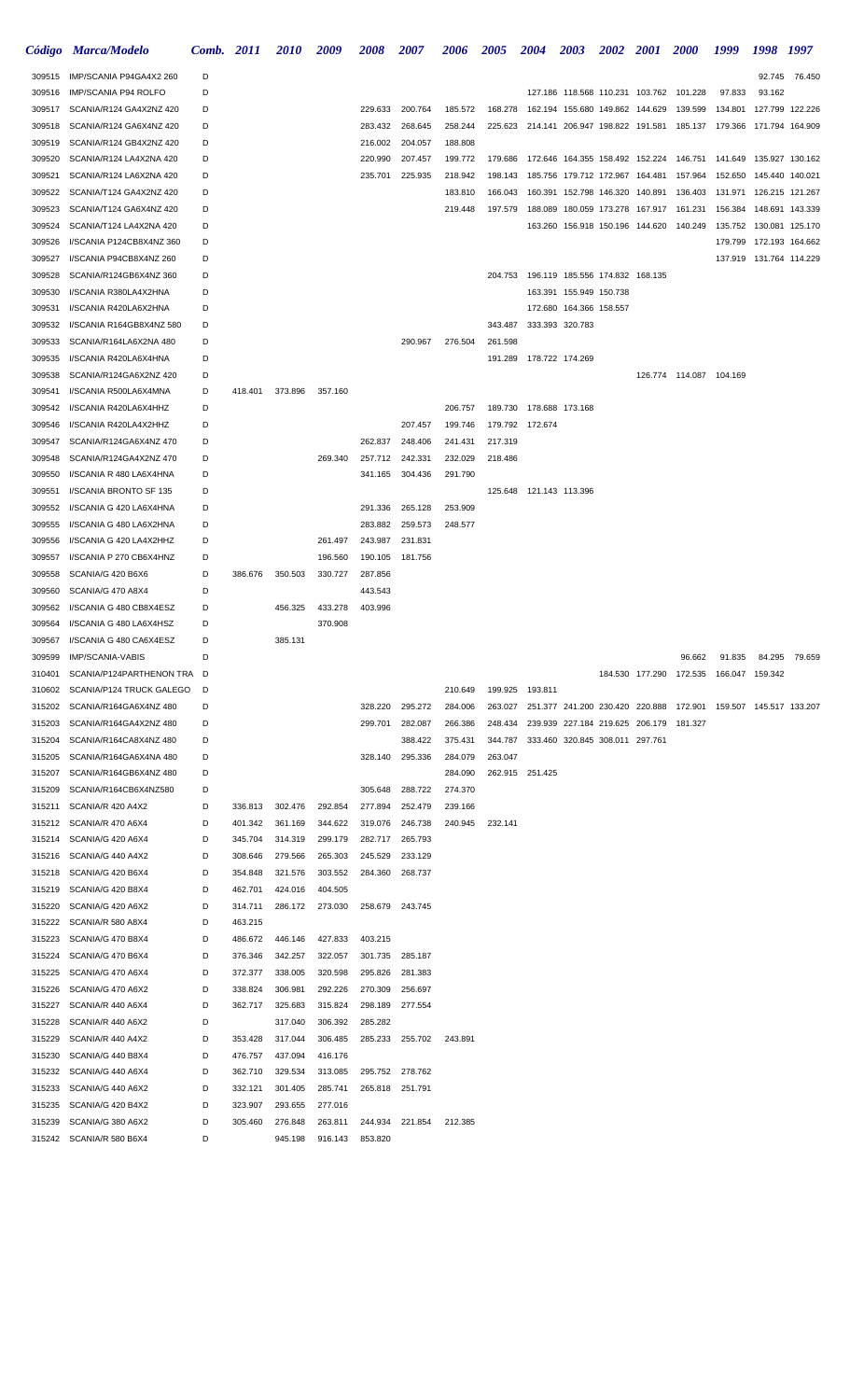|                  | Código Marca/Modelo                                 | Comb. 2011 |                    | <b>2010</b>        | 2009               | <b>2008</b>        | 2007            | <b>2006</b> | 2005 | 2004    | <b>2003</b> |                                                 | 2002 2001 2000 |         | 1999    | 1998 1997               |                                    |
|------------------|-----------------------------------------------------|------------|--------------------|--------------------|--------------------|--------------------|-----------------|-------------|------|---------|-------------|-------------------------------------------------|----------------|---------|---------|-------------------------|------------------------------------|
|                  | 315243 SCANIA/R 580 A6X4                            | D          | 415.344            | 398.190            |                    |                    |                 |             |      |         |             |                                                 |                |         |         |                         |                                    |
| 315244           | SCANIA/R 500 A6X4                                   | D          | 416.475            | 372.955            | 357.259            | 330.478            | 295.118         | 281.629     |      |         |             |                                                 |                |         |         |                         |                                    |
| 315245           | SCANIA/R 500 A6X2                                   | D          | 391.817            | 350.911            | 338.625            | 312.711            | 295.762         |             |      |         |             |                                                 |                |         |         |                         |                                    |
| 315246           | SCANIA/R 500 A4X2                                   | D          | 392.835            | 355.518            | 345.829            |                    |                 |             |      |         |             |                                                 |                |         |         |                         |                                    |
| 315247           | SCANIA/R 470 A6X2                                   | D          | 395.020            | 364.020            | 348.766            | 325.776            | 293.037         | 279.498     |      |         |             |                                                 |                |         |         |                         |                                    |
| 315248           | SCANIA/R 470 A4X2                                   | D          | 356.104            | 318.337            | 305.420            | 284.253            | 259.907         | 247.898     |      |         |             |                                                 |                |         |         |                         |                                    |
| 315249           | SCANIA/G 470 A4X2                                   | D          | 316.237            | 286.657            | 272.957            | 254.137            | 240.555         |             |      |         |             |                                                 |                |         |         |                         |                                    |
| 315250           | SCANIA/R 420 A6X4                                   | D          | 369.790            | 331.746            | 323.347            | 298.711            | 269.533         | 257.240     |      |         |             |                                                 |                |         |         |                         |                                    |
| 315251           | SCANIA/P 420 B8X4                                   | D          | 441.720            | 371.347            | 362.650            | 353.302            | 319.730         | 305.275     |      |         |             |                                                 |                |         |         |                         |                                    |
| 315253           | SCANIA/P 420 B6X4                                   | D          | 342.864            | 288.628            | 281.450            | 274.500            | 262.657         | 250.734     |      |         |             |                                                 |                |         |         |                         |                                    |
| 315254           | SCANIA/G 420 A4X2<br>SCANIA/P 420 A6X4              | D<br>D     | 291.838            | 265.506            | 252.115            | 235.315            | 224.065         | 214.561     |      |         |             |                                                 |                |         |         |                         |                                    |
| 315255<br>315256 | SCANIA/R 380 A6X2                                   | D          | 351.850<br>320.454 | 297.190<br>287.985 | 282.950<br>276.946 | 276.520<br>259.337 | 268.161         |             |      |         |             |                                                 |                |         |         |                         |                                    |
| 315257           | SCANIA/R 380 A4X2                                   | D          | 304.001            | 272.174            | 261.700            |                    |                 |             |      |         |             |                                                 |                |         |         |                         |                                    |
| 315261           | SCANIA/G 380 A4X2                                   | D          | 282.745            | 256.795            | 244.221            | 227.386            | 208.206         | 199.332     |      |         |             |                                                 |                |         |         |                         |                                    |
| 315263           | SCANIA/P 340 A4X2                                   | D          | 247.858            | 208.624            | 197.639            | 190.941            | 178.016         | 169.911     |      |         |             |                                                 |                |         |         |                         |                                    |
| 315264           | SCANIA/P 340 A6X2                                   | D          | 272.271            | 230.060            | 211.615            | 210.461            | 201.033         |             |      |         |             |                                                 |                |         |         |                         |                                    |
| 315265           | SCANIA/P 340 B4X2                                   | D          | 234.794            | 197.694            | 187.191            |                    |                 |             |      |         |             |                                                 |                |         |         |                         |                                    |
| 315266           | SCANIA/P 340 B6X4                                   | D          | 273.298            |                    |                    |                    |                 |             |      |         |             |                                                 |                |         |         |                         |                                    |
| 315268           | SCANIA/P 230 B4X2                                   | D          |                    |                    | 175.966            | 174.867            | 165.324         |             |      |         |             |                                                 |                |         |         |                         |                                    |
| 315270           | SCANIA/P 270 A4X2                                   | D          |                    | 186.002            | 179.985            | 174.055            | 167.705         |             |      |         |             |                                                 |                |         |         |                         |                                    |
| 315271           | SCANIA/P 270 B4X2                                   | D          |                    | 190.445            | 181.909            | 180.858            |                 |             |      |         |             |                                                 |                |         |         |                         |                                    |
| 315272           | SCANIA/P 270 B6X2                                   | D          | 234.705            | 223.271            | 216.982            | 210.650            |                 |             |      |         |             |                                                 |                |         |         |                         |                                    |
| 315273           | SCANIA/P 270 B6X4                                   | D          | 277.190            | 233.612            | 222.599            |                    |                 |             |      |         |             |                                                 |                |         |         |                         |                                    |
| 315274           | SCANIA/P 310 A4X2                                   | D          |                    | 193.001            | 186.960            |                    | 182.550 175.264 |             |      |         |             |                                                 |                |         |         |                         |                                    |
| 315279           | SCANIA/P 310 B6X4                                   | D          | 268.055            | 226.988            | 221.055            | 215.605            | 206.150         |             |      |         |             |                                                 |                |         |         |                         |                                    |
| 315280           | SCANIA/P 310 B8X4                                   | D          | 330.868            | 283.022            | 274.510            | 269.855            |                 |             |      |         |             |                                                 |                |         |         |                         |                                    |
| 315283           | SCANIA/R 580 B4X2                                   | D          |                    |                    |                    | 361.161            |                 |             |      |         |             |                                                 |                |         |         |                         |                                    |
| 315285           | SCANIA/P 380 A6X2                                   | D          | 278.204            |                    |                    |                    |                 |             |      |         |             |                                                 |                |         |         |                         |                                    |
| 315287           | SCANIA/R 420 TRUKAMCA                               | D          |                    |                    | 317.843            | 301.612            | 280.683         |             |      |         |             |                                                 |                |         |         |                         |                                    |
| 315288           | SCANIA/G 420 TRUKAM CA                              | D          |                    |                    | 271.276            | 253.200            | 240.641         |             |      |         |             |                                                 |                |         |         |                         |                                    |
| 315289<br>315290 | SCANIA/P 420 ROSSETTI CB<br>I/SCANIA R 440 LA4X2HSZ | D<br>D     |                    | 326.719            | 313.524<br>312.987 | 304.552<br>292.863 | 291.789         |             |      |         |             |                                                 |                |         |         |                         |                                    |
| 315292           | SCANIA/LOC G420 A6X4 TRA                            | D          |                    |                    |                    |                    |                 |             |      | 243.140 |             |                                                 |                |         |         |                         |                                    |
| 315293           | SCANIA/LOC R113E 6X4 TRA                            | D          |                    |                    |                    |                    |                 |             |      |         |             |                                                 |                |         |         |                         | 126.745                            |
|                  | 315294 SCANIA/R 580 A6X2                            | D          | 397.294            | 380.131            |                    |                    |                 |             |      |         |             |                                                 |                |         |         |                         |                                    |
|                  | 315296 SCANIA/R 470 DALBOZA CA                      | D          |                    | 362.796            |                    |                    |                 |             |      |         |             |                                                 |                |         |         |                         |                                    |
| 315299           | SCANIA                                              | D          |                    |                    |                    |                    |                 |             |      |         |             | 111.120 103.366 100.646                         |                | 96.665  | 91.838  | 84.299                  | 79.647                             |
| 316399           | SCANIA/LKS 140                                      | D          | 221.023            | 197.477            | 190.396            |                    | 186.827 169.121 | 160.090     |      |         |             | 153.107 127.189 118.590 110.244 107.369         |                | 103.094 | 97.971  | 89.878                  | 84.927                             |
| 316599           | SCANIA/LKT 140                                      | D          | 221.031            | 197.484            | 190.429            |                    | 186.806 169.195 | 160.101     |      |         |             | 153.068 127.221 118.546 110.265 107.362 103.089 |                |         | 97.992  |                         | 89.916 84.957                      |
|                  | 318502 SCANIA/T112 H 4X2                            | D          |                    |                    |                    |                    |                 |             |      |         |             |                                                 |                |         |         |                         | 122.889 116.009                    |
| 336101           | SCANIA/T112 HW 4X2                                  | D          |                    |                    |                    |                    |                 |             |      |         |             |                                                 |                |         |         | 163.034 149.297 137.244 |                                    |
|                  | 336212 SCANIA/R 420 A6X2                            | D          | 307.736            | 283.599            | 271.627            | 260.521            | 234.431         | 226.113     |      |         |             |                                                 |                |         |         |                         |                                    |
| 336213           | SCANIA/R 420 A6X2 4                                 | D          |                    | 322.198            |                    |                    |                 |             |      |         |             |                                                 |                |         |         |                         |                                    |
| 340401           | SCANIA/T113 H                                       | D          |                    |                    |                    |                    |                 |             |      |         |             |                                                 |                |         | 91.857  |                         | 84.262 79.621                      |
| 340404           | SCANIA/T113 H 4X2 320                               | D          |                    |                    |                    |                    |                 |             |      |         |             |                                                 |                |         | 145.368 |                         | 122.885 116.366                    |
| 340405           | SCANIA/T113 H 4X2 360                               | D          |                    |                    |                    |                    |                 |             |      |         |             |                                                 |                |         |         | 180.994 129.435 122.604 |                                    |
| 340406           | SCANIA/T113 E 6X4 310                               | D          |                    |                    |                    |                    |                 |             |      |         |             |                                                 |                |         |         |                         | 116.916                            |
| 340407           | SCANIA/T113 E 6X4 320                               | D          |                    |                    |                    |                    |                 |             |      |         |             |                                                 |                |         |         |                         | 123.769 116.894                    |
| 340408           | SCANIA/T113 E 6X4 360                               | D          |                    |                    |                    |                    |                 |             |      |         |             |                                                 |                |         |         | 170.572 129.790 122.918 |                                    |
| 340409           | SCANIA/T113 HK 6X6 310                              | D          |                    |                    |                    |                    |                 |             |      |         |             |                                                 |                |         |         |                         | 131.971 124.656                    |
| 340411           | SCANIA/T113 HK 6X6 360                              | D          |                    |                    |                    |                    |                 |             |      |         |             |                                                 |                |         |         |                         | 138.020 130.792                    |
| 340413           | SCANIA/T113 H 6X2 320                               | D          |                    |                    |                    |                    |                 |             |      |         |             |                                                 |                |         |         |                         | 132.213                            |
| 340414<br>340503 | SCANIA/T113 H 6X2 360<br>SCANIA/R113 HK             | D<br>D     |                    |                    |                    |                    |                 |             |      |         |             |                                                 |                |         |         |                         | 129.409 122.596<br>122.059 117.157 |
| 340505           | SCANIA/R113 H 4X2 320                               | D          |                    |                    |                    |                    |                 |             |      |         |             |                                                 |                |         |         | 151.352 122.021 117.114 |                                    |
| 340506           | SCANIA/R113 H 4X2 360                               | D          |                    |                    |                    |                    |                 |             |      |         |             |                                                 |                |         |         | 213.254 130.689 123.923 |                                    |
| 340507           | SCANIA/R113 E 6X4 310                               | D          |                    |                    |                    |                    |                 |             |      |         |             |                                                 |                |         |         |                         | 122.963 117.226                    |
| 340508           | SCANIA/R113 E 6X4 320                               | D          |                    |                    |                    |                    |                 |             |      |         |             |                                                 |                |         |         |                         | 125.608 117.374                    |
| 340509           | SCANIA/R113 E 6X4 360                               | D          |                    |                    |                    |                    |                 |             |      |         |             |                                                 |                |         |         | 159.057 128.584 122.667 |                                    |
| 340510           | SCANIA/R113 H 6X2 310                               | D          |                    |                    |                    |                    |                 |             |      |         |             |                                                 |                |         |         |                         | 130.165 124.947                    |
| 340511           | SCANIA/R113 H 6X2 320                               | D          |                    |                    |                    |                    |                 |             |      |         |             |                                                 |                |         |         |                         | 122.069 117.131                    |
|                  | 340512 SCANIA/R113 H 6X2 360                        | D          |                    |                    |                    |                    |                 |             |      |         |             |                                                 |                |         |         |                         | 149.056 140.029                    |
| 340514           | SCANIA/R113 RODOPR CT                               | D          |                    |                    |                    |                    |                 |             |      |         |             |                                                 |                |         |         |                         | 131.864                            |
|                  | 340603 SCANIA/T 143 H 4X2                           | D          |                    |                    |                    |                    |                 |             |      |         |             |                                                 |                |         |         |                         | 181.817 166.778                    |
|                  |                                                     |            |                    |                    |                    |                    |                 |             |      |         |             |                                                 |                |         |         |                         |                                    |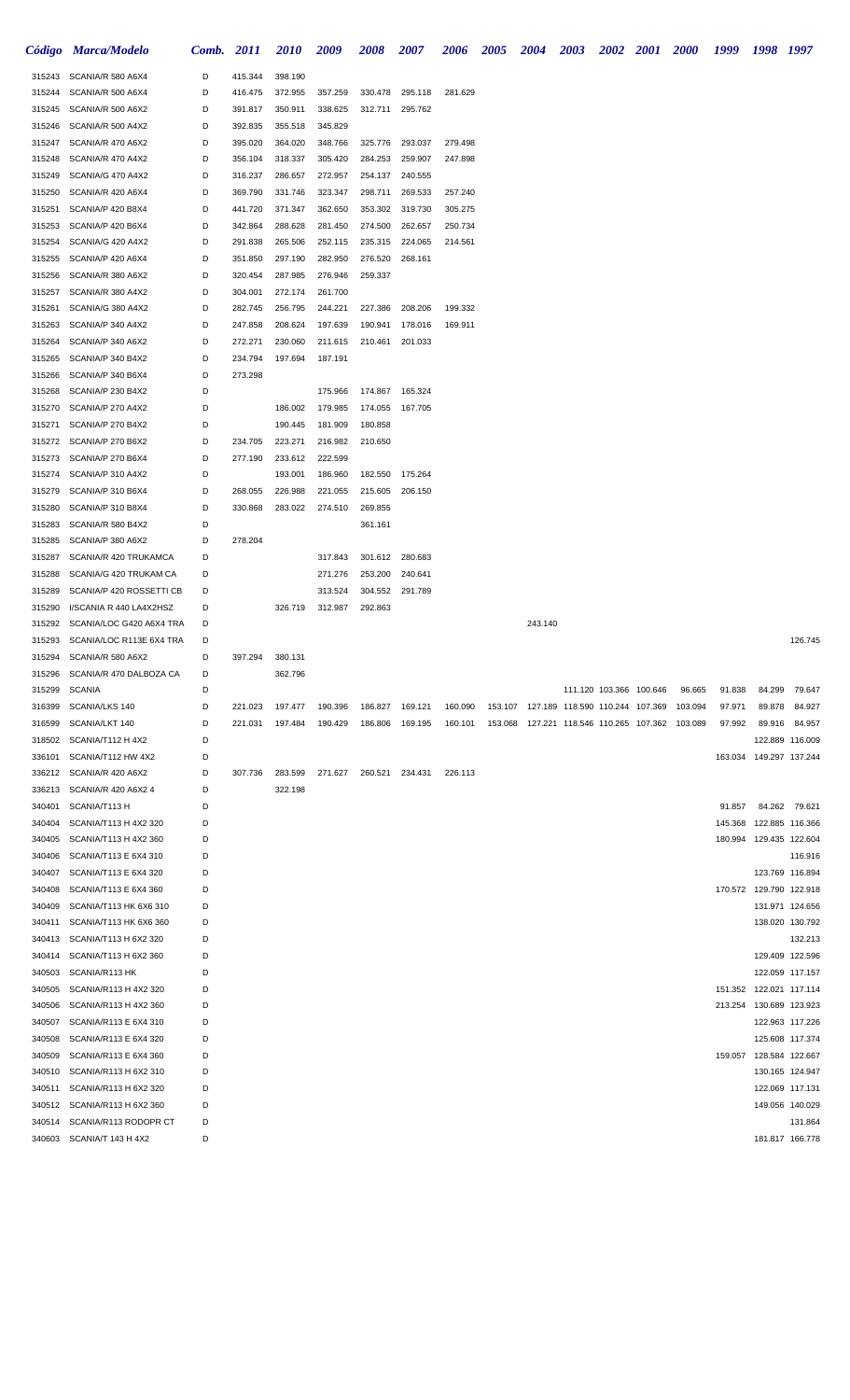|                  | Código Marca/Modelo                                       | Comb. 2011 | <i>2010</i> | 2009    | 2008               | <i><b>2007</b></i> | 2006               | <i><b>2005</b></i> | 2004                                                                     | 2003                            | 2002                    | <b>2001</b> | <i><b>2000</b></i>                                              | 1999                               | 1998                      | 1997            |
|------------------|-----------------------------------------------------------|------------|-------------|---------|--------------------|--------------------|--------------------|--------------------|--------------------------------------------------------------------------|---------------------------------|-------------------------|-------------|-----------------------------------------------------------------|------------------------------------|---------------------------|-----------------|
| 344601           | SCANIA/P94 GA4X2NZ 260                                    | D          |             |         |                    |                    |                    |                    |                                                                          | 128.880 120.843 114.468 107.737 |                         |             | 104.042                                                         | 97.968                             | 92.707                    | 65.177          |
| 344602           | SCANIA/P94 GB4X2NZ 260                                    | D          |             |         |                    |                    |                    |                    |                                                                          | 131.937 123.466 115.276 106.877 |                         |             | 103.074                                                         | 99.637                             | 93.167                    |                 |
| 344603           | SCANIA/P94 CB6X4NZ 260                                    | D          |             |         |                    |                    |                    |                    |                                                                          |                                 | 162.739 154.046 148.325 |             | 142.729                                                         | 137.868                            |                           | 131.721 100.071 |
| 344604           | SCANIA/P94 DB4X2NZ 260                                    | D          |             |         |                    |                    |                    |                    | 130.315 123.670 115.761 108.079 100.192                                  |                                 |                         |             | 96.644                                                          | 93.416                             | 87.385                    | 66.263          |
| 344605           | SCANIA/P94 DB6X2NA 260                                    | D          |             |         |                    |                    |                    | 159.135            |                                                                          | 146.277 141.518 136.834 132.630 |                         |             | 127.942                                                         | 91.842                             | 84.270                    | 79.630          |
| 344606           | SCANIA/P94GA4X2NZ40 260                                   | D          |             |         |                    |                    |                    |                    |                                                                          | 137.500 128.934 122.156 114.900 |                         |             | 110.929                                                         | 104.502                            | 98.934                    |                 |
| 344607           | SCANIA/P94 GA4X2NZ 220                                    | D          |             |         |                    |                    |                    |                    |                                                                          |                                 | 114.491 107.721         |             | 104.041                                                         |                                    |                           |                 |
| 344608           | SCANIA/P94CB6X4NZ 310                                     | D          |             |         | 247.606            | 234.658            | 217.947            | 207.239            |                                                                          | 175.753 165.492 156.155 149.290 |                         |             | 143.005                                                         | 137.464                            |                           |                 |
| 344609           | SCANIA/P94GA4X2NZ 310                                     | D          |             |         | 200.865            | 186.826            | 178.339            | 162.309            |                                                                          | 152.397 144.257 135.932 128.470 |                         |             | 122.817 114.924                                                 |                                    |                           |                 |
| 344610           | SCANIA/P94DB4X2NZ 270                                     | D          |             |         | 181.333            | 174.517            | 162.629            | 152.341            |                                                                          | 133.139 124.738 117.956 110.624 |                         |             | 105.988                                                         | 101.844                            |                           |                 |
| 344611           | SCANIA/P94GA4X2NZ 270                                     | D          |             |         | 169.675            | 160.262            | 151.703            | 134.319            |                                                                          | 128.900 120.815 114.480 107.725 |                         |             | 104.037                                                         | 97.966                             |                           |                 |
| 344612           | SCANIA/P94DB4X2NZ 220                                     | D<br>D     |             |         |                    |                    |                    |                    |                                                                          | 119.278 111.128 103.398         |                         | 97.289      | 95.350                                                          |                                    |                           |                 |
| 344613<br>344614 | SCANIA/P94GA4X2NZ 300<br>SCANIA/P94DB6X2NA 270            | D          |             |         | 208.286            | 199.917            | 150.638<br>186.422 | 175.378            | 141.431  134.642  125.943  120.342                                       | 164.655 160.019                 |                         |             |                                                                 |                                    |                           |                 |
| 344615           | SCANIA/P94DB4X2NZ 230                                     | D          |             |         | 168.567            | 160.779            | 152.101            |                    | 143.534  134.637  130.005                                                |                                 |                         |             |                                                                 |                                    |                           |                 |
| 344616           | SCANIA/P94CB6X4NZ 270                                     | D          |             |         |                    | 239.049            | 222.158            | 211.134            |                                                                          |                                 |                         |             |                                                                 |                                    |                           |                 |
| 344618           | SCANIA/P94GB4X2NZ 230                                     | D          |             |         |                    |                    | 175.316            |                    | 157.759 153.663                                                          |                                 |                         |             |                                                                 |                                    |                           |                 |
| 344622           | SCANIA/P94 ZAMBONI 6X2                                    | D          |             |         |                    |                    | 211.336            |                    |                                                                          |                                 |                         |             |                                                                 |                                    |                           |                 |
| 344701           | SCANIA/P124 GA6X4NZ 360                                   | D          |             |         |                    |                    | 211.249            | 202.594            |                                                                          |                                 |                         |             | 196.358 189.765 184.102 176.800 172.078 165.567 158.933         |                                    |                           |                 |
| 344702           | SCANIA/P124 GB6X4NZ 360                                   | D          |             |         |                    |                    | 261.653            | 247.436            |                                                                          | 236.070 221.031 212.978 205.768 |                         |             | 198.453 191.696                                                 |                                    | 183.592 175.676           |                 |
| 344703           | SCANIA/P124 CA6X4NZ 360                                   | D          |             |         |                    |                    | 247.918            | 231.977            |                                                                          | 221.233 207.279 199.746 192.840 |                         |             | 186.047                                                         | 179.766                            | 172.136 164.737           |                 |
| 344704           | SCANIA/P124 CB6X4NZ 360                                   | D          |             |         |                    | 263.847            | 256.116            | 235.767            |                                                                          | 224.796 213.945 205.900 198.430 |                         |             | 188.214                                                         | 182.532                            | 174.641 167.328           |                 |
| 344705           | SCANIA/P124GA4X2NZ 360                                    | D          |             |         |                    |                    | 200.126            | 189.925            |                                                                          | 184.147 177.838 172.569 165.727 |                         |             | 161.291                                                         |                                    | 155.167  148.982  120.000 |                 |
| 344706           | SCANIA/P124GA4X2NZ 420                                    | D          |             |         |                    |                    |                    |                    |                                                                          |                                 | 177.921 172.560 165.809 |             | 161.265                                                         |                                    |                           |                 |
| 344707           | SCANIA/P114GA6X2NA 320                                    | D          |             |         |                    |                    |                    |                    |                                                                          |                                 |                         |             |                                                                 | 145.968                            |                           | 139.535 133.936 |
| 344708           | SCANIA/P124CB8X4NZ 360                                    | D          |             |         |                    |                    | 329.951            | 308.713            |                                                                          | 294.567 280.619 271.574 261.521 |                         |             | 252.841                                                         | 231.419                            |                           |                 |
| 344709           | SCANIA/P124CB8X4TRAN 360                                  | D          |             |         |                    |                    | 348.296            | 329.267            |                                                                          | 314.072 299.374 289.552 279.046 |                         |             | 269.754                                                         | 262.368                            |                           |                 |
| 344710           | SCANIA/P124CB6X4NZ 420                                    | D          |             |         | 291.513            | 268.683            | 260.127            | 241.165            |                                                                          | 230.462 218.789 210.079 201.876 |                         |             | 189.085                                                         | 147.991                            |                           |                 |
| 344711           | SCANIA/P124LA6X2NA 420                                    | D          |             |         |                    | 268.138            | 220.127            | 208.919            |                                                                          |                                 |                         |             | 202.508 195.713 189.838 182.316 177.455                         | 170.730                            | 163.845                   |                 |
| 344712           | SCANIA/P124CA6X4NZ 420                                    | D          |             |         | 289.480            | 271.043            | 258.757            | 239.764            |                                                                          | 226.681 216.406 208.681 200.710 |                         |             | 196.105  159.375  145.352                                       |                                    |                           |                 |
| 344713           | SCANIA/P124CB6X4NZ 400                                    | D          |             |         |                    |                    | 258.965            | 240.318            |                                                                          | 229.595 217.959 210.007 200.809 |                         |             |                                                                 |                                    |                           |                 |
| 344714           | SCANIA/P124CA6X4NZ 400                                    | D          |             |         |                    |                    | 247.862            | 231.968            |                                                                          | 221.235 207.259 199.774 192.847 |                         |             |                                                                 |                                    |                           |                 |
| 344715           | SCANIA/P124 6X4 TCT MIBG                                  | D          |             |         |                    |                    |                    |                    |                                                                          |                                 | 207.230 199.709 192.831 |             | 186.054                                                         |                                    |                           |                 |
| 344716           | SCANIA/P124 6X4 TCT MIHD                                  | D          |             |         |                    |                    |                    |                    |                                                                          |                                 | 213.991 205.872 198.441 |             |                                                                 |                                    |                           |                 |
| 344717           | SCANIA/P124CB8X4NZ 400                                    | D          |             |         |                    |                    | 284.919            | 264.245            |                                                                          | 252.659 239.674 231.048 220.933 |                         |             |                                                                 |                                    |                           |                 |
| 344719           | 344718 SCANIA/P124CB 8X4 NZ 420<br>SCANIA/P124GA6X4NZ 420 | D<br>D     |             |         | 302.799<br>236.087 | 285.472            | 273.220            | 257.298            |                                                                          | 246.144 235.119 219.038 210.196 |                         |             |                                                                 |                                    |                           |                 |
| 344720           | SCANIA/P124LA6X2NA 360                                    | D          |             |         |                    | 222.047            | 215.564<br>186.083 |                    | 197.496  188.134  180.019  173.321  167.997<br>176.705  171.292  165.481 |                                 |                         |             |                                                                 |                                    |                           |                 |
| 344721           | SCANIA/R124CA6X4NZ 400                                    | D          |             |         |                    |                    |                    |                    |                                                                          | 208.665 191.160 184.619         |                         |             |                                                                 |                                    |                           |                 |
| 344726           | I/SCANIA P124CB 4X4HZ                                     | D          |             |         |                    |                    |                    |                    |                                                                          |                                 |                         |             | 192.933 185.998 179.718                                         |                                    |                           |                 |
| 344727           | SCANIA/P124GA4X2NZ 400                                    | D          |             |         |                    |                    | 229.877            |                    | 211.801 201.987                                                          |                                 |                         |             |                                                                 |                                    |                           |                 |
| 344728           | SCANIA/P124LA4X2NA 400                                    | D          |             |         |                    |                    | 229.766            |                    | 211.813 201.951                                                          |                                 |                         |             |                                                                 |                                    |                           |                 |
| 344729           | SCANIA/P124GA6X4NA 420                                    | D          |             |         |                    | 271.147            | 258.838            |                    | 239.764 226.705                                                          |                                 |                         |             |                                                                 |                                    |                           |                 |
| 344731           | SCANIA/P124CB6X6HZ 420                                    | D          |             |         |                    | 268.700            | 260.114            | 241.089            |                                                                          |                                 |                         |             |                                                                 |                                    |                           |                 |
| 344733           | SCANIA/R124CB BJS TUCANO                                  | D          |             |         | 210.274            | 197.856            | 189.634            | 173.990            |                                                                          |                                 |                         |             |                                                                 |                                    |                           |                 |
| 344734           | SCANIA/P124 RODOCAP 420                                   | D          |             | 262.411 |                    | 251.121 219.393    | 202.878            |                    | 184.011 177.286 170.173 163.826 158.155 152.610                          |                                 |                         |             |                                                                 |                                    |                           |                 |
| 344736           | SCANIA/VIR P124 360 6X4                                   | D          |             |         |                    |                    |                    |                    |                                                                          |                                 | 221.564 213.465 206.164 |             |                                                                 |                                    |                           |                 |
| 344739           | I/SCANIA P420 CB 4X4 HHZ                                  | D          | 322.583     |         |                    |                    |                    |                    |                                                                          |                                 |                         |             |                                                                 |                                    |                           |                 |
| 344801           | SCANIA/R114 GA4X2NZ 320                                   | D          |             |         |                    |                    |                    |                    |                                                                          |                                 |                         |             | 174.200 162.500 150.356 138.866 128.213 116.141 111.132 106.781 |                                    |                           |                 |
| 344802           | SCANIA/R114 GA4X2NZ 360                                   | D          |             |         |                    |                    |                    |                    |                                                                          |                                 |                         |             |                                                                 | 159.611  138.675  130.626  124.405 |                           |                 |
| 344803           | SCANIA/R114 GB4X2NZ 320                                   | D          |             |         |                    |                    |                    |                    |                                                                          |                                 |                         |             |                                                                 | 134.900 124.103 117.022            |                           |                 |
| 344804           | SCANIA/R114 GB4X2NZ 360                                   | D          |             |         |                    |                    |                    |                    |                                                                          |                                 |                         |             |                                                                 | 155.784                            |                           |                 |
| 344805           | SCANIA/R114GB4X2NZ 330                                    | D          |             |         |                    | 181.717            | 174.013            |                    | 159.947  154.352  147.994  142.743  136.969                              |                                 |                         |             | 132.680                                                         | 121.093                            | 105.343                   |                 |
| 344806           | SCANIA/R114GA4X2NZ 330                                    | D          |             |         |                    |                    | 168.026            |                    |                                                                          |                                 |                         |             | 153.402  145.999  138.673  131.604  125.854  120.870  116.678   |                                    | 96.770                    |                 |
| 344809           | SCANIA/R114GA4X2NZ 380                                    | D          |             |         | 238.833            | 214.735            | 207.491            | 195.379            | 190.622                                                                  |                                 |                         |             |                                                                 |                                    |                           |                 |
| 344813           | SCANIA/R114LA4X2NA 380                                    | D          |             |         | 232.771            | 220.857            | 202.068            | 191.899            |                                                                          |                                 |                         |             |                                                                 |                                    |                           |                 |
| 344814           | SCANIA/R114LA6X2NA 380                                    | D          |             |         | 252.671            | 236.718            | 229.144            |                    | 211.035 197.899 191.016                                                  |                                 |                         |             |                                                                 |                                    |                           |                 |
| 344901           | SCANIA/R124 GA4X2NZ 400                                   | D          |             |         |                    |                    | 181.591            | 166.711            |                                                                          |                                 |                         |             | 160.982 153.800 147.919 143.058 136.381 109.912 100.233 94.976  |                                    |                           |                 |
| 344902           | SCANIA/R124 GB4X2NZ 400                                   | D          |             |         |                    | 193.561            | 184.859            | 171.568            |                                                                          | 166.656 158.761 150.995 146.914 |                         |             |                                                                 |                                    |                           |                 |
| 344903<br>344904 | SCANIA/R124 GA6X4NZ 400<br>SCANIA/R124 LA4X2NA 400        | D<br>D     |             |         |                    |                    | 181.596<br>199.391 | 166.727<br>178.973 | 160.948 153.833 147.891 143.016                                          |                                 |                         |             | 138.747<br>146.078                                              |                                    |                           |                 |
| 344905           | SCANIA/R124 LA6X2NA 400                                   | D          |             |         |                    |                    | 218.582            | 193.421            | 170.832 163.978 158.474 149.224                                          | 184.621 175.110 168.607 162.254 |                         |             | 155.463                                                         | 151.316                            |                           |                 |
| 344906           | SCANIA/R124 GA4X2NZ 360                                   | D          |             | 211.521 | 202.335 190.321    |                    | 181.782            |                    | 165.154 158.583 153.116 147.934 142.951                                  |                                 |                         |             | 138.168                                                         | 133.448                            | 127.559 122.086           |                 |
| 344907           | SCANIA/R124 GA6X4NZ 360                                   | D          |             |         |                    |                    | 226.806            | 204.776            | 196.156 185.532 174.807 168.109                                          |                                 |                         |             | 162.746                                                         | 156.964                            | 150.216 144.540           |                 |
| 344908           | SCANIA/R124 GB4X2NZ 360                                   | D          |             |         |                    |                    |                    |                    |                                                                          |                                 |                         |             | 168.504 161.079 155.261 149.759 144.443 138.943 134.365         |                                    |                           |                 |
|                  |                                                           |            |             |         |                    |                    |                    |                    |                                                                          |                                 |                         |             |                                                                 |                                    |                           |                 |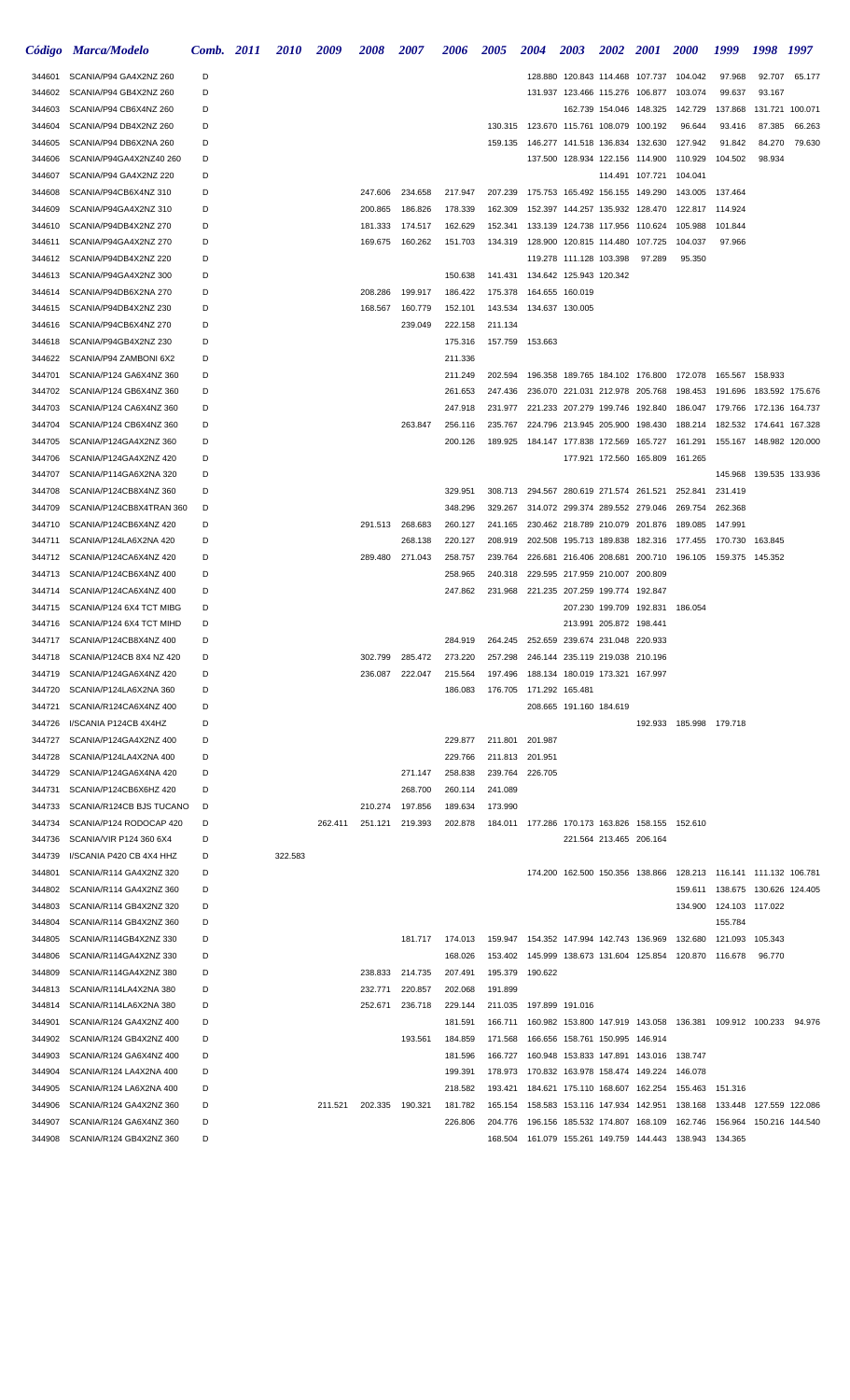|        | Código Marca/Modelo      | Comb. 2011 | <i>2010</i> | 2009    | <i><b>2008</b></i> | 2007    | 2006    | 2005    | <b>2004</b>                                          | <b>2003</b>                     | 2002 2001               |                                         | <b>2000</b>                                                   | 1999                      | 1998                    | - 1997        |
|--------|--------------------------|------------|-------------|---------|--------------------|---------|---------|---------|------------------------------------------------------|---------------------------------|-------------------------|-----------------------------------------|---------------------------------------------------------------|---------------------------|-------------------------|---------------|
| 344909 | SCANIA/R124 LA4X2NA 360  | D          |             |         |                    |         |         |         |                                                      |                                 |                         |                                         | 155.943 150.720 144.783 139.290                               | 135.544 128.815 123.163   |                         |               |
| 344910 | SCANIA/R124 LA6X2NA 360  | D          |             |         |                    |         | 207.914 | 190.430 |                                                      |                                 |                         | 183.821 174.840 168.305 162.538         | 156.910                                                       |                           |                         |               |
| 344911 | SCANIA/R124 GA6X4NA 420  | D          |             |         | 283.546            | 268.679 | 258.263 | 225.625 |                                                      | 214.176 207.030 198.759         |                         |                                         |                                                               |                           |                         |               |
| 344912 | SCANIA/R124GB6X4NZ 400   | D          |             |         |                    |         | 238.990 | 218.207 |                                                      | 202.697 192.240                 |                         |                                         |                                                               |                           |                         |               |
| 344913 | SCANIA/R124CB8X4NZ 420   | D          |             |         |                    | 295.468 | 284.027 | 248.185 | 235.580 227.660                                      |                                 |                         |                                         |                                                               |                           |                         |               |
| 344914 | SCANIA/R124CB6X4NZ 420   | D          |             |         | 293.431            | 278.016 | 267.253 |         |                                                      |                                 |                         |                                         |                                                               |                           |                         |               |
| 344915 | SCANIA/R124LA6X4NA 420   | D          |             | 325.533 | 311.557            | 293.792 |         |         |                                                      |                                 |                         |                                         |                                                               |                           |                         |               |
| 344918 | SCANIA/R124GB6X4NZ 420   | D          |             |         |                    | 268.557 | 258.164 |         | 225.554 214.149                                      |                                 |                         |                                         |                                                               |                           |                         |               |
| 344921 | SCANIA/R124CB8X4NZ 470   | D          |             |         | 379.168            | 358.419 |         |         |                                                      |                                 |                         |                                         |                                                               |                           |                         |               |
| 344924 | SCANIA/R124LA6X2NA 470   | D          |             | 258.485 | 247.396            | 232.716 | 222.782 | 209.764 |                                                      |                                 |                         |                                         |                                                               |                           |                         |               |
| 344927 | SCANIA/R124 RODOEIXO CA  | D          |             |         |                    |         |         |         |                                                      |                                 | 173.536                 |                                         |                                                               |                           |                         |               |
| 345001 | SCANIA/T114 GA4X2NZ 320  | D          |             |         |                    |         |         |         |                                                      |                                 |                         |                                         | 148.843 137.550 118.041 113.671 109.225 97.895                |                           |                         |               |
| 345002 | SCANIA/T114 GA4X2NZ 360  | D          |             |         |                    |         |         |         |                                                      |                                 |                         |                                         | 145.093 139.567 134.676                                       | 130.546                   | 122.031 117.140         |               |
| 345003 | SCANIA/T114 GB4X2NZ 320  | D          |             |         |                    |         |         |         |                                                      |                                 |                         |                                         |                                                               | 131.312 124.412           |                         |               |
| 345004 | SCANIA/T114 GB4X2NZ 360  | D          |             |         |                    |         |         |         |                                                      |                                 |                         |                                         |                                                               |                           | 137.644 131.590 116.057 |               |
| 345005 | SCANIA/T114GB4X2NZ 330   | D          |             |         |                    |         | 183.594 |         | 167.445  161.049  154.608  148.440  142.554  137.461 |                                 |                         |                                         |                                                               |                           |                         |               |
| 345006 | SCANIA/T114GA4X2NZ 330   | D          |             |         |                    |         | 165.154 |         | 150.145  142.894  137.032  130.710  124.741  120.081 |                                 |                         |                                         |                                                               | 115.998                   | 93.701                  |               |
| 345101 | SCANIA/T124 GA4X2NZ 400  | D          |             |         |                    |         | 183.203 |         | 164.005  158.197  151.838  145.487  140.026          |                                 |                         |                                         | 132.972                                                       | 111.561                   | 101.709                 |               |
| 345102 | SCANIA/T124 GA6X4NZ 400  | D          |             |         |                    |         |         |         |                                                      |                                 |                         | 158.175 151.814 145.454 140.009         | 134.687                                                       | 131.009  123.691  117.230 |                         |               |
| 345103 | SCANIA/T124 LA4X2NA 400  | D          |             |         |                    |         |         |         |                                                      |                                 |                         | 152.763 146.214 140.960                 | 137.186                                                       |                           |                         |               |
| 345104 | SCANIA/T124 GA4X2NZ 360  | D          |             |         |                    |         | 180.217 |         | 162.433  155.970  150.709  145.043  139.626          |                                 |                         |                                         | 134.731                                                       | 130.630                   | 124.851 120.222         |               |
| 345105 | SCANIA/T124 GA6X4NZ 360  | D          |             |         |                    |         |         | 184.084 | 174.386 167.106 161.072 155.301                      |                                 |                         |                                         | 149.728                                                       | 144.303                   | 137.111 130.814         |               |
| 345106 | SCANIA/T124 LA4X2NA 360  | D          |             |         |                    |         |         |         |                                                      |                                 |                         |                                         | 131.752                                                       |                           |                         |               |
| 345107 | SCANIA/T124LA6X2NA 360   | D          |             |         |                    |         |         |         | 184.149  174.717  167.497  161.335  155.156          |                                 |                         |                                         | 150.208                                                       |                           |                         |               |
| 345108 | SCANIA/T124LA6X2NA 420   | D          |             |         |                    |         |         |         |                                                      | 163.257 156.890 150.137 144.657 |                         |                                         | 140.246                                                       | 135.760                   |                         |               |
| 345109 | SCANIA/T124CA6X4NZ 420   | D          |             |         |                    |         |         |         |                                                      |                                 | 180.026 173.256 167.904 |                                         | 161.220                                                       |                           |                         |               |
| 345110 | SCANIA/T124LA6X2NA 400   | D          |             |         |                    |         | 209.282 | 186.228 |                                                      | 180.064 171.278 164.616 158.268 |                         |                                         | 153.018                                                       |                           |                         |               |
| 345111 | SCANIA/T124GB4X2NZ 360   | D          |             |         |                    |         |         |         |                                                      |                                 |                         | 145.028 139.590                         | 134.721                                                       | 130.570 124.833           |                         |               |
| 345112 | SCANIA/T124GB4X2NZ 420   | D          |             |         |                    |         | 194.118 |         | 177.062 171.007 162.984 156.042 150.279              |                                 |                         |                                         | 145.494                                                       |                           |                         |               |
| 345113 | SCANIA/T124GB4X2NZ 400   | D          |             |         |                    |         | 193.420 |         | 174.959  168.669  161.918  155.189  149.344          |                                 |                         |                                         |                                                               |                           |                         |               |
| 345117 | SCANIA/T124GA6X2NZ 360   | D          |             |         |                    |         |         |         |                                                      |                                 |                         |                                         | 145.215                                                       | 139.968 132.988           |                         |               |
| 345201 | SCANIA/P114 CA6X4NZ 360  | D          |             |         |                    |         |         |         |                                                      |                                 |                         | 178.672 164.997 152.454                 |                                                               | 133.795                   | 126.751 121.321         |               |
| 345202 | SCANIA/P114 CB6X4NZ 360  | D          |             |         |                    |         |         |         |                                                      |                                 |                         | 161.778                                 | 153.643                                                       | 136.137                   | 129.024 123.314         |               |
| 345203 | SCANIA/P114GA4X2NZ 320   | D          |             |         |                    |         |         |         |                                                      |                                 |                         |                                         | 149.440                                                       | 136.848                   | 130.818 125.560         |               |
| 345204 | SCANIA/P114GA4X2NZ 360   | D          |             |         |                    |         |         |         |                                                      |                                 |                         |                                         | 163.474 157.718 151.813 145.979 140.965                       | 136.851                   | 105.764                 | 95.517        |
| 345205 | SCANIA/P114GA6X2NA 330   | D          |             |         |                    |         | 187.041 | 179.668 | 174.355 168.181 161.913 155.748                      |                                 |                         |                                         | 150.422                                                       | 146.007                   |                         |               |
| 345206 | SCANIA/P114GA4X2NZ 330   | D          |             |         |                    |         | 177.201 |         | 168.433  163.455  157.642  151.767  146.004          |                                 |                         |                                         | 140.996                                                       | 136.846                   | 109.742                 |               |
| 345207 | SCANIA/P114CB8X4NZ 330   | D          |             |         |                    |         |         |         |                                                      |                                 |                         | 143.539                                 | 135.992 125.442                                               |                           |                         |               |
| 345208 | SCANIA/P114CB6X4NZ 330   | D          |             |         |                    |         |         |         |                                                      | 192.041 177.062 161.874 153.101 |                         |                                         |                                                               |                           |                         |               |
| 345209 | SCANIA/P114GB4X2NZ 330   | D          |             |         |                    |         |         |         |                                                      |                                 |                         |                                         | 168.419  163.476  157.710  151.826  145.955  141.011  136.885 |                           |                         |               |
| 345214 | SCANIA/P114CB8X4NZ 340   | D          |             |         |                    | 351.356 | 324.875 | 317.854 |                                                      |                                 |                         |                                         |                                                               |                           |                         |               |
| 345217 | SCANIA/P114GA4X2NZ 380   | D          |             |         |                    |         | 186.446 |         | 177.286 172.040                                      |                                 |                         |                                         |                                                               |                           |                         |               |
| 345221 | SCANIA/P114GA4X2NZ 340   | D          |             |         | 195.243            | 182.369 | 170.517 |         | 158.910 154.512 148.016                              |                                 |                         |                                         |                                                               |                           |                         |               |
| 345223 | SCANIA/P114GB4X2NZ 340   | D          |             |         |                    | 190.943 | 178.535 | 160.117 |                                                      |                                 |                         |                                         |                                                               |                           |                         |               |
| 345224 | SCANIA/P114LA6X2NA 340   | D          |             |         |                    | 218.132 | 210.094 | 203.184 |                                                      |                                 |                         |                                         |                                                               |                           |                         |               |
| 347700 | SCANIA/P114 LIEBHERR HTM | D          |             |         |                    |         | 186.959 |         | 179.635  174.330  168.193  161.917  153.151  147.684 |                                 |                         |                                         |                                                               | 142.679                   | 135.270 129.439         |               |
| 903301 | SCANIA/F94 HB4X2NZ 220   | D          |             |         |                    |         |         |         |                                                      |                                 |                         | 87.646                                  | 80.449                                                        | 73.846                    | 66.857                  | 56.195        |
| 903302 | SCANIA/F94 HB4X2NZ 310   | D          |             |         |                    |         |         |         |                                                      |                                 |                         |                                         |                                                               | 74.005                    | 67.328                  | 61.940        |
| 903303 | SCANIA/L94 IB4X2NB 220   | D          |             |         |                    |         |         |         |                                                      |                                 |                         |                                         |                                                               | 70.083                    |                         | 59.913 55.175 |
| 903304 | SCANIA/L94 IB4X2NB 310   | D          |             |         |                    |         |         |         |                                                      |                                 |                         | 103.114                                 | 90.897                                                        | 75.277                    | 64.060                  |               |
| 903305 | SCANIA/L94 UB4X2LB 220   | D          |             |         |                    |         |         |         |                                                      |                                 |                         |                                         |                                                               | 71.661                    | 66.128                  | 57.521        |
| 903306 | SCANIA/L94 UB4X2LB 310   | D          |             |         |                    |         |         |         |                                                      |                                 |                         | 93.697                                  | 84.569                                                        | 77.052                    | 70.606                  |               |
| 903308 | SCANIA/K124EB4X2NI 420   | D          |             |         |                    |         |         |         |                                                      |                                 |                         |                                         |                                                               | 101.120                   | 90.240                  | 83.376        |
| 903311 | SCANIA/K124IB4X2NB 360   | D          |             |         |                    |         |         |         |                                                      |                                 |                         |                                         | 102.718                                                       | 97.684                    | 89.296                  |               |
| 903312 | SCANIA/K124IB4X2NB 420   | D          |             |         |                    |         |         |         |                                                      |                                 |                         | 123.333                                 | 114.229                                                       | 108.912                   |                         |               |
| 903313 | SCANIA/K124EB6X2NI 360   | D          |             |         |                    |         |         |         |                                                      |                                 |                         | 147.328                                 | 140.374                                                       | 131.102                   |                         |               |
| 903314 | SCANIA/K124EB6X2NI 420   | D          |             |         |                    |         |         |         |                                                      |                                 |                         | 153.079                                 | 142.588                                                       | 134.665                   |                         |               |
| 903315 | SCANIA/K124EB6X2LI 360   | D          |             |         |                    |         |         |         |                                                      |                                 |                         | 147.851                                 | 139.722 131.221                                               |                           |                         |               |
| 903316 | SCANIA/K124EB6X2LI 420   | D          |             |         |                    |         |         |         |                                                      |                                 |                         | 153.341                                 | 142.927                                                       | 135.773                   |                         |               |
| 903317 | SCANIA/K124IB6X2NB 360   | D          |             |         |                    |         |         |         |                                                      |                                 |                         | 188.713 179.514 171.271 130.316 117.689 |                                                               | 109.353                   | 98.779                  |               |
| 903318 | SCANIA/K124IB6X2NB 420   | D          |             |         |                    |         |         |         |                                                      |                                 |                         |                                         | 143.091 131.192                                               | 125.575                   |                         |               |
| 903319 | SCANIA/K124IB8X2NB 360   | D          |             |         |                    |         |         |         |                                                      |                                 |                         |                                         | 118.181                                                       | 108.067                   | 99.272                  |               |
| 903320 | SCANIA/K124IB8X2NB 420   | D          |             |         |                    |         |         |         |                                                      |                                 |                         | 162.504                                 | 149.365                                                       | 140.187                   |                         |               |
| 903321 | SCANIA/F94HB4X2HZ 220    | D          |             |         |                    |         |         |         |                                                      |                                 |                         | 86.904                                  | 80.274                                                        | 73.963                    |                         |               |
| 903322 | SCANIA/F94HB4X2HZ 310    | D          |             |         |                    |         |         |         |                                                      |                                 | 121.296                 | 92.988                                  | 85.924                                                        | 79.100                    | 71.619                  |               |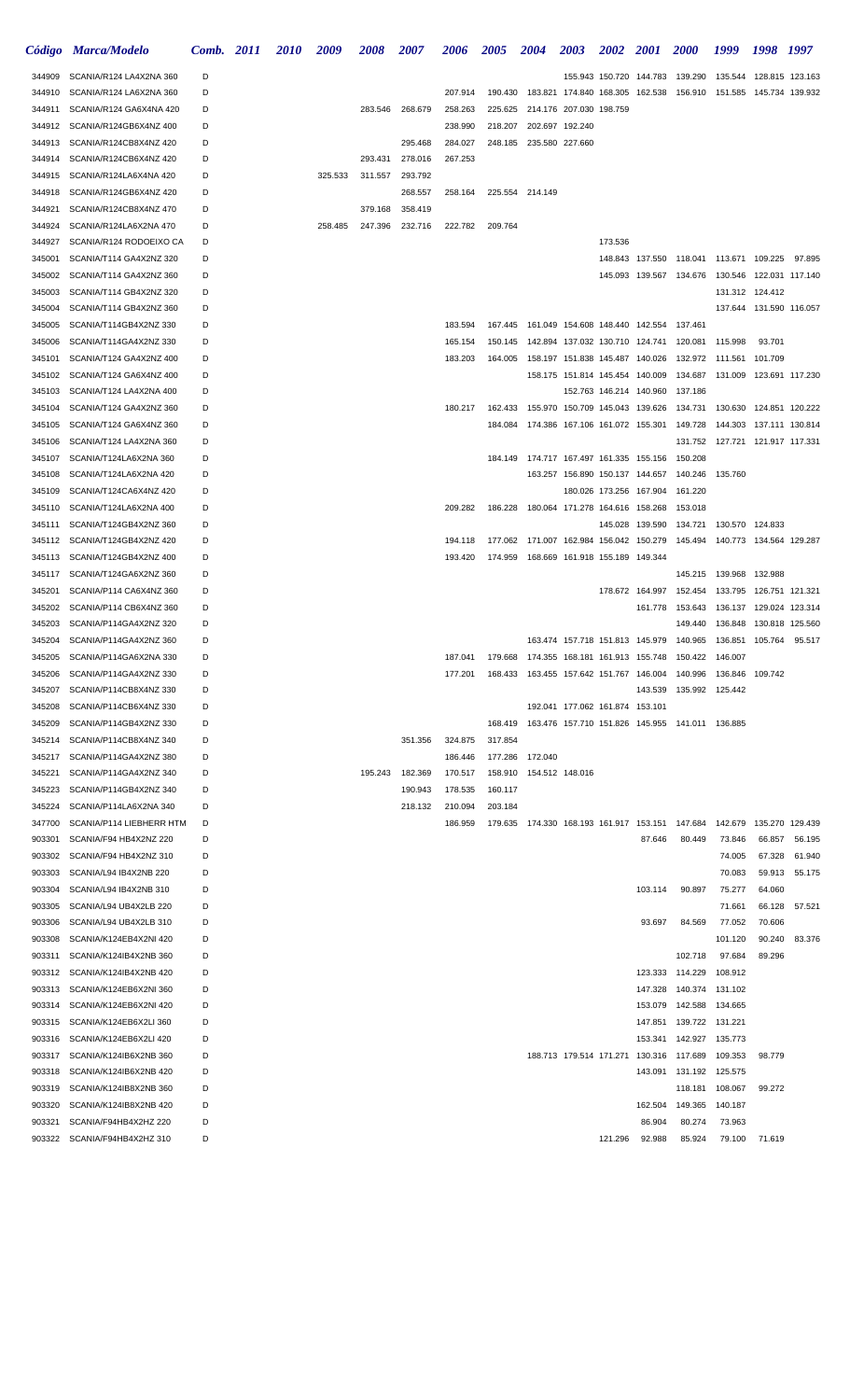|                           | Código Marca/Modelo                                        | Comb.  | <i>2011</i> | <i>2010</i> | 2009    | <b>2008</b>               | <b>2007</b> | 2006    | <b>2005</b>                                                   | <b>2004</b> | <b>2003</b>               | 2002          | <b>2001</b>        | <b>2000</b>        | 1999               | 1998 1997        |                  |
|---------------------------|------------------------------------------------------------|--------|-------------|-------------|---------|---------------------------|-------------|---------|---------------------------------------------------------------|-------------|---------------------------|---------------|--------------------|--------------------|--------------------|------------------|------------------|
| 903323                    | SCANIA/K94IB4X2NB 310                                      | D      |             |             |         |                           |             |         |                                                               |             |                           | 156.865       | 109.316            | 100.169            |                    |                  |                  |
| 903324                    | SCANIA/L94UB6X2LB 260                                      | D      |             |             |         |                           |             |         |                                                               |             |                           |               | 93.793             | 84.864             | 76.527             | 70.678           |                  |
| 903325                    | SCANIA/L94UB4X2LB 230                                      | D      |             |             |         |                           |             |         |                                                               |             |                           |               | 93.740             | 85.166             | 76.823             | 70.101           |                  |
| 903326                    | SCANIA/L94IB4X2NB 230                                      | D      |             |             |         |                           |             |         |                                                               |             |                           |               | 132.633 102.313    | 91.029             | 75.114             | 63.846           |                  |
| 903327                    | SCANIA/L94IB6X2*4LB 260                                    | D      |             |             |         |                           |             |         |                                                               |             |                           | 132.686       | 103.232            | 90.760             | 74.833             | 64.217           |                  |
| 903329                    | SCANIA/L94UB6X2 4LB 260                                    | D      |             |             |         |                           |             |         |                                                               |             |                           |               | 94.116             | 85.453             | 76.738             | 70.058           |                  |
| 903330                    | SCANIA/F94HB4X2NZ 260                                      | D      |             |             |         |                           |             |         |                                                               |             |                           | 121.177       | 93.051             | 85.503             | 79.051             | 71.809           |                  |
| 903601                    | IMP/SCANIA K124EB4X2N360                                   | D      |             |             |         |                           |             |         |                                                               |             |                           |               |                    |                    |                    |                  | 132.085 124.801  |
| 903603                    | IMP/SCANIA K124IB4X2 360                                   | D      |             |             |         |                           |             |         |                                                               |             |                           |               |                    | 122.617 115.076    | 108.876            |                  |                  |
| 903604                    | IMP/SCANIA K124IB4X2 420                                   | D      |             |             |         |                           |             |         |                                                               |             |                           |               | 129.518            | 119.468            | 114.563            |                  |                  |
| 903605                    | IMP/SCANIA K124EB6X2N360                                   | D<br>D |             |             |         |                           |             |         |                                                               |             |                           |               | 155.725            | 147.156            | 137.421            |                  |                  |
| 903606                    | IMP/SCANIA K124EB6X2N420<br>IMP/SCANIA K124IB6X2 360       | D      |             |             |         |                           |             |         |                                                               |             |                           |               | 159.127<br>146.281 | 149.494<br>131.278 | 140.984            |                  |                  |
| 903607<br>903608          | IMP/SCANIA K124IB6X2 420                                   | D      |             |             |         |                           |             |         |                                                               |             |                           |               | 149.255            | 138.036            | 120.408<br>131.567 |                  |                  |
| 903609                    | IMP/SCANIA L94IB4X2 220                                    | D      |             |             |         |                           |             |         |                                                               |             |                           |               | 107.569            | 95.924             | 78.784             | 66.637           |                  |
| 903610                    | IMP/SCANIA L94IB4X2 310                                    | D      |             |             |         |                           |             |         |                                                               |             |                           |               | 106.796            | 96.085             | 78.974             | 67.525           |                  |
| 903611                    | IMP/SCANIA L94UB4X2 220                                    | D      |             |             |         |                           |             |         |                                                               |             |                           |               | 98.673             | 88.188             | 80.766             | 73.960           |                  |
| 903612                    | IMP/SCANIA L94UB4X2 310                                    | D      |             |             |         |                           |             |         |                                                               |             |                           |               | 99.056             | 89.195             | 79.990             | 73.734           |                  |
| 903615                    | IMP/SCANIA K124EB6X2L360                                   | D      |             |             |         |                           |             |         |                                                               |             |                           |               | 156.257            | 147.526            | 136.524            |                  |                  |
| 903616                    | IMP/SCANIA K124EB6X2L420                                   | D      |             |             |         |                           |             |         |                                                               |             |                           |               | 160.165            | 149.949            | 141.184            |                  |                  |
| 903617                    | I/SCANIA L94UB4X2LB 230                                    | D      |             |             |         |                           |             |         |                                                               |             |                           |               | 100.160            | 90.521             | 82.495             | 75.083           |                  |
| 903618                    | I/SCANIA L94IB4X2NB 230                                    | D      |             |             |         |                           |             |         |                                                               |             |                           |               | 109.331            | 97.247             | 79.856             | 68.233           |                  |
|                           |                                                            |        |             |             |         |                           |             |         |                                                               |             |                           |               |                    |                    |                    |                  |                  |
|                           | <b>Fabricante:</b> SINOTRUK                                |        |             |             |         |                           |             |         |                                                               |             |                           |               |                    |                    |                    |                  |                  |
| 349400                    | I/SINOTRUK HOWO 6X2 380                                    | D      | 197.098     | 180.148     | 159.888 | 151.402                   | 142.120     |         |                                                               |             |                           |               |                    |                    |                    |                  |                  |
| 349401                    | I/SINOTRUK HOWO 6X4 380                                    | D      |             | 216.524     | 192.226 | 191.314                   |             |         |                                                               |             |                           |               |                    |                    |                    |                  |                  |
| <i><b>Fabricante:</b></i> | - TOR                                                      |        |             |             |         |                           |             |         |                                                               |             |                           |               |                    |                    |                    |                  |                  |
|                           | 349200 I/TOR TRUCK TB130                                   | D      |             |             |         | 326.589                   | 309.420     | 295.220 |                                                               |             |                           |               |                    |                    |                    |                  |                  |
|                           | <b>Fabricante: TRAMONTINI</b>                              |        |             |             |         |                           |             |         |                                                               |             |                           |               |                    |                    |                    |                  |                  |
|                           |                                                            | D      |             |             |         |                           |             |         |                                                               |             |                           |               |                    |                    | 32.420             |                  | 25.182           |
|                           | 342101 TRAMONTINI/CTT 1600B<br>342102 TRAMONTINI/CTT 1600N | D      |             |             |         |                           |             |         |                                                               |             |                           |               |                    | 35.066             | 32.418             | 29.433<br>29.441 | 25.178           |
|                           |                                                            |        |             |             |         |                           |             |         |                                                               |             |                           |               |                    |                    |                    |                  |                  |
| <b>Fabricante:</b>        | <i><b>TROLLER</b></i>                                      |        |             |             |         |                           |             |         |                                                               |             |                           |               |                    |                    |                    |                  |                  |
|                           | 348902 TROLLER/PANTANAL HD S4CH D                          |        |             |             |         |                           | 47.102      | 42.704  | 39.920                                                        |             |                           |               |                    |                    |                    |                  |                  |
|                           | <b>Fabricante: TUTTO</b>                                   |        |             |             |         |                           |             |         |                                                               |             |                           |               |                    |                    |                    |                  |                  |
|                           | 911801 TUTTO/RD 70                                         | G      |             |             |         |                           |             |         |                                                               |             |                           |               |                    |                    | 29.237             |                  | 27.722 26.068    |
|                           |                                                            |        |             |             |         |                           |             |         |                                                               |             |                           |               |                    |                    |                    |                  |                  |
|                           | <b>Fabricante:</b> URAL ZAM                                |        |             |             |         |                           |             |         |                                                               |             |                           |               |                    |                    |                    |                  |                  |
|                           | 390000 IMP/URAL ZAM YAMAZ                                  | D      |             |             |         |                           |             |         |                                                               |             |                           |               |                    |                    |                    |                  | 29.444 25.168    |
|                           | <b>Fabricante: VOLKSWAGEN</b>                              |        |             |             |         |                           |             |         |                                                               |             |                           |               |                    |                    |                    |                  |                  |
|                           | 310400 VW/35.300 PARTHENON                                 | D      |             | 187.479     | 175.485 | 163.125 157.859           |             |         | 150.428  140.854  133.366  127.373  122.057  110.968  106.136 |             |                           |               |                    |                    | 90.959             |                  | 80.484 76.240    |
|                           | 310601 VW/31.320 TRUCK GALEGO                              | D      |             | 215.257     |         |                           |             |         |                                                               |             |                           |               |                    |                    |                    |                  |                  |
|                           | 319602 VW/PUMA 4.T                                         | D      |             |             |         |                           |             |         |                                                               |             |                           | 47.943        | 46.840             | 45.434             | 43.266             | 41.209           | 39.851           |
| 319699                    | VW/PUMA                                                    | D      |             |             |         |                           |             |         |                                                               |             |                           |               |                    |                    |                    |                  | 39.861           |
| 319800                    | VW/31.260CN PMERECHIM 84                                   | D      |             |             |         | 188.443  177.598  169.906 |             |         |                                                               |             |                           |               |                    |                    |                    |                  |                  |
| 319801                    | VW/31.260 E SETEC TCT                                      | D      |             | 195.586     | 187.546 | 177.452                   |             |         |                                                               |             |                           |               |                    |                    |                    |                  |                  |
| 319804                    | VW/18.310 T SETEC CM                                       | D      |             |             |         |                           |             |         |                                                               |             | 103.756 99.274 95.978     |               |                    |                    |                    |                  |                  |
| 320099                    | VW/6.90                                                    | D      |             |             |         |                           |             |         |                                                               |             |                           |               | 46.862             | 45.450             | 43.253             |                  | 41.217 39.851    |
| 320281                    | VW/23.220 MOURA                                            | D      |             |             |         |                           |             |         |                                                               |             | 113.038  108.556  103.831 | 98.835        | 95.591             |                    |                    |                  |                  |
| 320508                    | VW/19.390 CTC 4X2                                          | D      | 216.200     |             |         |                           |             |         |                                                               |             |                           |               |                    |                    |                    |                  |                  |
| 320509                    | VW/19.330 CTC 4X2                                          | D      | 191.450     |             |         |                           |             |         |                                                               |             |                           |               |                    |                    |                    |                  |                  |
| 326002                    | VW/7.90 S                                                  | D      |             |             |         |                           |             |         |                                                               |             |                           |               | 58.360             | 55.686             | 52.702             |                  | 50.053 47.331    |
| 326004                    | VW/8.140                                                   | D      |             |             |         |                           |             |         |                                                               |             |                           |               | 58.615             | 52.864             | 50.822             | 48.849           | 46.819           |
|                           | 326007 VW/8.100                                            | D      |             |             |         |                           |             |         |                                                               |             |                           |               | 55.188             | 49.730             | 47.611             | 45.150           | 43.188           |
| 326010                    | VW/8.150E INBRA BD                                         | D      | 94.066      | 85.710      | 81.421  |                           |             |         |                                                               |             |                           |               |                    |                    |                    |                  |                  |
| 326099                    | VW/7.90                                                    | D      |             |             |         |                           |             |         |                                                               |             |                           |               |                    | 64.442             | 59.342             | 54.800           | 50.404           |
| 329301                    | VW/12.140 H                                                | D      |             |             |         |                           |             |         |                                                               |             |                           |               |                    |                    | 56.604             | 49.300           | 47.090           |
| 329302                    | VW/12.140 T                                                | D      |             |             |         |                           |             |         |                                                               |             |                           |               | 57.343             | 54.253             | 49.335             | 47.507           | 43.108           |
| 329303                    | VW/12.170 BT                                               | D      |             |             |         |                           |             |         |                                                               |             |                           | 70.496 67.142 | 64.255             | 58.223             | 54.288             | 50.216           | 48.213           |
| 329399                    | VW/12.140                                                  | D      |             |             |         |                           |             |         |                                                               |             |                           |               | 80.036             | 74.296             | 68.379             | 63.149           | 58.076           |
| 329401                    | VW/14.150                                                  | D<br>D |             |             |         |                           |             |         |                                                               |             |                           |               | 81.471             | 77.767             | 63.408             | 59.968           | 57.152           |
| 329402                    | VW/14.200<br>VW/14.220                                     | D      |             |             |         |                           |             |         |                                                               |             |                           |               | 73.433             | 67.563             | 73.941             | 68.277           | 62.789           |
| 329403<br>329404          | VW/14.170 BT                                               | D      |             |             |         |                           |             |         |                                                               |             |                           |               | 46.860             | 45.430             | 64.087<br>43.243   | 61.012<br>41.222 | 57.854<br>39.872 |
|                           |                                                            |        |             |             |         |                           |             |         |                                                               |             |                           |               |                    |                    |                    |                  |                  |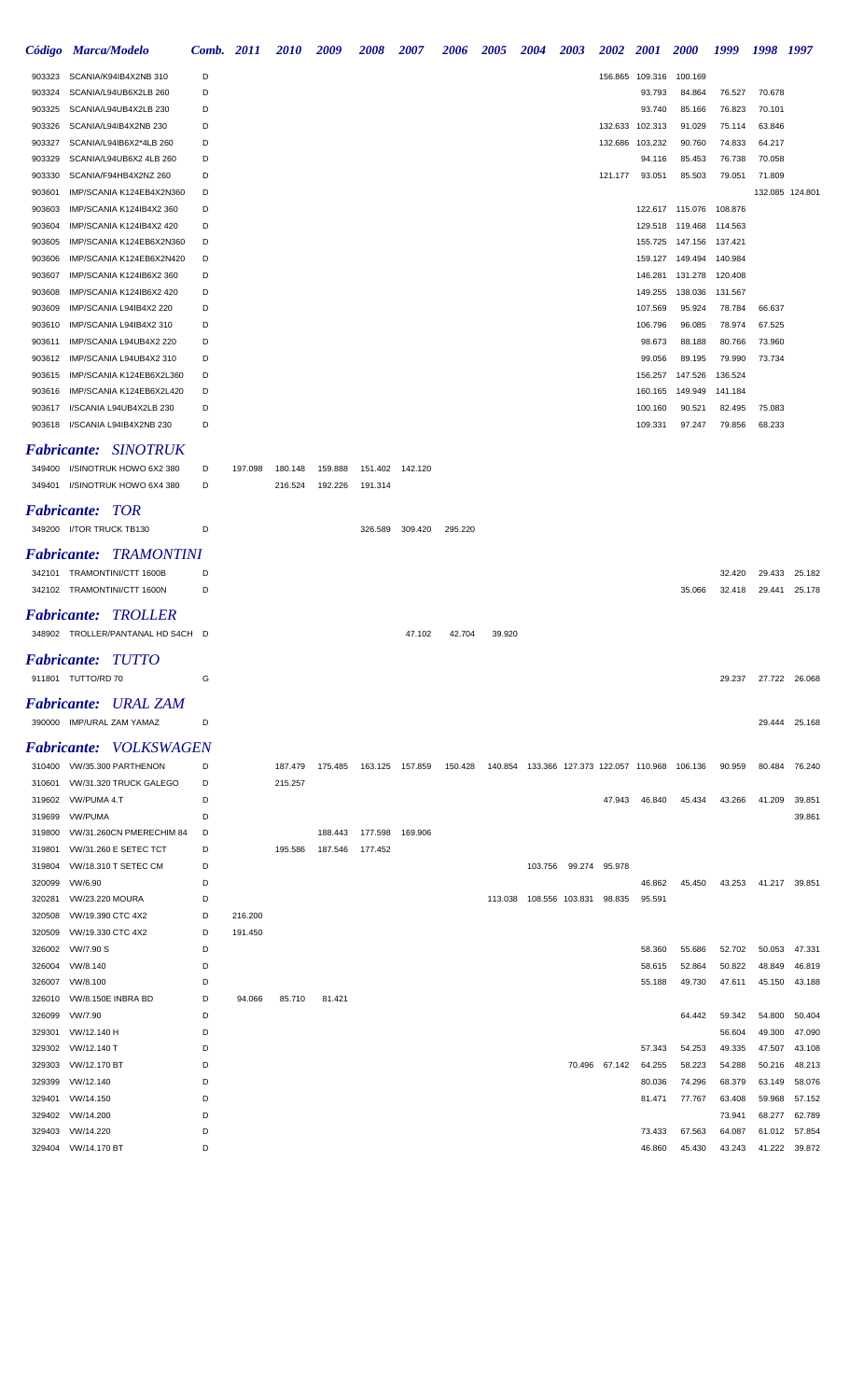|                  | Código Marca/Modelo                          | Comb.  | 2011               | <i>2010</i>        | 2009               | <b>2008</b>        | 2007             | 2006             | <b>2005</b>      | <b>2004</b>                             | 2003             | <b>2002</b>      | <b>2001</b>      | <i>2000</i>      | 1999             | 1998             | 1997   |
|------------------|----------------------------------------------|--------|--------------------|--------------------|--------------------|--------------------|------------------|------------------|------------------|-----------------------------------------|------------------|------------------|------------------|------------------|------------------|------------------|--------|
| 329499           | VW/14.140                                    | D      |                    |                    |                    |                    |                  |                  |                  |                                         |                  |                  |                  | 78.150           | 63.398           | 59.961           | 57.135 |
| 329599           | VW/12.160                                    | D      |                    |                    |                    |                    |                  |                  |                  |                                         |                  |                  |                  |                  |                  | 49.297           | 47.076 |
| 331403           | VW/16.200                                    | D      |                    |                    |                    |                    |                  |                  |                  | 92.624                                  | 87.897           | 83.737           | 80.136           | 71.861           | 68.868           | 66.206           | 57.932 |
| 331404           | VW/8.150                                     | D      | 92.627             | 82.117             | 78.889             | 73.755             | 70.536           | 67.092           | 64.206           | 61.811                                  | 59.184           | 57.184           | 55.236           | 52.879           | 50.801           | 48.859           | 46.818 |
| 331405           | VW/12.180                                    | D      |                    |                    |                    |                    |                  |                  |                  | 77.074                                  | 71.609           | 67.093           | 63.161           | 61.127           | 57.248           | 54.046           | 50.341 |
| 331406           | VW/14.180                                    | D      |                    |                    |                    |                    |                  |                  |                  |                                         |                  |                  | 85.169           | 79.029           | 74.568           | 68.577           | 63.225 |
| 331407<br>331408 | VW/8.120<br>VW/13.150                        | D<br>D |                    |                    |                    |                    | 80.060           | 62.309<br>75.456 | 59.239<br>70.747 | 56.641<br>67.203                        | 53.932<br>62.453 | 52.052<br>60.284 | 50.637<br>58.543 | 49.134<br>56.246 | 43.913<br>48.188 | 39.686<br>45.077 |        |
| 331409           | VW/15.180                                    | D      |                    |                    |                    |                    | 97.694           | 93.162           | 88.227           | 84.708                                  | 81.104           | 77.919           | 75.648           | 72.464           | 63.075           | 58.992           |        |
| 331410           | VW/17.300                                    | D      |                    |                    |                    |                    |                  |                  |                  | 98.968                                  | 91.956           | 85.293           | 82.685           | 79.764           | 71.269           | 66.631           |        |
| 331411           | VW/15.170                                    | D      |                    |                    |                    |                    |                  |                  |                  |                                         |                  | 79.958           | 73.405           | 67.549           | 65.466           | 61.212           |        |
| 331412           | VW/13.170                                    | D      |                    |                    |                    |                    |                  |                  |                  |                                         |                  | 69.774           | 67.823           | 62.464           | 55.848           | 52.196           |        |
| 331413           | VW/17.210 MOTOR MWM                          | D      |                    |                    |                    |                    |                  | 105.975          | 97.621           | 93.472                                  | 90.138           | 84.856           | 78.432           | 74.887           | 69.459           |                  |        |
| 331414           | VW/17.210 MOTOR CUMMINS                      | D      |                    |                    |                    |                    | 113.432          | 105.992          | 97.624           | 93.502                                  | 90.128           | 84.844           | 78.406           | 74.890           | 69.691           | 65.152           |        |
| 331415           | VW/13.180                                    | D      |                    |                    |                    |                    | 89.697           | 83.990           | 80.222           | 76.006                                  | 73.388           | 70.640           | 68.609           | 65.235           | 54.758           | 51.439           |        |
| 331416           | VW/40.300SC                                  | D      |                    |                    |                    |                    |                  |                  |                  |                                         |                  |                  | 107.165          | 103.918          | 99.269           |                  |        |
|                  | 331417 VW/17.220                             | D      |                    |                    |                    |                    | 118.407          | 112.053          | 106.871          | 99.525                                  | 94.869           | 88.191           | 85.397           | 82.942           | 73.426           | 68.669           | 65.120 |
| 331418           | VW/26.300                                    | D      |                    |                    |                    |                    |                  |                  |                  |                                         |                  | 110.957 106.823  | 92.788           | 88.724           | 86.669           |                  |        |
| 331419           | VW/8.120 TECAR PAS 3500                      | D      |                    |                    |                    |                    |                  |                  |                  | 56.669                                  | 53.910           | 52.061           | 50.627           | 49.126           | 44.119           |                  |        |
| 331420           | VW/8.150 TECAR PAS 3500                      | D      |                    |                    |                    |                    |                  | 67.066           | 64.211           | 61.801                                  | 59.208           | 57.164           | 55.235           | 53.126           | 48.326           |                  |        |
| 331421           | VW/15.170 4X4                                | D      |                    |                    |                    |                    |                  |                  |                  |                                         |                  |                  |                  | 67.568           | 64.286           | 59.044           |        |
| 331422<br>331423 | VW/15.180 4X4<br><b>VW/8.150VUC</b>          | D<br>D | 93.863             | 84.039             | 110.244<br>81.594  | 104.529<br>77.038  | 97.696<br>74.476 | 93.143<br>70.800 | 88.254<br>68.513 | 84.738<br>65.941                        | 81.130<br>63.154 | 77.925<br>61.007 | 75.658<br>58.947 | 56.648           |                  |                  |        |
| 331424           | VW/17.210 EQUITRAN CH15                      | D      |                    |                    |                    |                    |                  |                  |                  |                                         | 90.124           | 84.869           | 78.402           | 74.871           |                  |                  |        |
| 331425           | VW/17.210 EQUITRAN CH20                      | D      |                    |                    |                    |                    |                  |                  |                  |                                         | 90.117           | 84.845           | 78.411           | 74.872           |                  |                  |        |
| 331426           | VW/7.120                                     | D      |                    |                    |                    |                    |                  |                  |                  |                                         | 54.058           | 48.991           | 45.561           |                  |                  |                  |        |
| 331427           | <b>VW/17.220 TRATOR</b>                      | D      |                    |                    |                    |                    |                  | 112.012          | 106.922          | 99.550                                  | 94.836           | 88.157           |                  |                  |                  |                  |        |
| 331428           | VW/8.150E-CUMMINS                            | D      |                    |                    |                    | 73.733             | 70.554           | 67.094           | 64.206           | 61.783                                  | 59.214           | 57.197           | 55.237           |                  |                  |                  |        |
| 331429           | VW/17.250 E                                  | D      | 160.638            | 142.277            | 136.735            | 126.653            | 121.142          | 113.722          | 108.241          | 100.164                                 | 95.392           | 81.849           | 73.947           |                  |                  |                  |        |
| 331430           | VW/15.170 E                                  | D      |                    | 113.898            | 107.910            | 101.813            | 97.242           | 92.753           | 87.760           | 84.198                                  | 75.065           | 72.911           | 70.816           | 67.574           |                  |                  |        |
| 331431           | <b>VW/17.250 E-TRATOR</b>                    | D      |                    |                    |                    |                    | 121.172          | 113.688          | 108.231          | 100.195                                 | 95.373           | 89.081           |                  |                  |                  |                  |        |
| 331432           | VW/17.210 TRATOR MWM                         | D      |                    |                    |                    |                    |                  | 106.003          | 97.648           | 93.493                                  | 90.123           |                  |                  |                  |                  |                  |        |
| 331434           | VW/13.170 E                                  | D      |                    |                    |                    |                    | 90.479           | 83.412           | 77.748           | 72.966                                  | 71.501           | 69.759           |                  |                  |                  |                  |        |
| 331440           | VW/9.150E CUMMINS                            | D      | 101.896            | 90.311             | 86.785             | 81.120             | 77.571           | 73.779           | 70.646           | 67.969                                  | 65.133           |                  |                  |                  |                  |                  |        |
| 331441           | VW/8.120 EURO3<br>331442 VW/8.150E DELIVERY  | D      | 81.118             | 74.612             | 71.417             | 68.074             | 65.699           | 62.310           | 59.249           | 56.657                                  |                  |                  |                  |                  |                  |                  |        |
| 331443           | VW/5.140E DELIVERY                           | D<br>D | 89.001<br>73.998   | 78.699<br>65.797   | 74.158<br>62.860   | 70.934<br>59.209   | 68.664<br>57.206 | 65.475<br>54.632 | 61.414<br>51.767 | 57.595<br>47.048                        | 54.815<br>44.767 |                  |                  |                  |                  |                  |        |
| 331444           | VW/17.220 T.EURO3 WORKER                     | D      |                    |                    | 134.101            | 126.328            | 118.430          | 112.067          | 106.893          | 99.531                                  |                  |                  |                  |                  |                  |                  |        |
| 331446           | VW/26.220 EURO3 WORKER                       | D      | 178.962            | 160.005            | 152.205            | 143.297            | 135.415          | 126.954          | 116.436          |                                         |                  |                  |                  |                  |                  |                  |        |
| 331447           | VW/17.220 EURO3 WORKER                       | D      | 159.893            | 142.389            | 134.084            | 126.326            | 118.417          | 112.022          | 106.898          |                                         |                  |                  |                  |                  |                  |                  |        |
| 331448           | VW/24.220 EURO3 WORKER                       | D      | 158.775            | 141.054            | 131.894            | 126.315            | 116.999          | 110.285          | 104.136          |                                         |                  |                  |                  |                  |                  |                  |        |
| 331449           | VW/17.180 EURO3 WORKER                       | D      | 140.212            | 124.199            | 117.671            | 111.835            | 105.036          | 93.806           | 88.596           |                                         |                  |                  |                  |                  |                  |                  |        |
| 331450           | VW/13.180 EURO3 WORKER                       | D      | 120.656            | 107.203            | 100.651            | 94.154             | 89.720           | 83.953           | 80.244           | 76.026                                  |                  |                  |                  |                  |                  |                  |        |
| 331451           | VW/15.180 EURO3 WORKER                       | D      | 130.972            | 116.045            | 110.261            | 104.486            | 97.694           | 93.154           | 88.258           | 84.745                                  |                  |                  |                  |                  |                  |                  |        |
| 331452           | VW/31.320 CNC T 6X4                          | D      |                    |                    |                    | 176.971            | 168.556          | 155.597          | 149.301          | 141.738                                 |                  |                  |                  |                  |                  |                  |        |
| 331453           | VW/9.150ODM EL SCHEID DE                     | D      |                    |                    |                    |                    |                  | 77.986           | 72.335           | 68.674                                  |                  |                  |                  |                  |                  |                  |        |
| 331454           | VW/8.150E CIOATO STEEL                       | D      | 96.985             | 85.970             | 82.627             | 77.239             | 73.854           | 70.226           | 67.248           | 64.713                                  | 61.965           |                  |                  |                  |                  |                  |        |
| 331455<br>331456 | VW/17.250 CLC TRATOR<br>VW/17.250 CNC TRATOR | D<br>D | 161.223<br>161.224 | 147.824<br>147.808 | 140.049<br>140.059 | 132.123<br>132.105 | 126.302          | 119.594          |                  |                                         |                  |                  |                  |                  |                  |                  |        |
| 331457           | VW/31.370 CLM T 6X4                          | D      | 265.397            | 237.363            | 226.306            | 209.799            | 205.696          | 188.653          |                  |                                         |                  |                  |                  |                  |                  |                  |        |
| 331458           | VW/31.370 CNM T 6X4                          | D      |                    |                    |                    | 156.436            | 149.682          | 141.121          |                  |                                         |                  |                  |                  |                  |                  |                  |        |
| 331459           | VW/19.370 CLM T 4X2                          | D      | 224.499            | 200.091            | 184.082            | 167.040            | 152.745          | 147.391          |                  |                                         |                  |                  |                  |                  |                  |                  |        |
| 331460           | VW/19.370 CNM T 4X2                          | D      |                    |                    | 156.007            | 148.202            | 137.849          | 125.303          |                  |                                         |                  |                  |                  |                  |                  |                  |        |
| 331461           | VW/9.150 BLINFORT                            | D      |                    |                    |                    |                    |                  | 118.009          |                  | 112.595 107.887                         |                  |                  |                  |                  |                  |                  |        |
| 331462           | VW/8.120 DUTRA CD                            | D      | 102.263            | 94.047             | 89.991             | 85.811             | 82.847           | 78.585           |                  |                                         |                  |                  |                  |                  |                  |                  |        |
| 331463           | VW/MULTIEIXO 19320 PLAT                      | D      |                    |                    | 181.088            | 172.003            | 159.979          | 145.431          | 139.425          |                                         |                  |                  |                  |                  |                  |                  |        |
| 331464           | VW/PM1000TAO CAM 3E                          | D      |                    |                    | 126.442            | 115.033            | 111.604          | 105.953          | 95.756           | 91.758                                  |                  | 88.152 84.959    | 81.783           | 79.060           | 72.400           | 68.946           | 65.366 |
| 331465           | VW/17.250 CL RODOEIXO CA                     | D      |                    |                    |                    | 144.766            | 138.278          | 130.999          | 124.252          |                                         |                  |                  |                  |                  |                  |                  |        |
| 331466           | VW/31370 ROSSETTI TR6X4                      | D      |                    |                    | 231.765            | 212.744            | 206.004          |                  |                  |                                         |                  |                  |                  |                  |                  |                  |        |
| 331467           | VW/19370CNMT SAOJOAO CP                      | D      |                    |                    | 193.738            | 175.770            | 170.121          |                  |                  |                                         |                  |                  |                  |                  |                  |                  |        |
| 331468           | VW/19320CNCTT SAOJOAO CP                     | D      |                    |                    | 164.872            | 156.677            | 145.664          | 132.418          | 125.092          |                                         |                  |                  |                  |                  |                  |                  |        |
| 331470<br>331471 | VW/17.300 TOPLINE CE                         | D<br>D | 144.084            | 131.287            | 124.375            | 117.385            | 112.156          | 105.636          | 99.768           | 94.778                                  | 90.168           |                  |                  | 96.230           | 91.302           | 86.903           | 82.426 |
| 331472           | VW/17250 PM1000TAO CT 2E<br>VW/31.320 MASTER | D      | 173.358<br>233.322 | 158.990<br>206.809 | 150.605<br>198.709 | 142.072<br>189.100 | 135.736          | 128.655          |                  | 121.503 115.373 109.830 104.826 100.596 |                  |                  |                  |                  |                  |                  |        |
|                  | 331473 VW/18.310 ROSSETTI CB                 | D      |                    |                    |                    |                    |                  |                  | 115.451          |                                         |                  |                  |                  |                  |                  |                  |        |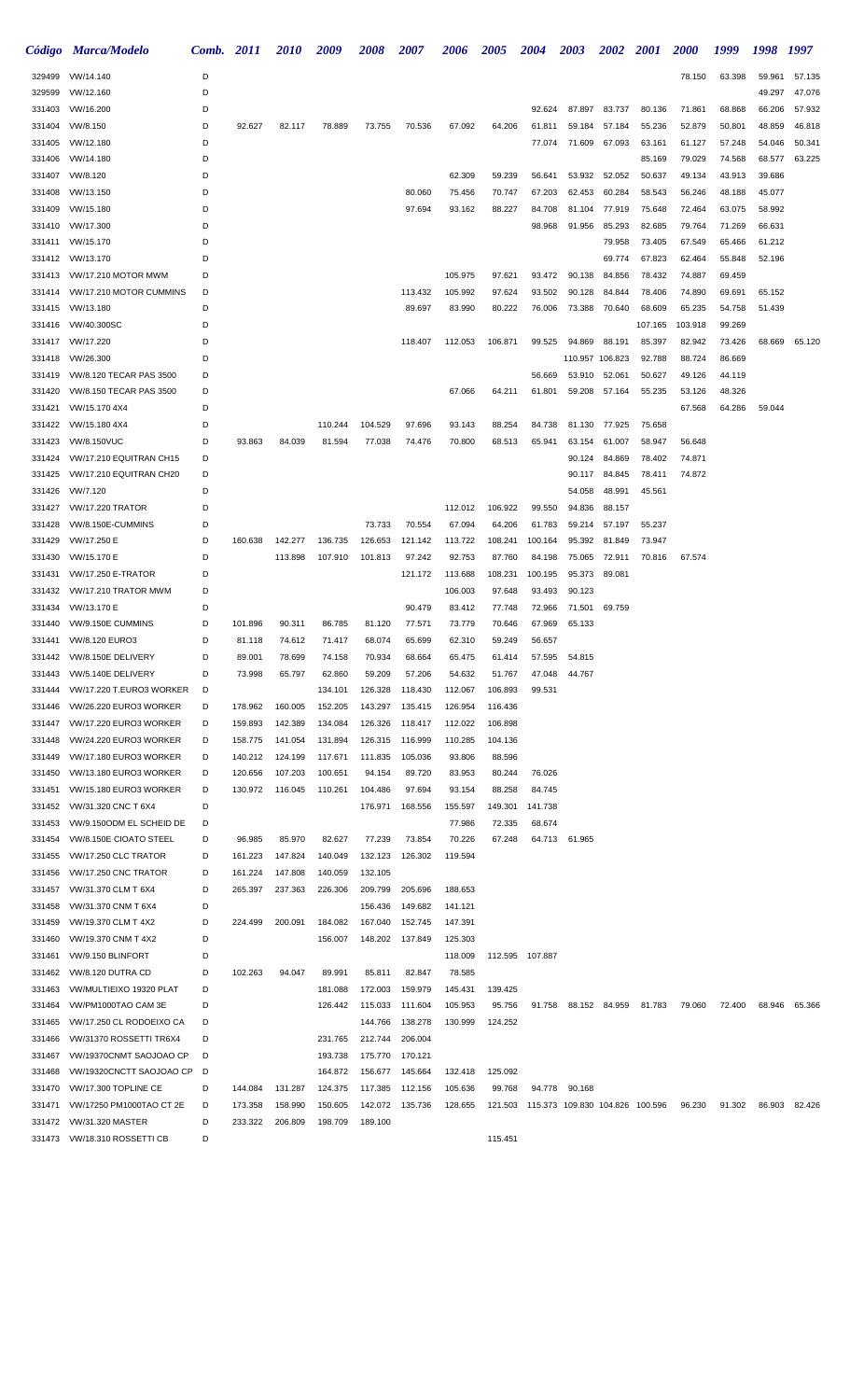|                  | Código Marca/Modelo                           | Comb.  | 2011    | <i>2010</i> | 2009    | <b>2008</b> | <b>2007</b>     | 2006    | <b>2005</b> | <b>2004</b>                                 | <b>2003</b>                 | <b>2002</b>             | <i>2001</i> | <b>2000</b> | 1999   | 1998   | 1997          |
|------------------|-----------------------------------------------|--------|---------|-------------|---------|-------------|-----------------|---------|-------------|---------------------------------------------|-----------------------------|-------------------------|-------------|-------------|--------|--------|---------------|
|                  | 331474 VW/17.300 TOPLINE CE                   | D      |         |             |         |             |                 |         |             |                                             |                             |                         | 90.855      | 87.629      | 82.913 |        |               |
| 331475           | <b>VW/VIR 17250 CLC 6X2</b>                   | D      |         |             |         |             | 132.974         | 126.003 | 119.504     |                                             |                             |                         |             |             |        |        |               |
| 331476           | VW/15.180CNM SAOJOAO CM                       | D      | 139.524 | 123.628     | 117.442 | 111.337     |                 |         |             |                                             |                             |                         |             |             |        |        |               |
| 331478           | <b>VW/18310 TITAN VIR 4X2</b>                 | D      |         |             |         |             |                 | 115.785 |             | 107.109  101.912  96.701  92.858            |                             |                         | 89.105      |             |        |        |               |
| 331479           | <b>VW/VIR 19320 CLC TT 6X2</b>                | D      |         |             | 163.876 | 155.578     | 144.667         | 131.625 |             |                                             |                             |                         |             |             |        |        |               |
| 331482           | VW/5.140 MIB METROPOL BD                      | D      |         |             |         |             | 59.810          | 57.121  | 54.128      | 51.412                                      |                             |                         |             |             |        |        |               |
| 331484           | VW/HIDRAULASER 17.250CLC                      | D      |         |             |         |             | 133.693         | 126.610 | 119.604     |                                             |                             |                         |             |             |        |        |               |
| 331485           | VW/8.150 E DELIVERY PLUS                      | D      | 93.425  | 82.831      | 78.985  |             |                 |         |             |                                             |                             |                         |             |             |        |        |               |
| 331486           | VW/9.150 E DELIVERY                           | D      | 90.500  | 82.958      | 80.899  |             |                 |         |             |                                             |                             |                         |             |             |        |        |               |
| 331487           | VW/13.180 LM TRATOR                           | D      |         |             | 107.472 | 100.534     | 95.803          |         |             |                                             |                             |                         |             |             |        |        |               |
| 331490           | VW/18.310 CARMETAL CA                         | D      |         |             |         |             |                 |         |             | 103.921                                     | 98.597                      | 94.746                  |             |             |        |        |               |
| 331491           | VW/8.150E RANGEL CAM CD                       | D      |         | 84.021      | 79.182  | 75.736      | 73.325          |         |             |                                             |                             |                         |             |             |        |        |               |
| 331492           | VW/18.310 TRUKAM CA                           | D      |         |             |         |             |                 | 117.229 | 108.470     | 103.161                                     | 97.917                      | 94.054                  | 90.261      |             |        |        |               |
| 331495           | VW/19.320 CN RODOEIXO CA                      | D      |         | 184.859     | 168.350 | 159.909     | 148.713         | 135.234 |             |                                             |                             |                         |             |             |        |        |               |
| 331496           | VW/19.320 CL RODOEIXO CA                      | D      |         | 188.017     | 171.207 | 162.627     |                 |         |             |                                             |                             |                         |             |             |        |        |               |
| 331497           | VW/8.150 MORUMBI CT                           | D      |         | 96.714      |         |             |                 |         |             |                                             |                             |                         |             |             |        |        |               |
| 331498<br>331703 | VW/13.180CNM MORUMBI CT<br>VW/7.100           | D<br>D | 126.171 | 115.329     | 109.334 |             |                 |         |             |                                             |                             | 61.964                  | 49.958      | 48.203      | 46.292 |        |               |
| 331704           | VW/7.100 TECAR PAS 3500                       | D      |         |             |         |             |                 |         |             |                                             |                             | 53.808                  | 49.964      | 48.197      | 46.302 |        | 44.410 42.474 |
| 331705           | VW/KM BETA JUNIOR                             | D      |         |             |         | 59.210      | 53.178          | 51.862  | 49.354      | 48.018                                      | 47.814                      | 47.369                  | 46.154      | 44.891      |        |        |               |
|                  | 331706 VW/7.110                               | D      |         |             |         |             |                 | 71.558  | 58.842      | 56.400                                      | 54.054                      | 52.283                  | 51.273      | 49.715      | 48.008 | 46.521 | 44.098        |
|                  | 331799 VW/7.110                               | D      |         |             |         |             |                 |         |             | 73.531                                      | 68.319                      | 63.269                  | 49.947      | 48.210      | 46.306 | 44.428 | 42.459        |
| 333099           | VW/11.140                                     | D      |         |             |         |             |                 |         |             |                                             |                             | 74.717 71.160           | 68.086      | 64.990      | 61.477 | 58.385 | 55.237        |
| 333599           | VW/14.210                                     | D      |         |             |         |             |                 |         |             |                                             |                             |                         |             | 94.785      | 79.570 | 74.546 | 71.306        |
|                  | 334101 VW/16.210                              | D      |         |             |         |             |                 |         |             |                                             |                             |                         |             |             | 78.247 | 75.025 | 70.687        |
|                  | 334102 VW/16.210 H                            | D      |         |             |         |             |                 |         |             |                                             |                             |                         |             |             | 64.885 | 62.683 | 58.163        |
|                  | 334103 VW/16.220                              | D      |         |             |         |             |                 |         |             |                                             |                             |                         | 90.510      | 83.377      | 78.246 | 75.041 | 70.711        |
| 334104           | VW/16.170 BT                                  | D      |         |             |         |             |                 |         |             |                                             |                             | 91.661                  | 87.758      | 71.852      | 66.412 | 63.120 | 59.177        |
|                  | 334106 VW/16.300                              | D      |         |             |         |             |                 |         |             |                                             |                             |                         | 96.620      | 85.144      | 80.511 | 76.611 | 73.210        |
| 334199           | VW/16.170                                     | D      |         |             |         |             |                 |         |             |                                             |                             |                         |             | 91.264      | 64.907 | 62.683 | 58.147        |
| 339001           | <b>VW/L80</b>                                 | D      |         |             |         |             |                 |         |             |                                             |                             |                         |             |             | 47.579 | 43.940 | 39.851        |
| 339002           | VW/40.300                                     | D      |         |             |         |             |                 |         |             |                                             |                             | 118.122 109.412 100.433 |             | 97.406      | 93.079 | 86.116 | 78.836        |
| 339003           | VW/18.310                                     | D      |         |             |         |             |                 | 107.603 | 99.567      | 94.702                                      | 89.860                      | 86.303                  | 78.324      | 69.375      |        |        |               |
| 339005           | VW/15.190                                     | D      |         |             |         |             |                 | 95.470  | 88.443      | 85.198                                      | 81.194                      | 78.116                  | 63.166      | 61.121      |        |        |               |
| 339006           | VW/13.190                                     | D      |         |             |         |             |                 | 83.979  | 80.225      | 76.014                                      | 73.380                      | 70.621                  | 68.611      | 65.246      |        |        |               |
|                  | 339007 VW/26.310                              | D      |         |             |         |             |                 | 139.988 |             | 130.127  121.305  116.811  112.450  102.175 |                             |                         |             | 86.999      |        |        |               |
|                  | 339008 VW/23.310                              | D      |         |             |         |             |                 | 129.718 |             |                                             |                             | 98.842                  | 95.426      |             |        |        |               |
| 339009           | VW/17.310                                     | D      |         |             |         |             |                 | 107.012 | 99.091      | 94.250                                      | 89.453                      | 85.366                  | 79.870      | 76.381      |        |        |               |
| 339010           | VW/23.220                                     | D      |         |             |         |             | 133.283         | 125.225 |             | 117.308 109.107 103.848                     |                             | 98.822                  | 90.697      | 80.919      |        |        |               |
| 339011           | VW/26.220                                     | D      |         |             |         |             | 135.376         | 126.967 |             | 116.471 111.850 107.760 104.060             |                             |                         | 97.033      | 83.218      |        |        |               |
| 339012           | VW/23.210 MOTOR CUMMINS                       | D      |         |             |         |             |                 | 117.476 |             | 106.045 101.645                             | 93.370                      | 89.832                  | 86.704      | 82.964      |        |        |               |
| 339013           | VW/23.210 MOTOR MWM                           | D      |         |             |         |             |                 | 117.445 |             | 106.070 101.602                             | 93.371                      | 89.828                  | 85.429      | 83.227      |        |        |               |
| 339015           | VW/26.260                                     | D      |         |             |         |             |                 | 136.498 |             | 127.774 120.992 115.607 110.777 106.754     |                             |                         |             |             |        |        |               |
| 339016           | VW/TUTTO 17.310 4E                            | D      |         |             |         |             |                 |         |             |                                             |                             | 89.463 85.375           | 80.964      |             |        |        |               |
| 339019           | 339017 VW/23.250 E<br><b>VW/26.310 TRATOR</b> | Ð<br>D |         |             |         |             | 133.918         | 125.795 |             | 116.681  110.118  100.764  97.416           |                             | 130.785 119.835 114.805 |             |             |        |        |               |
| 339030           | VW/MULTIEIXO 26260 8X4                        | D      |         |             |         |             | 183.276 175.039 | 164.544 |             | 153.689  141.189  129.713  125.706          |                             |                         |             |             |        |        |               |
| 339031           | VW/18.310 TITAN                               | D      |         |             |         |             | 117.437         | 107.624 | 99.571      | 94.692                                      |                             | 89.857 86.319           |             |             |        |        |               |
| 339034           | VW/31.310                                     | D      |         |             |         |             | 161.447 154.237 | 145.687 |             | 137.061  125.744  121.453                   |                             |                         |             |             |        |        |               |
| 339035           | VW/31.260                                     | D      |         |             |         |             |                 | 141.156 | 134.383     | 124.078 118.936                             |                             |                         |             |             |        |        |               |
| 339036           | VW/13.180 E                                   | D      |         |             |         | 94.122      | 89.701          | 83.992  | 80.233      |                                             | 76.042 73.366               | 70.645                  | 68.602      | 65.233      |        |        |               |
| 339037           | VW/15.180 E                                   | D      |         | 116.051     | 110.220 | 104.510     | 97.692          | 93.132  | 88.247      | 84.712                                      | 81.118                      |                         |             |             |        |        |               |
| 339038           | VW/26.260 E                                   | D      | 194.245 | 170.164     | 159.287 | 148.052     | 143.302         | 136.470 |             | 127.841 121.031                             |                             |                         |             |             |        |        |               |
| 339039           | VW/31.260 E                                   | D      | 195.782 | 173.747     | 166.006 | 156.455     | 149.730         | 141.169 |             | 134.333 124.634                             |                             |                         |             |             |        |        |               |
| 339040           | VW/24.250 CNC 6X2                             | D      | 168.851 | 150.019     | 142.798 | 133.748     | 129.496         | 122.510 | 113.794     |                                             |                             |                         |             |             |        |        |               |
| 339041           | VW/24.250 CLC 6X2                             | D      | 168.851 | 150.041     | 142.789 | 133.754     | 129.518         | 122.514 |             | 107.894 103.849                             |                             |                         |             |             |        |        |               |
| 339042           | VW/17.250 CLC                                 | D      | 161.221 | 147.792     | 140.010 | 132.111     | 126.234         | 119.627 | 111.238     |                                             |                             |                         |             |             |        |        |               |
| 339043           | VW/17.250 CNC                                 | D      | 161.220 | 147.782     | 140.075 | 132.180     | 126.253         | 119.608 | 111.222     |                                             |                             |                         |             |             |        |        |               |
| 339044           | VW/24.250E WORKER 6X2                         | D      |         |             | 141.624 | 133.704     | 129.161         | 121.906 |             | 111.257 107.394                             |                             |                         |             |             |        |        |               |
| 339047           | VW/19.320 CLC TT                              | D      | 193.068 | 171.383     | 156.088 | 148.246     | 137.859         | 125.330 |             | 119.440 115.190                             |                             |                         |             |             |        |        |               |
| 339048           | VW/19.320 CNC TT                              | D      | 193.062 | 171.387     | 156.014 | 148.259     | 137.798         | 125.297 | 120.130     |                                             |                             |                         |             |             |        |        |               |
| 339049           | VW/15180E TOPLINE                             | D      |         |             |         |             | 106.970         | 100.184 | 93.252      |                                             |                             |                         |             |             |        |        |               |
| 339050           | VW/15.180 CLM                                 | D      | 138.049 | 122.845     | 117.864 | 108.949     | 105.039         |         |             |                                             |                             |                         |             |             |        |        |               |
| 339051           | VW/15.180 CNM                                 | D      | 130.975 | 116.019     | 110.254 | 104.474     | 97.739          | 93.169  | 88.258      |                                             | 84.737 81.114 77.914 75.641 |                         |             | 72.439      | 70.153 | 66.804 | 63.358        |
|                  | 339052 VW/13.180 CLM                          | D      | 117.545 | 107.474     | 101.871 | 96.365      | 89.436          | 85.187  |             |                                             |                             |                         |             |             |        |        |               |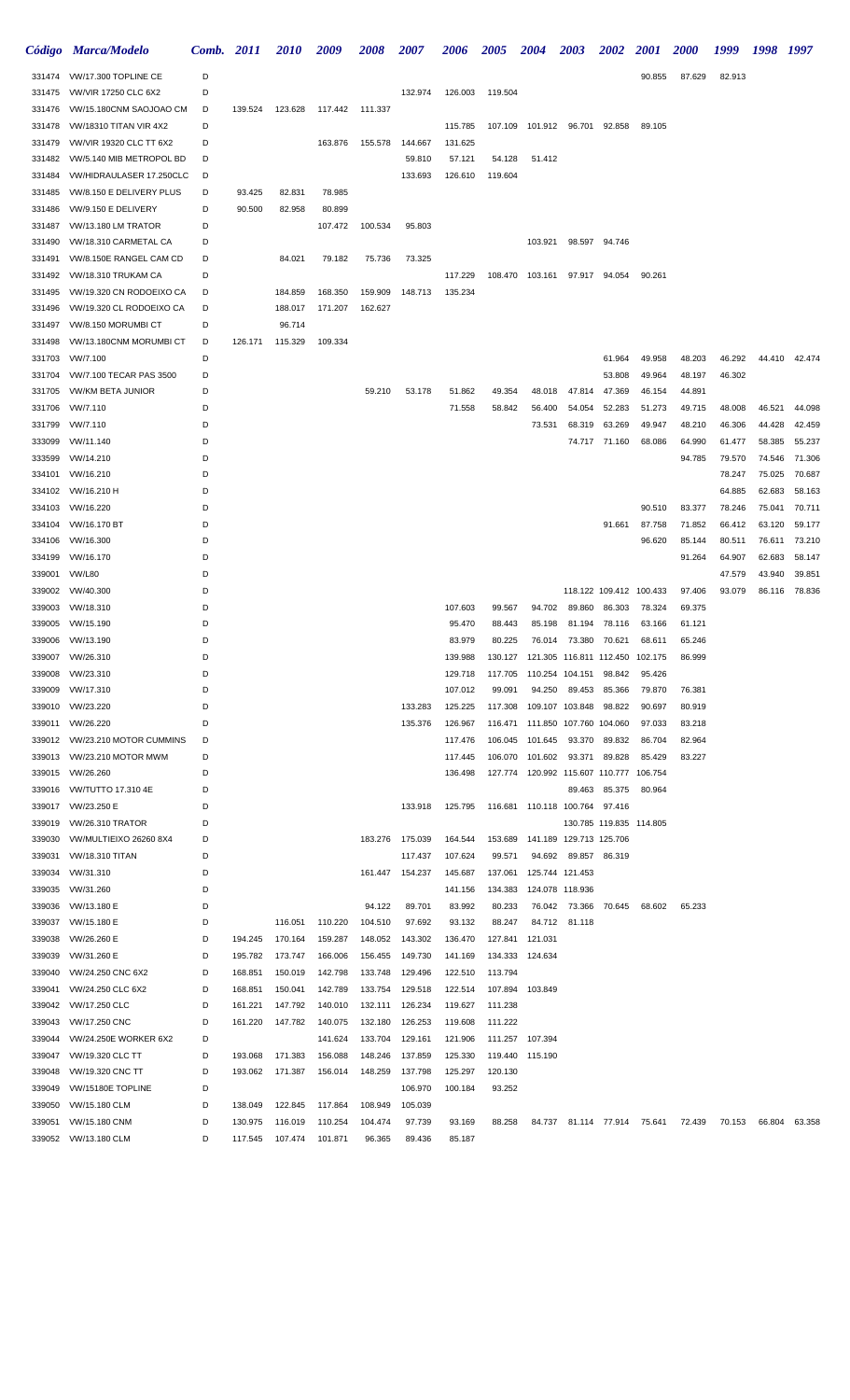|                  | Código Marca/Modelo                                     | Comb. 2011 |         | <i>2010</i>       | 2009               | 2008            | <i><b>2007</b></i> | 2006               | <b>2005</b>        | <b>2004</b>                             | <b>2003</b>                                | <b>2002</b>   | <b>2001</b> | <b>2000</b>                                          | 1999    | 1998 1997 |        |
|------------------|---------------------------------------------------------|------------|---------|-------------------|--------------------|-----------------|--------------------|--------------------|--------------------|-----------------------------------------|--------------------------------------------|---------------|-------------|------------------------------------------------------|---------|-----------|--------|
| 339053           | VW/13.180 CNM                                           | D          | 117.538 | 107.426           | 101.855            | 96.400          | 89.408             | 85.177             | 75.579             |                                         |                                            |               |             |                                                      |         |           |        |
| 339054           | VW/31.320 CLC 6X4                                       | D          | 225.095 | 199.565           | 191.747            | 182.391         | 173.829            | 163.620            |                    |                                         |                                            |               |             |                                                      |         |           |        |
| 339055           | VW/31.320 CNC 6X4                                       | D          | 218.325 | 193.487           | 185.976            | 176.963         | 168.525            | 152.555            | 146.869            |                                         |                                            |               |             |                                                      |         |           |        |
| 339056           | VW/BMB 17.250 CLC CM                                    | D          |         |                   | 140.023            | 132.170         | 126.250            | 119.631            | 110.601            |                                         |                                            |               |             |                                                      |         |           |        |
| 339058           | VW/25.360 CLM T 6X2                                     | D          |         |                   | 205.451            | 182.114         | 174.139            | 164.132            | 154.989            |                                         |                                            |               |             |                                                      |         |           |        |
| 339059           | VW/26.260 PMERECHIM 8X4                                 | D          | 228.803 | 208.530           | 197.506            | 186.361         | 178.100            | 167.362            | 157.575            |                                         | 149.323 142.062                            |               |             |                                                      |         |           |        |
| 339060           | VW/26.260E PMERECHIM 8X4                                | D          |         | 190.502           | 178.369            | 165.882         | 160.459            | 152.932            | 143.188            |                                         |                                            |               |             |                                                      |         |           |        |
| 339061           | VW/24.250C PMERECHIM 8X2                                | D          | 176.876 | 157.069           | 148.692            | 140.425         | 135.592            | 127.973            | 122.692            |                                         |                                            |               |             |                                                      |         |           |        |
| 339063<br>339064 | VW/MULTIEIXO 24250 8X4                                  | D<br>D     | 193.727 | 171.961           | 162.789            | 153.748         | 148.509            | 140.182            | 134.381            |                                         |                                            |               |             |                                                      |         |           |        |
| 339065           | VW/23.310 PMERECHIM 8X2<br>VW/23.220 PMERECHIM 8X2      | D          |         |                   |                    |                 |                    | 137.317            | 129.567<br>129.393 |                                         | 121.325 114.607 108.760<br>120.409 114.539 |               |             |                                                      |         |           |        |
| 339066           | VW/25.370 CLM T 6X2                                     | D          | 241.012 | 213.732           | 205.468            | 182.110         | 174.042            | 163.974            | 154.851            |                                         |                                            |               |             |                                                      |         |           |        |
| 339067           | VW/25.370 CNM T 6X2                                     | D          |         | 213.718           | 205.446            | 182.129         | 179.374            |                    |                    |                                         |                                            |               |             |                                                      |         |           |        |
| 339068           | VW/24.250E PMERECHIM 8X2                                | D          |         |                   |                    |                 |                    | 128.576            |                    | 124.011 119.960                         |                                            |               |             |                                                      |         |           |        |
| 339070           | VW/31.370 CNM 6X4                                       | D          | 261.905 | 232.028           | 218.848            | 200.866         | 184.628            | 173.896            |                    |                                         |                                            |               |             |                                                      |         |           |        |
| 339075           | VW/26.260 CLM 6X4                                       | D          |         | 178.993           | 169.523            | 160.015         | 155.232            | 146.237            |                    |                                         |                                            |               |             |                                                      |         |           |        |
| 339076           | VW/31.260 CLM 6X4                                       | D          |         |                   | 178.171            | 171.527         | 167.233            | 157.583            |                    |                                         |                                            |               |             | 148.806  141.381  134.538  128.482  123.259  117.934 |         |           |        |
| 339077           | VW/31.260 CNM 6X4                                       | D          | 195.771 | 173.693           | 165.977            | 156.426         | 149.661            |                    |                    |                                         |                                            |               |             |                                                      |         |           |        |
| 339078           | VW/31.320CN PMERECHIM 84                                | D          | 255.881 | 226.805           | 218.013            | 207.436         | 197.504            | 185.990            |                    |                                         |                                            |               |             |                                                      |         |           |        |
| 339079           | VW/26.260 CNM 6X4                                       | D          | 194.246 | 170.091           | 159.274            | 148.028         | 143.269            |                    |                    |                                         |                                            |               |             |                                                      |         |           |        |
| 339080           | VW/24.250CN PMERECHIM 82                                | D          | 206.882 | 183.676           | 173.938            | 164.199         | 158.621            | 149.682            | 141.395            |                                         |                                            |               |             |                                                      |         |           |        |
| 339082<br>339083 | <b>VW/23.310 TRIEL ED</b><br>VW/MULTIEIXO 31320 8X4     | D<br>D     |         | 229.702           | 220.781            | 210.148         | 200.167            | 126.589<br>190.090 |                    | 122.359 114.589                         |                                            |               |             |                                                      |         |           |        |
| 339084           | VW/18.310 PONTO15                                       | D          |         |                   |                    |                 |                    |                    | 109.178            | 103.830                                 | 98.581                                     | 94.675        |             |                                                      |         |           |        |
| 339085           | VW/18.310 TOPLINE                                       | D          |         |                   |                    |                 |                    | 113.647            | 105.158            | 100.055                                 | 94.945                                     | 91.194        | 87.495      |                                                      |         |           |        |
| 339086           | VW/25.320 CNC T 6X2                                     | D          | 213.076 | 195.151           | 186.596            | 177.567 170.181 |                    | 160.335            |                    |                                         |                                            |               |             |                                                      |         |           |        |
| 339087           | <b>VW/CHAPEMEC TRATOR</b>                               | D          |         |                   |                    |                 |                    |                    | 70.751             | 67.190                                  | 62.446                                     | 60.273        | 58.554      | 56.255                                               |         |           |        |
| 339088           | VW/25.320 CLC T 6X2                                     | D          | 213.075 | 195.147           | 186.576            | 177.614         | 168.593            | 158.809            |                    |                                         |                                            |               |             |                                                      |         |           |        |
| 339089           | <b>VW/24.250 MASTER</b>                                 | D          | 199.655 | 177.343           | 168.884            | 158.167         | 153.127            | 144.840            |                    |                                         |                                            |               |             |                                                      |         |           |        |
| 339090           | VW/17.310 PONTO15                                       | D          |         |                   |                    |                 |                    |                    |                    | 103.284                                 |                                            | 98.052 93.543 |             |                                                      |         |           |        |
| 339091           | <b>VW/9.150ECE SBB CF</b>                               | D          |         | 93.017            | 87.865             | 83.909          | 77.917             | 74.051             | 68.683             |                                         |                                            |               |             |                                                      |         |           |        |
| 339092           | VW/24.220E3 PMERECHIM 82                                | D          |         | 171.172           | 160.044            | 153.244         | 141.965            | 133.821            | 128.704            |                                         |                                            |               |             |                                                      |         |           |        |
| 339093           | VW/BMB 31.320 CNC CM                                    | D          | 209.925 | 185.798           | 178.147            | 161.701         | 154.927            |                    |                    |                                         |                                            |               |             |                                                      |         |           |        |
| 339094           | VW/BMB 19.320 CNC 6X2                                   | D          |         | 185.113           | 168.572            | 160.205         | 148.950            |                    |                    |                                         |                                            |               |             |                                                      |         |           |        |
| 339095           | VW/BMB 19.320 CLC 6X2<br>VW/BMB 31.320 CLC CM           | D<br>D     |         |                   | 173.820<br>200.674 |                 |                    |                    |                    |                                         |                                            |               |             |                                                      |         |           |        |
| 339096<br>339097 | VW/23.250E PMERECHIM 8X2                                | D          |         | 208.815           |                    | 190.924         |                    | 135.601            |                    | 128.082 120.835                         |                                            |               |             |                                                      |         |           |        |
| 339098           | VW/31.370CN PMERECHIM 84                                | D          |         | 256.371           | 241.810            | 221.950         | 214.835            |                    |                    |                                         |                                            |               |             |                                                      |         |           |        |
| 339099           | <b>VW/VOLKSWAGEN</b>                                    | D          |         |                   | 62.850             | 59.229          | 57.207             | 54.611             | 51.767             | 50.292                                  | 47.808                                     | 46.699        | 45.575      | 45.429                                               | 43.262  | 41.220    | 39.860 |
| 339201           | VW/24.220                                               | D          |         |                   |                    | 126.327         | 117.045            | 110.283            | 104.124            | 98.927                                  | 94.123                                     | 89.890        | 86.234      | 82.515                                               | 78.310  | 74.526    | 70.662 |
| 339202           | VW/24.250                                               | D          | 164.161 | 149.581           | 141.697            | 133.683         | 129.103            | 121.865            | 115.101            |                                         | 109.303 104.086                            | 99.313        | 95.324      | 91.198                                               | 86.526  | 82.366    | 78.128 |
| 339203           | <b>VW/TUTTO 24250 4E</b>                                | D          |         |                   |                    |                 |                    |                    |                    |                                         | 129.027 119.938 112.336 107.778            |               |             | 103.063                                              |         |           |        |
| 339210           | VW/TRUCKSREIS 18310                                     | D          |         |                   |                    |                 |                    | 115.103            |                    | 106.471 101.287                         |                                            |               |             |                                                      |         |           |        |
| 339211           | VW/23.250 SPAZIO                                        | D          |         |                   |                    |                 |                    |                    | 143.480            |                                         |                                            |               |             |                                                      |         |           |        |
| 339212           | <b>VW/18.310 MOURA</b>                                  | D          |         |                   |                    |                 |                    |                    |                    |                                         | 101.664                                    |               |             |                                                      |         |           |        |
| 339213           | <b>VW/24.220 MASTER</b>                                 | D          |         | 171.192  152.110  | 142.244            |                 |                    |                    |                    |                                         |                                            |               |             |                                                      |         |           |        |
| 339214           | <b>VW/24.250 MOURA</b><br>VW/19.320 CNC PPL EXTEND      | D<br>D     |         |                   |                    |                 | 156.425 145.495    |                    |                    |                                         | 109.420 105.471 101.799                    |               |             |                                                      |         |           |        |
| 339215<br>339216 | VW/31.320 CN RODOEIXO CT                                | D          |         |                   | 164.663<br>220.524 |                 |                    |                    |                    |                                         |                                            |               |             |                                                      |         |           |        |
| 339217           | VW/18.310 DALBOZA CA                                    | D          |         |                   |                    |                 |                    |                    | 101.009            | 96.604                                  |                                            |               |             |                                                      |         |           |        |
| 339220           | VW/23.250 E TOPLINE CE                                  | D          |         |                   |                    |                 |                    |                    | 125.461            |                                         |                                            |               |             |                                                      |         |           |        |
| 339339           | VW/BMB 17.250 CLC 4X2                                   | D          | 158.129 | 149.154           | 140.054            | 132.140         | 126.288            |                    |                    |                                         |                                            |               |             |                                                      |         |           |        |
| 340201           | VW/35.300                                               | D          |         |                   |                    |                 |                    |                    |                    |                                         | 131.471 122.199 113.144 105.353            |               |             | 97.769                                               | 82.551  | 73.017    | 69.205 |
| 340202           | VW/35.300 H                                             | D          |         |                   |                    |                 |                    |                    |                    |                                         |                                            |               |             | 97.857                                               | 82.553  | 73.032    | 69.200 |
| 340203           | VW/35.300 RODOEIXO CA                                   | D          |         |                   |                    |                 |                    |                    |                    |                                         |                                            |               |             |                                                      |         | 91.967    | 87.994 |
| 347703           | VW/24250 LIEBHERR HTM                                   | D          | 170.704 | 153.080           | 146.391            | 139.644         | 136.321            | 128.671            |                    |                                         |                                            |               | 114.985     | 109.989                                              | 102.752 | 98.783    | 93.034 |
| 347704           | VW/26220 LIEBHERR HTM                                   | D          |         |                   |                    |                 |                    | 126.968            |                    | 116.494  111.809  107.796  104.021      |                                            |               | 98.240      | 83.295                                               |         |           |        |
| 347705           | VW/26260 LIEBHERR HTM                                   | D          |         |                   |                    |                 | 143.249            | 136.547            |                    | 127.796 121.008 115.609 110.784 105.909 |                                            |               |             |                                                      |         |           |        |
| 348410           | VW/8150E AUTO LIFE TR 10                                | D          | 142.858 | 126.638           | 121.662            | 113.749         | 108.810            |                    |                    |                                         |                                            |               |             |                                                      |         |           |        |
| 349300           | 348412 VW/8.150 MIB METROPOLIS<br>VW/BMB 25.320 CLC 8X2 | D<br>D     |         | 92.023<br>206.582 | 197.530            | 188.057         | 180.164            |                    |                    |                                         |                                            |               |             |                                                      |         |           |        |
| 349302           | VW/BMB 19.370 CLM 6X2                                   | D          |         | 217.596           | 200.102            | 181.555         |                    |                    |                    |                                         |                                            |               |             |                                                      |         |           |        |
| 349304           | VW/BMB 31.370 CLM CM                                    | D          |         | 259.875           | 237.452            | 220.740         |                    |                    |                    |                                         |                                            |               |             |                                                      |         |           |        |
| 349305           | VW/BMB 31.370 CNM CM                                    | D          | 273.890 | 242.647           | 228.921            | 209.974         | 203.342            | 191.574            |                    |                                         |                                            |               |             |                                                      |         |           |        |
| 349306           | VW/BMB 25.370 CLM 8X2                                   | D          | 262.198 | 232.576           | 223.605            | 198.110         |                    |                    |                    |                                         |                                            |               |             |                                                      |         |           |        |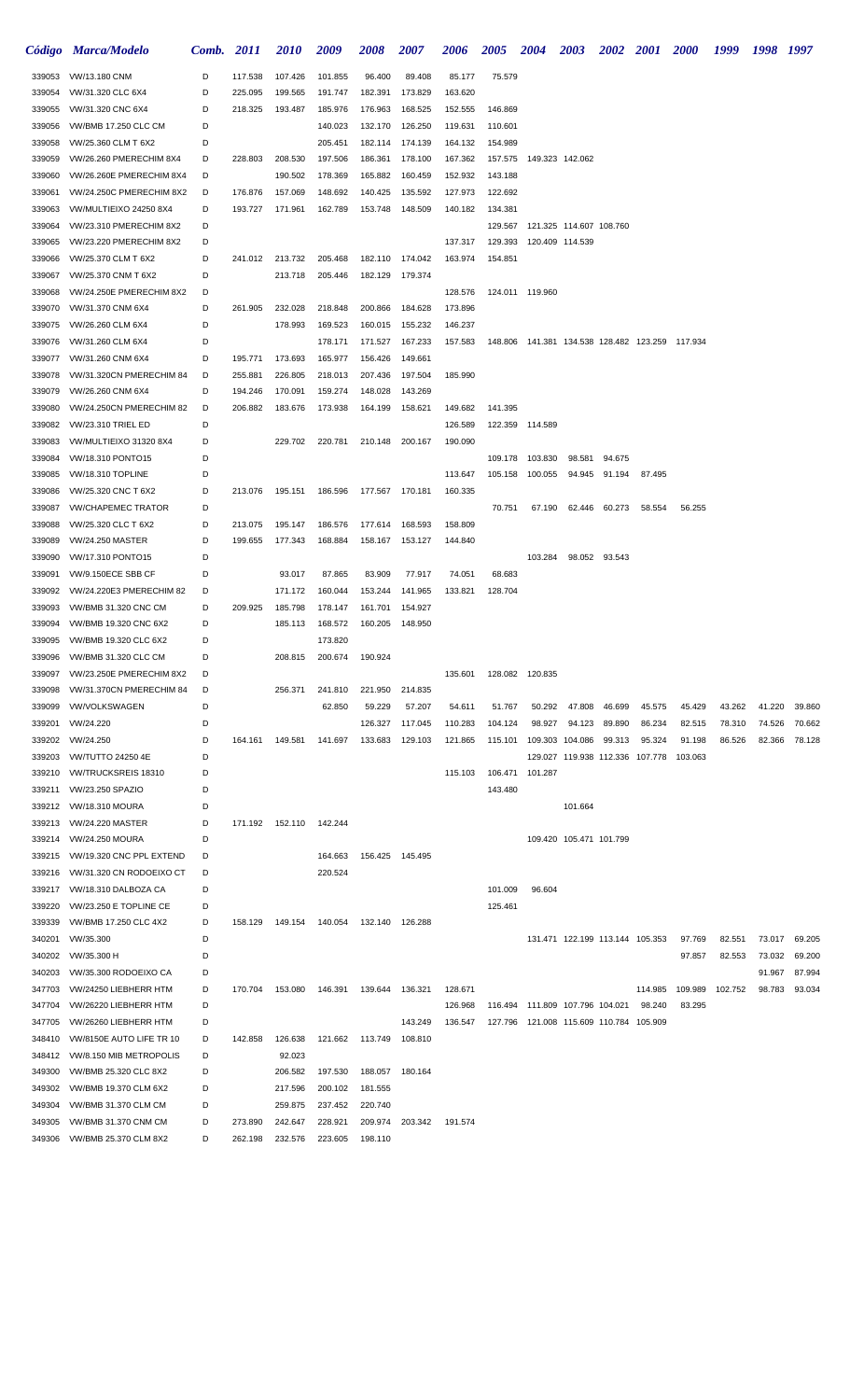|        | Código Marca/Modelo               |   | Comb. 2011 | <i>2010</i> | 2009                               | 2008                      | <b>2007</b> | <b>2006</b> | <b>2005</b>             | 2004 2003                                       |                         |                         |                         | 2002 2001 2000 1999 1998 1997               |                                    |        |                         |
|--------|-----------------------------------|---|------------|-------------|------------------------------------|---------------------------|-------------|-------------|-------------------------|-------------------------------------------------|-------------------------|-------------------------|-------------------------|---------------------------------------------|------------------------------------|--------|-------------------------|
| 349308 | VW/BMB 13.180 CNM CM              | D | 127.554    | 116.602     | 110.565                            | 104.629                   | 97.011      |             |                         |                                                 |                         |                         |                         |                                             |                                    |        |                         |
| 349309 | VW/BMB 25.320 CNC 6X2             | D | 225.797    | 206.791     | 197.687                            | 188.150                   | 180.370     |             |                         |                                                 |                         |                         |                         |                                             |                                    |        |                         |
|        | 349311 VW/BMB 17.250 CNC CM       | D |            | 166.579     |                                    |                           |             |             |                         |                                                 |                         |                         |                         |                                             |                                    |        |                         |
|        | 349312 VW/BMB 15.180 CNM CM       | D |            | 122.863     | 117.822                            | 108.946                   |             |             |                         |                                                 |                         |                         |                         |                                             |                                    |        |                         |
| 349314 | VW/BMB 17.250E CM                 | D |            |             | 145.072                            | 136.895                   | 130.770     |             |                         |                                                 |                         |                         |                         |                                             |                                    |        |                         |
|        | 349317 VW/BMB 26.260E 8X4         | D | 222.943    | 197.695     | 187.047                            | 176.589                   |             |             |                         |                                                 |                         |                         |                         |                                             |                                    |        |                         |
| 349318 | VW/BMB 24.250 CLC 8X2             | D | 185.414    | 164.689     | 156.770                            | 146.878                   |             |             |                         |                                                 |                         |                         |                         |                                             |                                    |        |                         |
| 349319 | VW/BMB 24.220 8X2                 | D |            | 148.548     | 138.883                            | 132.995                   |             |             |                         |                                                 |                         |                         |                         |                                             |                                    |        |                         |
| 349320 | VW/BMB 31.230 CNC 8X4             | D |            | 187.576     | 179.216                            | 168.873                   |             |             |                         |                                                 |                         |                         |                         |                                             |                                    |        |                         |
| 349321 | VW/BMB 24.250 CNC 8X2             | D | 183.516    | 162.904     | 154.246                            | 145.649                   |             |             |                         |                                                 |                         |                         |                         |                                             |                                    |        |                         |
| 349322 | VW/BMB 26.260 CNM 8X4             | D | 206.388    | 196.822     | 186.311                            | 175.794                   |             |             |                         |                                                 |                         |                         |                         |                                             |                                    |        |                         |
| 349325 | VW/BMB 31.370 CNM 8X4             | D |            | 263.588     | 236.176                            | 216.839 210.716           |             |             |                         |                                                 |                         |                         |                         |                                             |                                    |        |                         |
| 349329 | VW/24.250 CNC RODOPR 8X2          | D | 185.499    | 164.807     | 156.886                            |                           |             |             |                         |                                                 |                         |                         |                         |                                             |                                    |        |                         |
| 349333 | VW/17.320 CNC                     | D | 189.438    | 168.185     | 160.070                            |                           |             |             |                         |                                                 |                         |                         |                         |                                             |                                    |        |                         |
| 349335 | VW/24.320 CNC 6X2                 | D | 194.055    | 172.527     | 164.151                            | 155.236                   |             |             |                         |                                                 |                         |                         |                         |                                             |                                    |        |                         |
| 349336 | VW/24.320 CLC 6X2                 | D | 194.048    | 172.542     | 164.114                            | 155.224                   |             |             |                         |                                                 |                         |                         |                         |                                             |                                    |        |                         |
| 349337 | VW/17.320 CLC                     | D | 189.439    | 168.157     | 160.059                            |                           |             |             |                         |                                                 |                         |                         |                         |                                             |                                    |        |                         |
| 349341 | VW/24.250CNC CARMETAL8X2          | D | 191.451    |             |                                    |                           |             |             |                         |                                                 |                         |                         |                         |                                             |                                    |        |                         |
| 349342 | VW/BMB 26.260 CNM CM              | D | 221.862    | 202.188     | 192.069                            |                           |             |             |                         |                                                 |                         |                         |                         |                                             |                                    |        |                         |
| 349343 | VW/19.320 MORAL                   | D |            |             |                                    |                           | 147.011     | 133.695     | 126.205                 |                                                 |                         |                         |                         |                                             |                                    |        |                         |
| 349345 | VW/17.220 TRUKAM CA               | D |            |             |                                    |                           |             |             |                         |                                                 |                         | 104.907 97.510          | 94.453                  |                                             |                                    |        |                         |
| 349346 | VW/18.310 TRUCK GALEGO            | D |            |             |                                    |                           |             |             | 104.689                 |                                                 | 98.549 93.164           |                         |                         |                                             |                                    |        |                         |
| 349347 | VW/BMB 8.120 EURO III CM          | D | 84.644     | 77.851      | 74.514                             | 70.455                    |             |             |                         |                                                 |                         |                         |                         |                                             |                                    |        |                         |
| 349351 | <b>VW/17220 MORAL CP</b>          | D |            |             |                                    |                           |             |             |                         | 128.452 121.790                                 |                         |                         |                         |                                             |                                    |        |                         |
| 349352 | VW/26.370 CLM T 6X4               | D | 249.929    |             |                                    |                           |             |             |                         |                                                 |                         |                         |                         |                                             |                                    |        |                         |
| 349353 | VW/26.370 CNM T 6X4               |   | D          | 249.929     |                                    |                           |             |             |                         |                                                 |                         |                         |                         |                                             |                                    |        |                         |
| 349354 | VW/19320 SUPER TRUCK CP           | G | 199.303    |             |                                    |                           |             |             |                         |                                                 |                         |                         |                         |                                             |                                    |        |                         |
| 349354 | VW/19320 SUPER TRUCK CP           | D |            |             | 177.379                            |                           |             |             |                         |                                                 |                         |                         |                         |                                             |                                    |        |                         |
| 349359 | VW/24.320 CNC BMB CM              | D |            | 197.982     |                                    |                           |             |             |                         |                                                 |                         |                         |                         |                                             |                                    |        |                         |
| 903201 | VW/16.210 CO                      | D |            |             | 97.260                             | 91.759                    | 87.623      | 82.346      | 77.602                  | 73.488                                          |                         | 69.747 66.425           | 62.639                  | 52.860                                      | 47.342                             | 39.639 | 33.005                  |
| 903202 | VW/8.150OD                        | D |            |             |                                    |                           |             |             |                         | 61.809                                          |                         | 59.213 57.181           | 55.232                  | 53.109                                      | 49.523                             |        |                         |
| 903203 | VW/8.140 CO                       | D |            |             |                                    |                           |             |             |                         |                                                 |                         |                         | 41.452                  | 39.044                                      | 35.138                             |        | 31.014 26.834           |
| 903204 | VW/17.240OT                       | D |            |             |                                    |                           |             |             |                         |                                                 |                         | 88.168                  | 85.419                  | 82.909                                      |                                    |        |                         |
| 903205 | VW/8.150CE                        | D | 93.864     | 84.042      | 81.604                             | 77.044                    | 74.478      | 70.811      | 68.516                  | 65.932                                          | 63.157                  | 61.009                  | 58.945                  | 56.667                                      |                                    |        |                         |
| 903206 | VW/17.210OD                       | D |            |             |                                    |                           |             |             |                         | 93.475                                          | 90.101                  | 84.871                  | 78.386                  | 74.895                                      |                                    |        |                         |
|        | 903208 VW/16.210OT                | D |            |             |                                    |                           |             |             |                         |                                                 |                         |                         |                         |                                             |                                    |        | 79.210 75.224 71.156    |
|        | 903209 VW/9.150OD                 | D |            |             |                                    |                           |             |             |                         |                                                 |                         |                         | 49.052 46.562 45.476    | 44.105                                      | 41.990                             |        |                         |
|        | 903222 VW/17.210EOD               | D |            |             |                                    |                           | 77.925      | 69.651      | 65.765                  |                                                 |                         |                         |                         |                                             |                                    |        |                         |
|        | 903246 VW/18.310EOT               | D |            |             |                                    |                           |             |             | 241.160 227.166 216.305 |                                                 |                         |                         |                         |                                             |                                    |        |                         |
|        | 903248 VW/15.190 EOD              | D |            |             |                                    | 122.048  112.815  108.801 |             |             |                         |                                                 |                         |                         |                         |                                             |                                    |        |                         |
|        | 903249 VW/17.230 EOD              | D | 203.992    |             | 185.878  176.134  166.174  157.284 |                           |             | 149.589     |                         |                                                 |                         |                         |                         |                                             |                                    |        |                         |
|        | <b>Fabricante:</b> VOLVO          |   |            |             |                                    |                           |             |             |                         |                                                 |                         |                         |                         |                                             |                                    |        |                         |
|        | 309701 IMP/VOLVO FH12 380 4X2     | D |            |             |                                    |                           |             |             |                         |                                                 |                         |                         |                         |                                             |                                    |        | 127.364 122.307 117.731 |
|        | 309702 IMP/VOLVO FH12 420 6X4     | D |            |             |                                    |                           |             |             |                         |                                                 |                         |                         |                         |                                             | 167.837  158.942  154.247  147.011 |        |                         |
| 309703 | IMP/VOLVO FH12 420 4X2            | D |            |             |                                    |                           |             |             |                         |                                                 |                         |                         |                         |                                             | 134.569  127.901  122.680  113.011 |        |                         |
| 309704 | IMP/VOLVO FH12 340 6X4            | D |            |             |                                    |                           |             | 206.886     |                         | 190.687 171.582 159.614 154.679 149.692         |                         |                         |                         |                                             |                                    |        | 147.219 142.730         |
| 309706 | IMP/VOLVO FH12 380 6X4            | D |            |             |                                    |                           |             |             |                         |                                                 |                         |                         |                         | 168.310  163.127  153.309  145.689  138.770 |                                    |        |                         |
| 309707 | IMP/VOLVO WG64                    | D |            |             |                                    |                           |             |             |                         |                                                 |                         |                         |                         |                                             |                                    |        | 109.829 100.314 93.328  |
| 309708 | I/VOLVO FM12 6X4R                 | D |            |             |                                    |                           |             |             |                         |                                                 |                         |                         | 172.678 161.133 149.560 |                                             |                                    |        |                         |
| 309709 | I/VOLVO FH12 4X2T                 | D |            |             |                                    |                           |             |             |                         |                                                 |                         |                         |                         | 140.608  130.825  127.377  122.303  117.676 |                                    |        |                         |
| 309710 | I/VOLVO FM12 380 4X2T             | D |            |             |                                    |                           |             |             |                         |                                                 |                         |                         |                         |                                             | 130.865  127.379  122.291          |        |                         |
| 309711 | I/VOLVO FM10 320 4X2T             | D |            |             |                                    |                           |             |             |                         |                                                 |                         |                         |                         |                                             | 134.931  127.984  119.316          |        |                         |
|        | 309712 I/VOLVO FM12 420 6X4R      | D |            |             |                                    |                           |             | 251.709     |                         | 228.887 216.008 199.483 186.410 175.690 167.572 |                         |                         |                         |                                             |                                    |        |                         |
| 309713 | I/VOLVO FM12 340 4X2T             | D |            |             |                                    |                           |             |             |                         |                                                 | 160.818 149.639 144.994 |                         |                         |                                             |                                    |        |                         |
| 309714 | I/VOLVO FE 42                     | D |            |             |                                    |                           |             |             |                         |                                                 |                         |                         |                         |                                             |                                    |        | 100.294 93.302          |
| 309715 | I/VOLVO FM12 380 8X4R             | D |            |             |                                    |                           |             |             |                         |                                                 |                         |                         | 172.697 161.197 149.505 |                                             |                                    |        |                         |
| 309716 | I/VOLVO VHD 64B                   | D |            |             |                                    |                           |             |             |                         |                                                 |                         |                         | 192.878 181.514 171.521 |                                             |                                    |        |                         |
| 309717 | I/VOLVO FM12 420 8X4R             | D |            |             |                                    |                           |             |             |                         | 244.137 230.413 212.760                         |                         |                         |                         |                                             |                                    |        |                         |
| 309718 | I/VOLVO FM 42 B3 CH-49            | D |            |             |                                    | 316.366                   |             |             |                         |                                                 |                         |                         |                         |                                             |                                    |        |                         |
| 309799 | <b>IMP/VOLVO</b>                  | D |            |             |                                    |                           |             |             |                         |                                                 |                         |                         |                         | 121.130 117.031 109.832 100.305 93.331      |                                    |        |                         |
|        | 310403 VOLVO/VM310PARTHENON TRA D |   |            |             |                                    |                           | 142.014     | 130.878     | 122.650                 |                                                 |                         |                         |                         |                                             |                                    |        |                         |
|        | 310604 VOLVO/FM12 TRUCK GALEGO    | D |            |             |                                    |                           |             |             |                         |                                                 |                         | 158.920 153.941 149.037 |                         |                                             |                                    |        |                         |
|        | 319100 VOLVO/VM17 210 4X2R        | D |            |             |                                    |                           | 105.764     | 102.207     | 94.776                  | 90.515                                          | 86.080 82.404           |                         |                         |                                             |                                    |        |                         |
|        | 319101 VOLVO/VM23 240 6X2R        | D |            |             |                                    |                           | 128.163     | 122.568     |                         | 116.044 106.372 98.023 96.095                   |                         |                         |                         |                                             |                                    |        |                         |
|        |                                   |   |            |             |                                    |                           |             |             |                         |                                                 |                         |                         |                         |                                             |                                    |        |                         |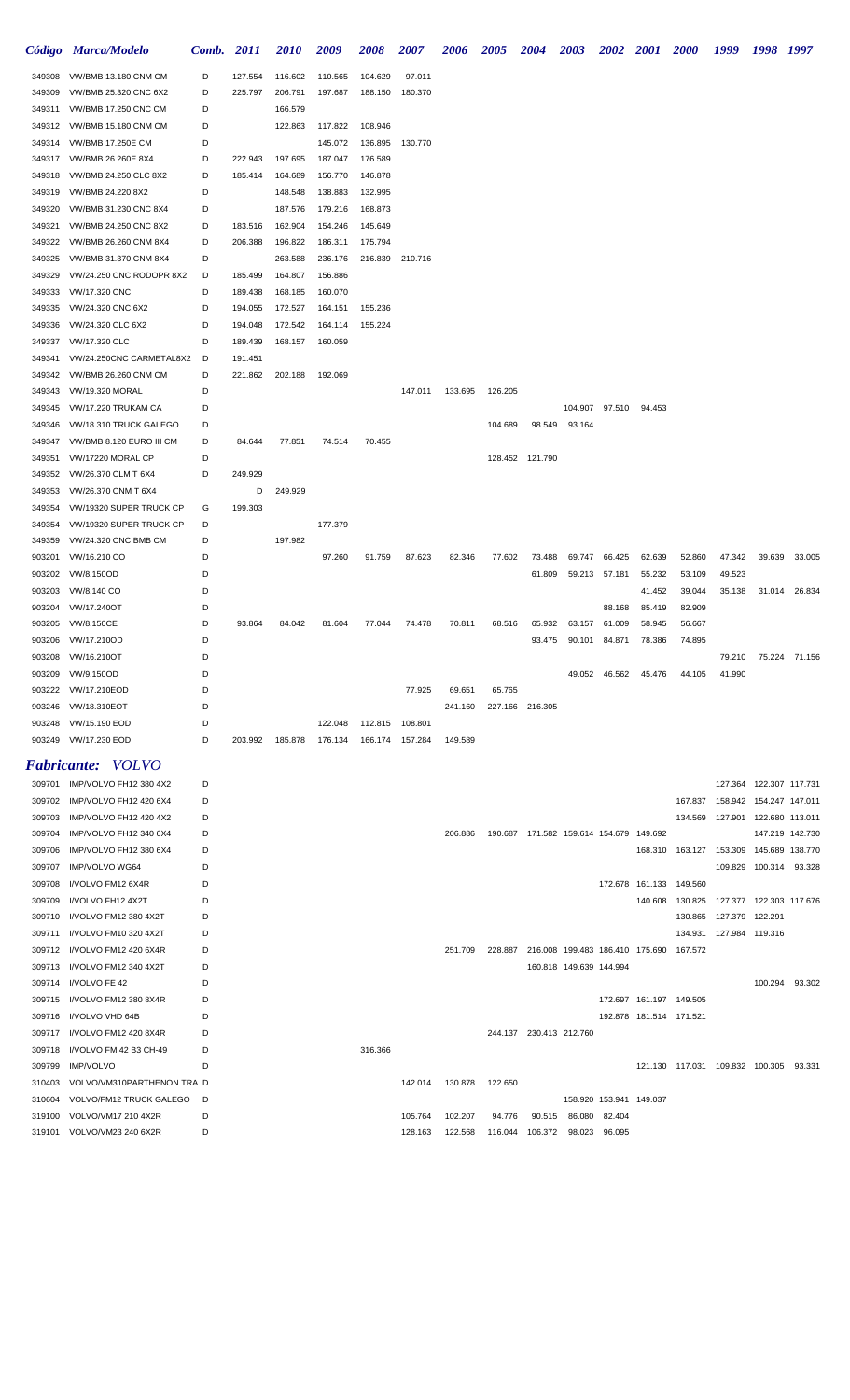|                  | Código Marca/Modelo                                 | Comb.  | <b>2011</b>        | <i>2010</i>        | 2009               | 2008               | 2007               | <b>2006</b>        | <b>2005</b> | <b>2004</b>             | 2003                            | <b>2002</b> | <b>2001</b> | <b>2000</b>                                                   | 1999                    | 1998                    | 1997             |
|------------------|-----------------------------------------------------|--------|--------------------|--------------------|--------------------|--------------------|--------------------|--------------------|-------------|-------------------------|---------------------------------|-------------|-------------|---------------------------------------------------------------|-------------------------|-------------------------|------------------|
|                  | 319103 VOLVO/VM17 240 4X2R                          | D      |                    |                    |                    |                    |                    | 121.730            | 112.930     | 104.894                 | 98.601                          | 96.606      |             |                                                               |                         |                         |                  |
| 319104           | VOLVO/VM23 210 6X2R                                 | D      |                    |                    |                    |                    | 111.325            | 104.329            | 97.060      | 92.127                  | 88.181                          | 85.693      |             |                                                               |                         |                         |                  |
| 319108           | VOLVO/VM 4X2                                        | D      |                    |                    |                    |                    |                    | 102.015            | 94.020      | 90.788                  | 86.365                          |             |             |                                                               |                         |                         |                  |
| 319109           | VOLVO/VM 6X4                                        | D      |                    |                    |                    |                    |                    |                    | 96.314      | 92.405                  | 89.743                          |             |             |                                                               |                         |                         |                  |
| 319110           | VOLVO/VM                                            | D      |                    |                    |                    |                    |                    | 102.022            | 94.026      | 90.793                  | 86.328                          | 82.714      | 79.297      | 75.916                                                        | 73.282                  | 69.571                  | 66.193           |
| 319111           | VOLVO/VM 310 4X2T                                   | D      | 183.517            | 161.490            | 150.958            | 138.219            | 130.735            | 121.159            | 111.252     | 109.042                 |                                 |             |             |                                                               |                         |                         |                  |
| 319112           | VOLVO/VM 310 6X4R                                   | D      | 216.487            | 190.360            | 179.802            | 167.879            | 161.910            | 157.924            | 136.144     | 132.538                 |                                 |             |             |                                                               |                         |                         |                  |
| 319113           | VOLVO/VM 260 6X4R                                   | D      | 194.081            | 170.684            | 160.685            | 154.611            | 148.559            | 145.470            | 126.288     | 121.314                 |                                 |             |             |                                                               |                         |                         |                  |
| 319114           | VOLVO/VM 260 6X2R                                   | D      | 170.453            | 149.733            | 141.940            | 133.154            | 124.641            | 119.940            | 108.532     | 107.130                 |                                 |             |             |                                                               |                         |                         |                  |
| 319115           | VOLVO/VM 260 4X2R                                   | D      | 153.343            | 134.398            | 126.829            | 121.198            | 114.153            | 108.764            | 102.928     |                         |                                 |             |             |                                                               |                         |                         |                  |
| 319116           | VOLVO/VM 210 6X2R                                   | D      |                    |                    | 124.204            | 115.183            | 110.497            | 104.106            | 96.304      |                         |                                 |             |             |                                                               |                         |                         |                  |
| 319117           | VOLVO/VM 210 4X2R                                   | D<br>D | 139.853<br>205.617 | 122.701<br>180.699 | 116.408            | 109.673<br>160.599 | 104.971<br>150.317 | 102.007            | 94.015      | 90.773                  |                                 |             |             |                                                               |                         |                         |                  |
| 319118<br>319120 | VOLVO/VM 260 6X2 MASTER<br>VOLVO/MULTIEIXO VM260 ED | D      | 234.106            | 204.179            | 171.217<br>193.573 | 187.860            | 180.427            |                    |             |                         |                                 |             |             |                                                               |                         |                         |                  |
| 319121           | VOLVO/VM260 PMERECHIM 82                            | D      | 234.410            | 204.481            | 193.822            | 188.151            | 180.698            |                    |             |                         |                                 |             |             |                                                               |                         |                         |                  |
| 319122           | VOLVO/FM11 4X2T                                     | D      | 272.364            | 237.700            | 226.033            | 216.145            | 204.876            |                    |             |                         |                                 |             |             |                                                               |                         |                         |                  |
| 319123           | VOLVO/FM11 6X2T                                     | D      | 295.309            | 258.039            | 245.092            | 239.520            | 227.090            |                    |             |                         |                                 |             |             |                                                               |                         |                         |                  |
| 319124           | VOLVO/MULTIEIXO VM260 CM                            | D      |                    |                    | 161.218            | 152.549            | 142.678            |                    |             |                         |                                 |             |             |                                                               |                         |                         |                  |
| 319125           | VOLVO/MULTIEIXO NL 10 CM                            | D      |                    |                    |                    |                    |                    |                    |             |                         |                                 |             |             |                                                               |                         | 171.602 149.570 136.871 |                  |
| 319126           | VOLVO/VM 260 RODOPR 8X4                             | D      | 214.592            | 188.622            | 177.644            |                    |                    |                    |             |                         |                                 |             |             |                                                               |                         |                         |                  |
| 319127           | VOLVO/VM 4X2T                                       | D      | 153.268            | 134.488            | 127.511            | 120.229            |                    |                    |             |                         |                                 |             |             |                                                               |                         |                         |                  |
| 319128           | VOLVO/FM370 4X2R                                    | D      | 258.794            |                    |                    |                    |                    |                    |             |                         |                                 |             |             |                                                               |                         |                         |                  |
| 319129           | VOLVO/FM370 6X4R                                    | D      | 284.866            |                    |                    |                    |                    |                    |             |                         |                                 |             |             |                                                               |                         |                         |                  |
| 319130           | VOLVO/VM 6X4R                                       | D      | 185.992            | 163.566            | 153.936            |                    |                    |                    |             |                         |                                 |             |             |                                                               |                         |                         |                  |
| 319131           | VOLVO/VM 6X2R                                       | D      | 165.784            | 145.648            | 138.050            |                    |                    |                    |             |                         |                                 |             |             |                                                               |                         |                         |                  |
| 319132           | VOLVO/VM 4X2R                                       | D      | 148.410            | 130.094            | 122.754            |                    |                    |                    |             |                         |                                 |             |             |                                                               |                         |                         |                  |
| 319134           | VOLVO/MULTIEIXO FM12 CM                             | D      |                    |                    |                    |                    |                    |                    |             |                         |                                 | 215.733     |             |                                                               |                         |                         |                  |
| 319199           | <b>VOLVO</b>                                        | D      |                    |                    |                    |                    |                    |                    |             |                         |                                 |             |             | 121.130  116.971  109.802  100.321                            |                         |                         | 93.320           |
| 319308<br>319399 | VOLVO/N12 INTERCOOLER II<br>VOLVO/N12               | D<br>D |                    |                    |                    |                    |                    |                    |             |                         |                                 |             |             |                                                               |                         |                         | 93.325<br>99.282 |
| 319401           | VOLVO/FH12340 6X4R                                  | D      |                    |                    |                    |                    |                    | 206.798            | 190.640     |                         | 171.508 159.660 154.604 149.712 |             |             |                                                               |                         |                         | 147.186 142.724  |
| 319402           | VOLVO/FH12 380 6X4R                                 | D      |                    |                    |                    |                    |                    | 251.225            | 232.227     | 220.111                 |                                 |             |             |                                                               |                         |                         |                  |
| 319403           | VOLVO/FH12420 6X4R                                  | D      |                    |                    |                    |                    | 250.147            | 243.269            | 233.189     |                         | 225.143 208.751 192.181 176.290 |             |             | 167.863                                                       | 158.941 143.038         |                         |                  |
| 319404           | VOLVO/FH12340 4X2R                                  | D      |                    |                    |                    |                    |                    | 206.875            | 190.592     |                         | 171.495 159.667 154.657 149.697 |             |             |                                                               |                         |                         |                  |
| 319405           | VOLVO/FH12380 4X2R                                  | D      |                    |                    |                    |                    | 201.692            | 185.318            | 171.304     |                         | 164.932 154.159 147.625 140.596 |             |             | 130.872                                                       | 127.392                 | 122.287                 |                  |
| 319406           | VOLVO/FH12420 4X2R                                  | D      |                    |                    |                    |                    |                    | 210.602            |             |                         |                                 |             |             | 185.485  177.082  167.545  158.020  153.266  143.516  136.421 |                         |                         |                  |
| 319407           | VOLVO/NH12340 6X4R                                  | D      |                    |                    |                    |                    |                    |                    |             |                         |                                 |             |             |                                                               |                         | 109.820 100.348         | 93.304           |
| 319408           | VOLVO/NH12380 6X4R                                  | D      |                    |                    |                    |                    | 252.112            | 244.753            | 233.045     |                         |                                 |             |             | 226.662 208.982 189.057 178.441 170.740                       | 161.259 151.613 139.249 |                         |                  |
| 319409           | VOLVO/NH12420 6X4R                                  | D      |                    |                    |                    |                    | 254.958            | 244.546            | 235.259     |                         |                                 |             |             | 228.741 208.537 192.892 181.533 171.539                       | 164.047                 |                         |                  |
| 319410           | VOLVO/FH 6X2T                                       | D      |                    | 237.914            | 224.447            | 214.863            | 203.555            | 201.468            | 188.069     | 175.447                 |                                 |             |             |                                                               |                         |                         |                  |
| 319411           | VOLVO/FH 4X2T                                       | D      |                    |                    |                    |                    |                    | 186.459            |             | 171.140 164.700         |                                 |             |             |                                                               |                         |                         |                  |
| 319412           | VOLVO/FH 440 6X2T                                   | D      | 330.059            | 287.832            | 274.188            | 259.009            | 248.841            | 229.305            | 211.367     |                         |                                 |             |             |                                                               |                         |                         |                  |
| 319413           | VOLVO/FH 400 4X2R                                   | D      |                    | 237.306            | 224.001            | 214.349            |                    |                    |             |                         |                                 |             |             |                                                               |                         |                         |                  |
| 319414<br>319415 | VOLVO/FH 400 4X2T<br>VOLVO/FH 400 6X2T              | D<br>D | 294.866<br>310.788 | 258.042<br>270.050 | 245.639<br>258.416 | 221.519<br>244.685 | 208.763<br>235.088 | 195.775<br>215.453 | 179.805     |                         |                                 |             |             | 201.450 191.331 181.977 175.042 169.640 162.762               |                         |                         |                  |
| 319416           | VOLVO/FH 400 6X4R                                   | D      |                    |                    | 298.491            | 284.415            | 272.935            | 251.947            | 234.287     |                         |                                 |             |             |                                                               |                         |                         |                  |
| 319417           | VOLVO/FH 400 6X4T                                   | D      | 348.255            | 303.976            | 290.064            | 276.451            | 265.251            | 243.003            | 228.878     |                         |                                 |             |             |                                                               |                         |                         |                  |
| 319418           | VOLVO/FH 440 4X2R                                   | D      | 270.787            | 242.396            | 228.604            | 218.909            | 207.430            |                    |             |                         |                                 |             |             |                                                               |                         |                         |                  |
| 319419           | VOLVO/FH 440 4X2T                                   | D      | 301.097            | 262.074            | 250.184            | 237.178            | 227.803            | 207.618            | 190.962     |                         |                                 |             |             |                                                               |                         |                         |                  |
| 319420           | VOLVO/FM 400 8X4R                                   | D      | 416.634            | 368.105            | 355.786            | 348.341            | 334.845            | 296.847            |             |                         |                                 |             |             |                                                               |                         |                         |                  |
| 319421           | VOLVO/FH 440 6X4R                                   | D      | 367.747            | 319.960            | 305.826            | 289.510            | 277.497            | 253.463            | 239.762     |                         |                                 |             |             |                                                               |                         |                         |                  |
| 319422           | VOLVO/FH 440 6X4T                                   | D      | 357.662            | 311.355            | 297.423            | 281.583            | 269.982            | 249.203            |             | 237.700 225.850 214.715 |                                 |             |             |                                                               |                         |                         |                  |
| 319423           | VOLVO/FH 480 4X2T                                   | D      | 316.914            | 275.933            | 262.382            | 248.610            | 238.093            | 219.516            | 202.217     |                         |                                 |             |             |                                                               |                         |                         |                  |
| 319424           | VOLVO/FH 480 4X2R                                   | D      |                    |                    |                    |                    | 226.268            | 221.785            |             |                         |                                 |             |             |                                                               |                         |                         |                  |
| 319425           | VOLVO/FH 480 6X2T                                   | D      | 333.268            | 289.298            | 276.935            | 264.349            | 254.528            | 232.900            | 216.503     |                         |                                 |             |             |                                                               |                         |                         |                  |
| 319426           | VOLVO/FH 480 6X4R                                   | D      |                    | 329.618            | 314.061            | 298.327            | 285.699            | 262.055            | 249.619     |                         |                                 |             |             |                                                               |                         |                         |                  |
| 319427           | VOLVO/FH 480 6X4T                                   | D      | 368.616            | 320.730            | 305.637            | 290.310            | 277.930            | 256.156            | 245.256     |                         |                                 |             |             |                                                               |                         |                         |                  |
| 319428<br>319429 | VOLVO/FH 520 4X2R<br>VOLVO/FH 520 4X2T              | D<br>D | 325.109            | 282.583            | 268.786            | 255.328            | 228.412<br>245.753 | 223.591<br>221.198 | 207.037     |                         |                                 |             |             |                                                               |                         |                         |                  |
| 319430           | VOLVO/FH 520 6X2T                                   | D      | 341.454            | 296.386            | 284.418            | 269.900            | 259.042            | 234.428            | 220.480     |                         |                                 |             |             |                                                               |                         |                         |                  |
| 319431           | VOLVO/FH 520 6X4R                                   | D      | 385.305            | 335.752            | 319.768            | 305.120            | 292.395            | 265.711            | 250.329     |                         |                                 |             |             |                                                               |                         |                         |                  |
| 319432           | VOLVO/FH 520 6X4T                                   | D      | 375.280            | 327.148            | 311.522            | 297.166            | 284.700            | 260.884            | 249.394     |                         |                                 |             |             |                                                               |                         |                         |                  |
| 319434           | VOLVO/FM 440 8X4R                                   | D      | 419.867            | 367.941            | 351.451            | 338.126            | 321.082            | 289.003            | 279.046     |                         |                                 |             |             |                                                               |                         |                         |                  |
| 319435           | VOLVO/FM 440 6X4R                                   | D      | 349.946            | 304.863            | 291.612            | 283.130            | 268.460            | 238.454            | 232.909     |                         |                                 |             |             |                                                               |                         |                         |                  |
|                  | 319436 VOLVO/FM 480 8X4R                            | D      | 430.682            | 376.900            | 358.316            | 347.111            | 330.772            | 294.716            | 280.107     |                         |                                 |             |             |                                                               |                         |                         |                  |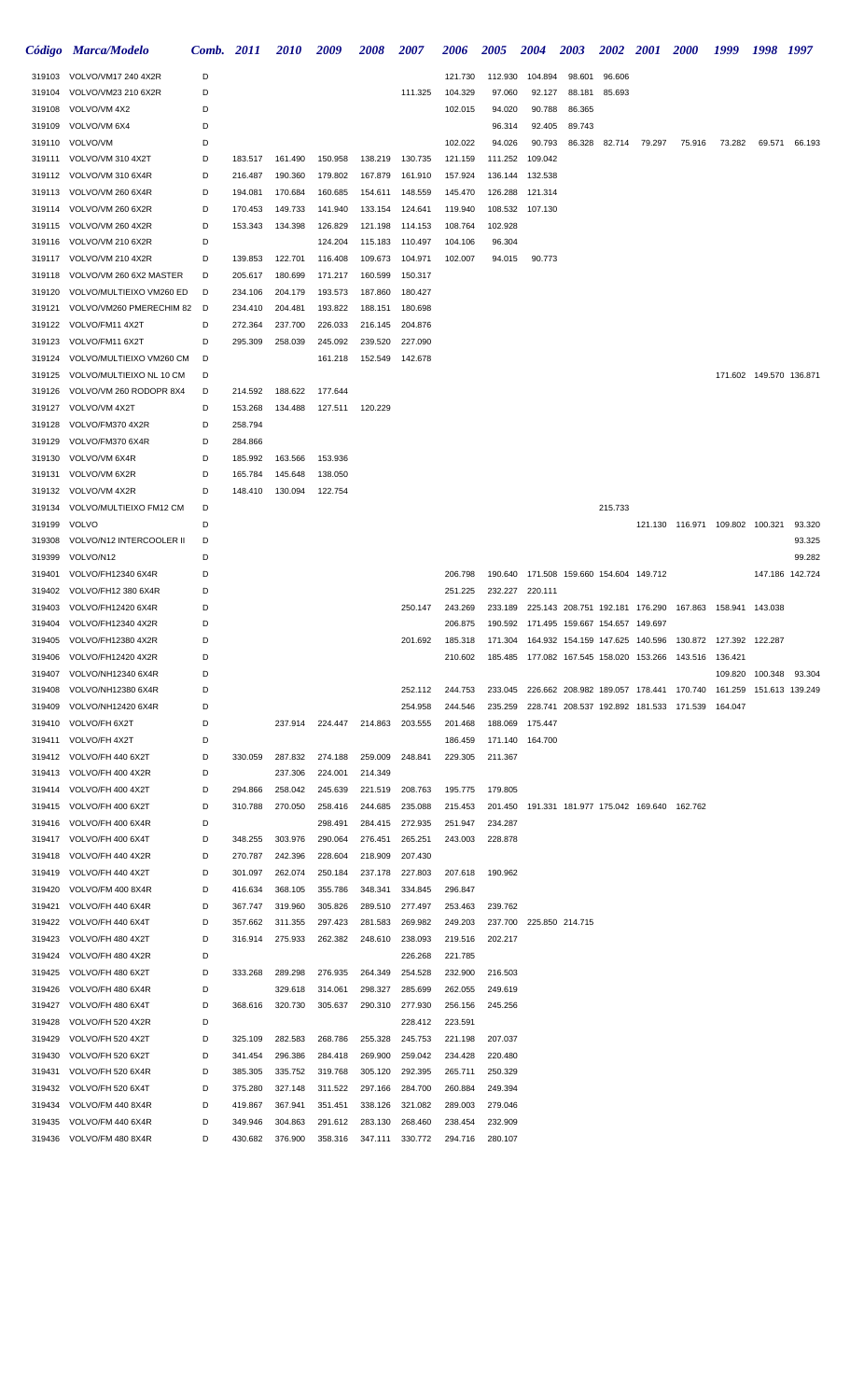|                  | Código Marca/Modelo                                   | Comb.  | <i>2011</i> | <i>2010</i>        | 2009    | 2008    | 2007    | 2006    | <b>2005</b> | <b>2004</b>                                 | <b>2003</b>                     | 2002                    | <b>2001</b>             | <b>2000</b>                                                                                                  | 1999                      | 1998            | 1997                    |
|------------------|-------------------------------------------------------|--------|-------------|--------------------|---------|---------|---------|---------|-------------|---------------------------------------------|---------------------------------|-------------------------|-------------------------|--------------------------------------------------------------------------------------------------------------|---------------------------|-----------------|-------------------------|
| 319437           | VOLVO/FM 480 6X4R                                     | D      | 358.179     | 312.981            | 297.512 | 290.096 | 276.047 | 245.451 | 239.136     |                                             |                                 |                         |                         |                                                                                                              |                           |                 |                         |
| 319439           | VOLVO/FM 480 6X4T                                     | D      | 348.225     | 304.401            | 289.217 | 282.126 | 268.436 | 241.540 | 235.043     |                                             |                                 |                         |                         |                                                                                                              |                           |                 |                         |
| 319442           | VOLVO/FM 440 6X4T                                     | D      | 349.950     | 304.764            | 291.603 | 283.115 | 268.450 | 239.887 | 229.690     |                                             |                                 |                         |                         |                                                                                                              |                           |                 |                         |
| 319445           | VOLVO/FM 400 6X4R                                     | D      | 339.628     | 294.141            | 275.842 | 265.897 | 248.895 | 221.148 | 215.278     |                                             |                                 |                         |                         |                                                                                                              |                           |                 |                         |
| 319446           | VOLVO/FM 400 6X4T                                     | D      | 329.630     | 285.542            | 267.831 | 258.150 | 241.561 | 226.086 |             |                                             |                                 |                         |                         |                                                                                                              |                           |                 |                         |
| 319447           | VOLVO/FH12 ROSSETTI 4X2T                              | D      |             |                    |         |         |         |         |             | 184.158 177.223 165.701                     |                                 |                         |                         |                                                                                                              |                           |                 |                         |
| 319448           | VOLVO/NH12 ROSSETTI 6X4B                              | D      |             |                    |         |         |         |         |             |                                             |                                 | 220.310 199.431 188.221 |                         |                                                                                                              |                           |                 |                         |
| 319449           | VOLVO/FH 520 RODOEIXO CA                              | D      |             |                    | 311.919 | 296.120 | 284.256 |         |             |                                             |                                 |                         |                         |                                                                                                              |                           |                 |                         |
| 319450           | VOLVO/FH 400 TRUKAM CA                                | D<br>D | 322.966     | 282.671<br>277.819 | 269.083 | 242.720 | 228.610 | 231.095 |             |                                             |                                 |                         |                         |                                                                                                              | 165.931 157.569 149.850   |                 |                         |
| 319451<br>319452 | VOLVO/PM1000TAO 440 CAM<br>VOLVO/FH12380 RODOEIXOCA D |        | 318.346     |                    | 264.981 | 251.380 | 240.969 |         |             |                                             |                                 |                         |                         | 216.567 205.703 195.693 187.352 179.597 171.865<br>193.770 183.564                                           |                           |                 |                         |
| 319453           | VOLVO/FM480 TRUCK GALEGO D                            |        |             |                    | 320.220 | 307.564 | 294.890 |         |             |                                             |                                 |                         |                         |                                                                                                              |                           |                 |                         |
| 319454           | VOLVO/FM440 RODOCAP CM                                | D      |             |                    |         | 311.648 |         |         |             |                                             |                                 |                         |                         |                                                                                                              |                           |                 |                         |
| 319456           | VOLVO/FH520 ATDL                                      | D      |             |                    |         | 315.614 |         |         |             |                                             |                                 |                         |                         |                                                                                                              |                           |                 |                         |
| 319457           | I/VOLVO FH 520 6X4T                                   | D      | 371.743     |                    |         |         |         |         |             |                                             |                                 |                         |                         |                                                                                                              |                           |                 |                         |
| 319458           | I/VOLVO FH 440 6X4T                                   | D      | 349.005     |                    |         |         |         |         |             |                                             |                                 |                         |                         |                                                                                                              |                           |                 |                         |
| 319460           | VOLVO/FH12420 RODOCAP CM D                            |        |             |                    |         |         |         |         |             |                                             |                                 | 170.354                 |                         |                                                                                                              |                           |                 |                         |
| 334405           | VOLVO/NL10 340 4X2                                    | D      |             |                    |         |         |         |         |             |                                             |                                 |                         |                         |                                                                                                              |                           | 109.840 100.348 | 93.290                  |
| 334406           | VOLVO/NL10 340 6X2                                    | D      |             |                    |         |         |         |         |             |                                             |                                 |                         |                         |                                                                                                              | 125.446                   | 116.319 104.649 |                         |
| 334407           | VOLVO/NL10 340 6X4                                    | D      |             |                    |         |         |         |         |             |                                             |                                 |                         |                         | 117.033                                                                                                      | 109.840                   | 100.306         | 93.321                  |
| 334408           | VOLVO/NL10 310 4X2                                    | D      |             |                    |         |         |         |         |             |                                             |                                 |                         |                         | 116.964                                                                                                      | 109.850                   | 100.311         | 93.327                  |
| 334409           | VOLVO/NL10 310 6X4                                    | D      |             |                    |         |         |         |         |             |                                             |                                 |                         |                         |                                                                                                              |                           | 100.336         | 93.286                  |
| 334411           | VOLVO/NL10 320 4X2R EDC                               | D      |             |                    |         |         |         |         |             |                                             |                                 |                         |                         |                                                                                                              |                           | 96.236          | 86.662                  |
| 334412           | VOLVO/NL10 320 4X2T EDC                               | D      |             |                    |         |         |         |         |             |                                             |                                 |                         |                         |                                                                                                              |                           | 126.559 117.659 | 86.688                  |
| 334413<br>334414 | VOLVO/NL10 320 6X4R EDC<br>VOLVO/NL10 320 6X4T EDC    | D<br>D |             |                    |         |         |         |         |             |                                             |                                 |                         |                         | 146.769                                                                                                      | 126.500 117.644 112.246   |                 | 137.403 130.045 118.784 |
| 334415           | VOLVO/NL10 320 6X2T EDC                               | D      |             |                    |         |         |         |         |             |                                             |                                 |                         |                         |                                                                                                              |                           |                 | 108.834 101.269         |
| 334416           | VOLVO/FM12340 6X4T                                    | D      |             |                    |         |         |         | 206.868 |             | 190.696 171.519 159.679 154.599 149.771     |                                 |                         |                         |                                                                                                              |                           |                 |                         |
| 334417           | VOLVO/FM12420 6X4T                                    | D      |             |                    |         |         | 242.018 | 238.491 |             | 214.676 202.542 187.075 174.730 164.711     |                                 |                         |                         |                                                                                                              |                           |                 |                         |
| 334418           | VOLVO/FM10320 6X4T                                    | D      |             |                    |         |         |         |         |             |                                             |                                 |                         | 148.615                 | 143.991                                                                                                      | 136.502                   |                 |                         |
| 334419           | VOLVO/FM12380 6X4T                                    | D      |             |                    |         |         | 230.045 | 223.807 |             | 211.449 198.632 184.545 172.742 161.190     |                                 |                         |                         | 149.495                                                                                                      | 147.263                   | 137.377         |                         |
| 334420           | VOLVO/FM10320 4X2T                                    | D      |             |                    |         |         |         |         |             |                                             |                                 |                         | 139.284                 | 134.974                                                                                                      | 127.961  118.708  110.927 |                 |                         |
| 334501           | VOLVO/NL12 400                                        | D      |             |                    |         |         |         |         |             |                                             |                                 |                         |                         | 128.819 125.216 121.113 116.969                                                                              | 109.804                   | 100.322         | 93.337                  |
| 334504           | VOLVO/NL12 360 4X2                                    | D      |             |                    |         |         |         |         |             |                                             |                                 |                         |                         | 147.223                                                                                                      |                           |                 |                         |
| 334505           | VOLVO/NL12 360 6X2                                    | D      |             |                    |         |         |         |         |             |                                             |                                 |                         |                         |                                                                                                              |                           | 100.318         | 93.310                  |
| 334506           | VOLVO/NL12 410 4X2                                    | D      |             |                    |         |         |         |         |             |                                             |                                 |                         |                         |                                                                                                              |                           |                 | 110.784                 |
| 334507           | VOLVO/NL12 360 6X4                                    | D      |             |                    |         |         |         |         |             |                                             |                                 |                         |                         |                                                                                                              |                           |                 | 142.429 135.603         |
| 334508           | VOLVO/NL12 410 6X4                                    | D      |             |                    |         |         |         |         |             |                                             |                                 |                         |                         |                                                                                                              |                           |                 | 158.381                 |
| 334509           | VOLVO/NL12 410 6X2                                    | D      |             |                    |         |         |         |         |             |                                             |                                 |                         |                         | 167.962                                                                                                      |                           |                 | 148.135                 |
| 334510<br>334511 | VOLVO/NL12 360 6X4R EDC<br>VOLVO/NL12 360 6X4T EDC    | D<br>D |             |                    |         |         |         |         |             |                                             |                                 |                         |                         | 167.969                                                                                                      | 163.065 154.337 118.838   |                 | 163.015 154.341 118.823 |
| 334512           | VOLVO/NL12 360 4X2R EDC                               | D      |             |                    |         |         |         |         |             |                                             |                                 |                         |                         | 130.171                                                                                                      | 109.835                   | 100.274         | 93.793                  |
| 334513           | VOLVO/NL12 360 4X2T EDC                               | G      |             |                    |         |         |         |         |             |                                             |                                 |                         | 90.557                  | 87.191                                                                                                       | 81.967                    | 73.846          | 64.385                  |
| 334513           | VOLVO/NL12 360 4X2T EDC                               | D      |             |                    |         |         |         |         |             |                                             |                                 |                         |                         | 125.812 120.075                                                                                              | 109.800                   | 100.297         | 93.760                  |
| 334514           | VOLVO/NL12 360 6X2T EDC                               | D      |             |                    |         |         |         |         |             |                                             |                                 |                         |                         | 128.543                                                                                                      | 124.081 121.004           |                 | 98.391                  |
| 334515           | VOLVO/NL12 410 4X2R EDC                               | D      |             |                    |         |         |         |         |             |                                             |                                 |                         |                         | 161.374                                                                                                      | 151.149                   |                 | 139.153 134.306         |
| 334516           | VOLVO/NL12 410 4X2T EDC                               | D      |             |                    |         |         |         |         |             |                                             |                                 |                         |                         | 142.030                                                                                                      | 137.165 130.210 123.851   |                 |                         |
| 334517           | VOLVO/NL12 410 6X2T EDC                               | D      |             |                    |         |         |         |         |             |                                             |                                 |                         |                         |                                                                                                              |                           |                 | 185.507 174.378 158.012 |
| 334518           | VOLVO/NL12 410 6X4R EDC                               | D      |             |                    |         |         |         |         |             |                                             |                                 |                         |                         | 116.981                                                                                                      | 109.836                   | 100.342         | 93.297                  |
| 334519           | VOLVO/NL12 410 6X4T EDC                               | D      |             |                    |         |         |         |         |             |                                             |                                 |                         |                         | 129.554                                                                                                      | 125.069                   |                 | 118.740 112.971         |
| 334520           | VOLVO/FH12 380 4X2 T                                  | D      |             |                    |         |         |         |         |             | 171.314  164.962  154.184  147.586  140.550 |                                 |                         |                         | 130.897                                                                                                      | 127.426  122.307  117.694 |                 |                         |
| 334521           | VOLVO/FH12 380 4X2 R                                  | D      |             |                    |         |         |         |         |             |                                             | 164.923 154.188 147.608 140.593 |                         |                         | 130.837                                                                                                      |                           |                 |                         |
| 334522           | VOLVO/FH12 380 6X4 T                                  | D      |             |                    |         |         |         | 185.346 |             |                                             |                                 |                         |                         | 171.315  164.922  154.171  147.582  140.577  130.823                                                         | 127.407  122.256  117.697 |                 |                         |
| 334523<br>334524 | VOLVO/FH12 380 6X4 R<br>VOLVO/NH12340 6X4T            | D<br>D | 225.363     | 203.476            | 186.782 | 182.742 | 172.359 | 160.557 |             |                                             |                                 |                         | 154.186 147.547 140.605 | 130.847  127.414  122.250  117.692<br>151.707  144.169  137.361  133.530  129.147  124.802  117.162  106.988 |                           |                 | 99.556                  |
| 334525           | VOLVO/NH12380 6X4T                                    | D      |             |                    |         |         | 252.170 | 244.732 | 233.050     |                                             |                                 |                         |                         | 226.578 208.974 189.021 178.442 170.754                                                                      | 161.322                   |                 | 155.023 138.022         |
| 334526           | VOLVO/NH12420 6X4T                                    | D      |             |                    |         |         | 257.007 | 246.444 | 235.322     |                                             |                                 |                         |                         | 228.673 208.433 192.948 181.464 171.543 164.099 142.835 119.543                                              |                           |                 |                         |
| 334527           | VOLVO/FH12340 6X4T                                    | D      |             |                    |         |         |         | 206.777 | 190.601     |                                             | 171.493 159.669 154.615 149.701 |                         |                         |                                                                                                              |                           |                 | 147.180 142.735         |
| 334528           | VOLVO/FH12380 6X4T                                    | D      |             |                    |         |         |         | 185.248 | 171.320     |                                             | 164.897 154.185 147.598 140.548 |                         |                         | 130.870                                                                                                      | 127.386                   | 122.302 117.731 |                         |
| 334529           | VOLVO/FH12420 6X4T                                    | D      |             |                    |         |         | 249.567 | 243.185 | 233.156     |                                             | 225.070 208.729 192.171 176.356 |                         |                         | 167.803                                                                                                      | 158.905                   | 139.102         |                         |
| 334530           | VOLVO/FH12 340 4X2T                                   | D      |             |                    |         |         |         |         |             |                                             |                                 |                         | 140.337                 | 124.617 120.349                                                                                              |                           |                 |                         |
| 334531           | VOLVO/FH12380 4X2T                                    | D      |             |                    |         |         | 201.479 | 185.310 | 171.331     |                                             | 164.918 154.235 147.552 140.546 |                         |                         | 130.847                                                                                                      |                           |                 |                         |
| 334532           | VOLVO/FH12420 4X2T                                    | D      |             |                    |         |         | 193.671 | 189.028 | 173.907     |                                             | 166.075 157.057 148.066 143.667 |                         |                         | 134.523                                                                                                      | 127.876                   | 113.706         | 92.893                  |
| 334533           | VOLVO/NH12340 4X2T                                    | D      |             |                    |         |         | 185.215 | 158.772 | 148.742     |                                             | 141.370 134.439 132.363 130.546 |                         |                         | 126.380                                                                                                      | 123.473                   |                 | 119.541 113.846         |
| 334534           | VOLVO/NH12380 4X2T                                    | D      |             |                    |         |         | 203.860 | 201.172 |             |                                             |                                 |                         |                         | 187.863 175.201 158.287 144.549 135.023 129.488                                                              |                           |                 |                         |